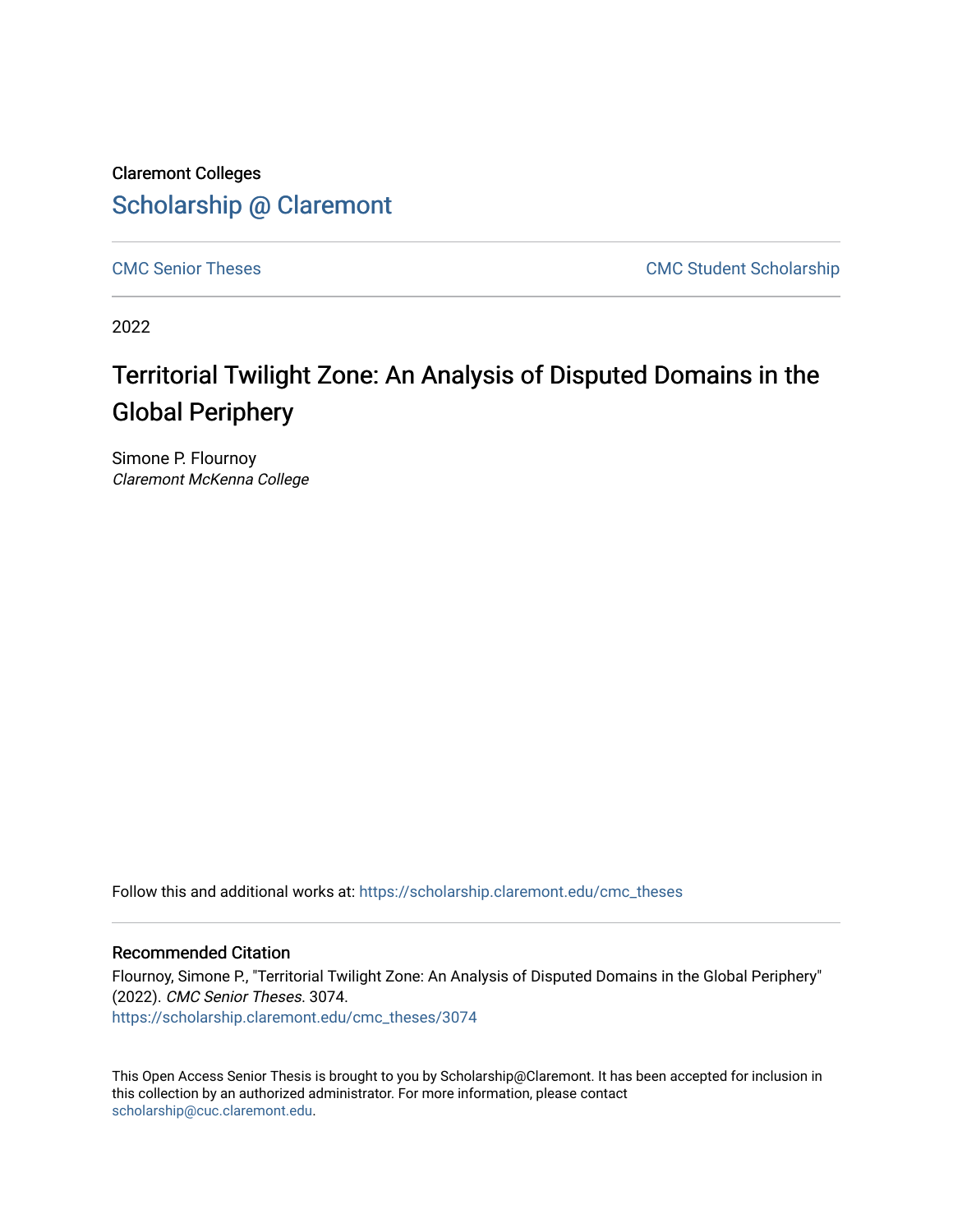Claremont McKenna College

# **Territorial Twilight Zone: An Analysis of Disputed Domains in the Global Periphery**

Submitted to Professor Jordan Branch

By Simone Patrice Flournoy

> For Senior Thesis Spring 2022 April 25th, 2022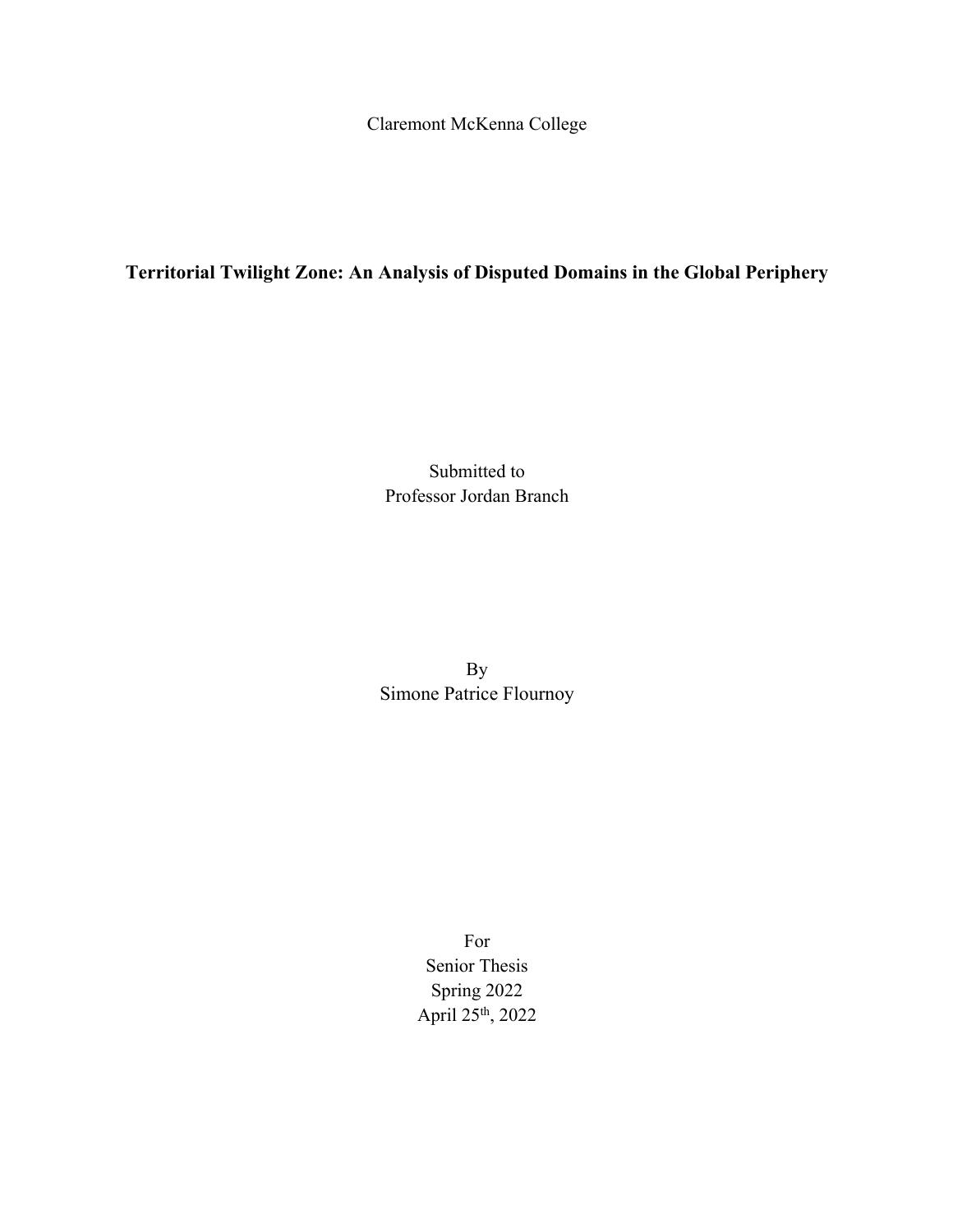# **Table of Contents**

| Abstract                             | 1                |
|--------------------------------------|------------------|
| <b>Acknowledgements</b>              | $\boldsymbol{2}$ |
| <b>Introduction</b>                  | 3                |
| <b>Chapter 1: The Arctic</b>         | 7                |
| Constructing the Cold                | 8                |
| <b>Arctic Actuality</b>              | 10               |
| <b>Tactical Observation</b>          | 12               |
| Connivance Diplomacy                 | 14               |
| <b>Russian Repercussions</b>         | 15               |
| North by North America               | 19               |
| Climate Change and Coherency         | 21               |
| Scandinavian Security                | 24               |
| An Arctic Future                     | 27               |
| <b>Chapter 2: Maritime Zones</b>     | 29               |
| Law of the Sea                       | 30               |
| Constructing the Water               | 31               |
| Power Vacuum                         | 34               |
| Ill-Defined Islands                  | 35               |
| All for One or One for All           | 36               |
| Out of the Periphery                 | 39               |
| Beyond the Black Sea                 | 41               |
| <b>Azov Aspirations</b>              | 42               |
| Seeing the Kerch Strait              | 44               |
| Manufacturing Conflict               | 45               |
| <b>Wading Ahead</b>                  | 48               |
| Afterword                            | 49               |
| <b>Chapter 3: Land</b>               | 51               |
| <b>Postcolonial Presence</b>         | 53               |
| <b>Theoretical Terrain</b>           | 54               |
| Guyana, Venezuela, and the Essequibo | 56               |
| Emulsion                             | 57               |
| Rebuild All Your Ruins               | 59               |
| Western Sahara                       | 61               |
| Chessboard Made of Sand              | 63               |
| Making a Desert and Calling it Peace | 65               |
| <b>Undiscovered Country</b>          | 67               |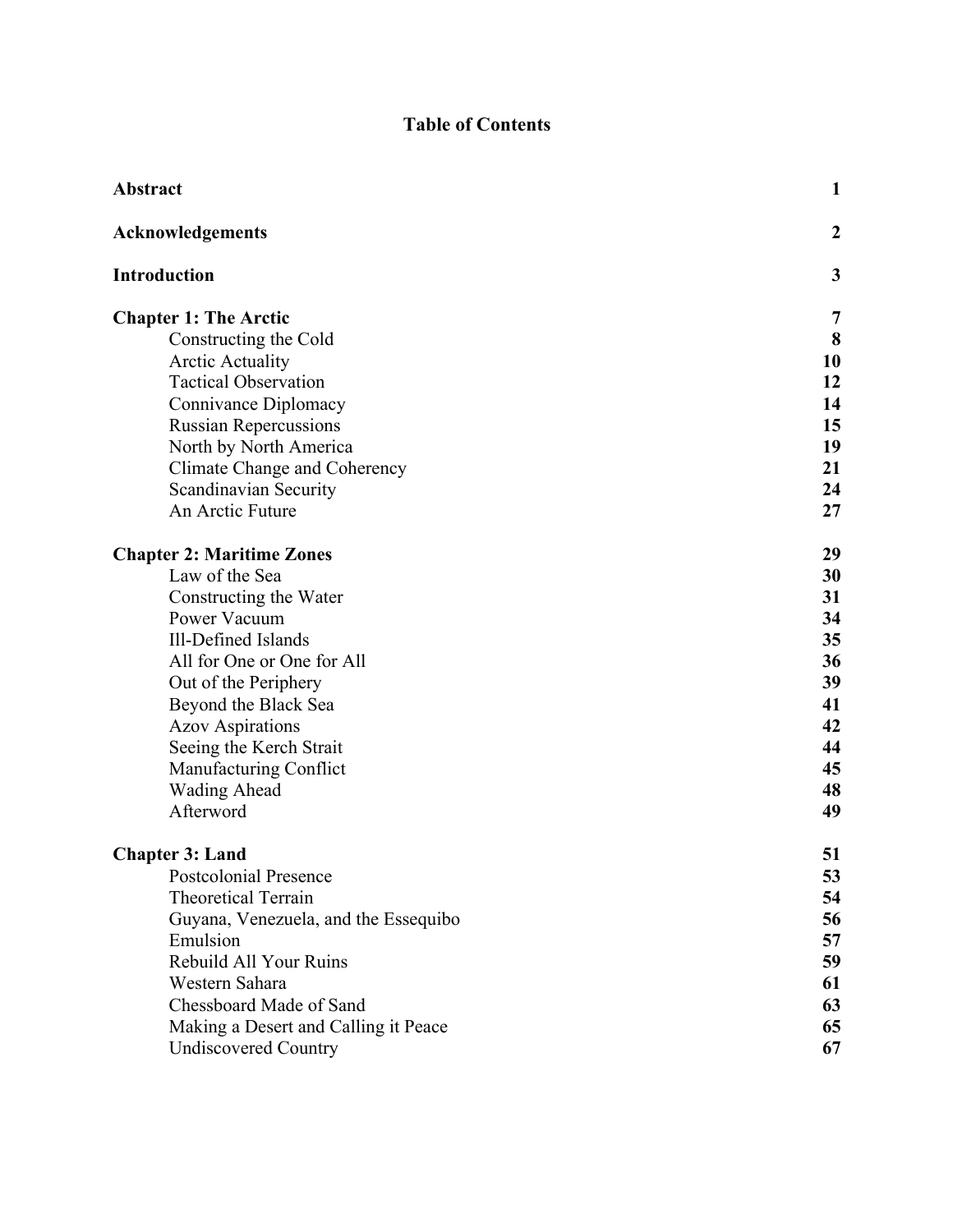| <b>Chapter 4: Outer Space</b><br>Space Law<br><b>Creating Space</b><br>Regime and Cosmopolitan Sovereignty Theory<br>Strength and Scrutiny of Satellites<br>The International Space Station<br>Celestial Cooperation and Conflict | 69        |
|-----------------------------------------------------------------------------------------------------------------------------------------------------------------------------------------------------------------------------------|-----------|
|                                                                                                                                                                                                                                   | 71        |
|                                                                                                                                                                                                                                   | 72        |
|                                                                                                                                                                                                                                   | 74        |
|                                                                                                                                                                                                                                   | 76<br>79  |
|                                                                                                                                                                                                                                   |           |
|                                                                                                                                                                                                                                   | Moon Shot |
| Life on Mars?                                                                                                                                                                                                                     | 84        |
| Per Aspera Ad Astra                                                                                                                                                                                                               | 86        |
| Conclusion                                                                                                                                                                                                                        | 89        |
| <b>References</b>                                                                                                                                                                                                                 | 91        |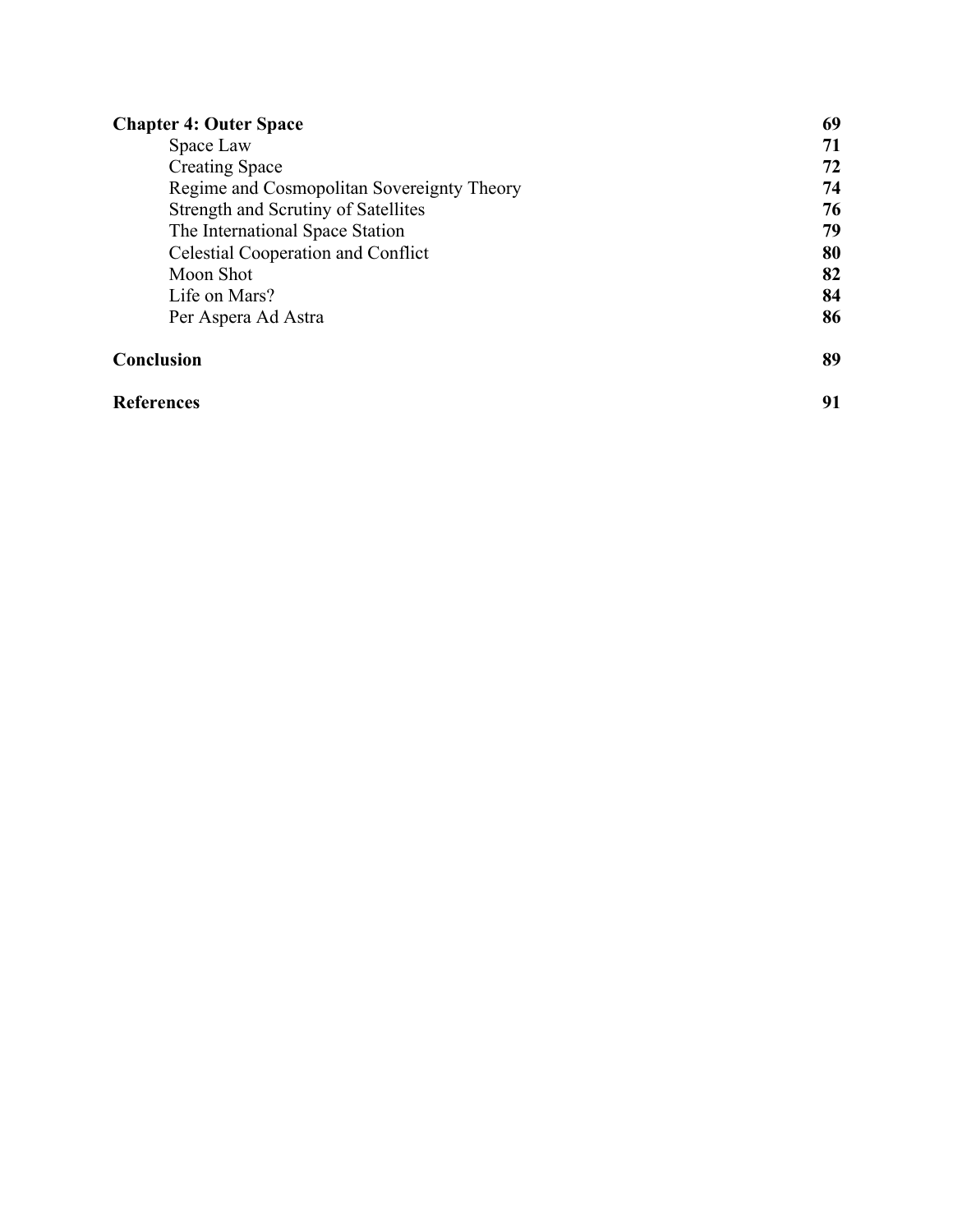#### **Abstract**

Disputed territories and territorial disputes alike are frequent fixtures at the core of foreign affairs and international discourse. In a world that seems increasingly interconnected, it is difficult to imagine how anything could escape observation, let alone powerful countries operating outside the scope of international legal bodies' rules and enforcements regarding territorial disputes. Disputed territory within the periphery regions of the world offer nations a unique opportunity to act in complete self-interest and operate in a liminal space largely free from the rigid constructions and norms of the global core. The significant state dynamics and drivers that manifest in these geopolitical situations may help reveal the countries' intentions for the center stage of the global political sphere down the line. This work explores four different environmental areas, the Arctic, maritime zones, land, and outer space, as well as multiple case studies of the periphery impact on disputed territories and why further study of this phenomenon is a valuable tool in effectual foreign policy analysis.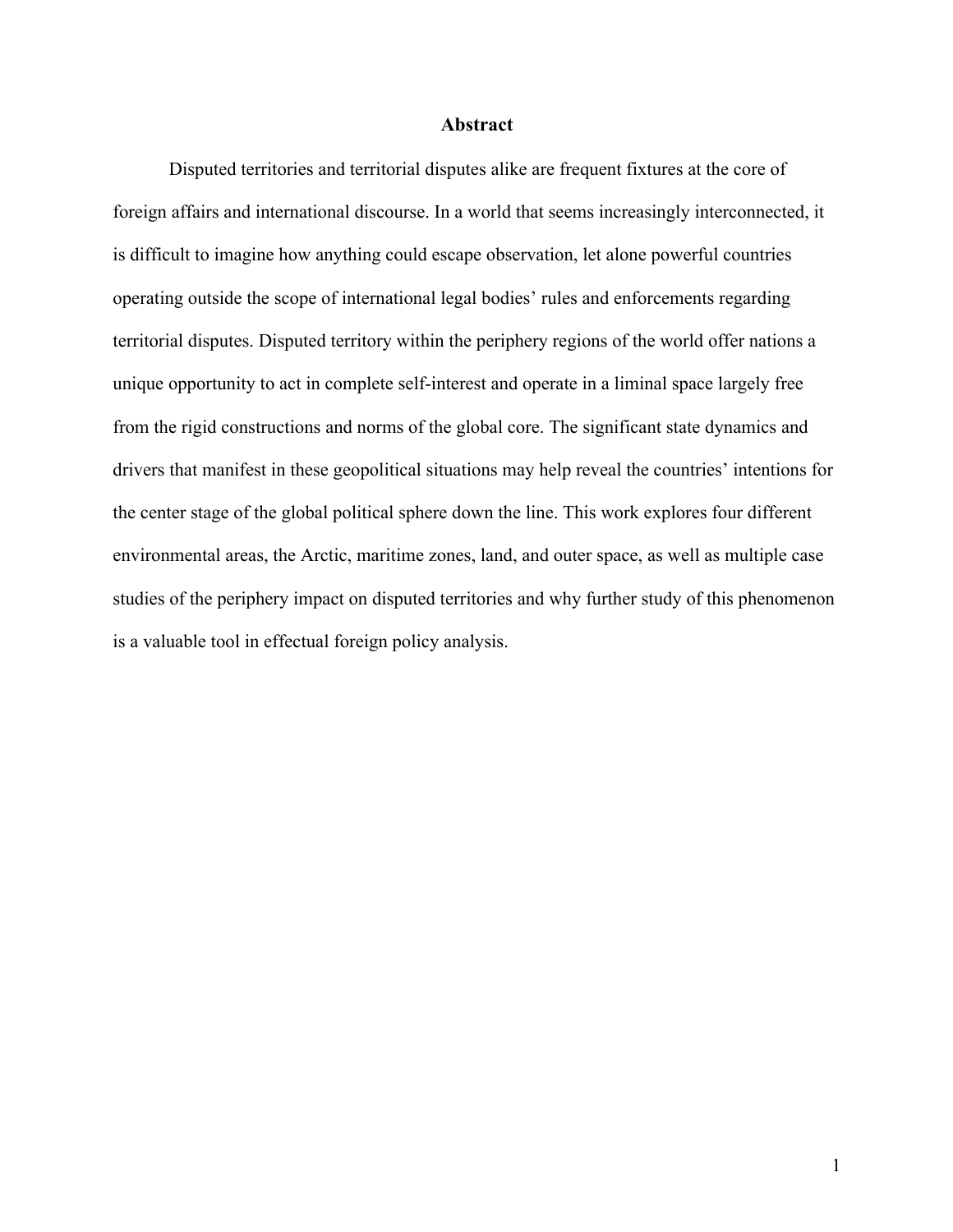#### **Acknowledgements**

First and foremost, I would like to thank my incredible professor and thesis reader, Prof. Jordan Branch. The insight, perspective, and wisdom that you offered throughout the process was such a source of inspiration, and I could not have asked for a better guide on this thesis endeavor. You have instilled a life-long passion for maps and made me a firm believer in the merits of outdoor classrooms, thank you for everything!

A colossal amount of gratitude goes to my family for affording me the opportunity of a lifetime that is an education like this; to study at a place like CMC and learn as much as I have in my two years here has been such a privilege. Thank you for always listening when I ramble and rant about what I learned in class, or at least politely nod along (Panga, Rey, and Pilar), reading all of my writing, even when it is poetry (Mom), and challenging me to keep learning about the world, but remember to eat breakfast before anything else (Dad). I would not be where I am today without the unconditional love and support of my friends. Thank you for the endless comic relief and words of encouragement, your sustained belief that I can somehow provide every answer on any given global political event, and the years of friendship no matter the distance. To the fantastic people I have met at CMC, thank you for making the new girl feel so welcome; while my time here has been short, you sure have made it sweet.

After every Saturday spent in the library, a questionable amount of Led Zeppelin listened to, nearly a year of research, an education that started in Scotland and will end in the Inland Empire, and all that I have learned along the way, this is my senior thesis. Enjoy!

2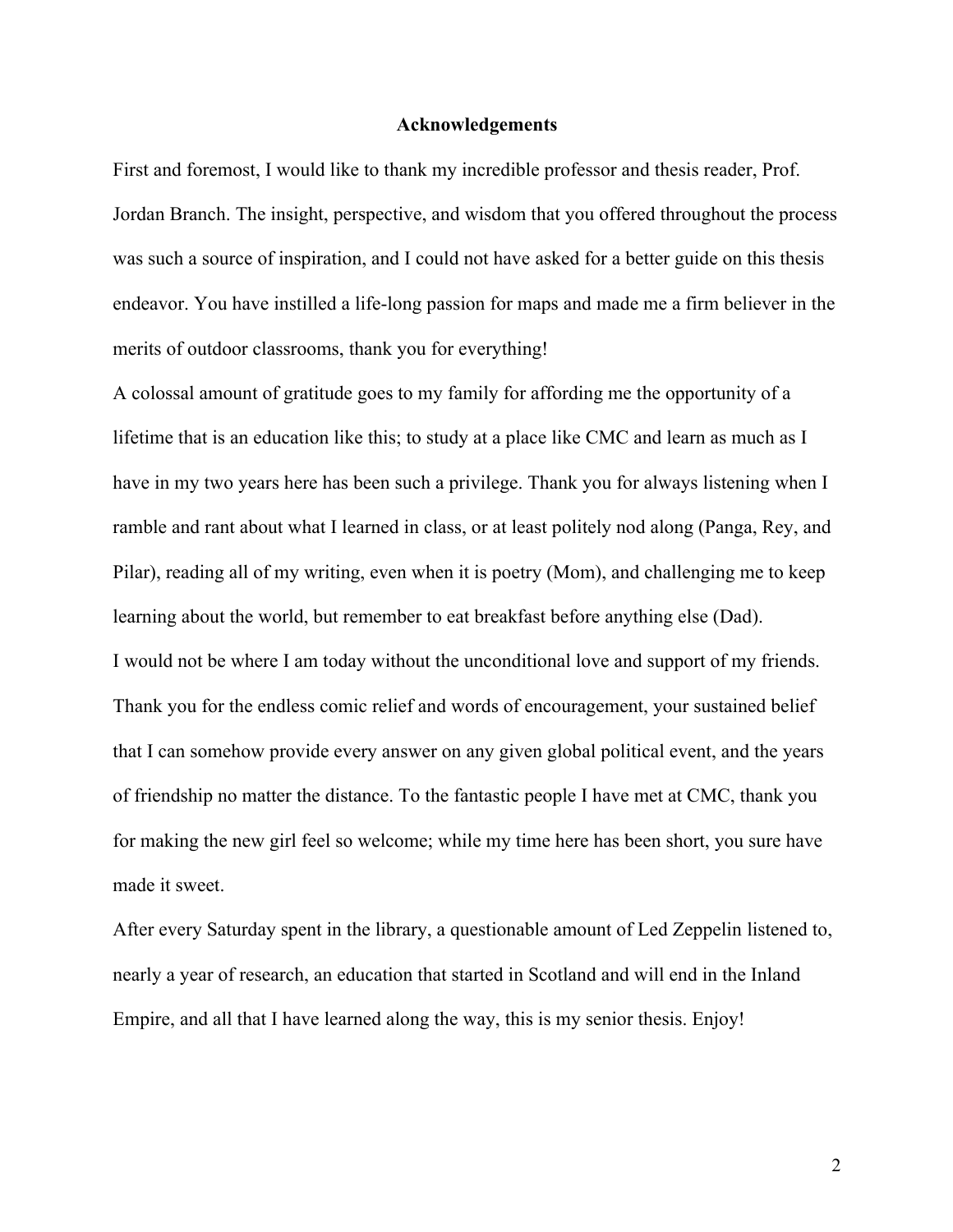# **Introduction**

Territory is a means of viewing the world comfortably. To see state ownership and associate belongingness with a given possession over an environment is a way to feasibly clarify which pieces of our geopolitical composition fit into their distinct and tangible spots. Adherence to the rules and norms of territory and the involved foreign relations is how we have progressed beyond eras of conquest and exploration, always searching for some corner of the world yet to be defined by the powers at be. However, even after all the history that has unfolded, the world is not absent of these uncharted areas. In actuality, they are far more plentiful and important to better understanding an increasingly dynamic global order than ever. Disputed territories are everywhere, there are hundreds of them mapped and charted in cartographic databases and covered in major news outlets each and every day; the current Russian and Ukrainian conflict occurring presently is in a sense, a war based on disputed territory<sup>1</sup>.

In establishing that disputed territories are plentiful, it is also key to point out that certain types of conflicts regarding territory provide more insight than others given the space they exist in, or the way in which they are perceived by the international community at large. Territorial disputes that are not being charted or well covered, the ones that may escape a more traditional conceptualization of what constitutes territory, or even those simply located in distant or obscure areas, these are the state interactions to be observed closely: the disputed territories that reside in the periphery.

<sup>&</sup>lt;sup>1</sup> Max Galka, "Every Disputed Territory in the World [Interactive Map]," Every Disputed Territory in the World [Interactive Map] (OpenStreetMap, November 20, 2015), http://metrocosm.com/disputed-territories-map.html.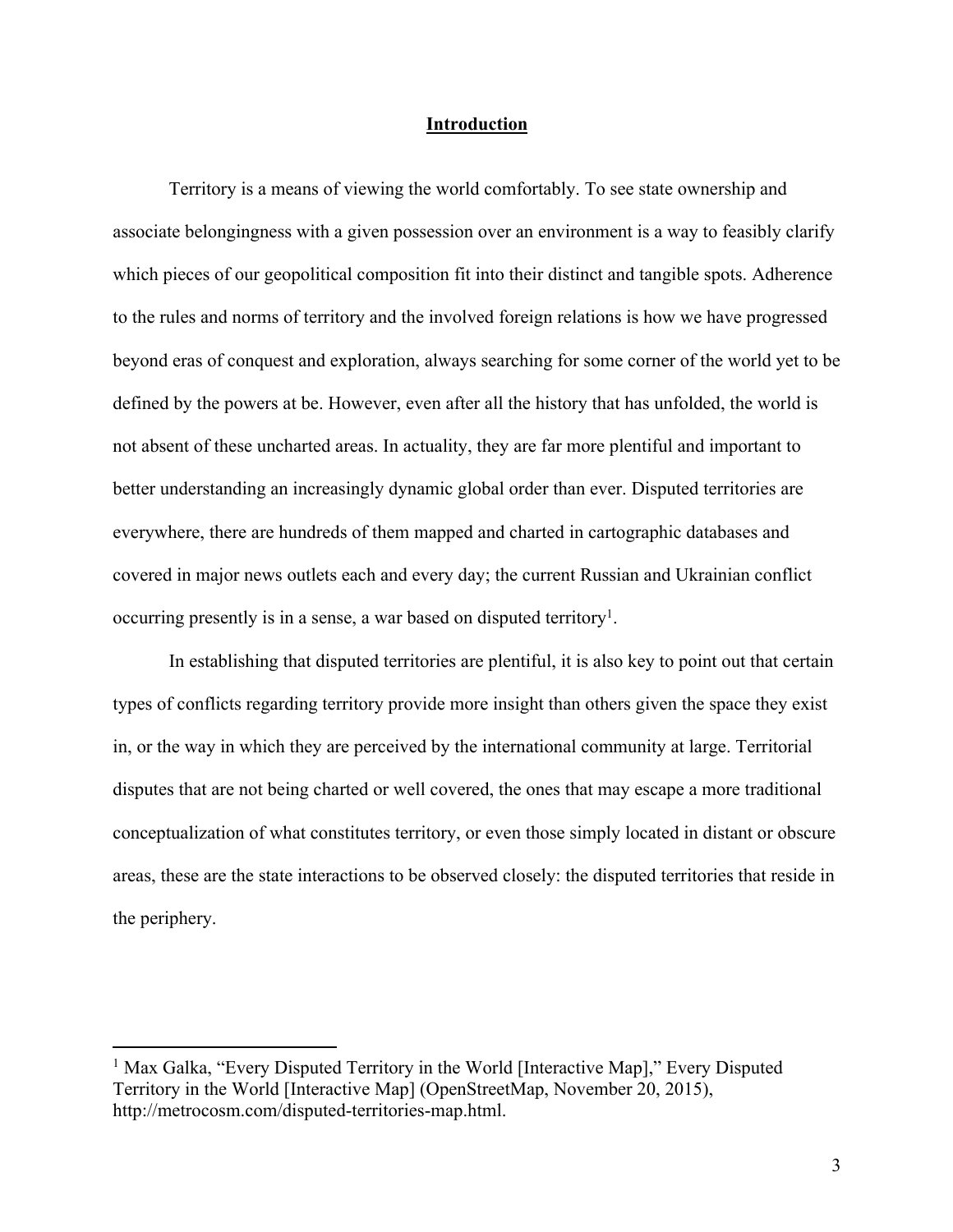The periphery as a conceptual realm for disputed territories to exist rests in this notion of liminality, a transitionary of middle state that is ambiguous in its composition and is frequently a place where "established structures are dislocated"<sup>2</sup>. It is more or less a twilight zone of foreign affairs, nothing so out of the ordinary that would attract intentional attention, but states can and will act differently as the typical or core laws, institutions, and norms are marginally present or entirely absent from these spaces. This is extremely useful for states, as without the typical structures and conventions that limit illicit activities in the global core, countries may act in complete self-interest regarding their objectives for power, economic gain, military projection, or any number of geopolitical goals. Without the international organizations and presiding bodies to enforce the laws, because there likely are not any to begin with or the ones that exist are illdefined, the periphery offers a seemingly idyllic environment for states to behave how they please with regard to a disputed territory.

However, there is a caveat to this seemingly paradisal loophole in foreign affairs over disputed regions. In order to maintain this periphery status, states must uphold a carefully cooperative nature amongst themselves. This seems incongruous to the point of engaging over a disputed territory, as the objective would likely be for a single state to take over that region for their own goals and plans. Alas, that type of outward conflict is what would pull the disputed territory out of the periphery, into the center of global attention, and thus all the benefits that states might be reaping from these disputed territories, economic, political, or geopolitical, would be lost. Countries must then essentially share the disputed territory in the periphery amongst one

<sup>2</sup> Maria Mälskoo, "The Challenge of Liminality for International Relations Theory," *Review of International Studies* 38, no. 2 (2012): pp. 481-494, https://doi.org/10.1017/s0260210511000829, 481.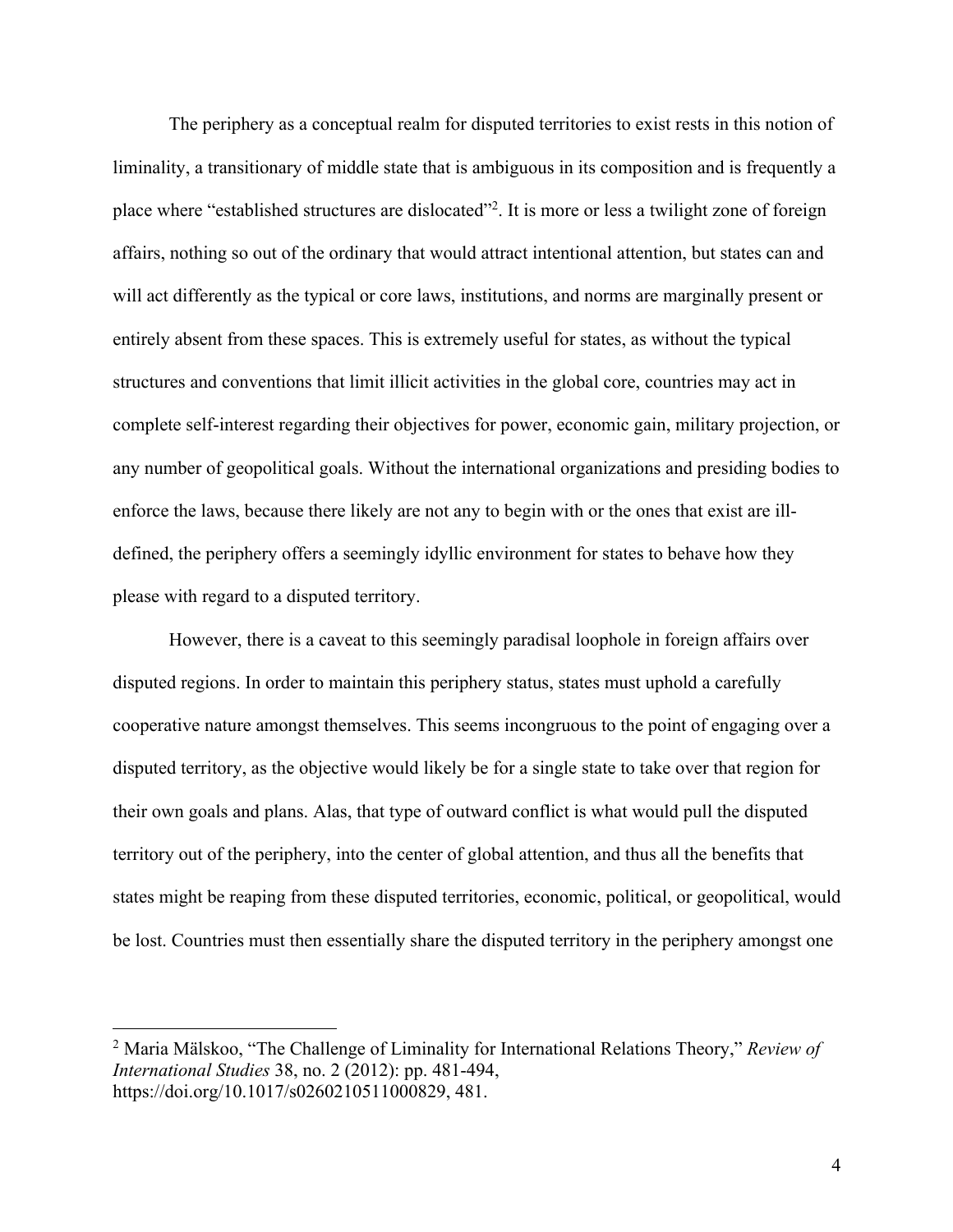another and afford even rivalling nations a certain share of the resources available so to not forgo the liminal existence.

The periphery provides states the ability to act in their own self-interest, but demands adversarial cooperation to maintain those benefits, creating a uniquely valuable window of perspicacity for state interaction within these disputed territories. Observing how nations and state actors operate in the periphery can help determine the objectives and future actions of the involved nations. Disputed territories in the periphery offer an opportunity for complete selfinterest, and the countries involved can feasibly test their ideas and plans, so long as they do not involve sizable conflict, without repercussions. This in turn stands to reveal much more about countries that might otherwise remain black boxes of information, as without prescribed rules, laws, and norms, and so long as they engage without clashing, states can act with an advantageous candor that cannot exist in the global core.

To examine this theory in context, case studies in different environments of peripheral territorial disputes are analyzed to demonstrate this liminality and how it exists in practice. The Arctic, maritime zones such as oceans and seas, land, as well as outer space and celestial bodies serve as different examples of how this phenomenon plays out amongst very different states in entirely unique situations, but the attributes of the periphery and its impact on countries and disputed territory remains constant.

This thesis is rooted in the notion that the frequently overlooked, understudied, essentially periphery regions of the world, and the disputed territories contained within, have immeasurable value in the practice of better understanding and potentially predicting or accounting for international affairs and foreign relations. The liminality of the periphery is such a specific and ephemeral dynamic for states to reside in, and what occurs in that space can offer

5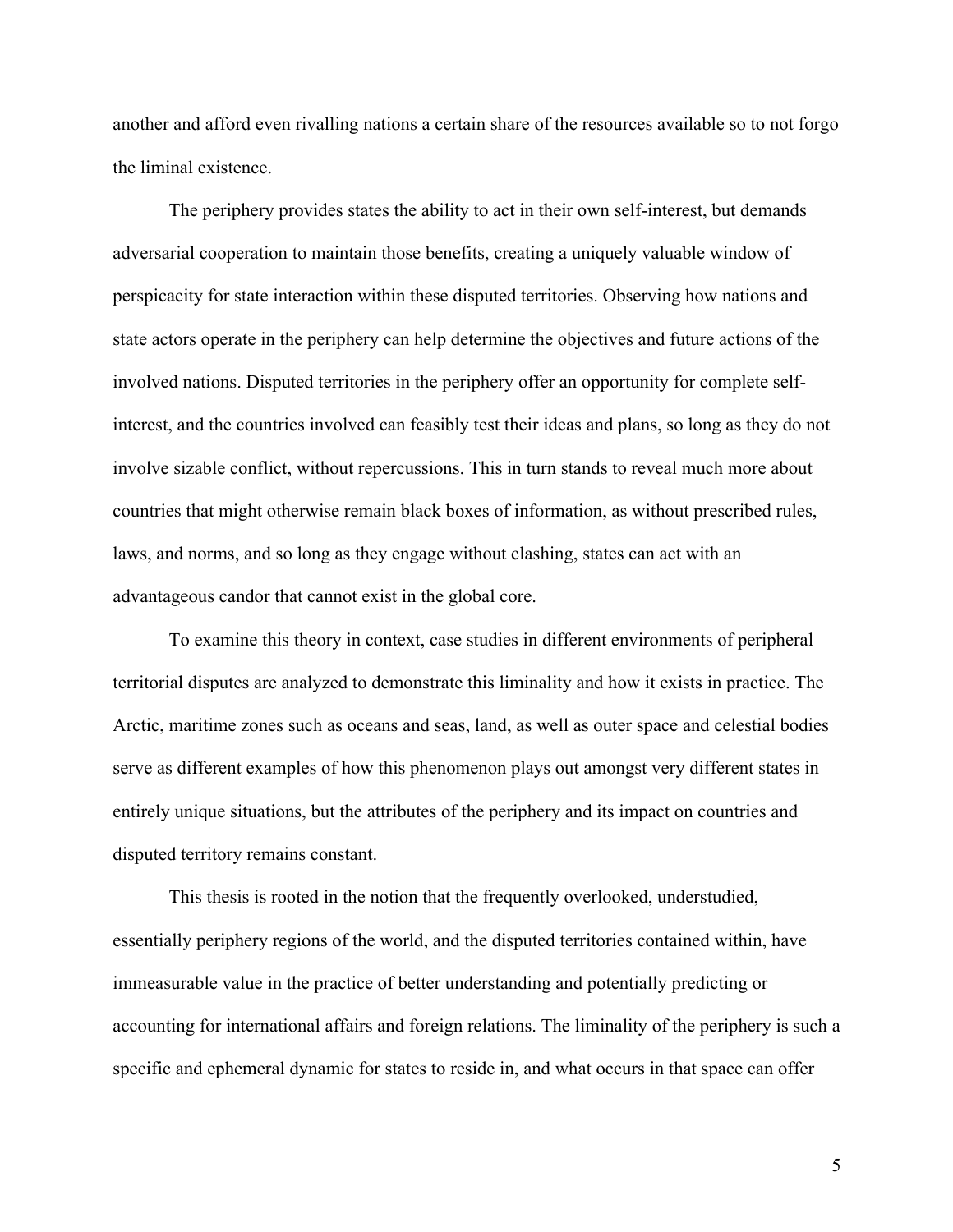insight and a better comprehension as to how the global community interacts currently, and what may unfold in the future.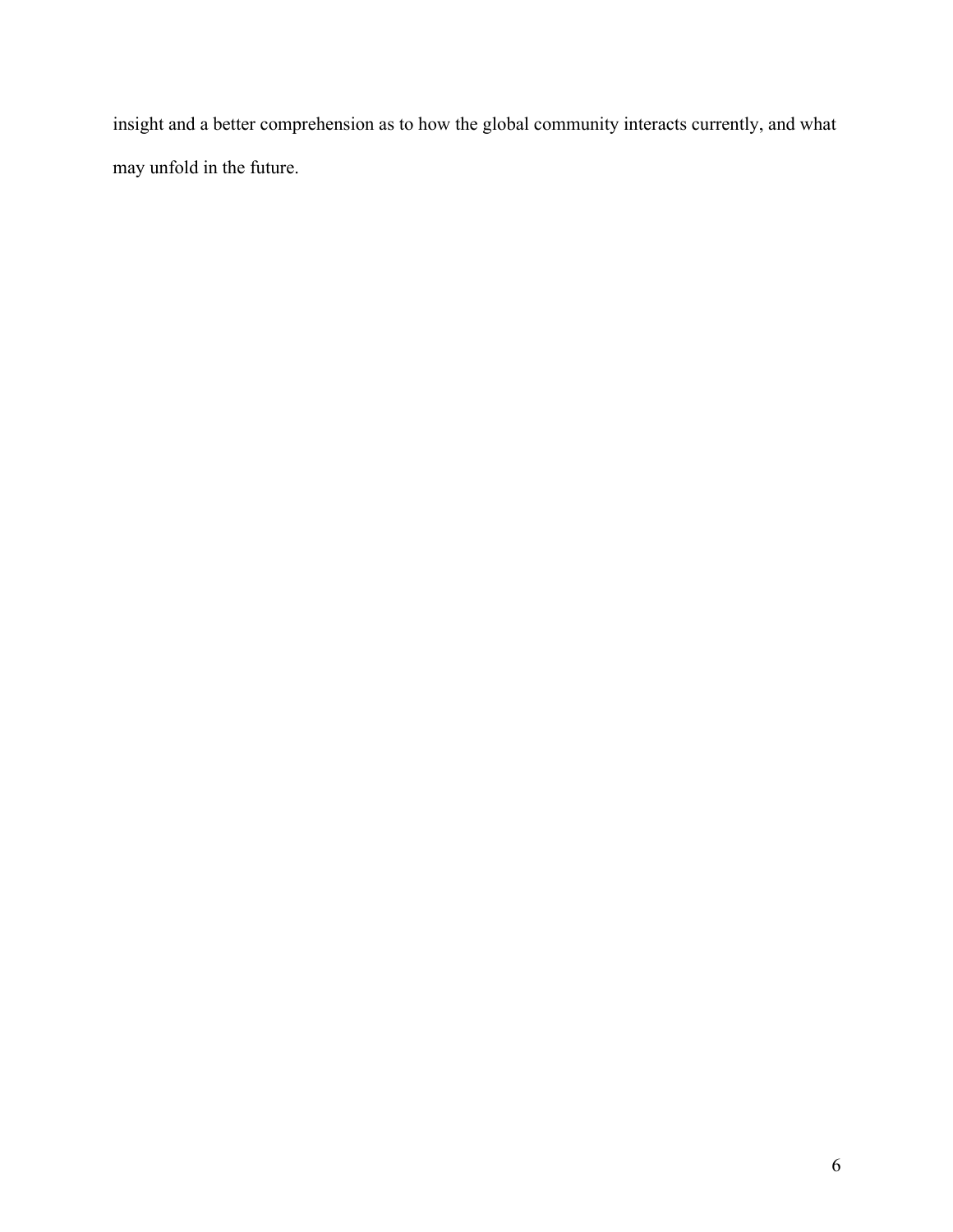#### **The Arctic**

The Arctic region in geopolitics is a space frequently defined by its inaccessibility or remoteness, and thus how other nations define it within those constraints. This region is plentiful in natural resources, unincorporated, and comprises a massive territory. It is a fluid environment of unsettled boundaries, and a significant example of a peripheral disputed territory in international politics. The Arctic as an anarchic space, one defined by its lack of defining borders, as well as its distant proximity from the center stage of global territorial disputes should render it a region opportune for international infighting amongst the global powers. However, this distant placement and inhospitable nature is exactly what maintains the Arctic's background existence within foreign affairs, leaving the states that do choose to endeavor in attempting to claim the plentiful resources, largely unmonitored.

The absence of "overarching political and legal structures" that would normally "provide for orderly development of the region" means that the duality of the region's distant proximity and the lack of global communal attention leaves room for "dangerous" territorial overreach by certain global powers<sup>3</sup>. Moreover, the ambiguity of arctic territorial ownership or possession leaves space for global powers to overstep typical territorial norms with various unchecked justifications to support their geopolitical movements and the capture of natural resources, all this being an eventual gateway for militarization.

Just as the Arctic's territorial ambiguity serves to benefit those seeking to take advantage of its periphery status, the act of making it a calculable territory also poses immense challenges to the global community and its bodies like the UN. This would require powerful bodies such as

<sup>&</sup>lt;sup>3</sup> Scott Borgerson. "Arctic Meltdown: The Economic and Security Implications of Global Warming," *Foreign Affairs*, Vol. 87, No. 2 (2008): 78.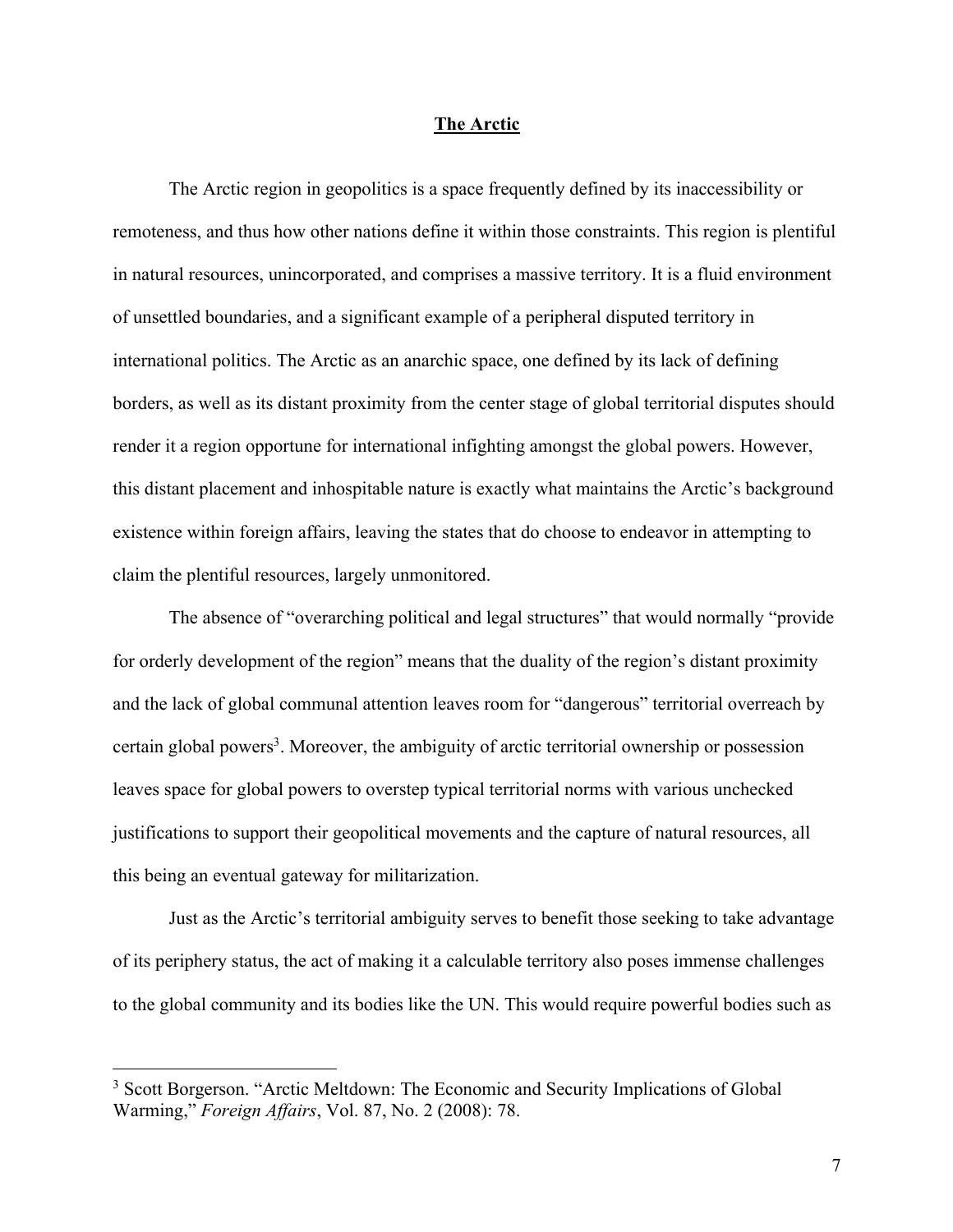Russia, the United States, Canada, or Scandinavian countries to reconcile with the benefits they reap from the Arctic's periphery status in their own utilization of that. The trade-off of bringing periphery areas to the forefront for the sake of stopping a competing global power from utilizing its resources means forsaking these unmonitored benefits for all. This chapter aims to discuss these very actors, those who reside inside the Arctic region and outside of it, all in the context of a theoretical explanation for their actions within this periphery space.

#### **Constructing the Cold**

To start, Constructivism's emphasis on the range of intangible and ideational values, as well as the change over time in practices is useful in regarding the vagueness of the Arctic; a region largely absent of any laws, boundaries, or defined ownership. Territorial definitions can be the foundations for the constructions of sovereignty. By characterizing a territory as anything from stable to uncharted or vast to uninhabitable, the terminology used in defining a region is key to states' perceptions and actions toward and on it. With specific mention to the Arctic, states frequently "perpetuate" the assumed ways of "defining and delimiting sovereign jurisdiction<sup>34</sup>. The sovereignty in the Arctic is reflective of the region's complexity; its materiality that exists as both land and water is indicative of the individual state, and its construction of territorial advancement intention that hinges on how the space is defined. For example, an exploration of shipping routes through the Arctic, like expanding the Northwest Passage, could offer invaluable maritime accessibility and control over the territory, and potential trade and transit accessibility that could prove to be immensely lucrative.

<sup>4</sup> Hannes Gerhardt et al., "Contested Sovereignty in a Changing Arctic," *Annals of the Association of American Geographers* 100, no. 4 (2010): pp. 992-994, https://doi.org/10.1080/00045608.2010.500560.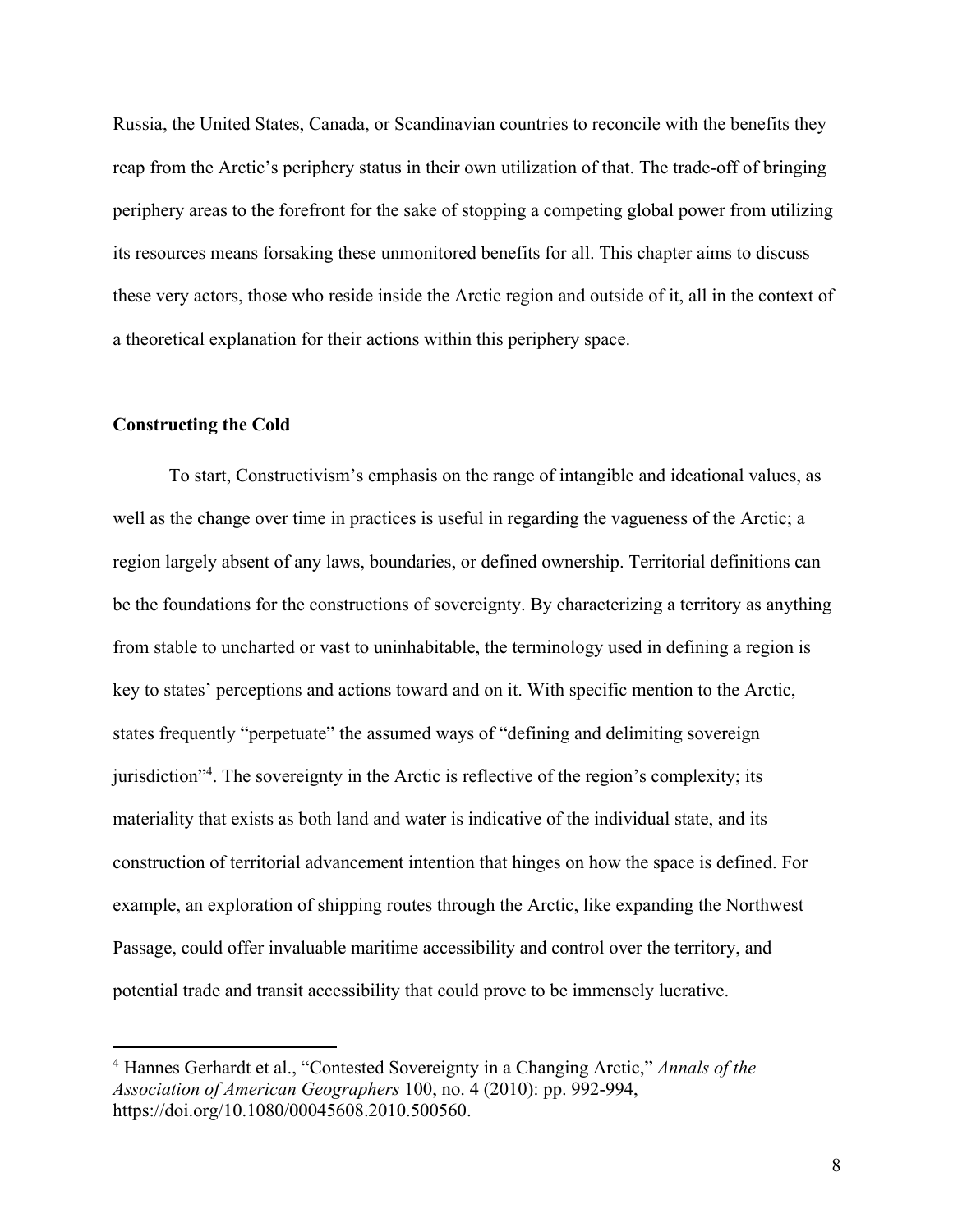Constructing the reason for the pursuit of claim over the Arctic is also an important factor in how states define or legitimize their efforts. If the region is viewed as a fixed place or territory, the notion of proximity to it, especially in the case of Canada or Russia, can be used as justification for ownership. Seeing the area as uncharted and static, which is tied to its inhabitable nature and lack of actual land, the cultivation of the Arctic identity as this untouchable region, resigned to the periphery, allows for undisturbed state activities. The most consistent construction is one that is held by the United States, a viewpoint that the Arctic is not technically land, just water and frozen water, thus it is beyond the claim of state territory<sup>5</sup>. In doing this, any flag-planting or claims placed on the Arctic are rendered insignificant or futile, as this construction fails to align with the applicability of territorial claim.

Perhaps the most solid example of Constructivism is the Arctic Council, a specific presiding body over the region that maintains no actual legal authority beyond environmental and sustainable protections. The construction of a legal body that is in actuality symbolic, and limited in its foreign policy related efficacy has ensured that fundamental protections of the environment and the Arctic indigenous people are in place, but any politically related decisions, such as accessibility of the region in terms of territorial expansion, remain undefined<sup>6</sup>. The "ideational dimension" of the Arctic exists in how nations define it, and what tools they use to do so7. This formation of discourses and cooperation surrounding the definition of a space like the Arctic is one that is transactional between states and their intentions. The dispute between states

<sup>5</sup> Pier Horensma, *The Soviet Arctic* (London: Routledge, 1991).

<sup>6</sup> Hannes Gerhardt et al., "Contested Sovereignty in a Changing Arctic," *Annals of the Association of American Geographers* 100, no. 4 (2010): pp. 992-1002.

<sup>7</sup> Jong Kun Choi and Yong-Soo Eun, "What Does International Relations Theory Tell Us About Territorial Disputes and Their Resolution?" *International Politics* 55, no. 2 (March 2017): p. 153, https://doi.org/10.1057/s41311-017-0074-4.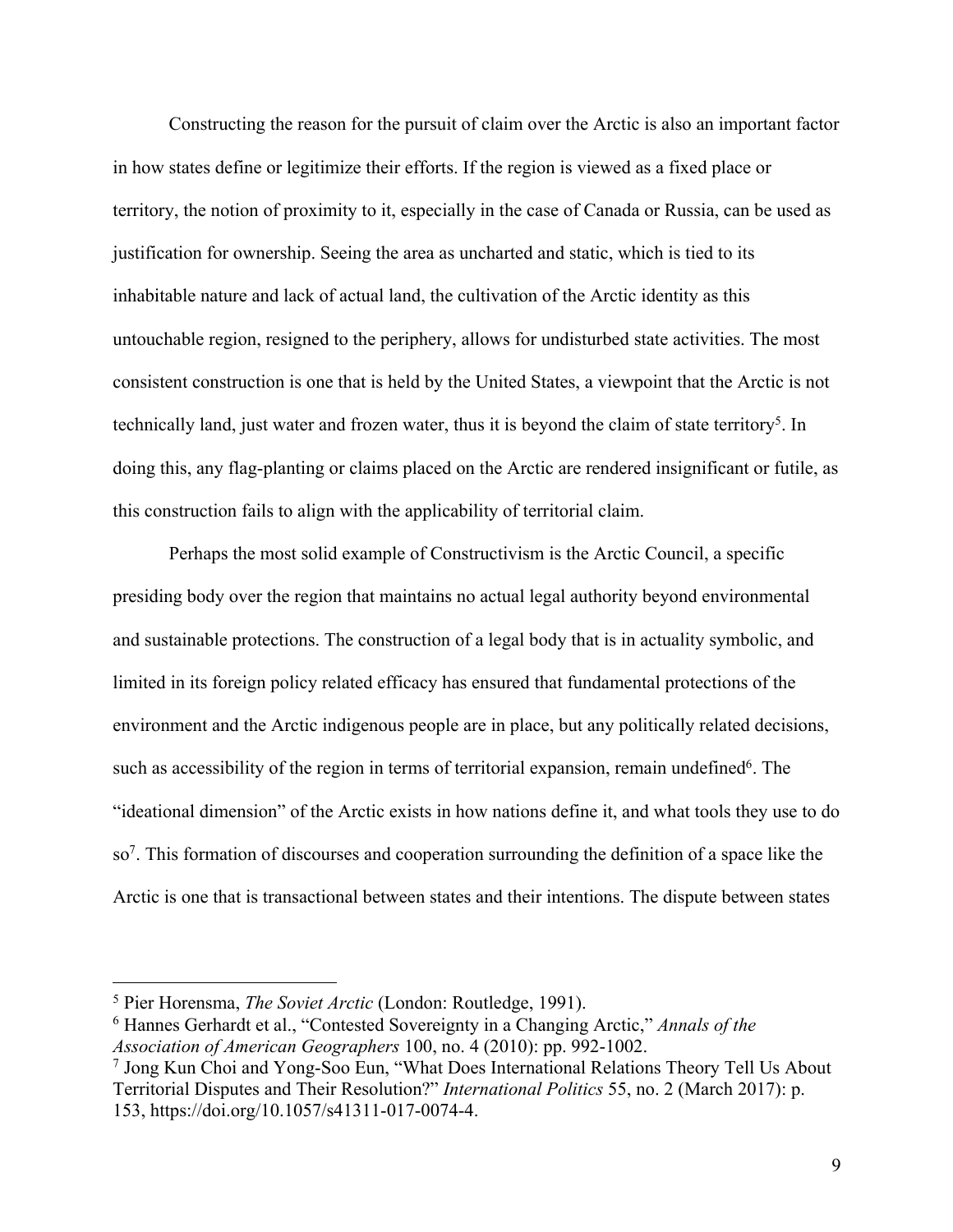in sharing what "ideas or beliefs with respect to each other", thus where these constructions are "grounded" in, means that discourse on something such as territory is powerful<sup>8</sup>; It can shape not just the behavior of the state, but all states within the given situation.

Constructing the Arctic and engaging in the effort to define it as a territory with rules, laws, and specific procedures when operating in the region must be collaborative. Constructivism conceptualizes institutions as a "collection" of important norms, rules, and routines, rather than a specific structure, so this cooperation would not need to be within an oversight body such as the UN or Arctic Council, but it would need to be a shared action<sup>9</sup>. If not, or if one state or a specific coalition of states acts on behalf of all nations involved, it can foster animosity or the perception that an imbalanced structure is coming to fruition, one that might unfairly serve the states' interests who set the precedent.

#### **Arctic Actuality**

A "liminal environment", a region that exists outside the normal constructions of what land or territory is thought to be by standard and binary definitions<sup>10</sup>. This type of existence within the situation of disputed territory begs state actors to define the space for themselves, which often manifests as self-interestedly. At the same time, this vague existence of a periphery zone facilitates the expectation for other states to act in the same self-interested manner. Countries might also work collaboratively in smaller alliances within the area to potentially enter a structural contract. Any of these avenues run the risk of limiting or destroying the foggy

<sup>8</sup> Ibid.

<sup>&</sup>lt;sup>9</sup> Ibid, 154.

<sup>10</sup> Hannes Gerhardt et al., "Contested Sovereignty in a Changing Arctic," *Annals of the Association of American Geographers* 100, no. 4 (2010): pp. 996, https://doi.org/10.1080/00045608.2010.500560.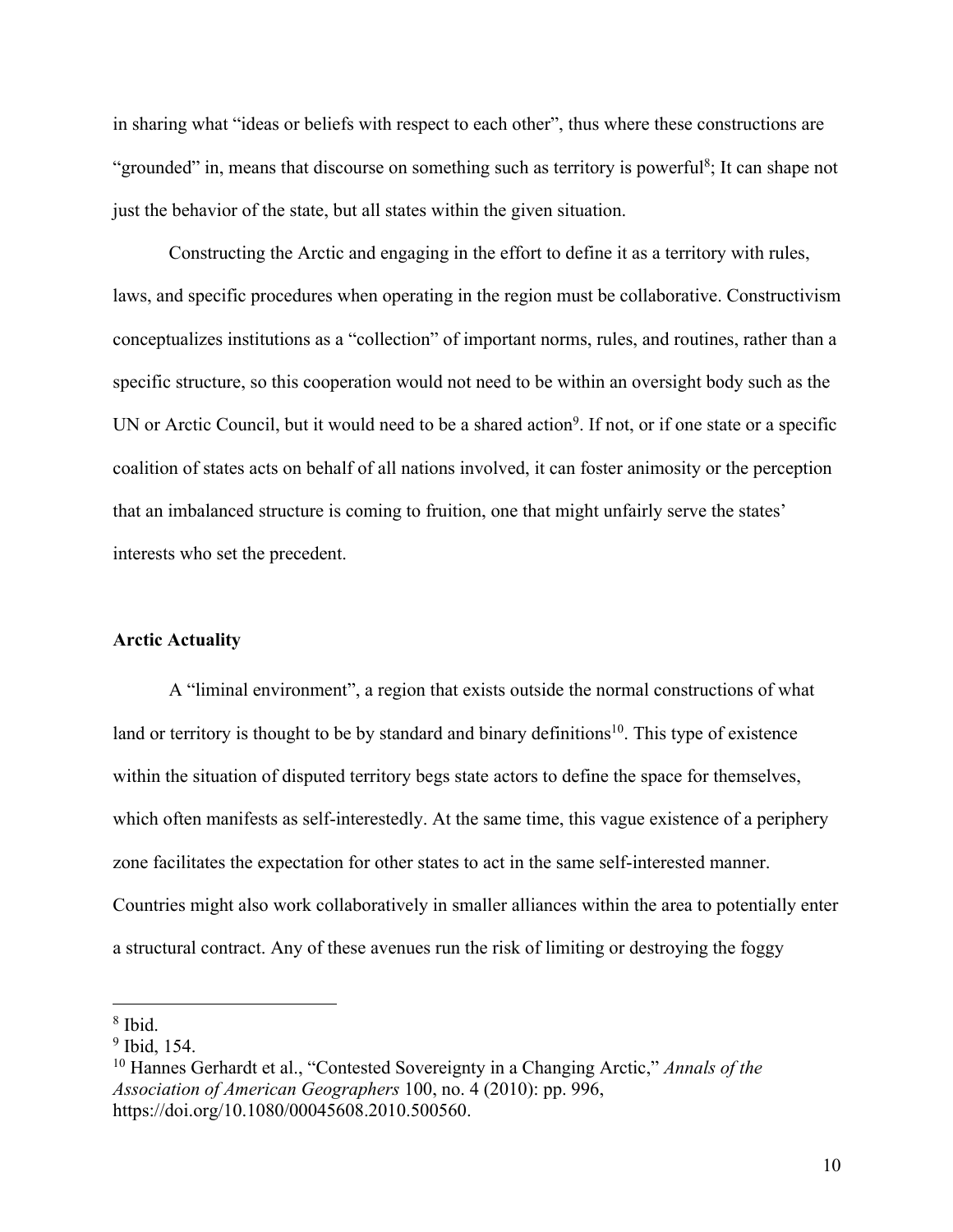sovereignty and its ill-defined rules that benefit all states operating in the liminality of the periphery.

The dynamic existence of the Arctic, the other realms to be discussed in this work, and what the involved states want with a periphery disputed territory is complex and varied; everything from claims of a tangible space for opportunity, utility of trade routes, and environmental protections. Moreover, a literally ever-changing landscape due to climate change will only serve to render what may be currently useful constructions, inapplicable, given the uncertain future of the Arctic itself.

The Arctic is a region that if controlled or definitively positioned to a point of ownership by a certain country offers an immense amount of territorial, thus political, and economic control. There are countries that maintain "near-Arctic state" status such as Canada, Scandinavia, Russia, and the United States, which all hold seats on the Arctic Council thus having definitive control over Arctic governance. There are also nations that may have vested interest in the Arctic and its affairs, but do not fit the "council's lexicon" of being a near-Arctic state: countries like China, India, South Korea, and Singapore are afforded observer status<sup>11</sup>. The designation of a near-Arctic state over observer demonstrates the role of proximity in claiming territorial ownership over the Arctic.

The Council itself as mentioned previously does not maintain significant control nor imparts specific legislation, but the power held by the status of being designated a near-Arctic state implies legitimacy of actions in the region. Proximity to the Arctic is a key attribute to have in fulfilling the construction of what a near-Arctic state should be, even in the periphery, and

<sup>&</sup>lt;sup>11</sup> Reuters Staff, "U.S. Rejects Interference by Non-Arctic Countries in Polar Region: Official," Reuters (Thomson Reuters, May 2, 2019), https://www.reuters.com/article/us-usa-pompeoarctic-idUSKCN1S8299.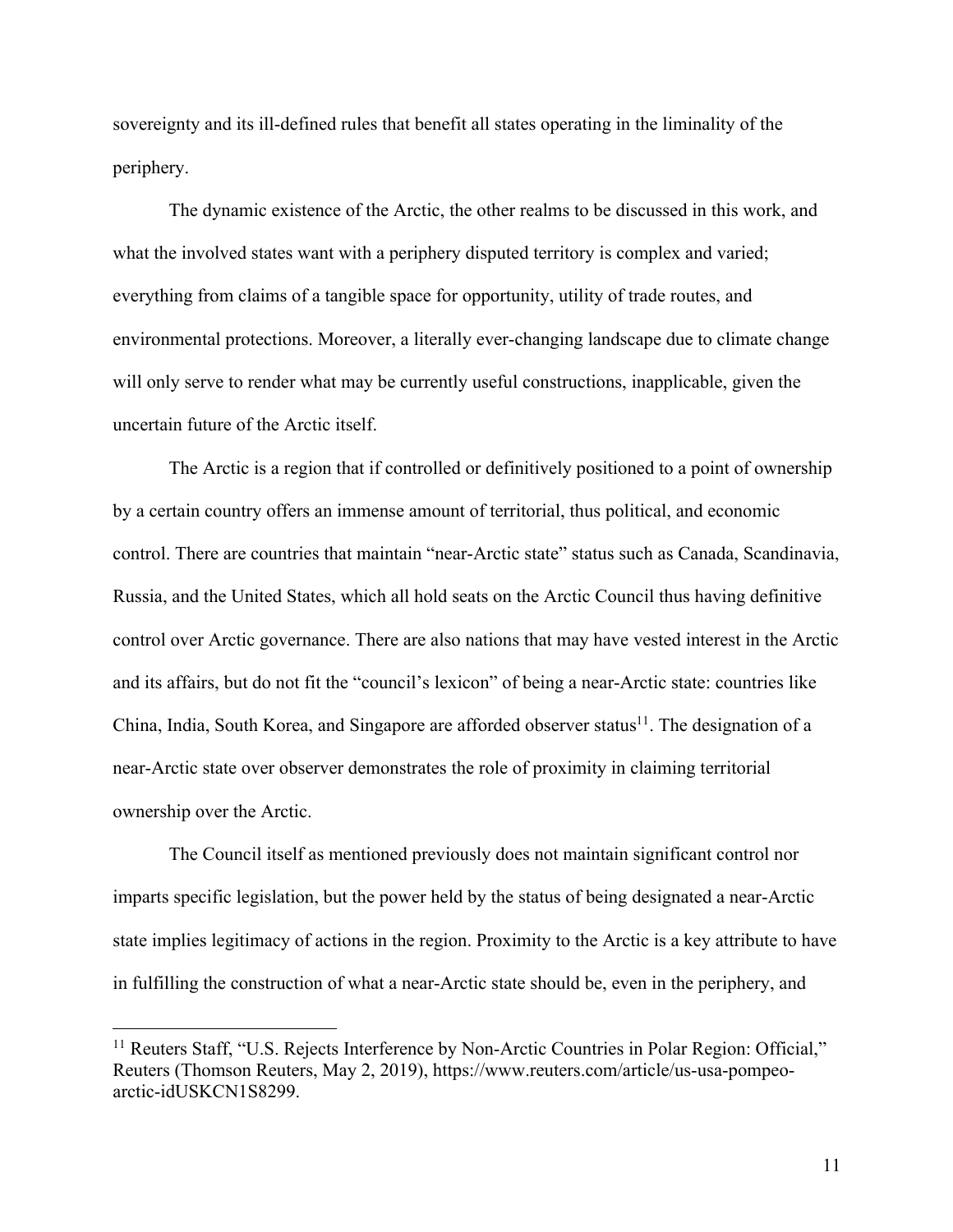since a country's physical location is not something feasibly changed, it proves challenging for those without governing status in the Arctic Council to exert any actions in the region that will not attract unwanted spectatorship from the global core.

Because the Arctic maintains this distant proximity from mainstream global affairs, it is in the best interest of countries who aim to operate there to maintain the least amount of international attention as possible. China is one of the central states hindered by this construction of being outside the states seen as legitimate actors in the region, and thus faces the paradox of asserting why it is justified in operating there without drawing unneeded scrutiny to the Arctic and its periphery existence.

# **Tactical Observation**

China's position on what kind of territory the Arctic is, is not necessarily at the forefront of their perspective on and interest for the region, instead it is viewed as simply a space for "competition"<sup>12</sup>. Their pursuit of power in the Arctic is hindered by their status of observer instead of near-Arctic state, yet that goes almost entirely unmentioned in the country's public facing documents. This is likely an intentional act, as cultivating an "identity" as a near-Arctic state when the Arctic Council's construction of what an near-Arctic state is remains complicated and vague<sup>13</sup>. China's motivations in the region are largely focused on expanding their military prowess and making use of the plentiful resources in the territory, but outwardly maintaining a supportive position that aligns with the key goals of the Arctic Council, such as environmental

<sup>12</sup> Rush Doshi, Alexis Dale-Huang, and Gaoqi Zhang, "Northern Expedition: China's Arctic Activities and Ambitions," Brookings (Brookings, August 20, 2021),

https://www.brookings.edu/research/northern-expedition-chinas-arctic-activities-and-ambitions/.  $13$  Ibid.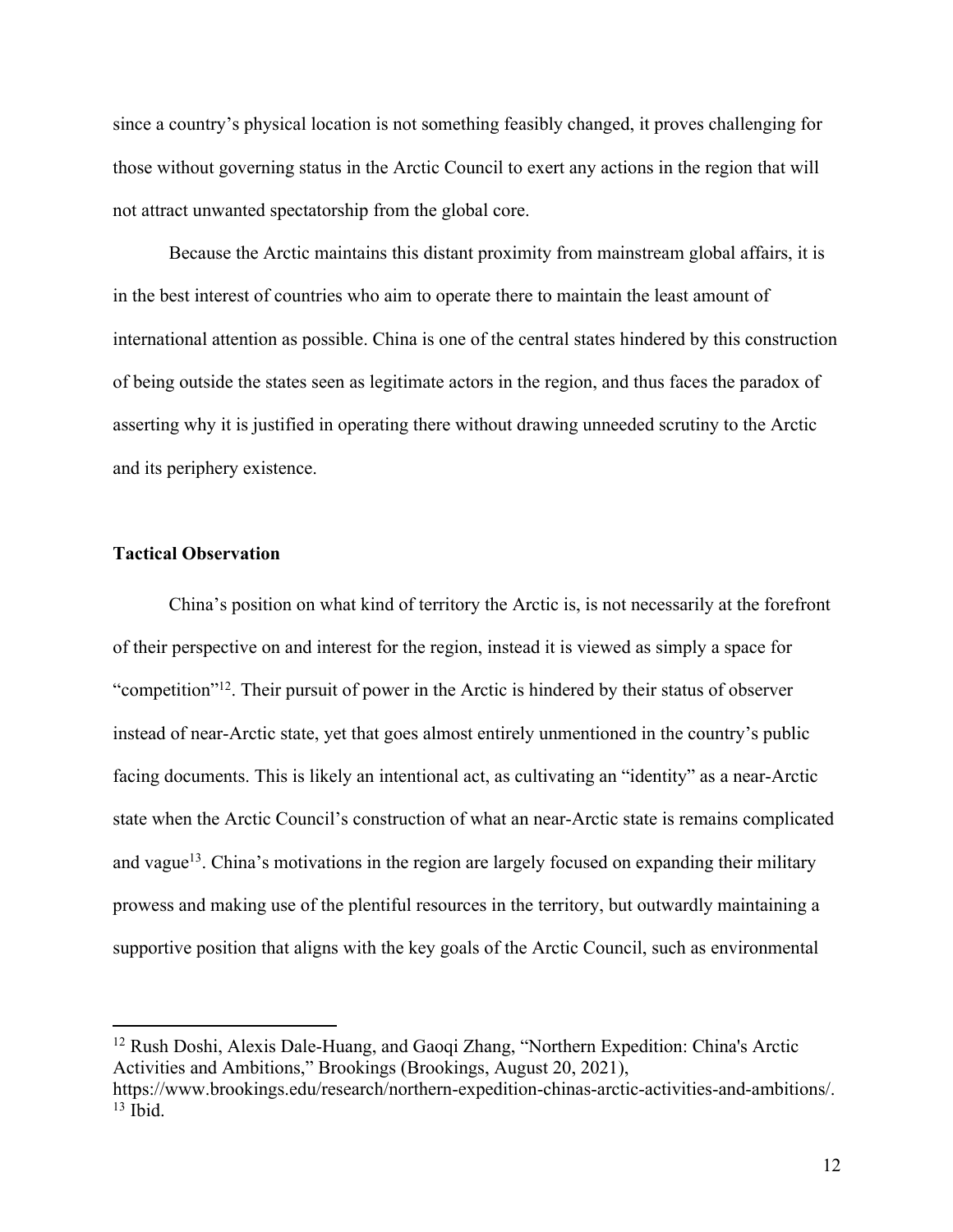protections, is of high importance. The use of Chinses naval vessels on goodwill visits to countries on the Council such as Sweden and Finland, the investment in indigenously produced icebreakers, as well as the ten research expeditions sent in recent years have put forth the presentation of a scientifically focused military profile in the region $14$ . These actions move to expand China's operational experience in the Arctic, and a visible commitment to the ideas and communality of the Council could be a means of achieving greater regional access.

Even if these efforts do help China's case for legitimacy within the region, it still does not change the fact that China does not share coastline with the Arctic and cannot feasibly claim legitimacy through proximity. This being one of, if not the key component to what makes a state's position on the Arctic Council legitimate, China's route of infrastructural investments is seemingly an attempt at a close approximation. In pursuing projects that seem to have marginal economic benefit, such as the purchasing of land in Iceland and Norway's Svalbard archipelago, as well as the venture to purchase defunct naval bases scattered across Scandinavian territory, China can slowly establish itself regionally and continue to foster this trust with key arctic actors. The work to translate Beijing's desire for recognition as an arctic actor, thus more access to the region, mechanisms of sharing scientific resources, investing, and aligning with the proposed goals of the Council help to build an arctic identity. China's activities in the Arctic serve in bolstering a territorial narrative by showing that the state while not "near-Arctic" in location, is already within the region and operational, creating its own unique peripheral "polar identity"<sup>15</sup>.

<sup>14</sup> Ibid.

<sup>&</sup>lt;sup>15</sup> Mia M. Bennett, "How China Sees the Arctic: Reading between Extraregional and Intraregional Narratives," *Geopolitics* 20, no. 3 (2015): p. 655, https://doi.org/10.1080/14650045.2015.1017757.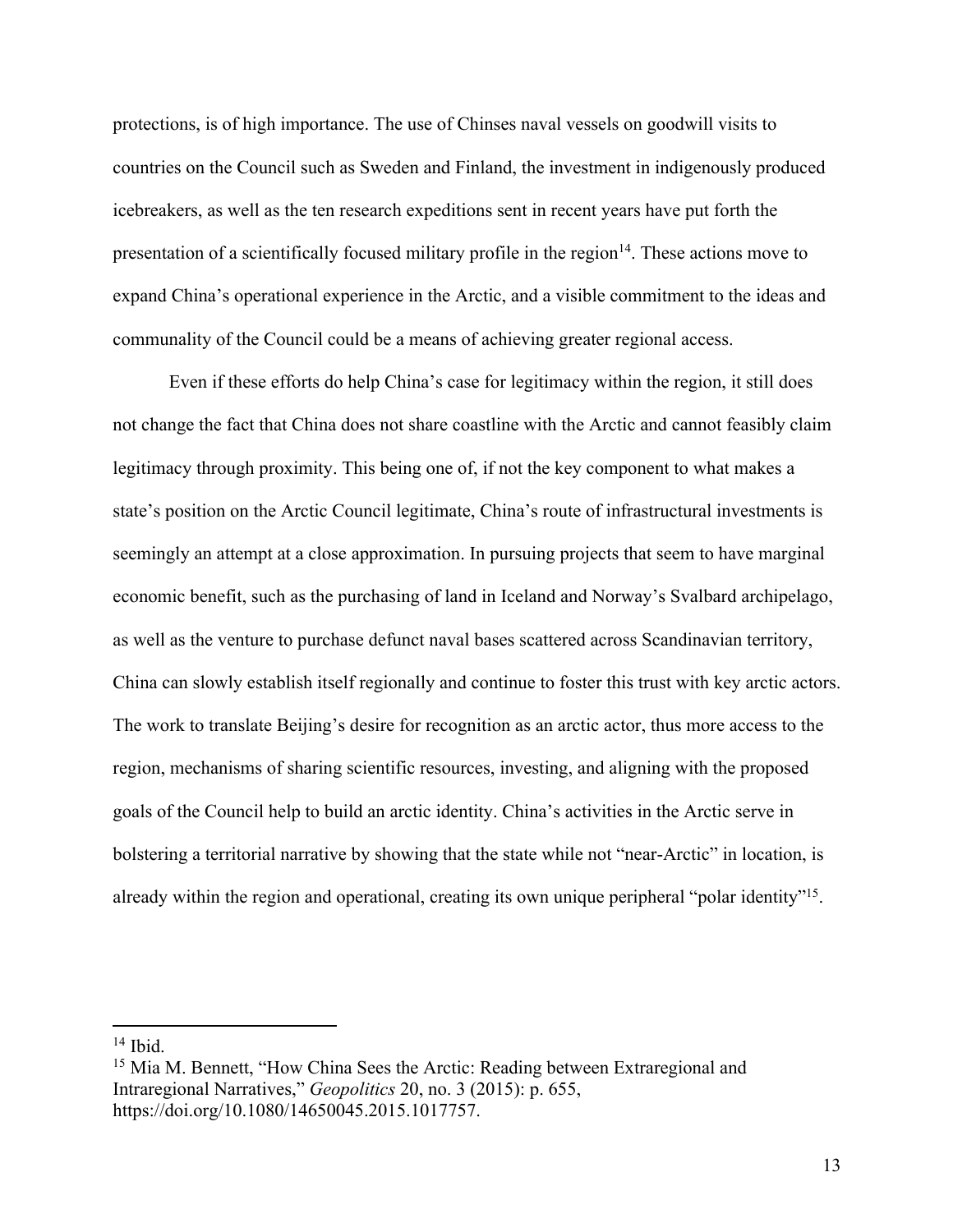In using China as a case study to exemplify the challenges of operating within a liminal periphery territory such as the Arctic, one of the core attributes needed in acting and eventually claiming the space is fulfilling attributes of a state given legitimacy by a governing body and upheld in construction of the peripheral environment. In this instance, proximity to the Arctic along with alignment in the Arctic Council's goals is paramount, and while China could at least engage in actions that seemingly fit the environmental and scientific objectives, its location as a country is permanent. However, the strategic investment in particularly former military properties throughout the Scandinavian region speak to the long-term goals the country has. China's actions demonstrate a loophole of sorts in the importance of proximity to a periphery region regarding laying claim to legitimate operations there. Further, an observer status on the Arctic council may have been a constructed obstacle for China in achieving its own arctic goals, but in actuality, it has found a feasible way to operate from a distance and still reap a certain amount of the periphery benefits of the Arctic.

# **Connivance Diplomacy**

The coveted position of being considered a near-Arctic state, thus having legitimacy in operating within the Arctic, is something that states can use to their benefit in the already anarchic region. Countries on the Arctic Council possess not only locality to the Arctic, but their activities in the region do not draw initial global attention because they are already occupying the space to begin with. Moreover, the Arctic in its periphery status as a disputed territory attracts limited global attention, despite the plentiful resources and global power at stake depending on if and when a state attempts to take control.

The states on the Arctic Council have it in their best interest to characterize the council itself as a "multiplicity of in-between positions" so to enable the countries to "negotiate and

14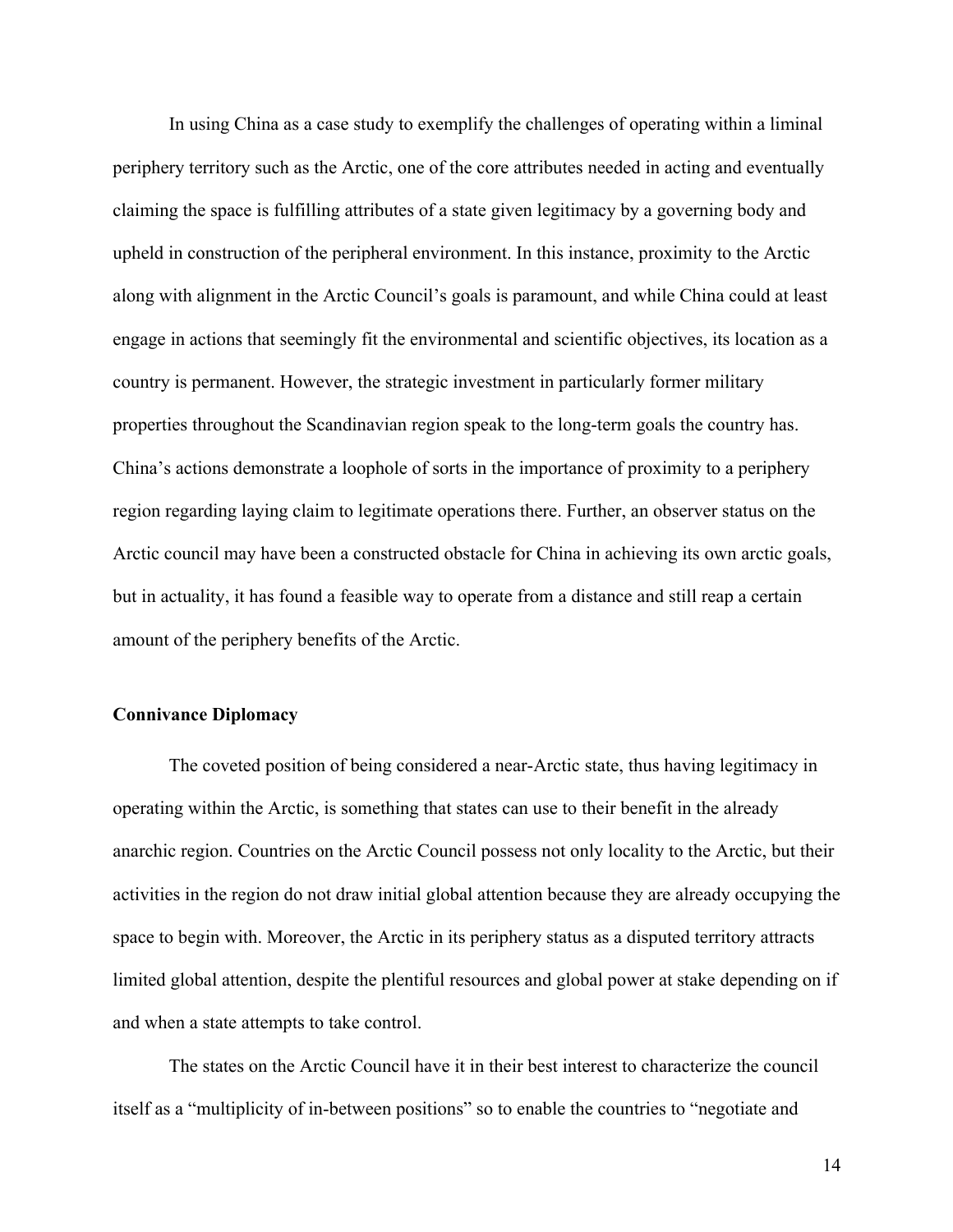exploit ambivalent spaces"16. Because of the freedom that states like Russia, or the United States have within an ill-defined, periphery region, compiled with the loosely constructed authority of the Arctic Council, an exclusive environment where geopolitical agendas can be advanced, mostly undisturbed, is created. This creation of a "connivance diplomacy" facilitates an almost oligarchical structure of near-Arctic states who decide how to define the Arctic amongst themselves, and for the rest of the global audience<sup>17</sup>. The notion of connivance is evident in the affordance of power that these states wield in the Arctic without the typical, center-stage display of power that is normally seen with territorial disputes. The subtle, yet impactful enforcements such as designating proximal hierarchy in arctic political endeavors are even more significant because of the self-governing nature of the periphery. The lack of attention on the Arctic from the global community save for those operating within it or living directly near it allows for such an unusual display of careful cooperation and strategy from typically extrinsically adversarial states such as the United States and Russia. However, this is not to say that burgeoning power struggles do not exist in the Arctic, they just take on a different, more individually driven form, largely seen with the inside actors, the near-Arctic States: the council members.

#### **Russian Repercussions**

Regarding proximity in the Arctic, the states given permission to act and have a say in any kind of policy or tangible changes to the region are those that reside "inside". The countries with positions on the Arctic Council have a strategic advantage in defining their place, purpose, and intentions in the Arctic region. A country like Russia has enormous, vested interest in the

<sup>16</sup> Nikolas Sellheim, Yulia V. Zaika, and Ilan Kelman, *Arctic Triumph: Northern Innovation and Persistence* (Cham, Switzerland: Springer, 2019).174. <sup>17</sup> Ibid, 169.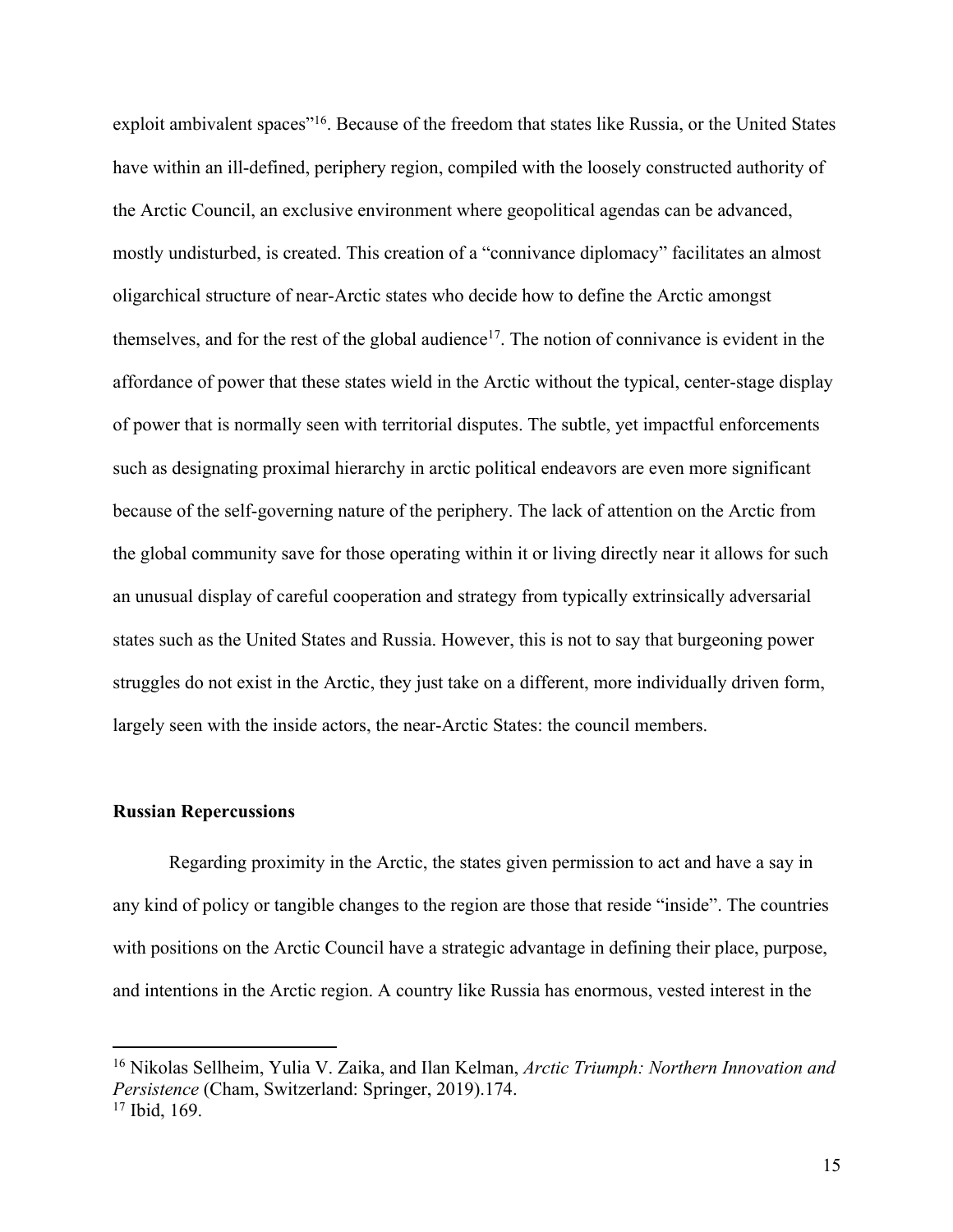region, with the economic promise of the natural resources and vast maritime control any form of ownership might bring, it is expected that Russia is active in the region. There is a significant history with Russia's presence in the Arctic though, one that shapes how proximity and the periphery play an important factor in its actions and decisions.

Russia's dynamic in the arctic was a colonial endeavor, the exploration of the region dating back into the eighteenth and nineteenth centuries showed that flagging, mapping, and charting the Arctic were activities done in tandem with the "development of imperial trading networks, administrative apparatuses, and regime development<sup>"18</sup>. This historical connection to the region along with the colonialist constructed identity of exploration thus ownership, Russia's actions and presence in the Arctic carries the weight of not just the largest state, but the most legitimized in its own viewpoint.

The importance of the Arctic in geopolitics is its position in the periphery of the global stage and in the theoretical perception of disputed territories. The remoteness from the central happenings in global affairs is what makes it an idyllic region for states to create their own rules, and act in self-interest with limited and ill-defined legislation. However, Russia serves as a case study for how quickly this kind of unique environment afforded by its residence in the periphery can be removed by a show of force. In 2007, a Russian oceanographic expedition resulted in research and scientific materials that the country submitted to the UN Commission on the Limits of the Continental Shelf as a means for asking and likely expecting permission to extend their "sovereign rights to exploit resources" on and below the seabed but presented as seeking approval for further scientific exploration $19$ .

<sup>18</sup> Nikolas Sellheim, Yulia V. Zaika, and Ilan Kelman, *Arctic Triumph: Northern Innovation and Persistence* (Cham, Switzerland: Springer, 2019). 166. <sup>19</sup> Ibid, 170.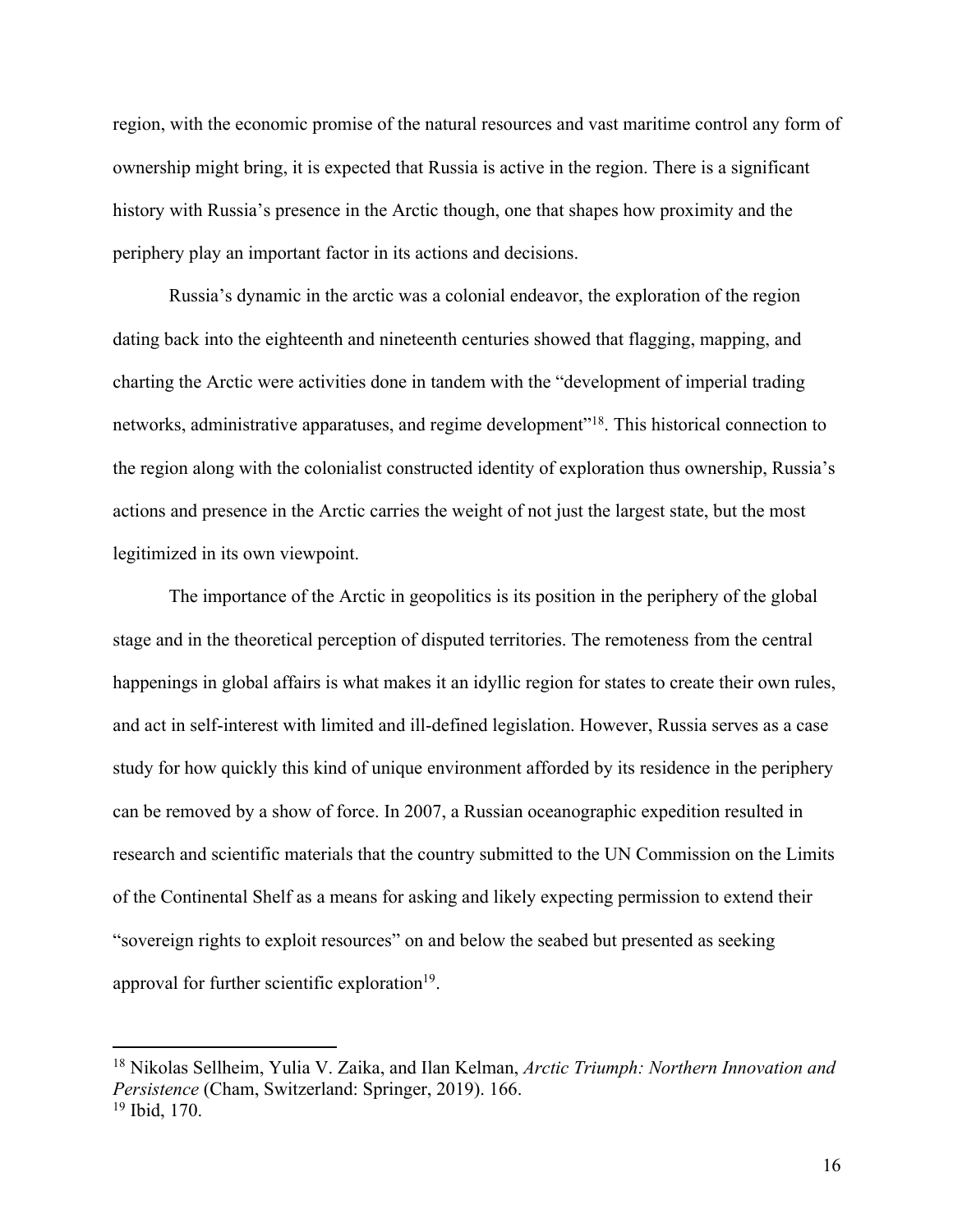To move forward with approvals in this region, a state simply needs a "recommendation" as a legal judgement, and when the Commission was unable to issue the grant pertinent to the situation, a request for further research to be done was made. However, Russia instead went ahead with their expedition via submarine, and publicly displayed their national flag on the seabed<sup>20</sup>. All of this fostered a situation where Russia saw an opportunity for laying claim to a very large scale of underwater disputed territory, as well as challenge vague periphery ruling body, and thus engaged in "flag-planting" or claiming the territory, openly, to be Russian<sup>21</sup>.

This incident was one of the few that grabbed global attention and directed it toward the Arctic, showing the liminality of a periphery status, and demonstrating how an inside state, even within a periphery environment, can disturb the careful balance should it seek too much power. Moreover, the flag-planting connects back to Russia's construction of its place in the Arctic, and why that self-interested view of rightful ownership harkening back to its colonial and imperial pursuits, can prove problematic in the future. The Russian flag-planting episode demonstrated that regardless of the political, financial, or legal "provenance" of something like a research mission, which was ultimately what the nation was pursuing a "recommendation" for, can unleash geopolitical fears over a region normally thought to be unimportant due to its periphery existence<sup>22</sup>.

While something as antiquated as a literal flag-planting seems inconsequential, its echo of early, almost feudal encounters in the pursuit of geographical power, and the international reaction and attention brought attention to the Arctic that had not been there previously is

 $20$  Guy Faulconbridge, "Russian Sub Plants Flag under North Pole," Reuters (Thomson Reuters, August 2, 2007), https://www.reuters.com/article/idINIndia-28784420070802. <sup>21</sup> Ibid, 171.

<sup>22</sup> Nikolas Sellheim, Yulia V. Zaika, and Ilan Kelman, *Arctic Triumph: Northern Innovation and Persistence* (Cham, Switzerland: Springer, 2019). 171.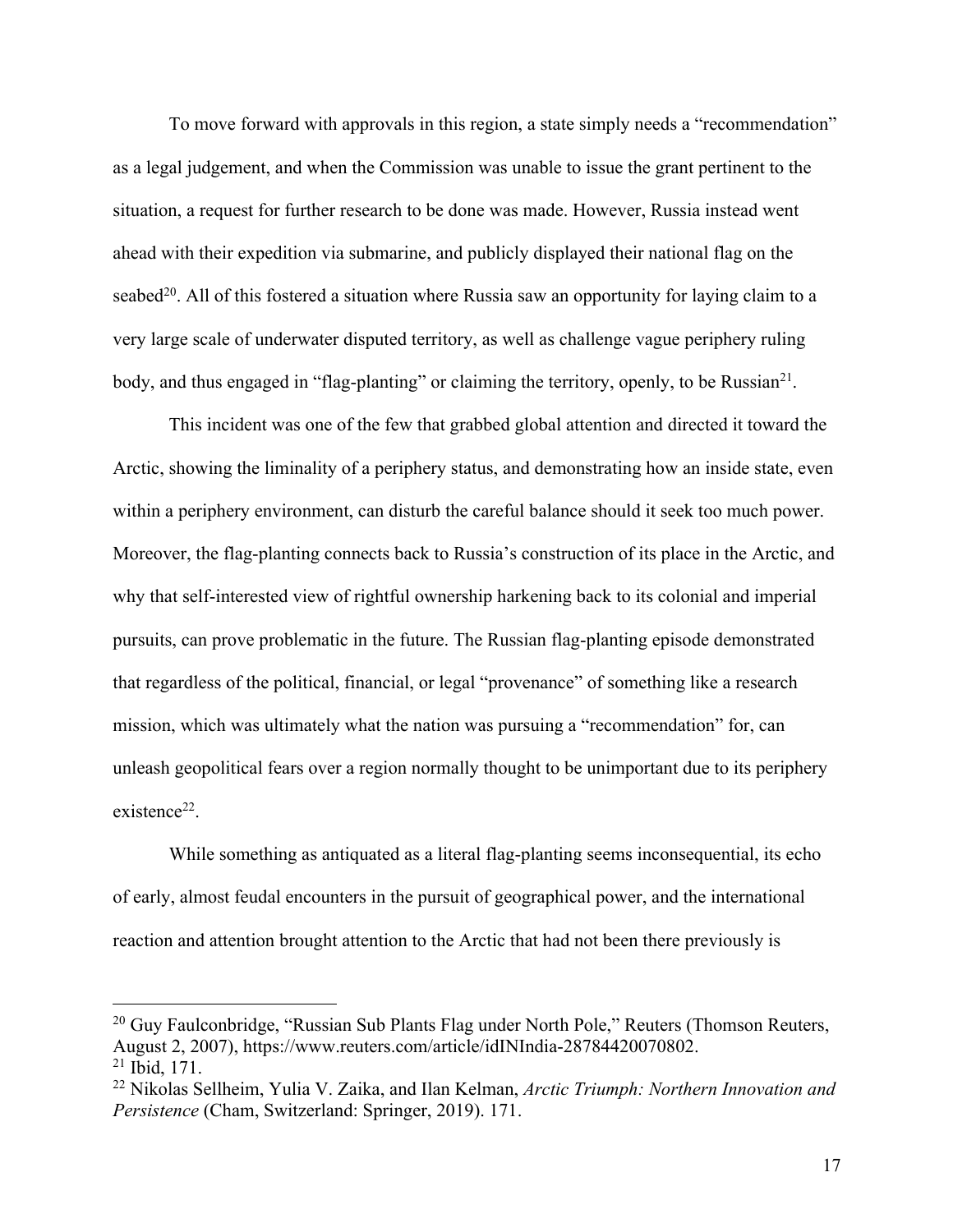significant. Essentially the existence of a "thinly governed space" is dependent on the state actors within that environment refraining from open and outright movements toward territorial claim, instead operating without firm constructions of shared territorial possession<sup>23</sup>.

Whether the Russian flag-planting was a reconstructed memory of their past arctic imperialist adventures or an intentional activity, it demonstrates the larger qualm at the center of periphery regions and those who operate within them. With greater numbers of states wanting to join the Arctic Council, or even those seeking observer status, the larger the group of countries operating within a periphery area will diminish the benefits that come with that space. Russia's claim of ownership directed global attention on the region, and whether the hope was for the world to view Russia as the rightful owner or just to dissuade others from attempting their own form of flag-planting, it demonstrated that the liminality of the periphery and its promise can be diminished by a single powerful state attempting a takeover.

The activities within a periphery region in accordance with the lack of oversight and normal foreign policy constraints can only function with group benefit if the members of that cooperative refrain from attention-grabbing activities such as conflict. Russia possesses a large amount of control in this dynamic because of its territorial expanse, as it does expand over the most area in the Arctic, and the above-mentioned self-perceived rightfulness to be claim the Arctic as its own due to historical presence and pursuits; within these constructions Russia is the dominant regional state. With this status both intrinsically and extrinsically comes responsibility and power, which may be wielded for individual gain or group benefit. With geopolitical relationships existing outside the Arctic potentially influencing how states operate within it, it would be unsurprising if Russia or other insiders engaged in similar flag-planting styled actions.

 $23$  Ibid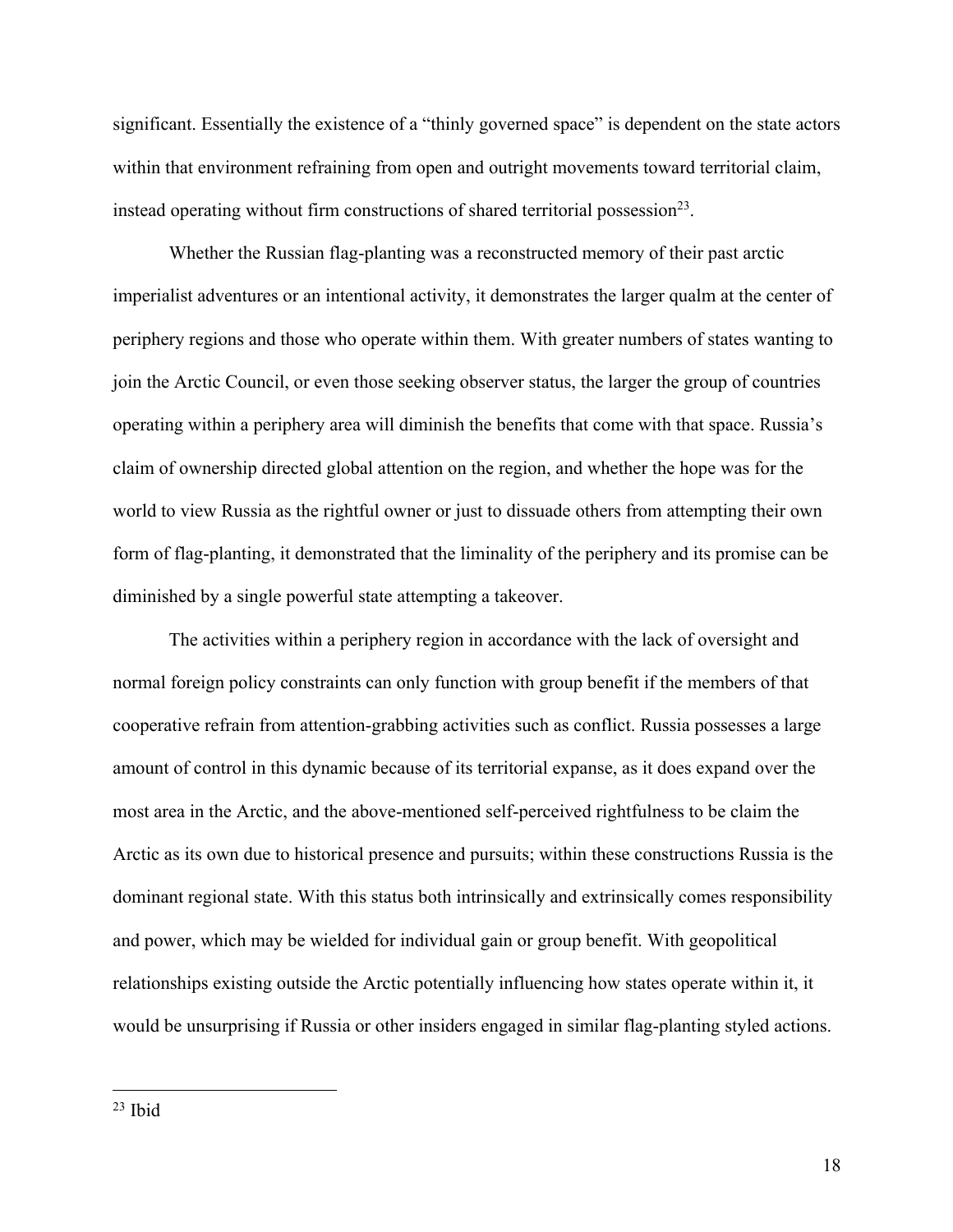#### **North by North America**

The United States has often been viewed as a "reluctant Arctic actor"; certainly, a powerful state with a seat at the Arctic Council in addition to having a keen interest in the environmental and economic concerns and potentials of the region $24$ . Over various presidencies, American focus on the Arctic has shifted from fossil fuel collection to environmental protections, but has largely stayed distanced from the rest of U.S. foreign policy even with the recent Head of the Arctic Council tenure.

A periphery territory benefits those who reside or operate within it by lacking certain structures of a more central environment. The attention of the global community toward disputed territories is usually due to the breaking of laws or norms amongst states vying for said territory in the form of conflict. More than that, the creation of a narrative around a disputed territory, the framing of it, is a key element in how the territory itself is viewed and regulated, or not.

Regarding the United States, framing theory plays a central role in how America views the Arctic and its role there25. To define framing theory, it is the outlook regarding how best to position or portray a situation in international politics to bring about an intended outcome26. Through framing theory, a state, such as the United States, has the capacity to frame its role within the Arctic, or other nations' capacities, legitimacies, or intentions. More importantly, America's use of evaluative framing in structuring the reference point to which the external

<sup>24</sup> Annika E. Nilsson, "The United States and the Making of an Arctic Nation," *Polar Record* 54, no. 2 (May 23, 2018): p. 95.

 $25$  Ibid.

<sup>26</sup> Alex Mintz and Steven B. Redd, "Framing Effects in International Relations," *Synthese* 135, no. 2 (May 2003): pp. 193-195.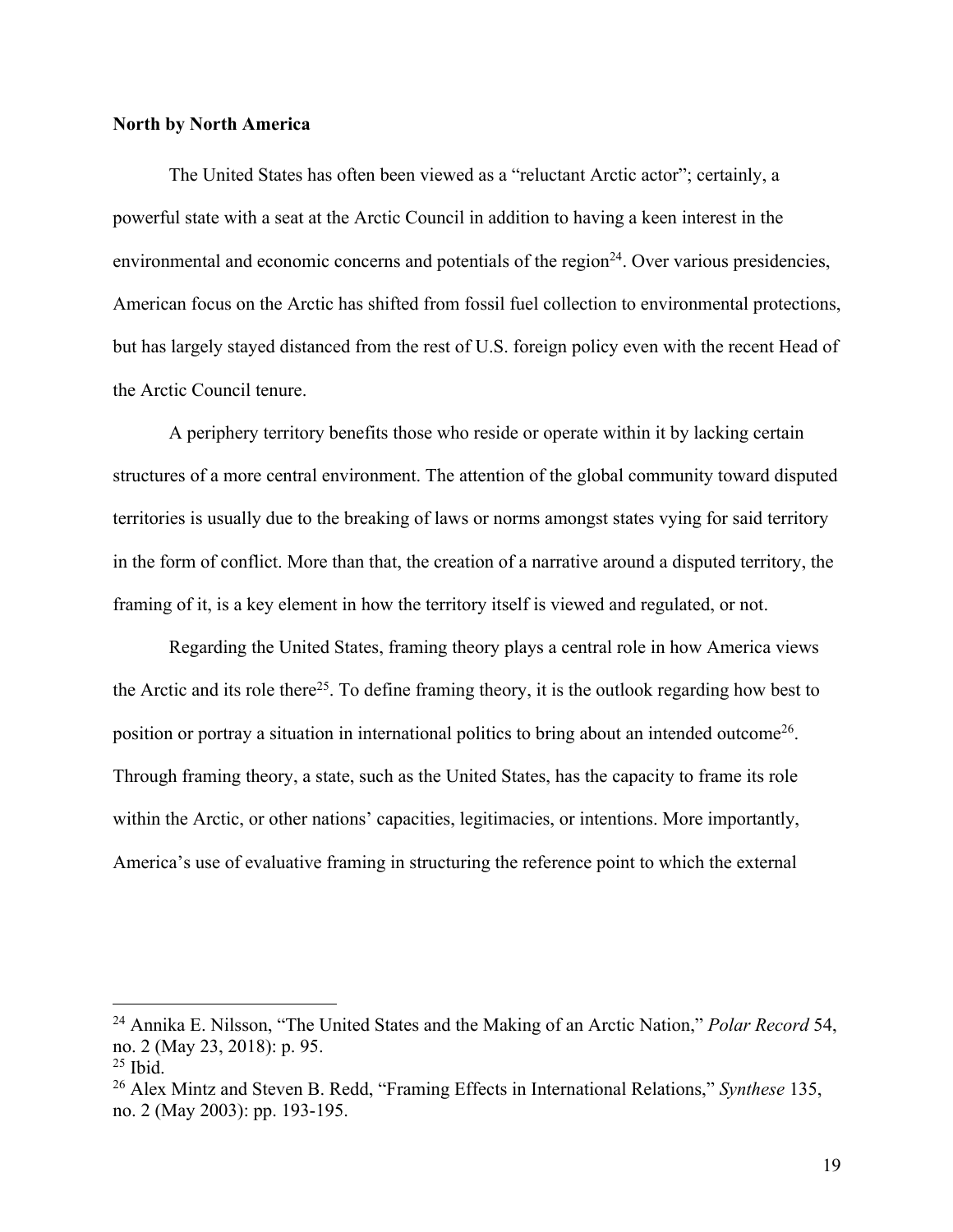environment, the Arctic, is compared, the use of stronger areas of interest for U.S. purpose in the Arctic, such as conflict and strategy, or development and competitiveness, are realized<sup>27</sup>.

Cooperation in such a loosely defined region like the Arctic is not necessarily in line with the United States and its typically realism-oriented strategies, but the shaping of American purpose in the Arctic by the country itself helps clarify a role. Thus, framing theory is applicable to all the Arctic states discussed thus far. With China attempting to define its place as an operational outside state, Russia enmeshing historical imperialist identity with its modern-day global great power in tempting a declared ownership of the region, and the United States looking for driver to define its strategy and purpose, a periphery territory and the absence of typical laws and norms forces states to construct their own in a way.

The utilization of framing theory to construct America's purpose thus role in the Arctic is seen in the careful composing of their actions for the state itself. By viewing arctic leadership as a "supremacy game", one that requires "winning or losing" and "displays of power" or simply as a "decision-making" and "virtue-ethics" driven superpower, the U.S. is able to maintain its disinterested presence in the region as well as its role as a superpower with insider status $^{28}$ . Climate change created a new frame for U.S. power in the Arctic post-1996 creation of the Arctic Climate Impact Assessment (ACIA). This formal diplomatic body on such a specific issue meant that this periphery environment now had a defining challenge for all states operating within the region to contend with. Moreover, climate change could and would force the Arctic into a very public area for the global community to view. Additionally, the impacts on the

<sup>27</sup> Annika E. Nilsson, "The United States and the Making of an Arctic Nation," *Polar Record* 54, no. 2 (May 23, 2018): p. 104. <sup>28</sup> Ibid, 96.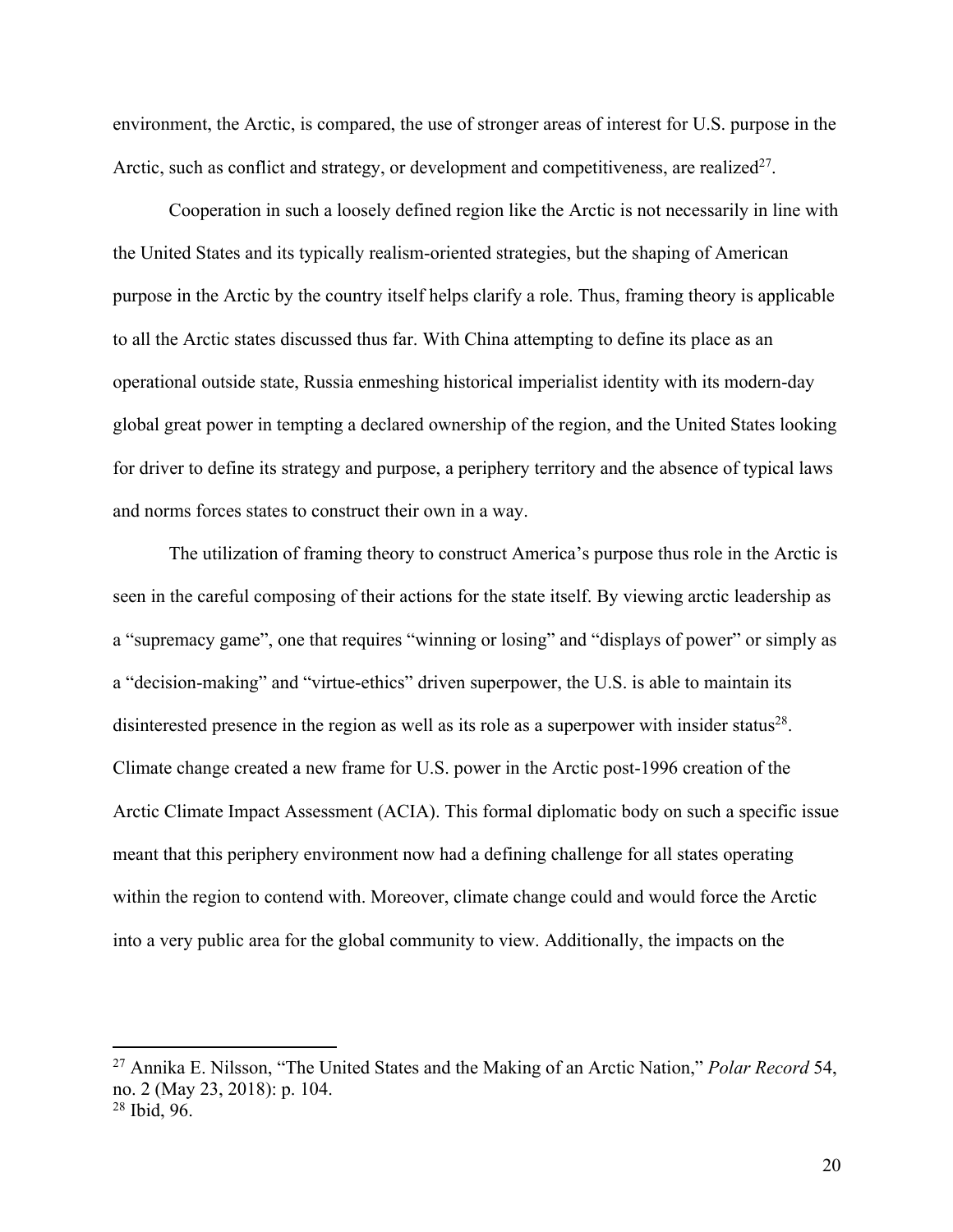livelihoods of indigenous peoples as well as the scientific warnings were not to be ignored and would force specific diplomatic action and discussions in the region in the late  $1990 \text{°s}^{29}$ .

#### **Climate Change and Coherency**

The recognition of climate change and its detrimental impacts by the United States in specific is significant because it forced the creation of the constructed insider and outsider identity, with pointed mention to how the states within the Arctic viewed themselves and one another. This construction surrounding a universal issue that recognized the role of increasing human activity in the Arctic, a growing awareness of the fragility yet opportunity of the Arctic itself, as well as establishing the ongoing work of the Arctic Council, meant that policy goals did not necessarily shift, but were re-framed. With the necessity for positive cooperation rather than enfranchisement and transformation of the Arctic Council, the U.S. lead the way in fostering collaboration between the insider states of the Arctic. In strengthening their communal view of legitimacy and power in the region as well as fostering a commitment to maintaining the Arctic's periphery status and distance from the global limelight, the directive to not formalize the Arctic arrangement was solidified $30$ .

The importance of a shared political or policy outlook, especially in periphery disputed territories, is integral to ensuring that the states operating within such liminal environments maintain an ordered relationship so to not attract the attention of the global community. In the Arctic, the "coherence" of policies depends on the commonality of objectives and ideas held by a given group of states, and in doing that, the policies of the Arctic Council, such as designating

<sup>29</sup> Ibid, 100-101.

<sup>30</sup> Ibid, 101.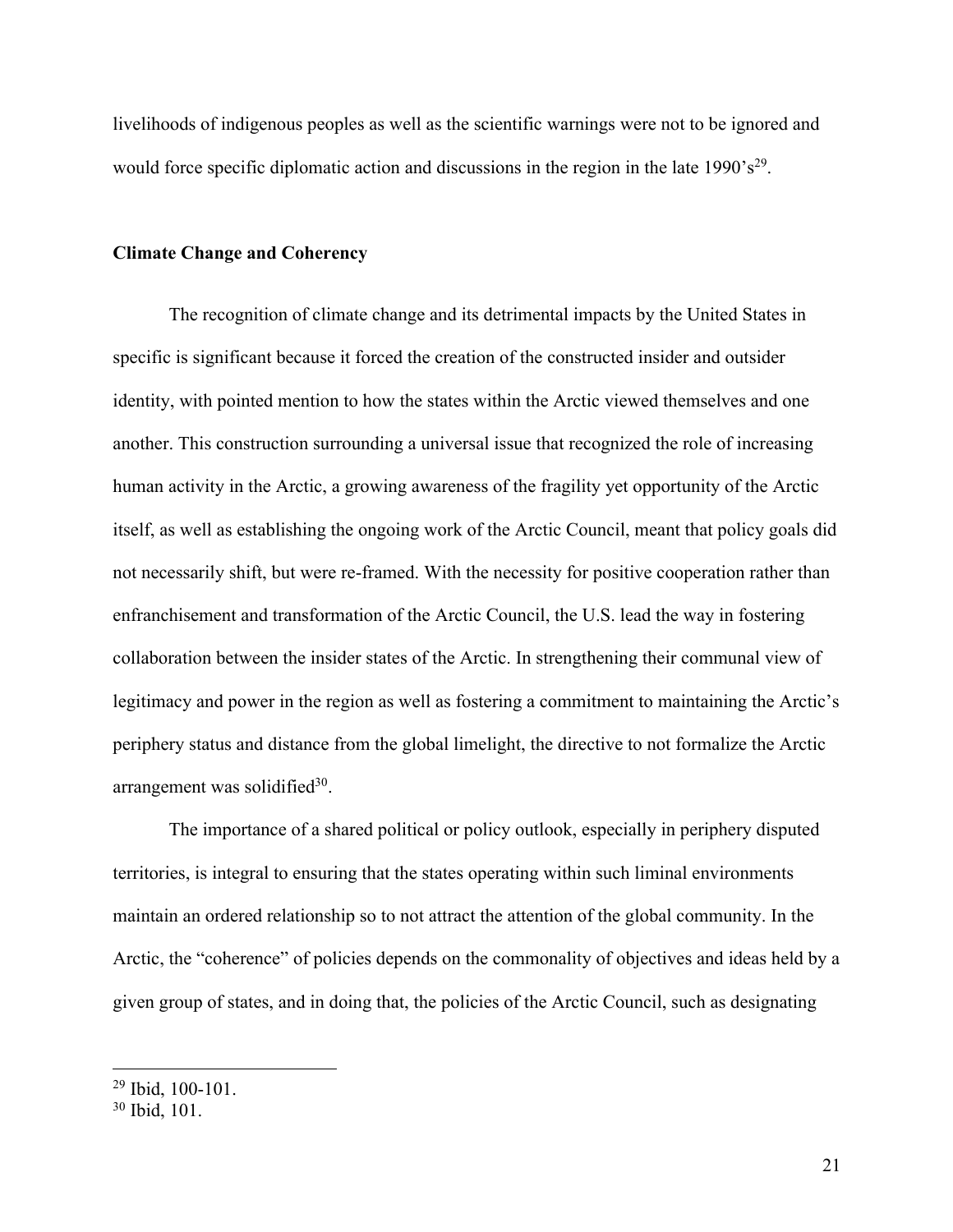which states are Near-Arctic or Insider, and which are not, helps establish policy coherence<sup>31</sup>. Policymaking and state actions in a periphery environment are driven not by formal or classical structures and regulations, but by communality and a mutual understanding between states of their abilities and limitations so to maintain the unrestricted constructed environment. The American political empowerment in the Arctic, sustained by its insider status and thus power in the region, helps direct this coherency and afford a careful balance between normally adversarial states, such as Russia, to maintain the self-interest driven benefits found periphery environments like the Arctic $32$ .

The main obstacle for upholding this coherency lays in the outside forces impacting the Arctic, the key example being climate change. As mentioned previously, the Arctic as an environment is framed as an untouchable and stagnant area, but with the global warming induced physical changes, countries will be forced to establish their goals and policy decisions more concretely, in addition to contending with the likely global attention to the area.

The drastic change of the defining features of the Arctic, the frozen landscape, and international concern of global climate politics has the capacity to force the Arctic out of its periphery existence, which by proxy forces the Arctic states and their actions into the spotlight as well. American political actions in the Arctic since the late 90's have been increasingly shaped by climate change and the respective administrational outlook on climate science or skepticism. The greatest challenge lies ahead in the difficult navigation of the tension between environmental

<sup>&</sup>lt;sup>31</sup> Peter J. May et al., "Policy Coherence and Component-Driven Policymaking: Arctic Policy in Canada and the United States," *Policy Studies Journal* 33, no. 1 (2005): p. 40, https://doi.org/10.1111/j.1541-0072.2005.00091.x. <sup>32</sup> Ibid, 41.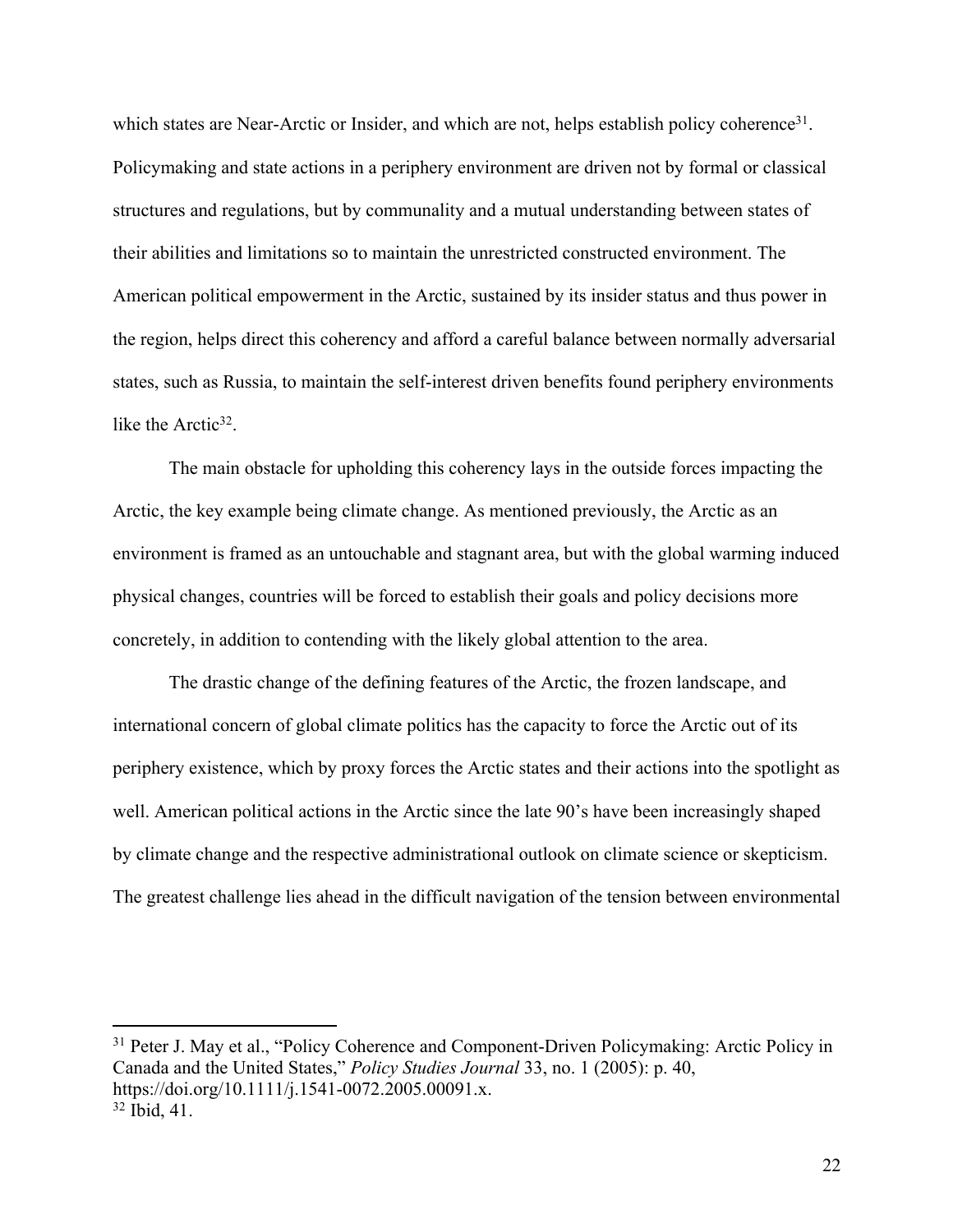protection and the desire to capture economic opportunities, all within the context of not being the first state to violate the coherency amongst arctic states, but also not to be the last<sup>33</sup>.

Overarchingly, the United States' role in the Arctic has evolved substantially over time. From reluctancy to a helm of leadership, America has had to grapple with a largely disinterested polity, but the global political significance and opportunity that a presence and role in arctic affairs presents, compiled with the nuance of operating within a periphery environment. The most notable shift came in the post-90's salience of climate change for the entire global community, and the Arctic being a tangible and large-scale example of detrimental ecological actions and the results. The United States framing of its role in the context of the Arctic somewhere between economic development and security inclined competitiveness to a conscious environmental nation shows the flip side of a periphery and liminal environment<sup>34</sup>. From the volatility of America's position on climate preservation to the pursuit of hydrocarbon resources no matter the environmental costs means that the politicized nature of the issue will force the country and its actions in the Arctic to change over time. However, with the additional layer of leadership and power structures within the Arctic and Arctic council, the United States will have to factor in how its "policy priorities" fit into that framework and the norms of the group coherency in a periphery environment or risk an international feud with powerful adversaries<sup>35</sup>.

<sup>33</sup> Annika E. Nilsson, "The United States and the Making of an Arctic Nation," *Polar Record* 54, no. 2 (May 23, 2018): p. 103.

<sup>34</sup> Ibid.

<sup>35</sup> Ibid 105.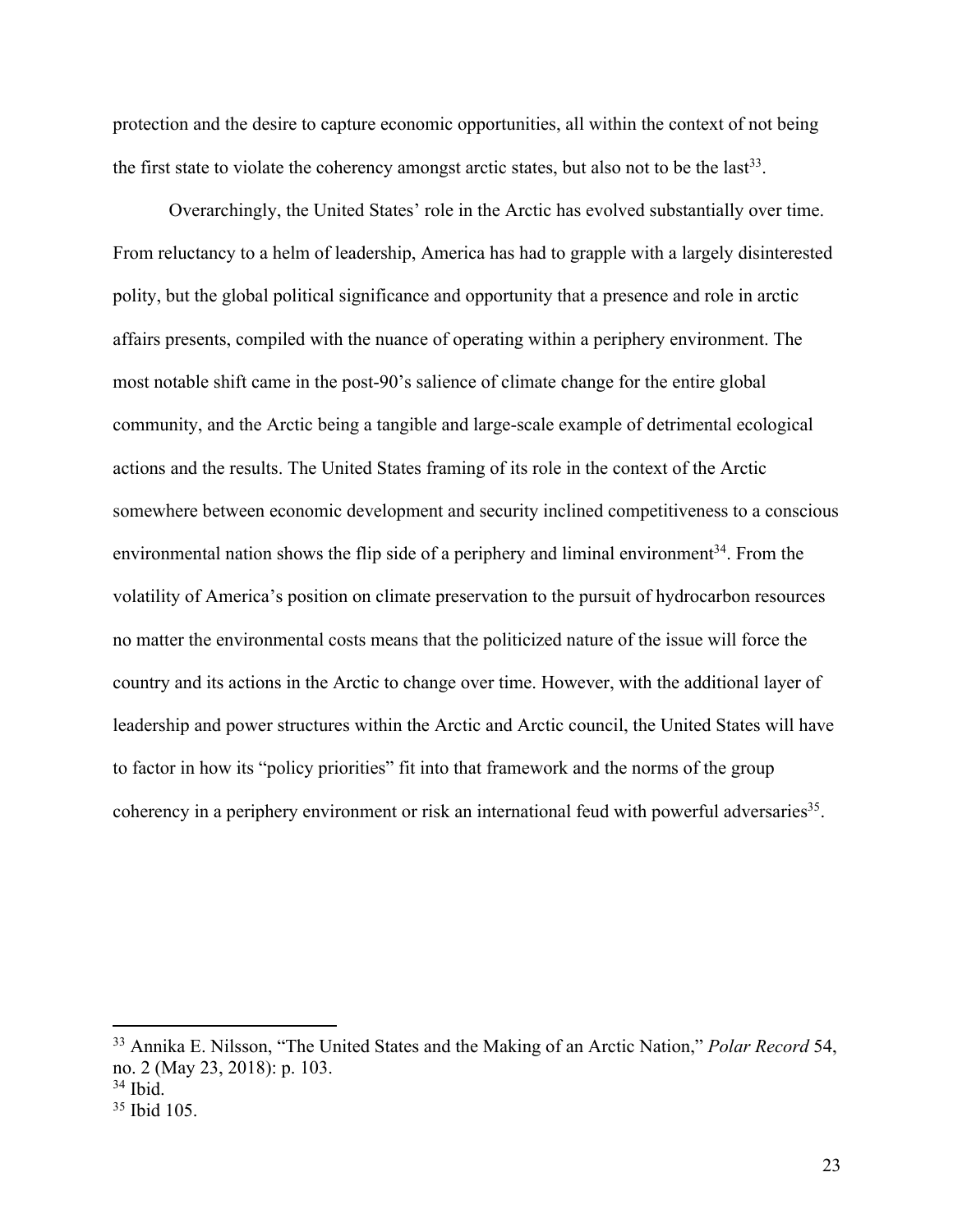# **Scandinavian Security**

Although the Arctic is a periphery territory for even those countries considered to be insider states sharing some borders with the region, Nordic countries like Finland, Norway, and Sweden share extremely close and significant regional borders with the Arctic, nestled proximally to the massive expanse of Russian territory. The consideration of national defense married with the current and upcoming environmental shifts that climate change will likely bring out plays an important role for these Nordic countries in defining their place and identity in the Arctic community. The "investments" in military infrastructure in the Arctic surprisingly come from these three Nordic nations, and this depicts a fundamental security concern in constructing Scandinavia's military capacity in the Arctic space<sup>36</sup>.

Regarding Russia's previously mentioned intentions of re-establishing itself as a "military power at large" in the Arctic, the states that are closest geographically, Finland, Norway, and Sweden, have become compelled to define their spaces and collective presences by national security and defense as seen through development and investment in military infrastructure<sup>37</sup>. Because the northern border of these three nations is extremely close with the Arctic thus subject to the geographical changes it is facing through climate change and to any geopolitical shifts, their reactions to what occurs in this environment can be telling for the rest of the players in the periphery region. American, Canadian, and even outsider countries such as China have their own interests and concerns in operating in the Arctic, but Russia's growth in arctic troops or flyovers have little direct, visible, and tangible consequence to any nations other

<sup>36</sup> Andreas Østhagen, "The Arctic Security Region: Misconceptions and Contradictions," *Polar Geography* 44, no. 1 (February 2021): pp. 62-63

https://doi.org/10.1080/1088937x.2021.1881645.

<sup>37</sup> Ibid, 62.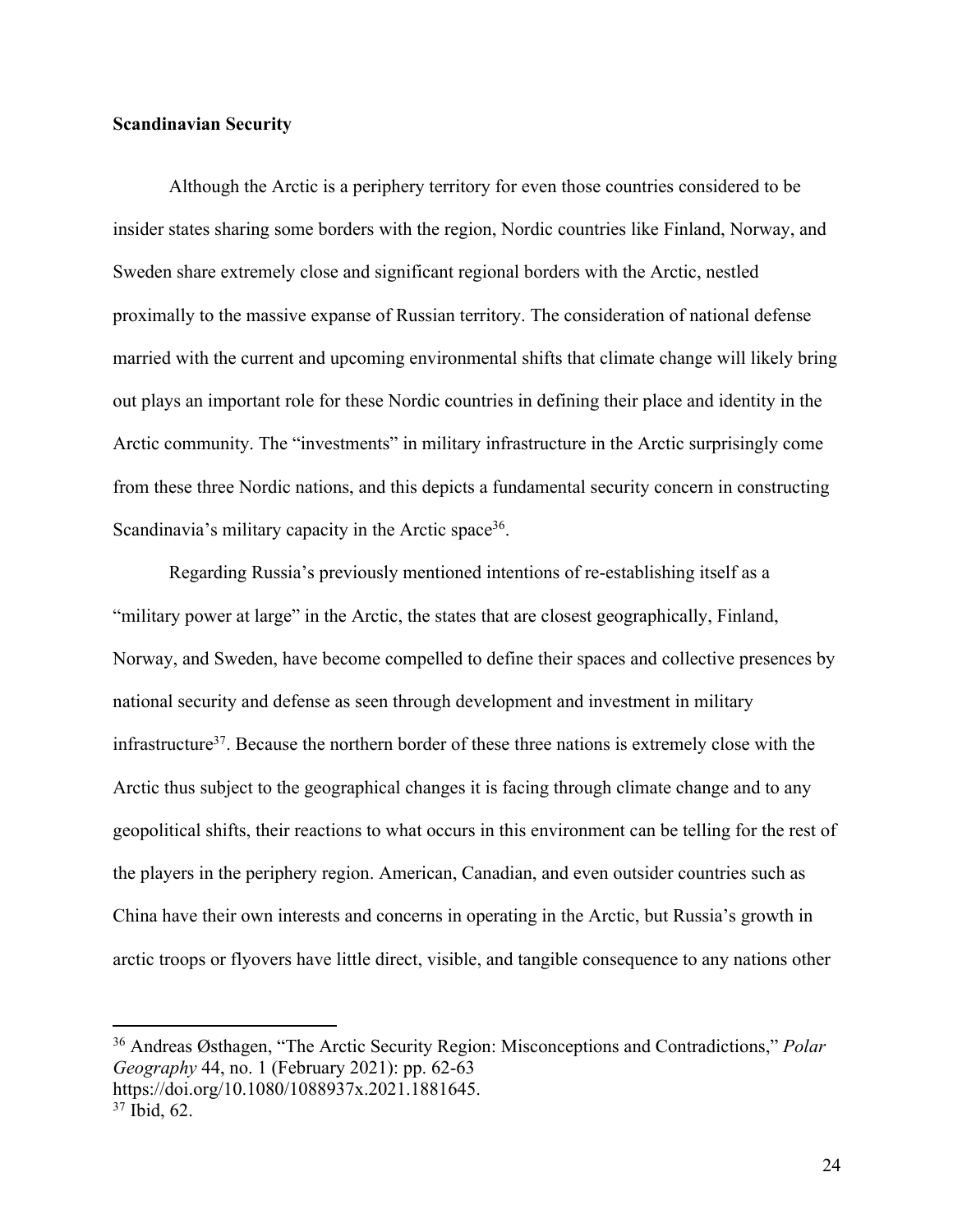than the Nordic three<sup>38</sup>. This demonstrates that the dynamics between Finland, Norway, and Sweden and Russia can offer insight to the other arctic states, and despite the expansive and liminal nature of the Arctic, security interests and perceptions are better understood and visible in periphery zones.

Because a periphery region like the Arctic has shifting and ill-defined borders and territory markers, Nordic countries rely on self-definition with respect to their actions and political decisions in the Arctic. Using Norway as a case study, one-third of Norway's territory and 80% of its maritime zones are found within its own definition of the Arctic region, the "High North<sup>"39</sup>. Additionally, Svalbard, an Archipelago that is part of Norway, hosts the northernmost populated area and in terms of specific proximity to the Arctic, making Norway the closest of all near-Arctic states. Although there is no dispute over the ownership of Svalbard, the status of it within maritime zones and laws have forced Norway to establish an "exclusive economic zone" in and around the coast of the area, including the islands, the waters, and the continental shelf below to be Norwegian territory $40$ .

Norway has historically been a strong supporter of multilateralism and cooperative solutions in foreign policy yet finds itself subject to the fluctuating nature of periphery environments, forcing it to act outside the norms it usually subscribes to, hence why these periphery regions are important to observe and offer insight as to how countries might act in selfinterest and candor regarding geopolitical intentions<sup>41</sup>. Norway's asymmetric relationship with Russia and outward affiliation with the U.S. and its European allies as a reaction to its own

<sup>38</sup> Ibid, 63.

<sup>39</sup> Andreas Østhagen, "Norway's Arctic Policy: Still High North, Low Tension?" *The Polar Journal* 11, no. 1 (February 2021): p. 77, https://doi.org/10.1080/2154896x.2021.1911043. <sup>40</sup> Ibid, 79.

<sup>41</sup> Ibid, 77.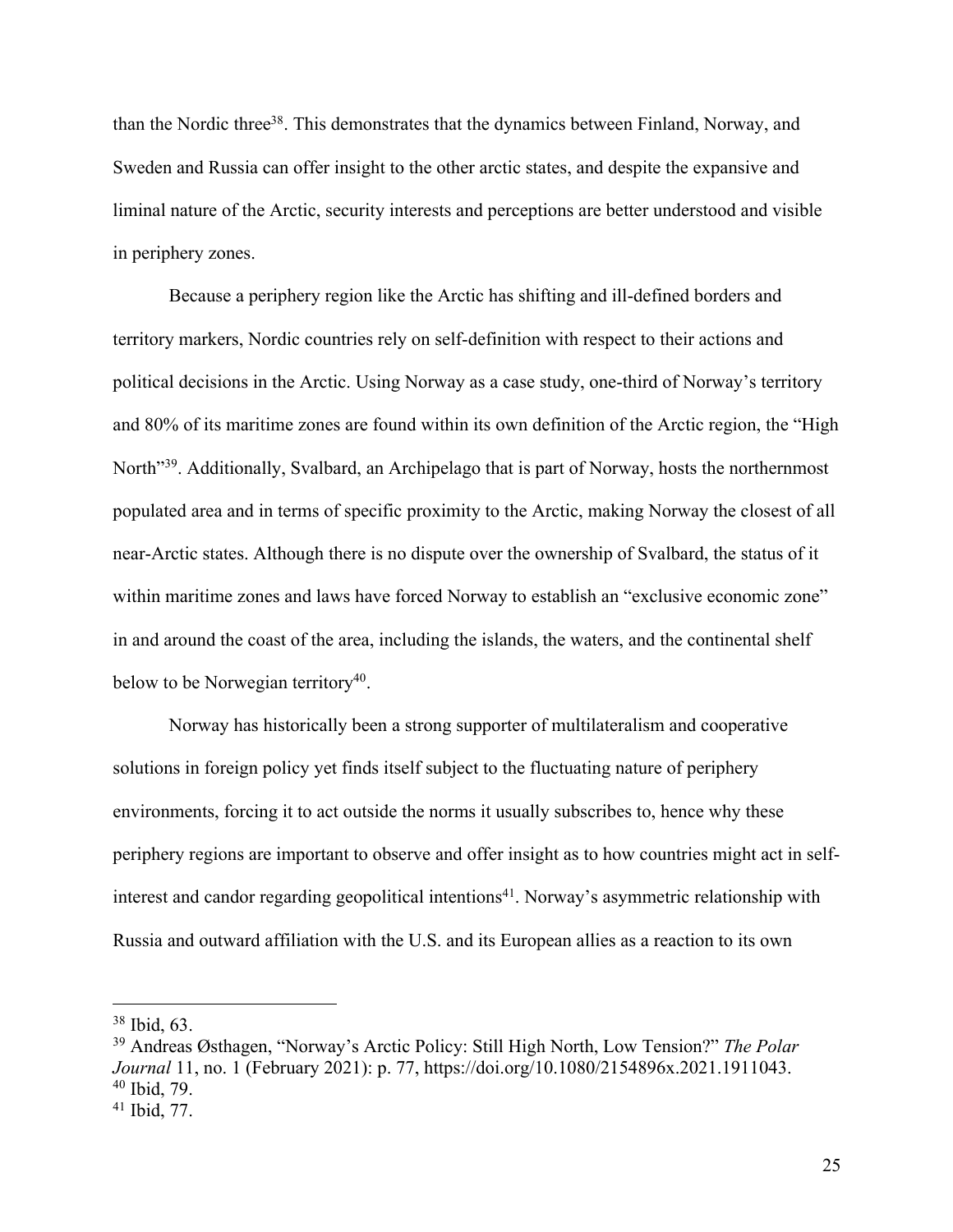definition of how its arctic territory occupancy concerns its national security furthers the necessity of balance in political and policy-making dealings by states to sustain the periphery benefits in the Arctic.

Security dynamics in the Arctic are difficult not just for states that normally resign themselves from securitization and militaristic policies, such as these Nordic nations, but especially because one of the key elements to maintain periphery status is to minimize activities that garner the attention of main-stage global politics. The Arctic is as vast as it is remote, and its existence as a periphery territory has resulted in the conceptualization of the region as a "sheltered...security" zone<sup>42</sup>. The regionalism in the Arctic with respect to security offers insight on why states such as Norway and Russia are more concerned with other states' actions within the Arctic zone, rather than the securitization of the Arctic itself. The security concerns shrink with perceived distances, which is likely the reason Russia's activities are not the tangible threat to America or Canada that they are to the Nordic countries.

Even despite technological advancements and globalization making distance less pertinent when it comes to conflict, the physical space of the Arctic and proximal existences is champion when it comes to state self-definition and action<sup>43</sup>. This is to say that beyond the lack of regional boundaries and specific delineations that a state itself proclaims, security in the Arctic is a construction of each individual state's self-perception and given physical distances between arctic insiders. If a region is subject to change with forces like climate change or lacking clear territorial lines and ownership, the securitization of a region in response or anticipation of another country's pursuits to raise the dispute to conflict is a self-interested measure.

<sup>42</sup> Andreas Østhagen, "The Arctic Security Region: Misconceptions and Contradictions," *Polar Geography* 44, no. 1 (February 2021): p. 67.  $43$  Ibid.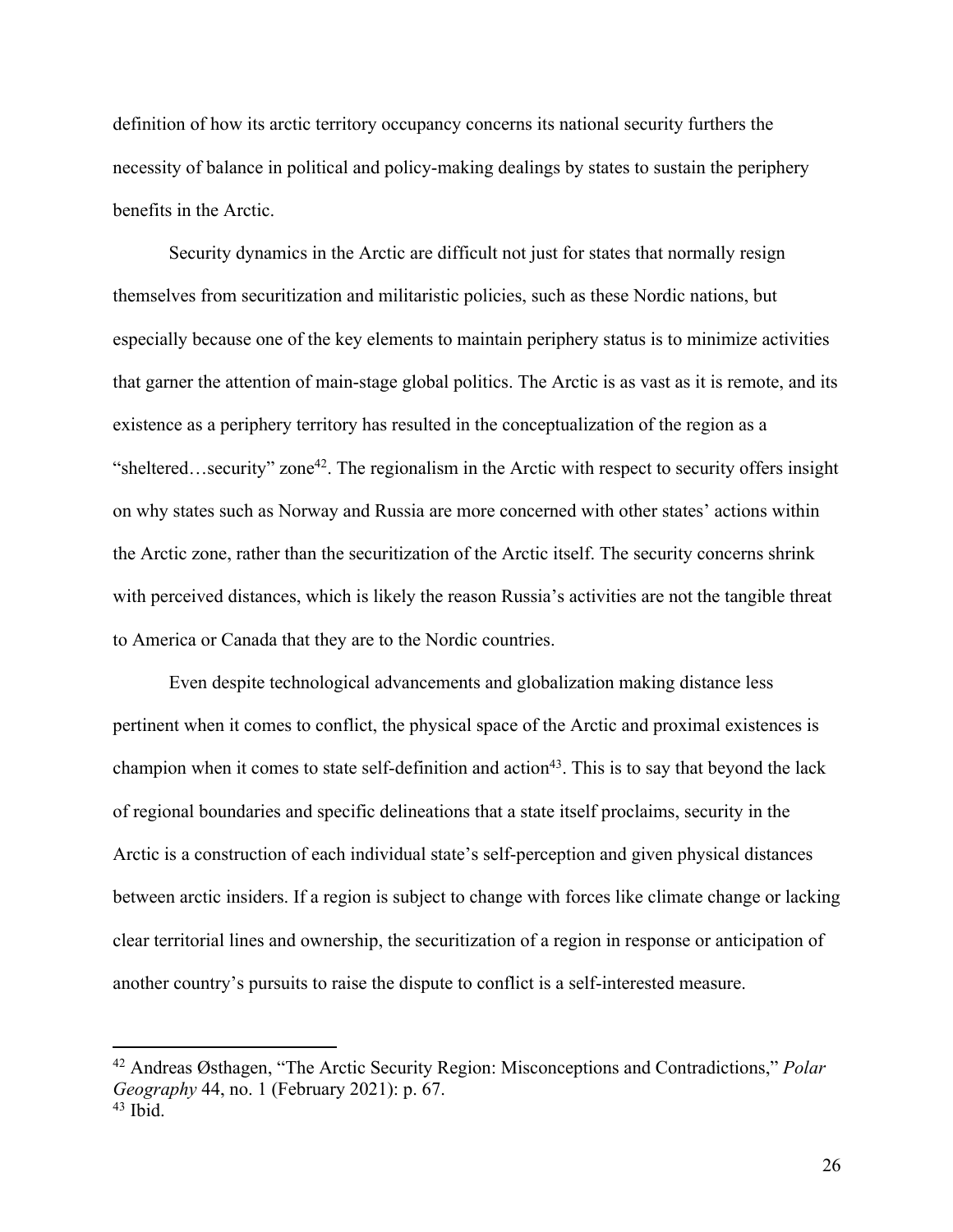In a periphery region that is out of international political focus and largely undefined by international constructs, the states reaping the benefits from this dynamic are inclined to operate with a careful balance self-interest and preservation, yet with respect to making decisions, especially in attention-grabbing mediums like militarization and conflict, that remain insular and independent of the territory itself. This connects to the coherency of the Arctic states in understanding how a periphery region must be maneuvered with precision. The "characterization of regional order and institutions" so to not formalize or communalize the area beyond what is necessary, but to foster an Arctic with political coherency for the actors within it is potentially a means to a "security region" but not a "security community"<sup>44</sup>. In doing this, nations like Norway may pursue policies like "High North, low tension" that affords them the necessary feeling of securitization with respect to their Russian neighbor, while still maintaining and emblemizing cooperative measures and norms to uphold the Arctic periphery<sup>45</sup>.

#### **An Arctic Future**

In looking at these case studies of the Arctic, a periphery region, and how the nations existing within the space interact, it is evident that the fluidity and lack of specific structure fundamentally changes how countries conduct foreign relations in these types of disputed territories. These key elements missing, such as attention from global powers and legislative bodies in addition to the normal bureaucratic fixtures of international law, have fostered an environment where states act in a careful balance of self-interest as well as mutual coherency at protecting the benefits reaped from such an anarchic region.

27

<sup>44</sup> Ibid, 69.

<sup>45</sup> Andreas Østhagen, "Norway's Arctic Policy: Still High North, Low Tension?" *The Polar Journal* 11, no. 1 (February 2021): p. 87, https://doi.org/10.1080/2154896x.2021.1911043.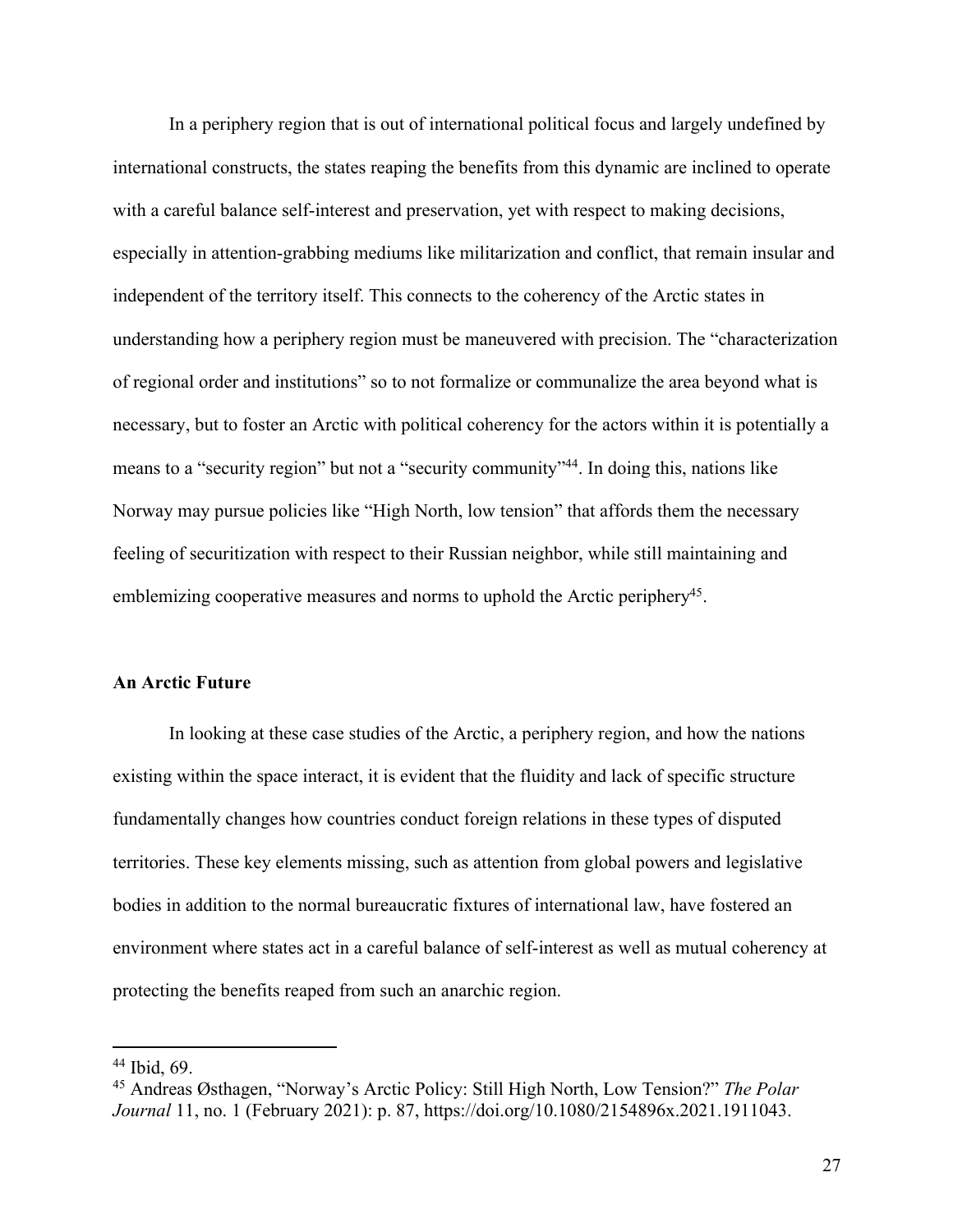The actions of both outside and inside nations also demonstrates how within these liminal areas, framing, and the construction of group understandings to keep this careful equilibrium is extremely important to avoid drawing international attention to a region like the Arctic. However, with external forces such as climate change and the prospect of future economic venture, periphery regions like the Arctic can become vulnerable despite this intentional ambiguity that makes these regions such valuable microcosms of observation on states and their true geopolitical intentions. The future in the Arctic has promise to become a site of invaluable resources, territorial expansion, and eventual securitization or militarization for the countries residing within the disputed territory, but only if those states choose to forgo the current, temperamental, yet mutually adhered-to norms they have seemingly accepted. This is the simultaneous benefit and downside for geopolitics within a periphery and liminal area such as the Arctic; in establishing the few structures to help preserve a space unincumbered by norms, every state must hold itself accountable, or the entire arrangement could fall apart.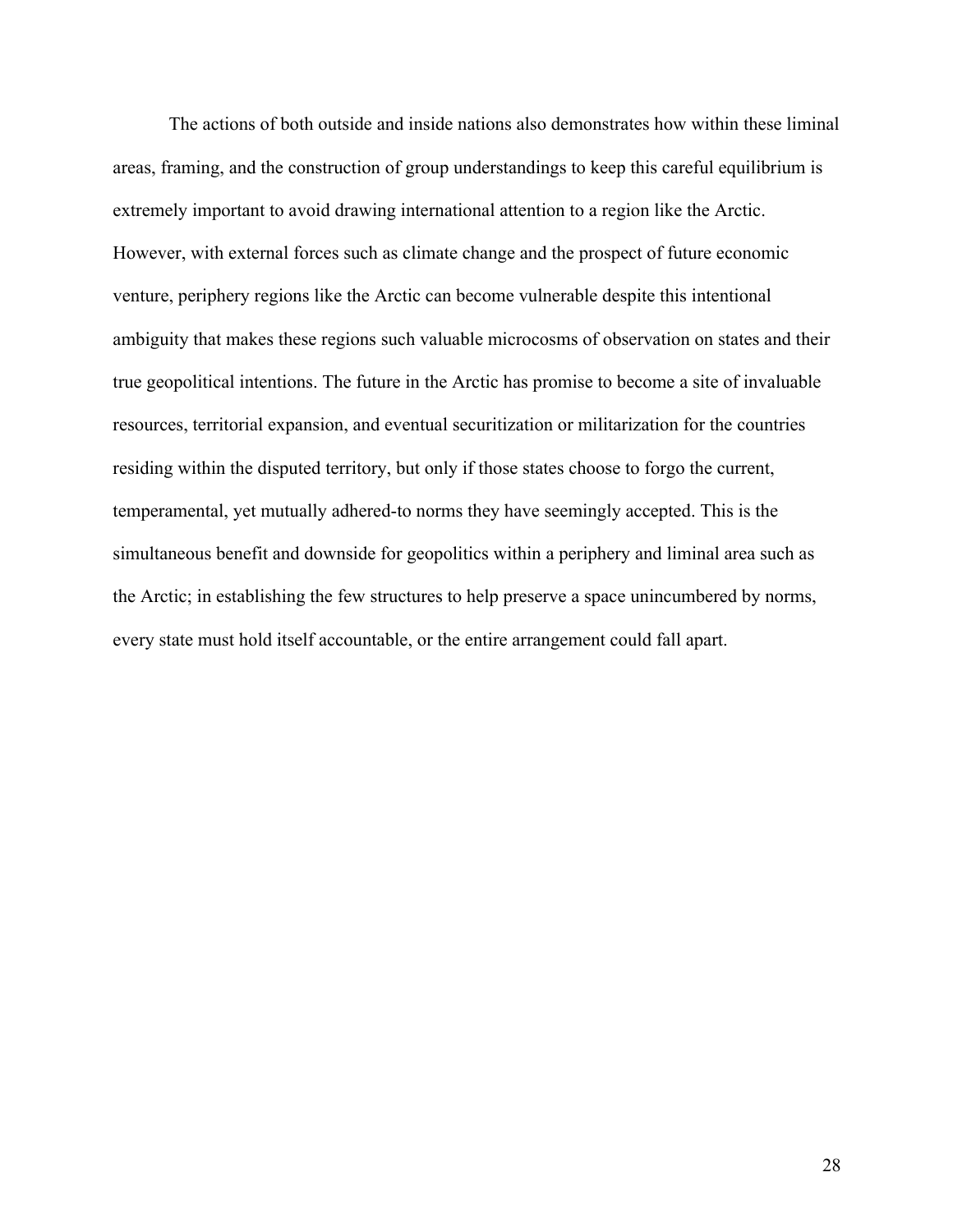# **Maritime Zones**

Maritime space and the dynamic between states and their ownership of areas such as oceans, seas, and any other communal body of water, is something that has risen to relevance unsurprisingly in tandem with globalization. The  $20<sup>th</sup>$  century legalization of maritime domain fundamentally shifted how countries viewed and acted regarding possession and the capacity to operate and exist within these regions. The conceptualization and construction of boundaries, states' rights, and responsibilities regarding oceans and seas is a nuanced practice, as physical or tangible dividing elements of territory do not exist within the ocean. Thus, it is in the hands of states and their actors to create agreements or settle disputes in such a liminal environment.

Countries have viewed and engaged in efforts to control maritime space since the 15<sup>th</sup> century, the use of the ocean in "exploration, dominance, and industrialization" effectively transformed the way countries interacted and how our global society took shape<sup>46</sup>. But the expansion of legislation in the space in addition to boundary creation, the growth in seaborne trade, and an explosion in demand, human interactions with maritime zones are increasingly "intense and complex"<sup>47</sup>.

Oceans and seas, while expansive and largely uninhabited in the ways that land traditionally is, are defined by that very intangibility and vagueness in their physical existences. States are inclined to possess, use, or claim these regions in a similar fashion to land, as the ownership of territory in any capacity affords security and opportunity.

<sup>46</sup> Andreas Østhagen, "Maritime Boundary Disputes: What Are They and Why Do They Matter?" *Marine Policy* 120 (October 2020): p. 104118, https://doi.org/10.1016/j.marpol.2020.104118, 1.  $47$  Ibid, 2.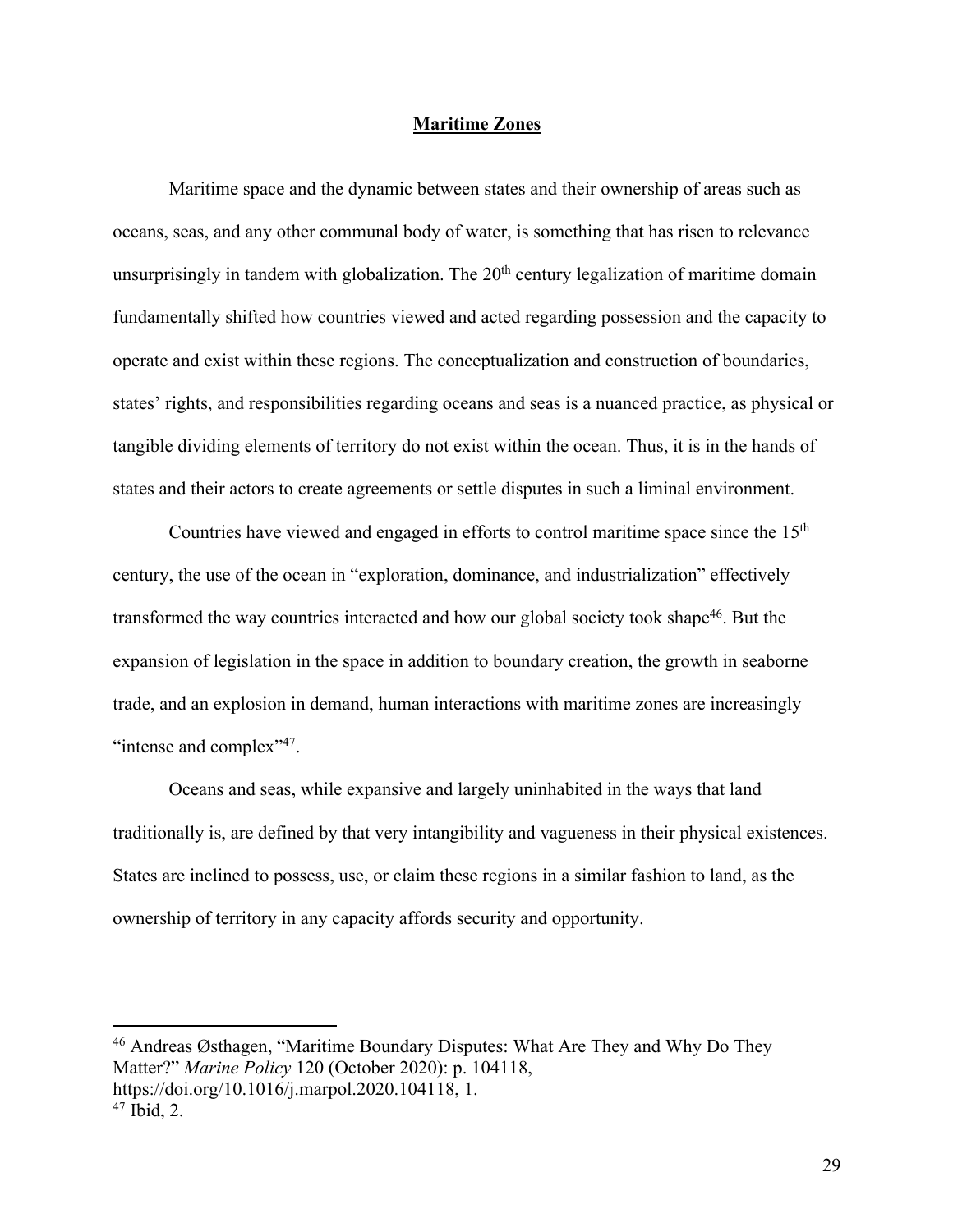The process of "othering" with regard to oceans and seas suggests that countries view maritime zones as "divided" from the rest of the world and more tangible forms of territory, creating a different view of unity and geopolitical presence48. Through this construction of the ocean as possessing an "imaginary nature", and as a space where power could not be occupied in permeance as on land, but instead conveyed across, maritime zones and what constitutes the periphery within them is slightly different with regard to disputed territories<sup>49</sup>. Using the Spratly Islands in the South China Sea, and the Black Sea areas of the Kerch Strait and the Sea of Azov, this chapter aims to show how the use of specific maritime zones with regard to the construction of their periphery status is significant in larger state decisions and actions reaching far beyond the possession of an ocean or a sea and its contents.

# **Law of the Sea**

There are principles and guidelines laid out by global governing bodies, such as the United Nations Convention on the Law of the Sea, which provide baselines on drawing maritime boundaries, dividing up territories, and establishing exclusive economic zones and claimable nautical miles. However, this does not account for how states might "practically" engage with one another regarding boundary disputes, providing a way to circumvent legal bodies like the International Court of Justice or the United Nations, and instead find a mutual solution after bilateral negotiations<sup>50</sup>.

<sup>48</sup> Philip E. Steinberg, *The Social Construction of the Ocean* (Cambridge, UK : Cambridge University Press, 2001), 37.

<sup>49</sup> Ibid, 38.

<sup>&</sup>lt;sup>50</sup>Andreas Østhagen, "Maritime Boundary Disputes: What Are They and Why Do They Matter?" *Marine Policy* 120 (October 2020): p. 104118, https://doi.org/10.1016/j.marpol.2020.104118, 1, 5.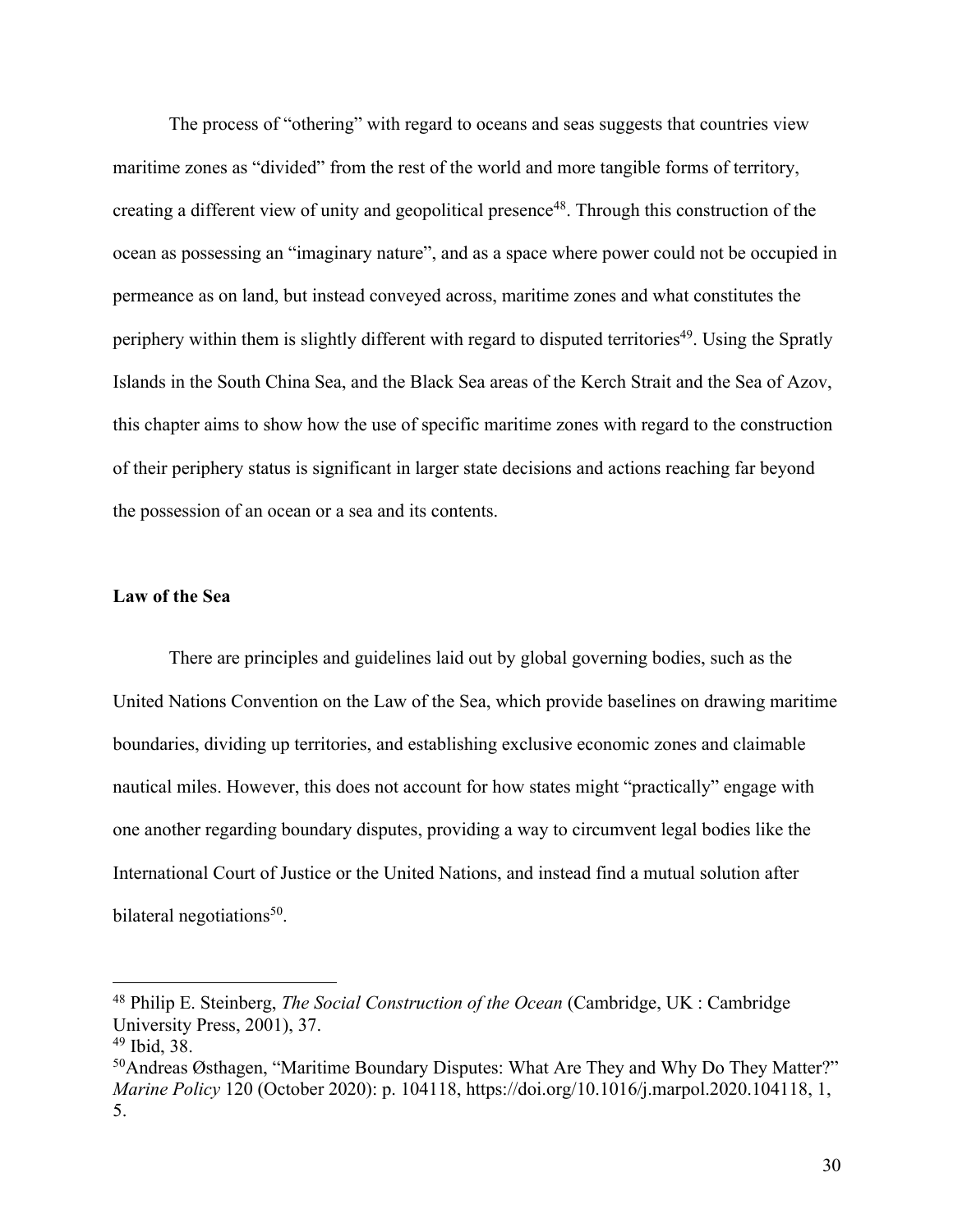International law provides the framework for disputed territory, but determination of limits and capacity on a contentious subject like geopolitics implies that a more informal and transaction-based negotiation could be preferable for states given the evolving status of oceans and seas depending on factors like resources, sanctions, and even climate change. Moreover, maritime space and territorial disputes are anything but static, and that is only amplified in the periphery.

The construction of oceans and seas, especially in the periphery, pressures countries to assess the strategic value of defining ocean territories, particularly given that the concept of "occupation", or a stagnant and tangible presence as a state can have on land, does not hold the same relevance in the "maritime domain"<sup>51</sup>. This is not to say that maritime law and legislation of maritime zones is not powerful and a method of constructing to how states view oceans, just that oceans and seas that exist in the periphery are more aptly and strategically defined by those who utilize the lack of preexisting legislative guardrails and norms to operate with self-interest in these specific areas.

# **Constructing the Water**

The lack of agency that maritime spaces are endowed with, mostly due to the aforementioned absence of physical occupancy in said spaces, places them in the periphery as a form of territory to begin with. Oceans and seas are constructed as environmental bodies that are a means to an end, rather than a specific and stagnant piece of land, which would fit a more

<sup>51</sup> Andreas Østhagen, "Maritime Boundary Disputes: What Are They and Why Do They Matter?" *Marine Policy* 120 (October 2020): p. 104118, https://doi.org/10.1016/j.marpol.2020.104118, 6.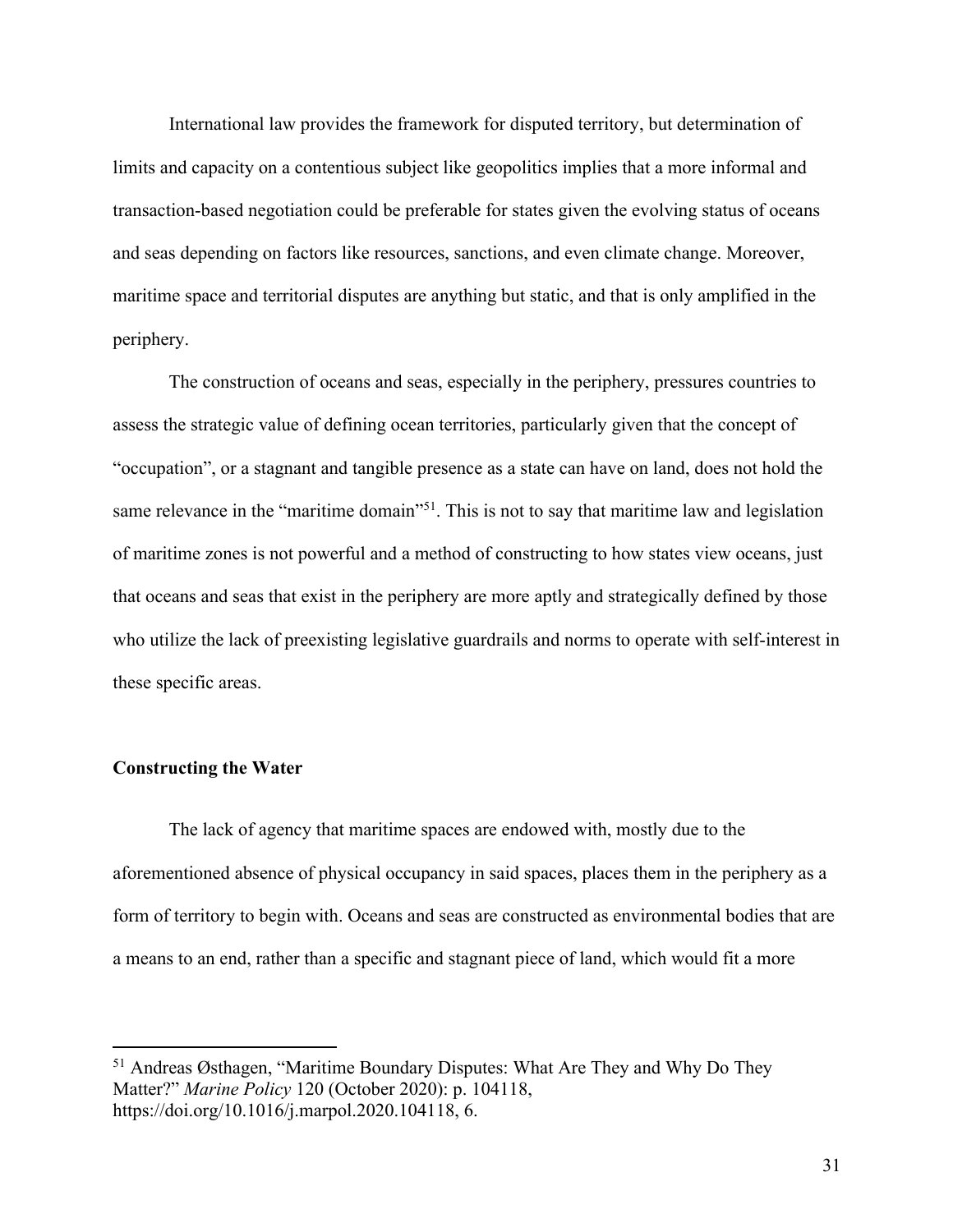traditional construction of territory<sup>52</sup>. However, maritime zones have been a medium for the projection of power, and a platform for states to display their strengths throughout history. Whether it be in wartime or as a dominant force in global trade, oceans, and seas act as an environment for states to stage their encounters and disputes, but the vastness and uninhabitable element prohibits maritime zones from occupying the same central place in international relations as other forms of territory, unless they are constructed to fulfill that foremost role in global affairs.

To understand oceans and seas in a constructivist view, it is important to examine how nations might consider these environments with respect to their given intentions in those spaces. Maritime zones in this theoretical viewpoint are "socially constituted political spaces", and how they are considered by states and given institutions can guide how those actors will "foster patterns of practices and rules"53. Moreover, these pattens can indicate what states actual objectives are in utilizing an environment like the ocean, and how they might intend to use that space for their own personal goals in security, trade, or territorial expansion. The construction of power enacted within maritime spaces is further amplified by the vagueness of territorial definitions in certain, periphery ocean spaces. To engage with another state in any capacity within the maritime arena thus forms a collective building of "political order" created by the states in a given situation, meaning that no one state can exercise a "determinative control" in an ill-defined environment<sup>54</sup>.

<sup>52</sup> Marcelo M Valença and Daniel Elder Duarte, "A Constructivist Approach to Maritime Spaces," E-International Relations (E-International Relations, September 11, 2021), https://www.e-ir.info/2021/09/11/a-constructivist-approach-to-maritime-spaces/. <sup>53</sup> Ibid.

<sup>&</sup>lt;sup>54</sup> Christian Bueger and Timothy Edmunds, "Beyond Seablindness: A New Agenda for Maritime Security Studies," *International Affairs* 93, no. 6 (November 2017): pp. 1293-1311, https://doi.org/10.1093/ia/iix174, 1299.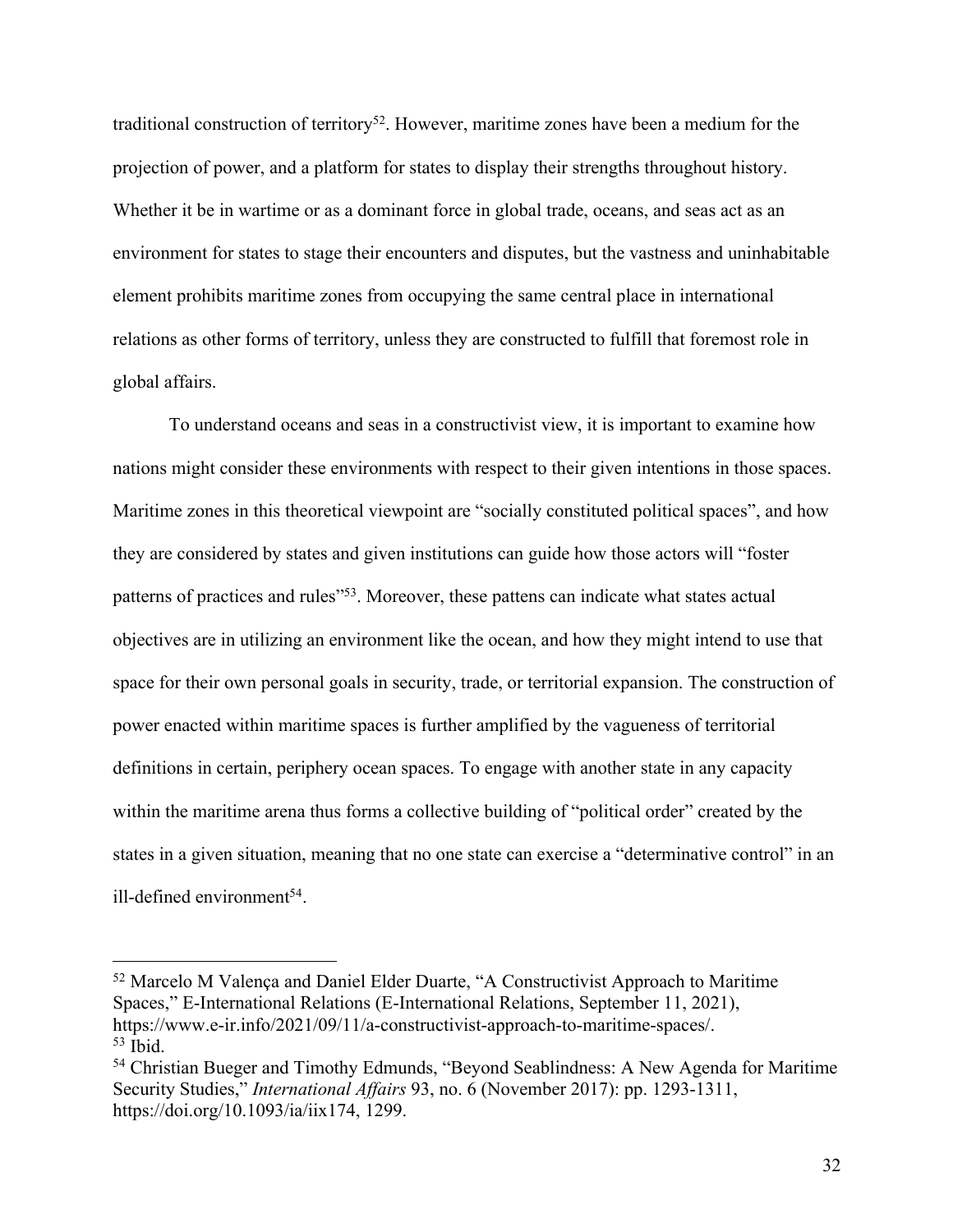While rules and norms have been established to some degree in documents like the United Nations Convention on the Law of the Sea (UNCLOS), maritime spaces are still ruled by no particular agent or force, instead by association and the group legitimization or delegitimization of initiatives according to the perception of states' actions and the consequences. The liberty of "navigation and freedom" in oceans and seas has enabled great powers to exert influence in the space, and in utilizing the vastness and adaptableness of maritime zones to operate politically in ways that more structured forms of disputed territory would not allow for<sup>55</sup>. Moreover, the construction of an ocean or a sea will influence how it might be perceived in terms of centrality or a periphery residence. Should a given region of the sea be conceptualized with dividing lines in the realm of security, or perceived threats and naval developments, then that region will occupy a more centralized space of attention in foreign affairs, regardless of how remote that part of the ocean is with respect to the nations invested in the conflict<sup>56</sup>.

By contrast, should a maritime zone be utilized or controlled more advantageously if it were to be kept out of the global center of attention, the liminality of oceans and seas can be helpful in circumventing the standing legislation and structures from international law. The transitionally and shared sovereignty of maritime zones in the periphery can lend itself to the expansive ways states might choose to construct the ocean for their own interests and pursuits<sup>57</sup>.

<sup>55</sup> Marcelo M Valença and Daniel Elder Duarte, "A Constructivist Approach to Maritime Spaces," E-International Relations (E-International Relations, September 11, 2021), https://www.e-ir.info/2021/09/11/a-constructivist-approach-to-maritime-spaces/.

<sup>56</sup> Basil Germond, "The Geopolitical Dimension of Maritime Security," *Marine Policy* 54 (2015): pp. 137-142, https://doi.org/10.1016/j.marpol.2014.12.013, 139.

<sup>57</sup> Christian Bueger and Timothy Edmunds, "Beyond Seablindness: A New Agenda for Maritime Security Studies," *International Affairs* 93, no. 6 (November 2017): pp. 1293-1311, https://doi.org/10.1093/ia/iix174, 1303.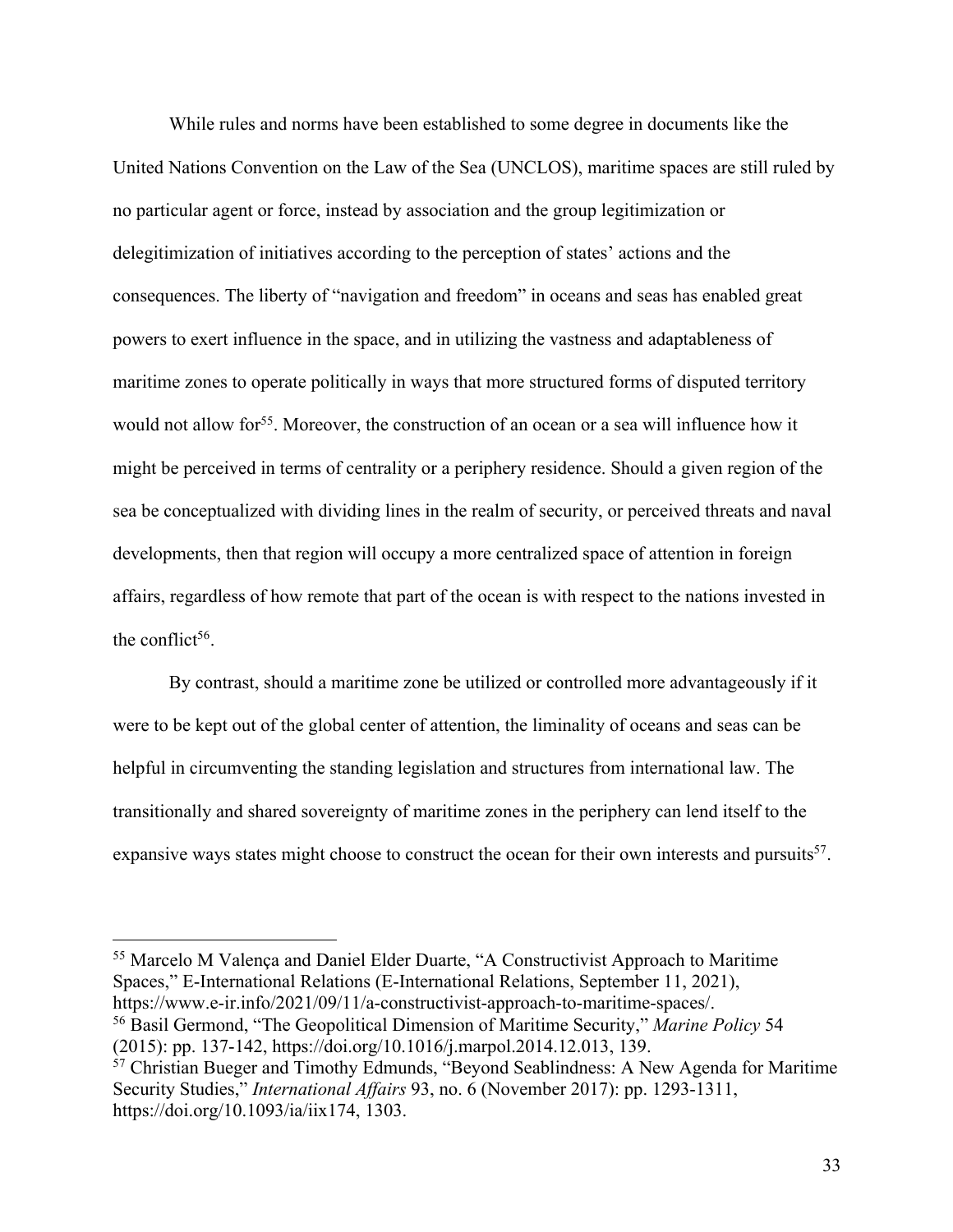What makes the periphery regions of the ocean so telling of states truest intentions is the deconstruction or reconstruction of that seemingly necessary and quintessential cooperative nature of maritime zones into one that is in actuality, entirely self-interested. In looking at the Spratly Islands within the South China Sea, this idea of conceiving a maritime zone and all that is within it in such a way that a seemingly central area has the benefits of periphery status, is crucial to understanding state intentions and power dynamics for the disputed territory.

### **Power Vacuum**

The South China Sea was at one point, a maritime region that emblemized how a cooperative viewpoint on a disputed territory can be undermined if the power dynamic shifts within said agreement. The American exit from the South China Sea and its respective foreign policy debates and decisions left a gaping hole in the role of a presiding force amongst the Asian nations that exist in and around the ocean territory.

The reliance on the United States from nations like Vietnam, Malaysia, Taiwan, and the Philippines, to have such formidable military might to keep China at bay, fundamentally shifted how the region was viewed from that point forward. The technical sophistication of the American military when it was a controlling presence in the region during the 1980's and 90's was one of the main, unspoken, but universally recognized elements to keep a cooperative existence in the South China Sea, and without it, a massive power vacuum needed to be filled, and China was eager to do just that<sup>58</sup>. The new hierarchical arrangement that emerged in the wake of the United States leaving the region, and the political conflict that has unfolded since

<sup>58</sup> Ross Marlay, "China, the Philippines, and the Spratly Islands," *Asian Affairs: An American Review* 23, no. 4 (1997): pp. 195-210, https://doi.org/10.1080/00927678.1997.10771160, 198.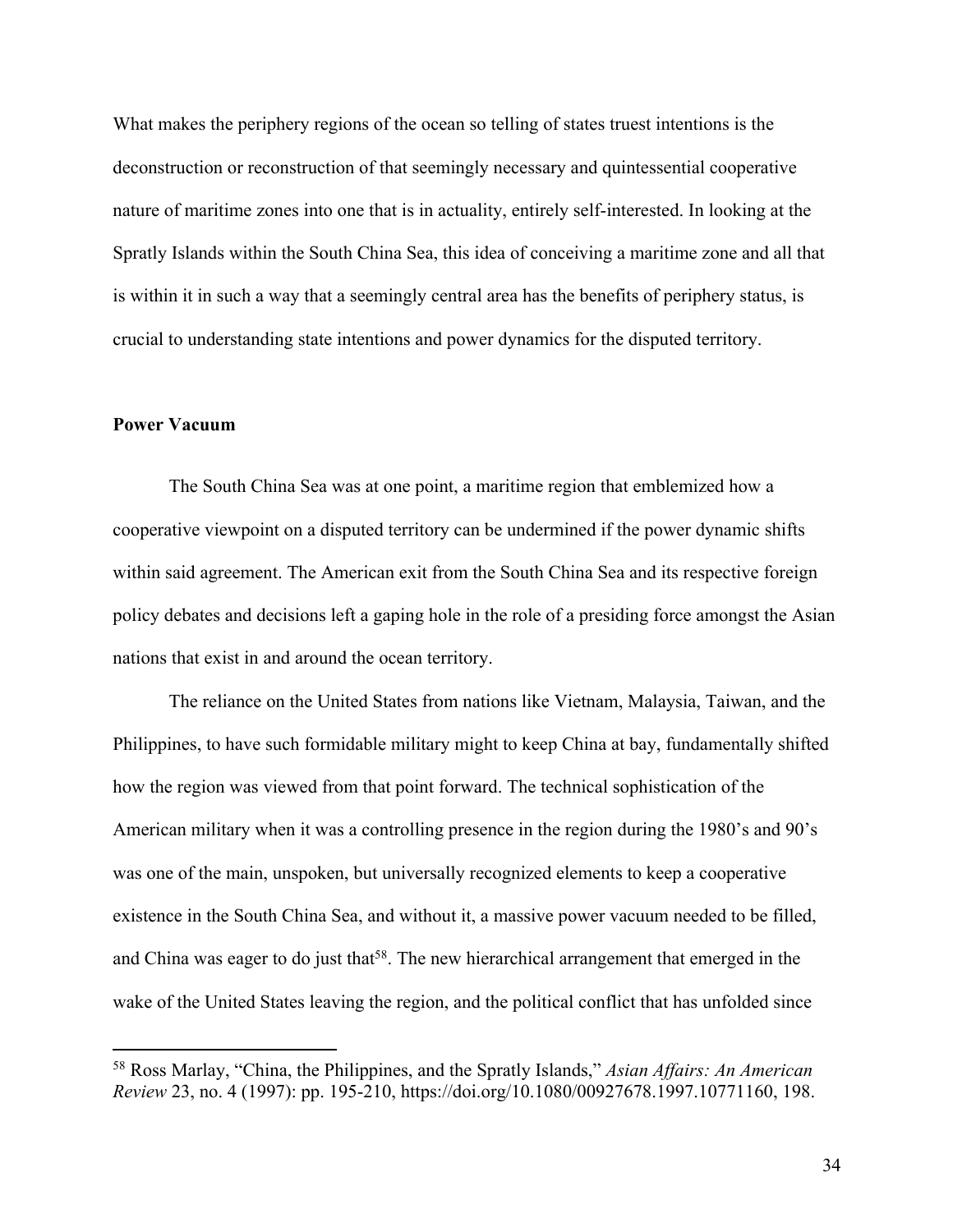then, is precisely what is prompting the more recent and less attended to territorial dispute playing out in the South China Sea: the Spratly Islands.

## **Ill-Defined Islands**

Although the South China Sea is seemingly not a periphery territory, especially considering the central role within global politics that the region has risen to, and the attention from the international community at large it has received in more recent years. It is instead the varied oceanic geographical features, including but not limited to islands, reefs, cays, atolls, shoals, sand banks, and man-made islands, that are less discussed. This constructed periphery, that indicates remoteness in terms of lack of international attention, fits the disputed territory of the Spratly Islands. These islands and the entirety of the South China Sea have immense power attached to a hypothetical ownership of the maritime zone by one nation. Whether it be the amount of shipping traffic that flows through the region, or the plentiful natural gas and 11 billion barrels of oil reserves, seizing control in any capacity would give a country both territorial and economic prowess that would subjugate all other nations in the area to this state.

The utility of these islands is varied, but not to be underestimated. The oil and gas deposits and maritime territorial control are obvious, but other elements that again, reside on the periphery of international attention, are pivotal. The military and securitization of the region and any land or oceanic masses would give fortified control to a country like China over its neighboring countries, who have since been building up their own militaries in response<sup>59</sup>. The militarization of these islands is not something that necessarily needs to take form in warships

<sup>59</sup> Ross Marlay, "China, the Philippines, and the Spratly Islands," *Asian Affairs: An American Review* 23, no. 4 (1997): pp. 195-210, https://doi.org/10.1080/00927678.1997.10771160, 201.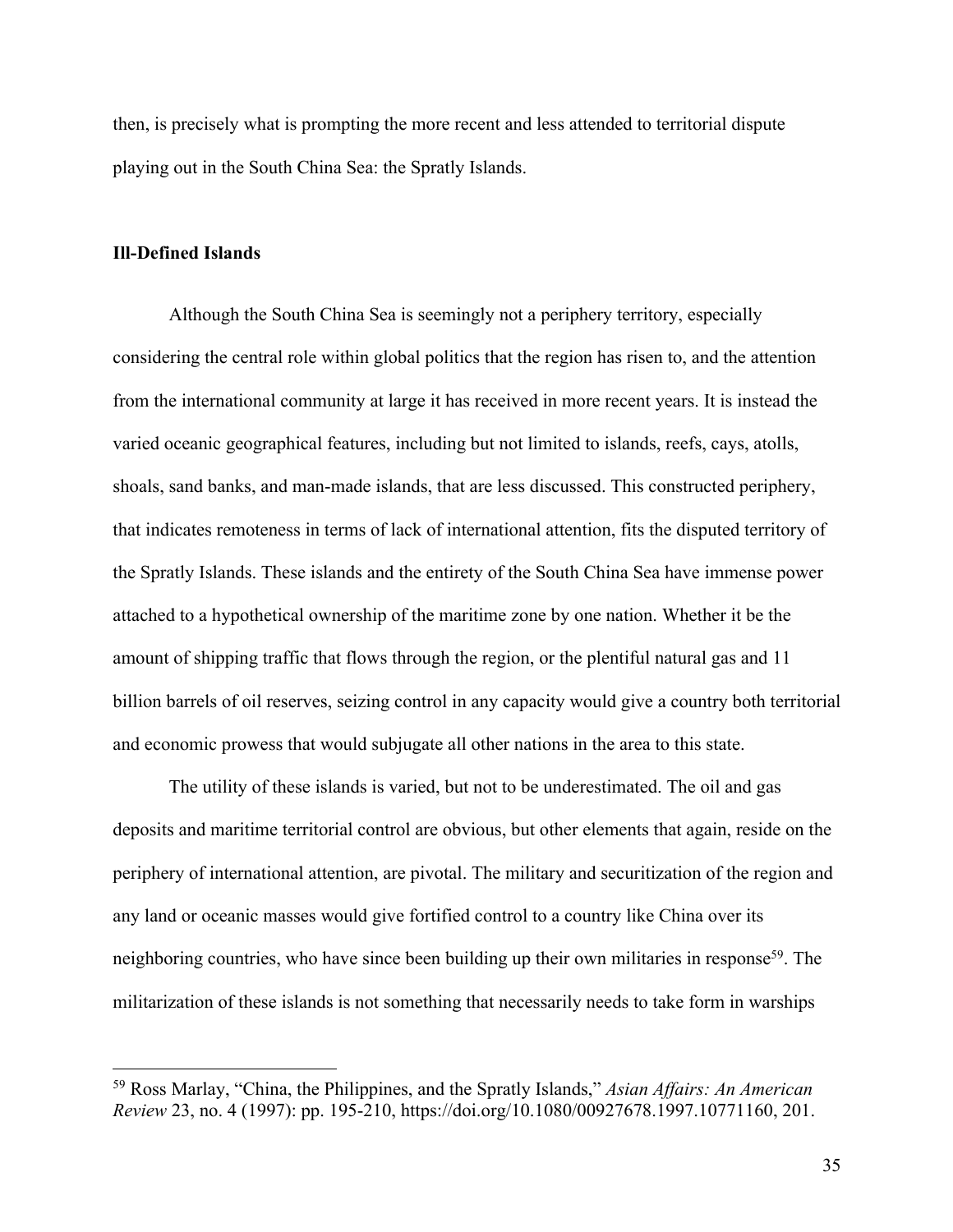and landing strips, although it may eventually escalate to that point. The simple claim of ownership over a disputed territory provides enough material for a state seeking power to get started on securitizing the area. Essentially, in order for a country to establish sovereignty over an island, that nation must establish "title" to the islands, and except in the case of "inhospitable territory", must protect that title through use $66$ .

A hegemony of Chinese control in the region would come at a great cost to the neighboring nations, and that paradigm shift of power depends on the construction and definition of the sea itself, and the numerous small land masses within. At the same time, the theme of cooperative control or shared use of a given disputed territory is a powerful measure that can allow states to utilize a space with respect to one another, while still letting it remain ill-defined. Should other countries in the region choose to work together in any number of ways to curb China's takeover and continue to construct the region by their own definitions, that may challenge Beijing's sweeping efforts at complete ownership of the sea and everything within it.

# **All for One or One for All**

The vested interest in maintaining the South China Sea, and specifically, the Spratly archipelagos as a disputed territory lies with every country except for China in the region. The time of affording this valuable environment a contested and disputed title evaporated the moment that China began laying claim to the sea and its contents. This destroyed the cooperative existence of all the states with regard to the maritime zone that existed previously. It also forced the countries to either advocate for their own rightful possession, sovereignty, and logical basis

<sup>60</sup> David Whitting, "The Spratly Islands Dispute and the Law of the Sea," *Denver Journal of International Law & Policy* 26, no. 5 (1998): pp. 897-915, 900.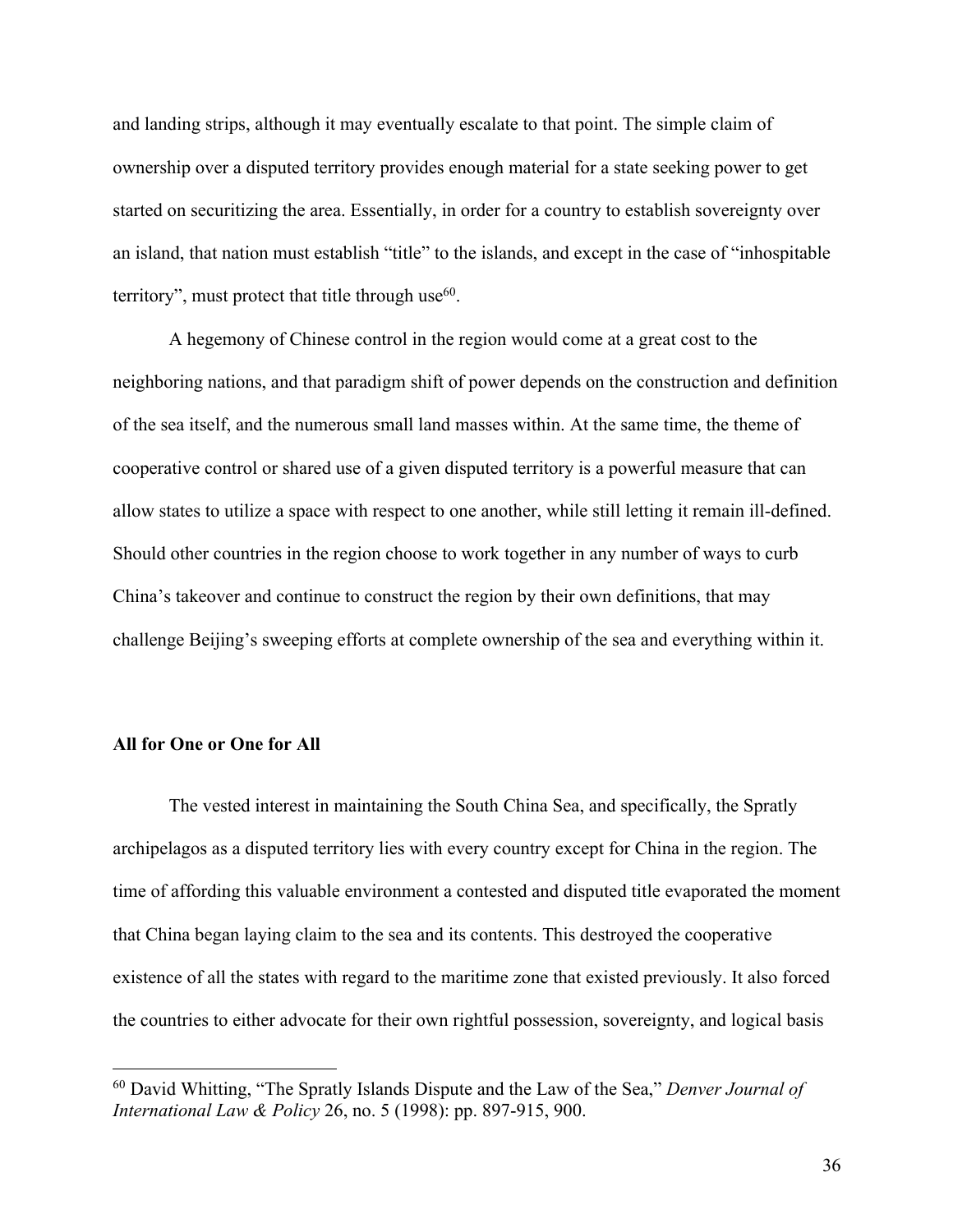for their ownership, for the sake of their own security, or allow China to take charge with a potential promise that military repercussions might not befall them due to their compliance.

The nature of these island-specific disputes within the sea is beneficial to keep on the international discourse periphery because it has the capacity to draw American attention with the militarization of the region. Thus, it could be strategic of the states wanting to claim ownership of any of the islands to raise this debate to a global stage and involve international legislative bodies so to disrupt China's forward movement.

One of the key elements of claiming territory is the notion of history. Vietnam as an example has over 500 years of chronicled history in the South China Sea, detailing the state's dealings and ownership of the Paracel and Spratly archipelagos, all maintained through books, maps, and documents from their records and those of other nations, including China<sup>61</sup>. The idea of "continuity of sovereignty" for Vietnam over these islands is something frequently expressed in justifying the state's rightfulness to claim the territory as theirs and connects to the importance of construction when defining sovereignty within disputed territory<sup>62</sup>.

The Philippines have taken the position of geographic proximity legitimizing their ownership, with the Kalayaan group of islands falling within the 200m Exclusive Economic Zone, rendering nine features of the Spratly archipelago to be Philippine territory under Articles 55-75 of the UNCLOS $^{63}$ . The utilization of the legal framework that does exist surrounding oceanic territories is another means of bolstering ownership and takes the tactic of pushing a

<sup>61</sup> Karen A. Mingst, Katsuhiko Mori, and Jerry Pitzl, in *Teaching International Affairs with Cases: Cross-National Perspectives* (Boulder, CO: Westview Press, 1997), pp. 100-115, 114.  $62$  Ibid.

<sup>63</sup> Monjur Hasan and He Jian, "Spratly Islands Dispute in the South China Sea: Potential Solutions," *Journal of East Asia and International Law* 12, no. 1 (31, 2019): pp. 145-168, https://doi.org/10.14330/jeail.2019.12.1.08, 154.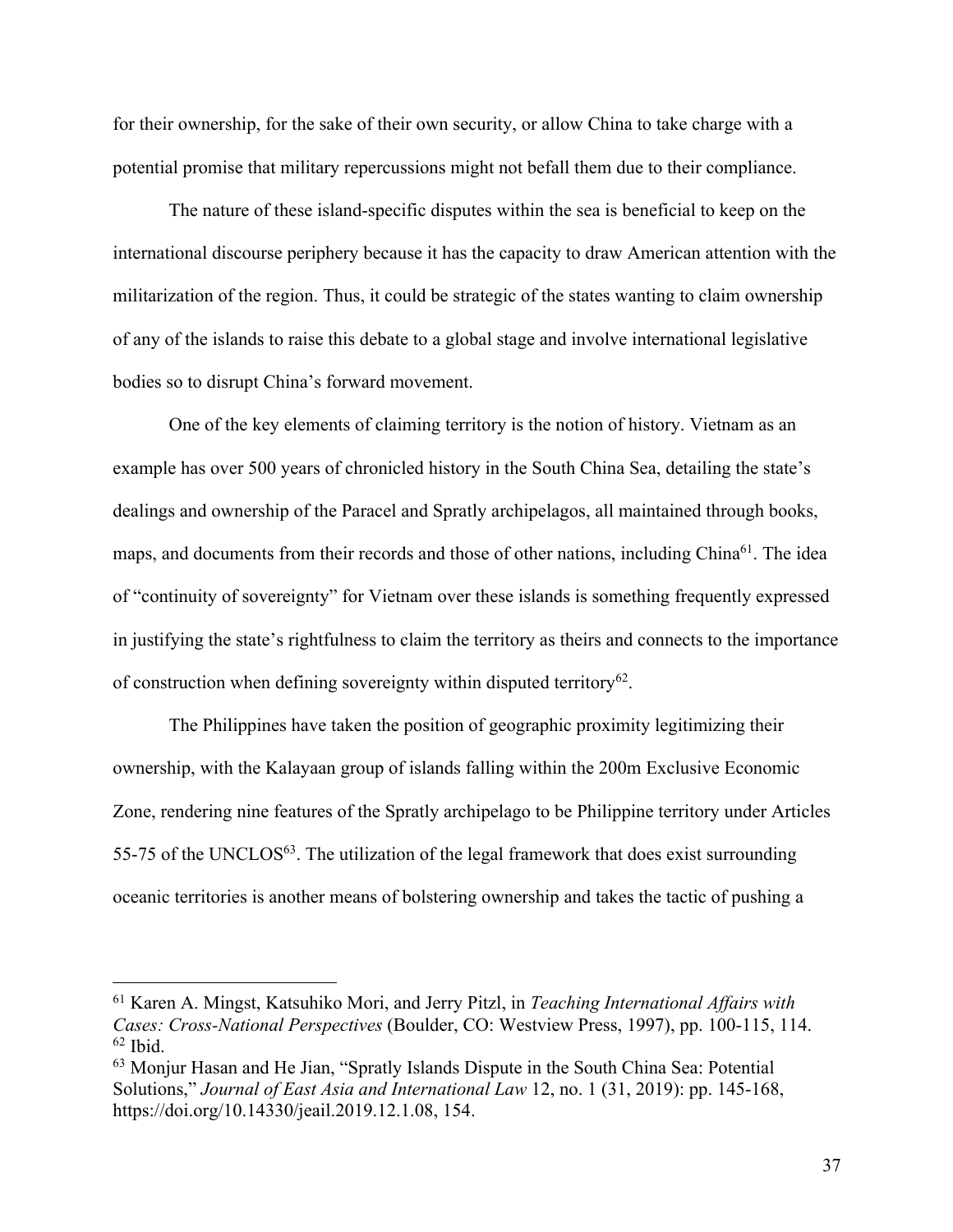periphery region to the global center stage by involving a legal body. Malaysia has followed a similar path, instead demonstrating the country's continental shelf and EEZ extending into the southernmost part of the Spratly Island area, given Articles 76-85 of UNCLOS, positions the areas under Malaysian possession by law. The blend of geographic and legal constructions to aid in legitimizing claims to disputed territories affords nations such as the Philippines and Malaysia a safeguard in the global purview due to the concrete interpretations of those assertions.

Taiwan approaches this situation differently, likely due to the pre-existing tumultuous relationship with China. Although the Taiwanese government has "repeatedly" declared that the islands within the South China Sea are part of its territory and the country will take "decisive action" to "improve" the nation's maritime rights, it advocates for "multilateral negotiations" amongst the countries disputing the islands and maritime zone<sup>64</sup>. This proposal of "setting aside" differences" and "enhancing development cooperation" as a means of negotiating to achieve a solution within peaceful and safe parameters for the region does not have the same realismoriented perspective that other neighboring countries maintain in such a burgeoning conflictual situation $65$ .

The dynamic between China and Taiwan cannot be disregarded in influencing Taiwan's perspective so distinctly absent of a sovereignty driven intent, but the connection to the cooperative outlook on the sea and its islands that once was, is noteworthy due to its efficacy in recent history. Taiwan's take on the Spratly Islands echoes of pragmatism and diplomacy that

<sup>64</sup> Sakharina, Iin Karita, Farida Patittingi, Ahwal Hidayat, Zulkifli Aspan, Hamzah Halim, Muh Hasrul, Kadarudin, and Ahsan Yunus. "Taiwan's Sovereignty and its Position to the South China Sea Dispute Under the International Law." Journal of Legal, Ethical and Regulatory Issues 24, (2021): 1-14, 10.  $65$  Ibid.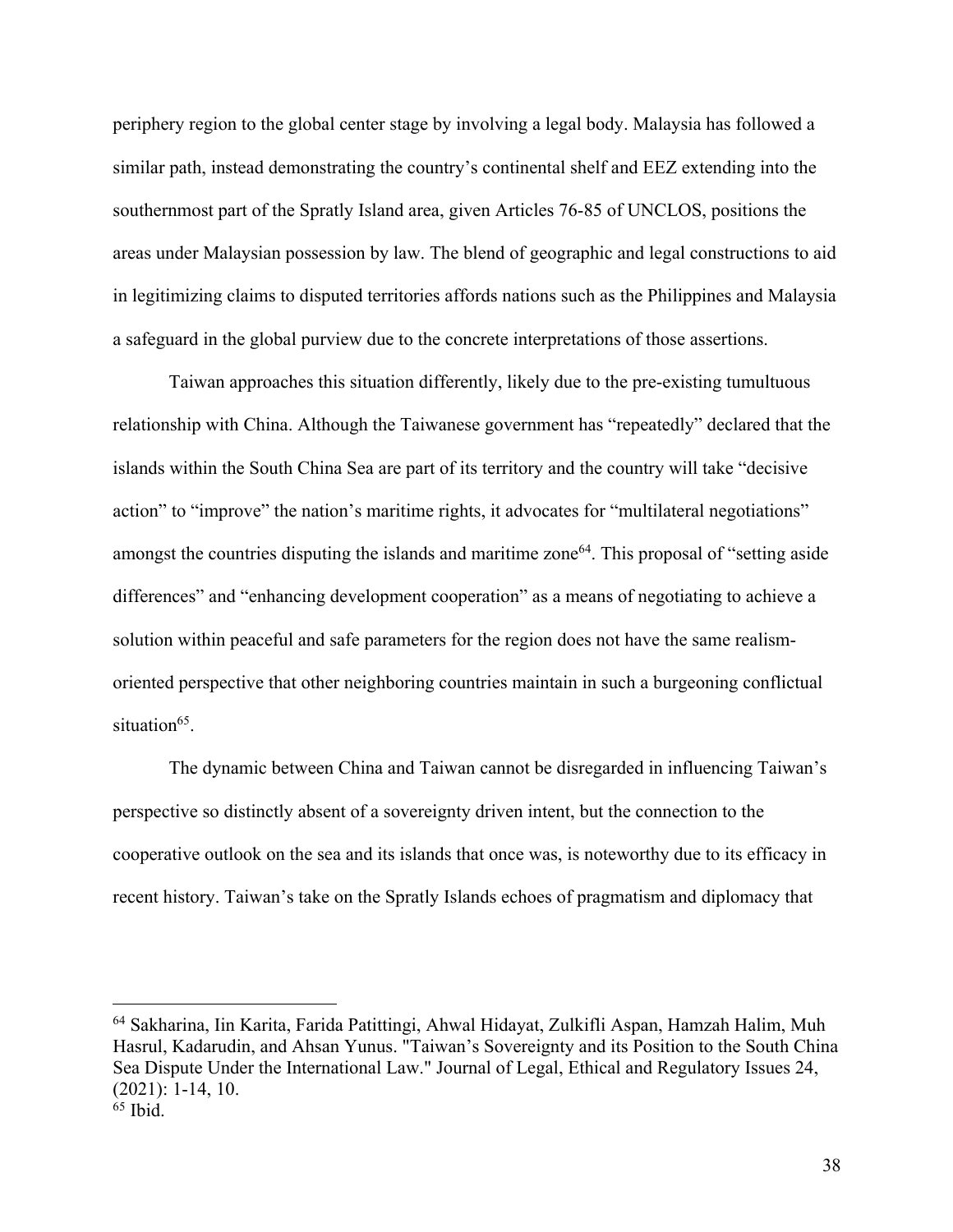defy the typical routes taken regarding disputed territory, however, this is the periphery<sup>66</sup>. This liminal environment prompts states to instead provide a solution that has promise to maintain the utility for all nations, but requires a careful and mutual defining of the disputed maritime zone and all its geographic contents.

## **Out of the Periphery**

Due to the growing tension surrounding ownership of the Spratly Islands, it is unlikely that the maritime territories will be feasibly in the global periphery for much longer. The growth in China's presence in the South China Sea as well as its assertion of ownership compiled with its Naval power fosters a hostile environment for the states and actors vying for claim. The recent calls for American intervention or presence in the region as a combatant force against China has created an increase in international attention on the issue, notably when the US State Department issued a report declaring one of the core elements to China's claim of ownership, "historical rights" to be "meaningless"<sup>67</sup>.

The rejection of a historical construction in claiming territory asserts that legal structures are the most defining tool used when settling territorial disputes in the center of world political affairs. Moreover, China's creation of new land within the Spratly Islands through dredging and artificial island building was also cited in the report, which stressed that any defining of the maritime zone's legal status must be assessed based on "natural state"<sup>68</sup>.

<sup>66</sup> Ibid, 11.

<sup>67</sup> Robert Delaney and Owen Churchill, "US Report Dismisses Beijing's Claim to South China Sea 'Historical Rights'," South China Morning Post, January 13, 2022, https://www.scmp.com/news/china/diplomacy/article/3163180/new-us-report-dismisses-beijingsclaim-south-china-sea.

<sup>68</sup> Robert Delaney and Owen Churchill, "US Report Dismisses Beijing's Claim to South China Sea 'Historical Rights'," South China Morning Post, January 13, 2022,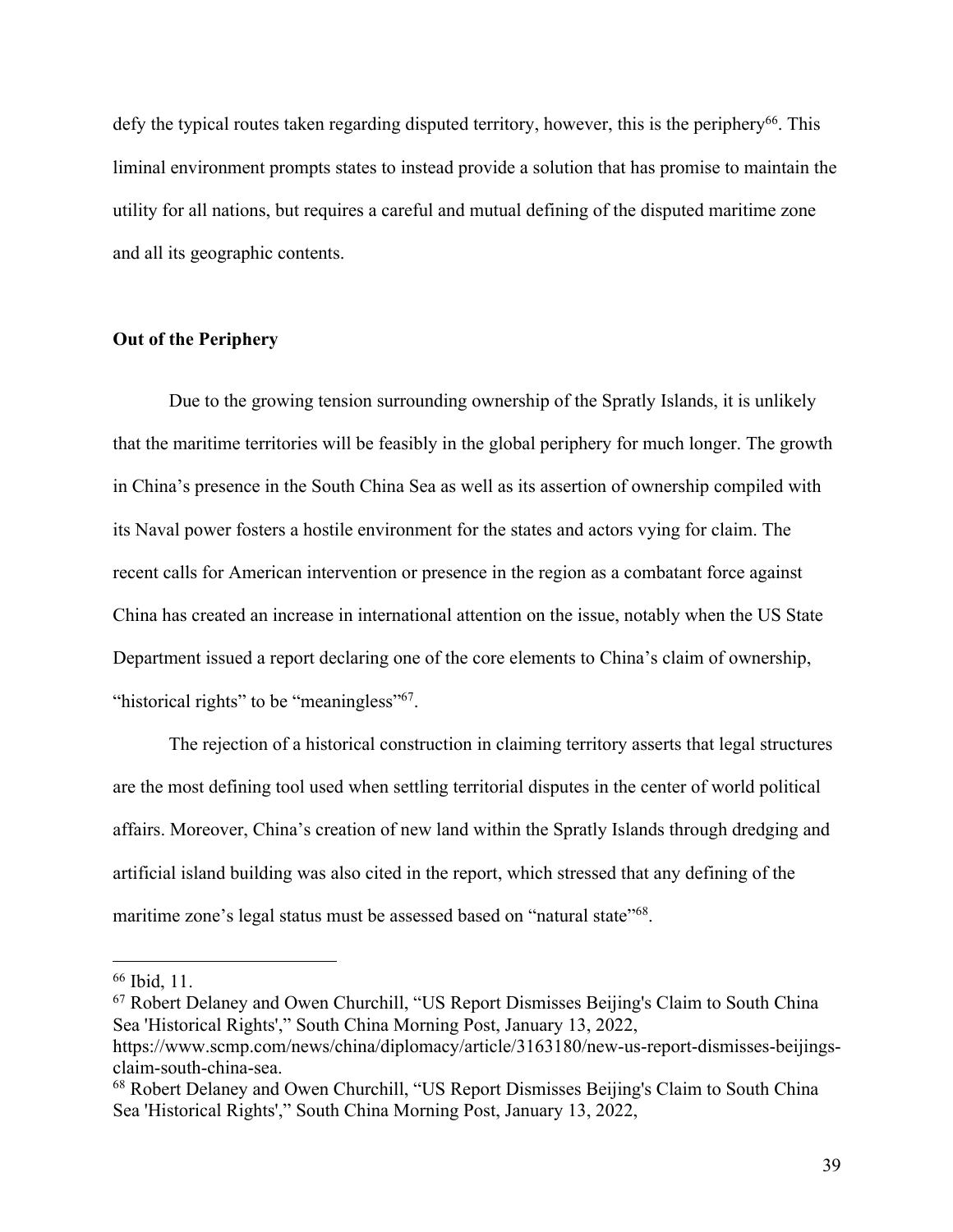In moving the Spratly Island debate out of the periphery and into the mainstream discussion that includes the waters that houses the islands, the South China Sea, it is evident that the valuable ability for states to construct the legitimacy of their claim of ownership and possession outside of legal structures will be eroded. The international community calling for the US to weigh in on the dispute harkens to the time in history when an American presence did exist in the maritime zone and aided in keeping any disputes at bay. While this shift may reduce the flexibility of the states to define or assert their ownership given the confines of international law, oceans and seas remain bodies of territory that are challenging to define.

The breakdown of a cooperative nature in the South China Sea regarding the Spratly Islands surely pushed the debate out of the periphery but leaves the numerous arguments extending from the concerned countries in the area about their respective claims for ownership. Moreover, the power of the periphery is the ability for states to act with self-interest, even undiplomatically, because of the lack of attention from international bodies that might require certain norms to be followed.

China made a gamble to an extent in trying to take-over the Spratly Islands in a drawnout show of force and will not have to adhere to the structures at the center of international affairs. This was an instance of the deconstruction of cooperatively disputed periphery territory. The alternative example, guising a self-interested foreign policy agenda as a reconstruction of periphery territory within a communal space, is what encompasses Russia's intentions in the Black Sea region.

https://www.scmp.com/news/china/diplomacy/article/3163180/new-us-report-dismisses-beijingsclaim-south-china-sea.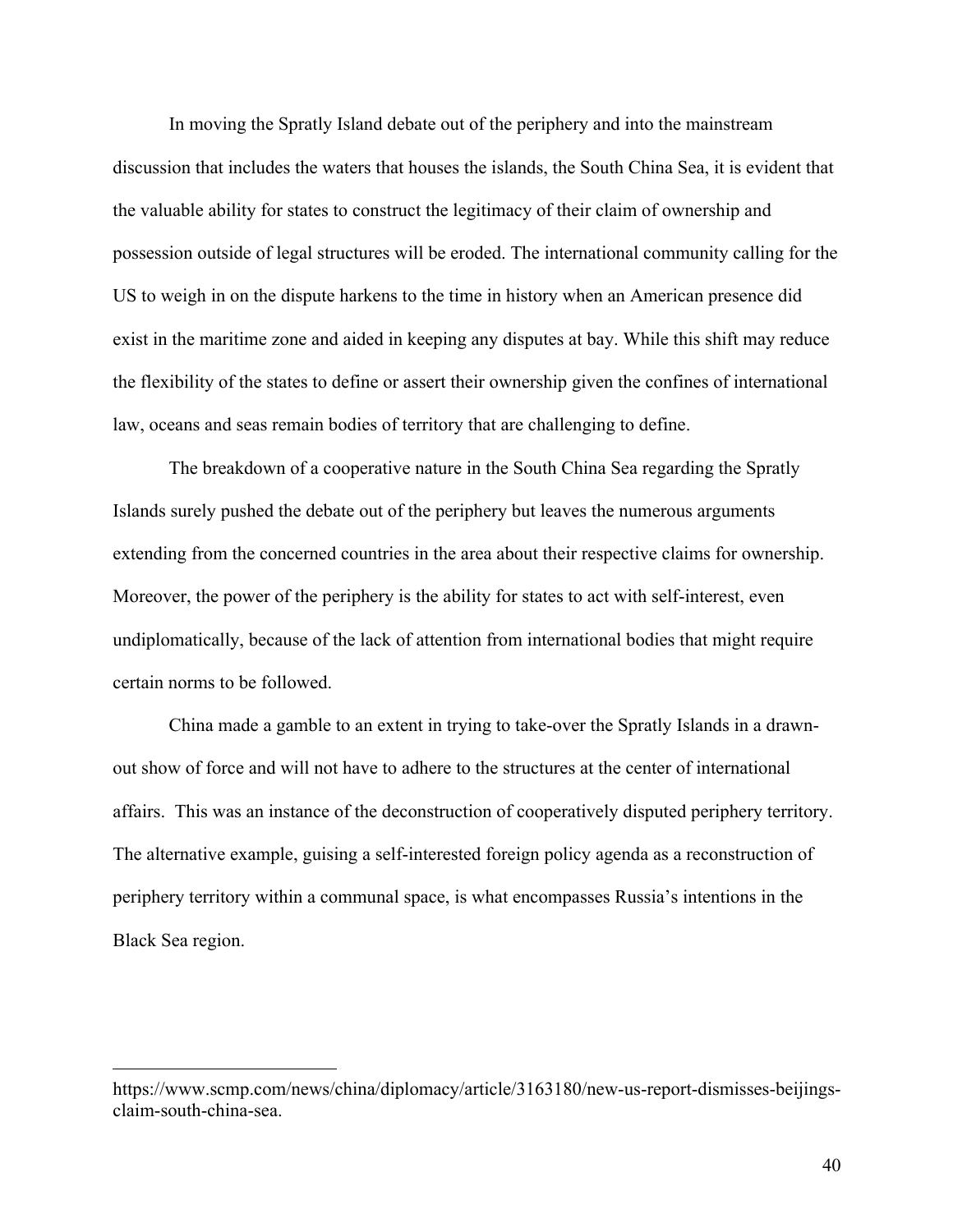## **Beyond the Black Sea**

Maritime zones can host a plethora of valuable attributes, from trading ports to geographic security provisions and energy resources to transportation. A region containing all these attributes, like the Black Sea, is incredibly important to all those who operate in and around it, as well as those who depend on the maritime zone and what it provides. However, periphery zones within this area stay mainly below the EU's radar, despite the much larger implications should any states that use this sea decide to forcibly take control of the many ports or shift points of border delineations.

The Black Sea serves as an "important junction" between Europe and Asia, and as both continents "interconnect more closely" for trade and economic purposes, the territory has become increasingly contentious for the powerful nations residing in the region who may want to control it<sup>69</sup>. Russia's construction of the Black Sea is one built off of "centuriesold…confrontation" with Europe and a "geopolitical rivalry"70. In today's context, the Black Sea is a point of territorial control and strategy for Russia. As an international water bordered by countries like Georgia, Turkey, and Ukraine, the maritime zone is integral to the "geoeconomics strategy" or emboldening and projecting of Russian power and influence beyond Eastern Europe

<sup>69</sup> Tomer Barak, Yörük Işık, and Dimitar Bechev, "Europe Has a Vested Interest in a Safe, Secure, and Prosperous Black Sea," Middle East Institute, January 25, 2022, https://www.mei.edu/publications/europe-has-vested-interest-safe-secure-and-prosperous-blacksea.

<sup>70</sup> Paul Stronski, "What Is Russia Doing in the Black Sea?," Carnegie Endowment for International Peace, May 20, 2021, https://carnegieendowment.org/2021/05/20/what-is-russiadoing-in-black-sea-pub-84549.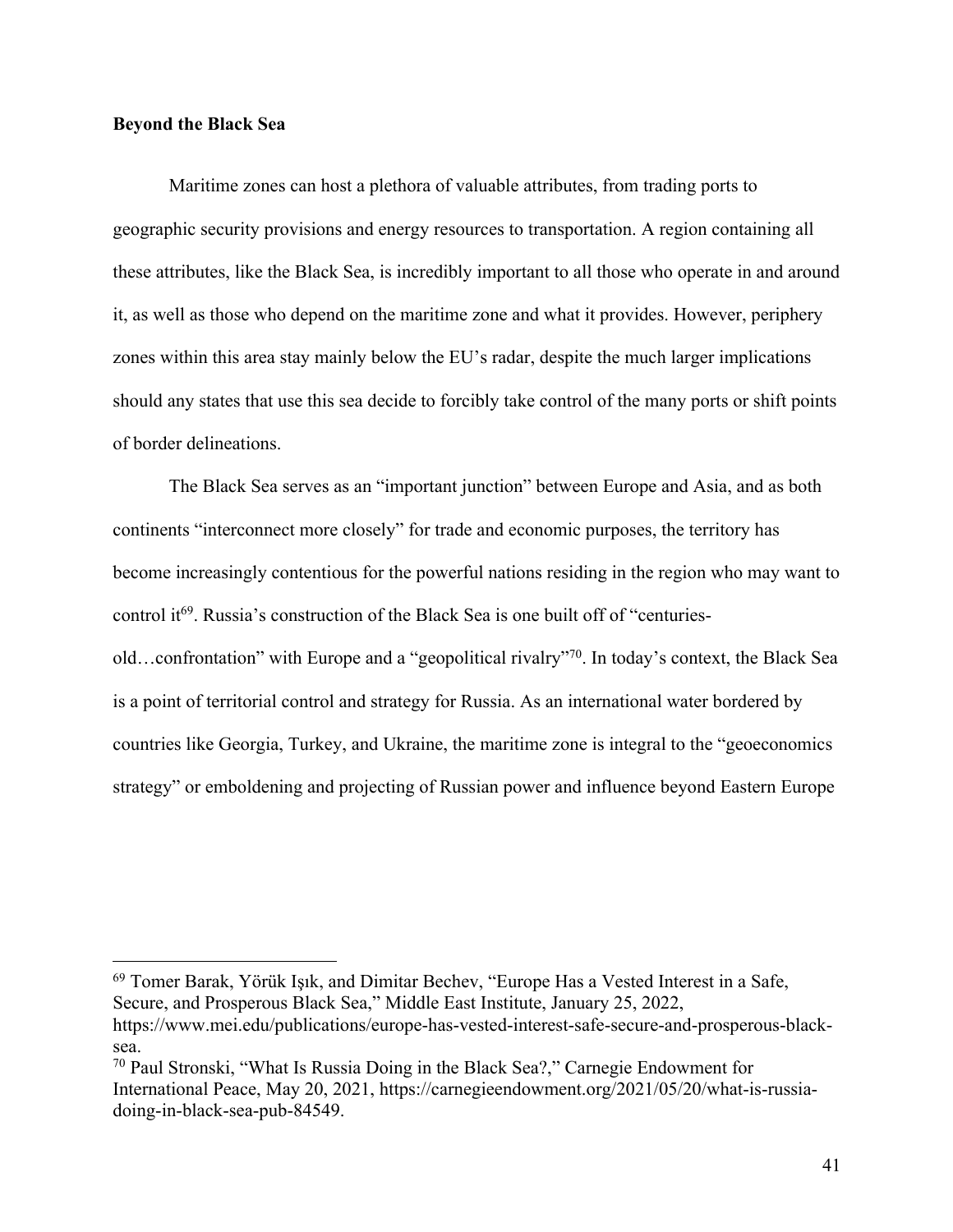and into the EU. This is a means of forcing Europe to rely on Russian resources, while maintaining a security buffer from the volatility in the South Caucus region<sup>71</sup>.

The Black Sea and any conflicts that emerge within it are hard to conceal from the center stage of geopolitics and international affairs. As such a central connecting body of water between the East and the West, any military movement or power-grabs will face international legal bodies such as the Black Sea Economic Cooperation Council and the EU established Black Sea Synergy Initiative, which outlines a comprehensive guide to cooperation between nations operating within the area; there is little margin for dispute. However, maritime zones in and around the Black Sea, such as the Sea of Azov and the Kerch Strait, have maintained a periphery position in the global political discourse, despite their significance in demonstrating the Russian geopolitical agenda.

## **Azov Aspirations**

Russia's outlook post-2014 invasion of Crimea left the state hungry for regional dominance in and around the Black Sea basin. With extensive military and economic resources placed behind the intention to establish a new power order, "defined and enforced by Russia", a motivation for securing control on interstate relationships through territorial authority was evident.<sup>72</sup> The land grab in the Crimea invasion was a significant step for this agenda because it effectively tripled the length of Black Sea coastline that Russia had, and with regard to the claiming of offshore continental shelves or exclusive economic zones, states must possess

<sup>71</sup> Paul Stronski, "What Is Russia Doing in the Black Sea?," Carnegie Endowment for International Peace, May 20, 2021, https://carnegieendowment.org/2021/05/20/what-is-russiadoing-in-black-sea-pub-84549.

<sup>72</sup> Kristian Åtland, "Redrawing Borders, Reshaping Orders: Russia's Quest for Dominance in the Black Sea Region," *European Security* 30, no. 2 (2021): pp. 305-324, https://doi.org/10.1080/09662839.2021.1872546, 310.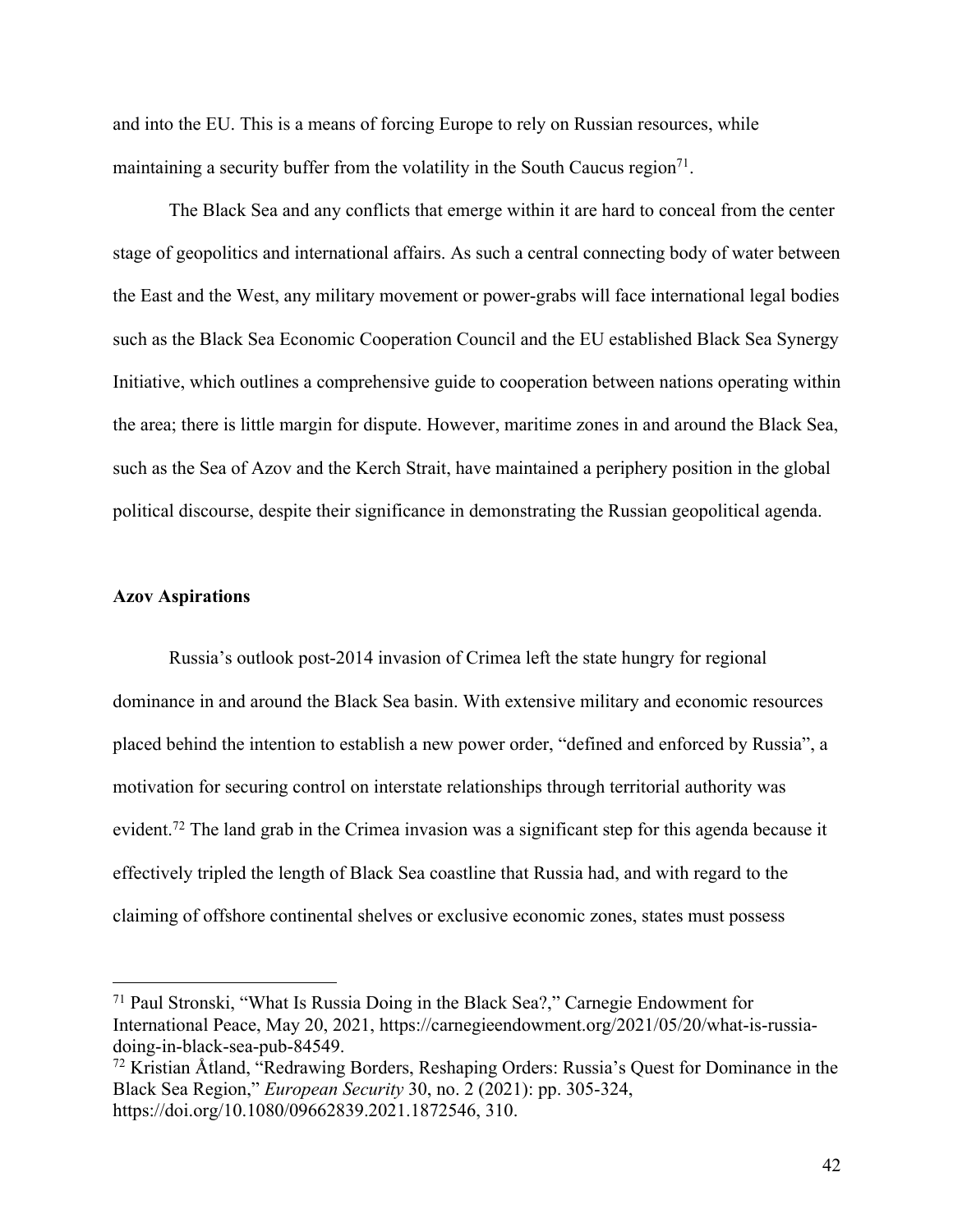adjacent land territory or coastline. In this pursuit, Russia's power grew extensively in a way that was overlooked compared to the conflict occurring in the midst of the Crimean takeover. This territorial expansion stretched Russia's presence in the Azov Sea region specifically, leaving only Ukraine and Russia holding borders over the crucial maritime zone; Ukraine with a loss of control on their maritime territory of around 100,000 square kilometers, and Russia with coastal state jurisdiction of the maritime space to a degree it had not had before<sup>73</sup>.

It is important to clarify that the Sea of Azov has a different legal status than that of the Black Sea despite the close proximity and shared space. The only two agreements regarding the area were made in the early 2000's, and left the question of delimitation for future discussions, only establishing that the area should be regarded as "historically internal waters of Russia and Ukraine" or "shared internal waters" with no specific mention of ownership<sup>74</sup>. This left the sea as both disputed and, on the periphery, with no legal parameters guiding the liminal dynamic between the now territory-heavy Russia and the at-risk Ukraine.

Russia's pursuits in claiming this territory are multifaceted. Regarding economic and security dynamics, as well as a construction of capturing the power in the region to control the neighboring states, their pursuits exemplify a territorial dispute rooted in preventing nations such as Ukraine from attempting to join the EU and instead expanding Russian control to the west. By using successful takeovers of disputed territory as a vehicle for building regional power guised by reconstructing a semblance of territorial commonality in a region, Russia can foster such a reach without attracting too much global attention that would prompt western states to form an

<sup>73</sup> Ibid, 312.

<sup>74</sup> Kristian Åtland, "Redrawing Borders, Reshaping Orders: Russia's Quest for Dominance in the Black Sea Region," *European Security* 30, no. 2 (2021): pp. 305-324, https://doi.org/10.1080/09662839.2021.1872546, 312.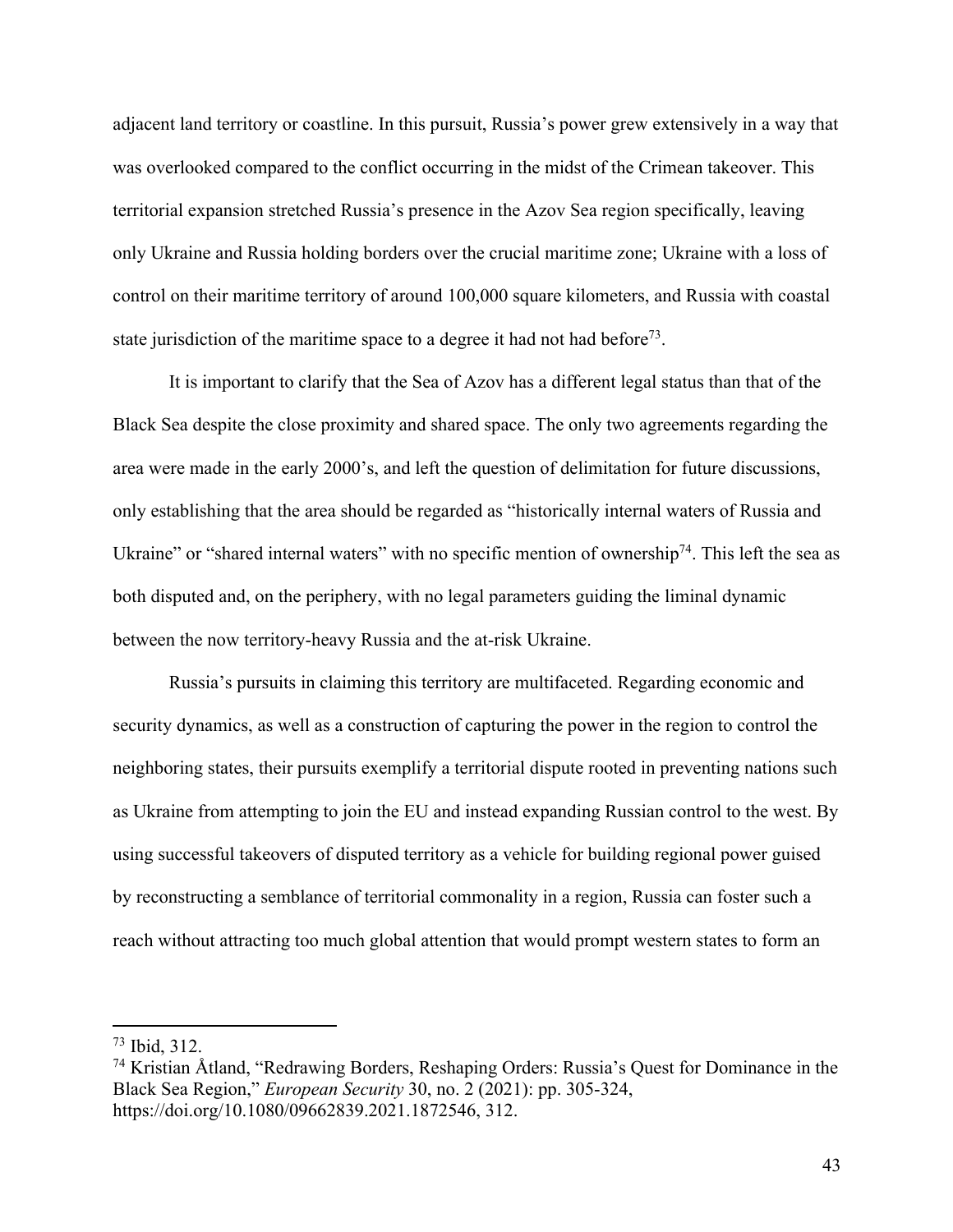anticipatory defense against the gradual undermining of territorial integrity. With the focus of Russia's security intentions on ensuring Russian dominance over "regional adversaries, above all, Ukraine" and "reducing the ability of outside actors" to challenge their position, this layered power projection through contested maritime zones around the Black Sea have been sites of significant progress in reshaping "previously established regional security arrangements" via disputed territorial expansion in this periphery zone<sup>75</sup>.

#### **Seeing the Kerch Strait**

The Kerch Strait is a strait that connects the Black Sea and the Sea of Azov, a small area between Russian occupied Crimea and Russia, but under the above-mentioned 2003 bilateral treaty, a waterway that is open to use by both Russia and Ukraine. In 2018, Russian patrol boats from the country's coast guard fired on Ukrainian navy warships near the entrance of the Kerch Strait, and the interaction resulted in the seizure of the Ukrainian ships and arrest of 24 naval personnel by Russia76. From this event, the dispute regarding ownership and freedom of movement in the region reignited, as well as the construction of the justification for armed conflicts given the laws and norms of disputed or ill-defined maritime zones in the periphery.

While Russia's actions against Ukraine did prompt condemnation from the international community over their imprisonment of the Ukrainian sailors and the overall perception of unwarranted military aggression toward the situation, there remains the question of Russia's purpose for such an outright military action<sup>77</sup>. What happened in 2018 was not an entirely

<sup>75</sup> Ibid, 316.

<sup>76</sup> Stephen Lewis, "Russia's Continued Aggression against Ukraine," *The RUSI Journal* 164, no. 1 (February 2019): pp. 18-26, https://doi.org/10.1080/03071847.2019.1605012, 19.

<sup>77</sup> Nataliya Vasilyeva, Kate De Pury, and Niko Price, "Kremlin Warns of Possible Conflict Flareup in Eastern Ukraine after Seizing Ships," PBS (Public Broadcasting Service, November 27,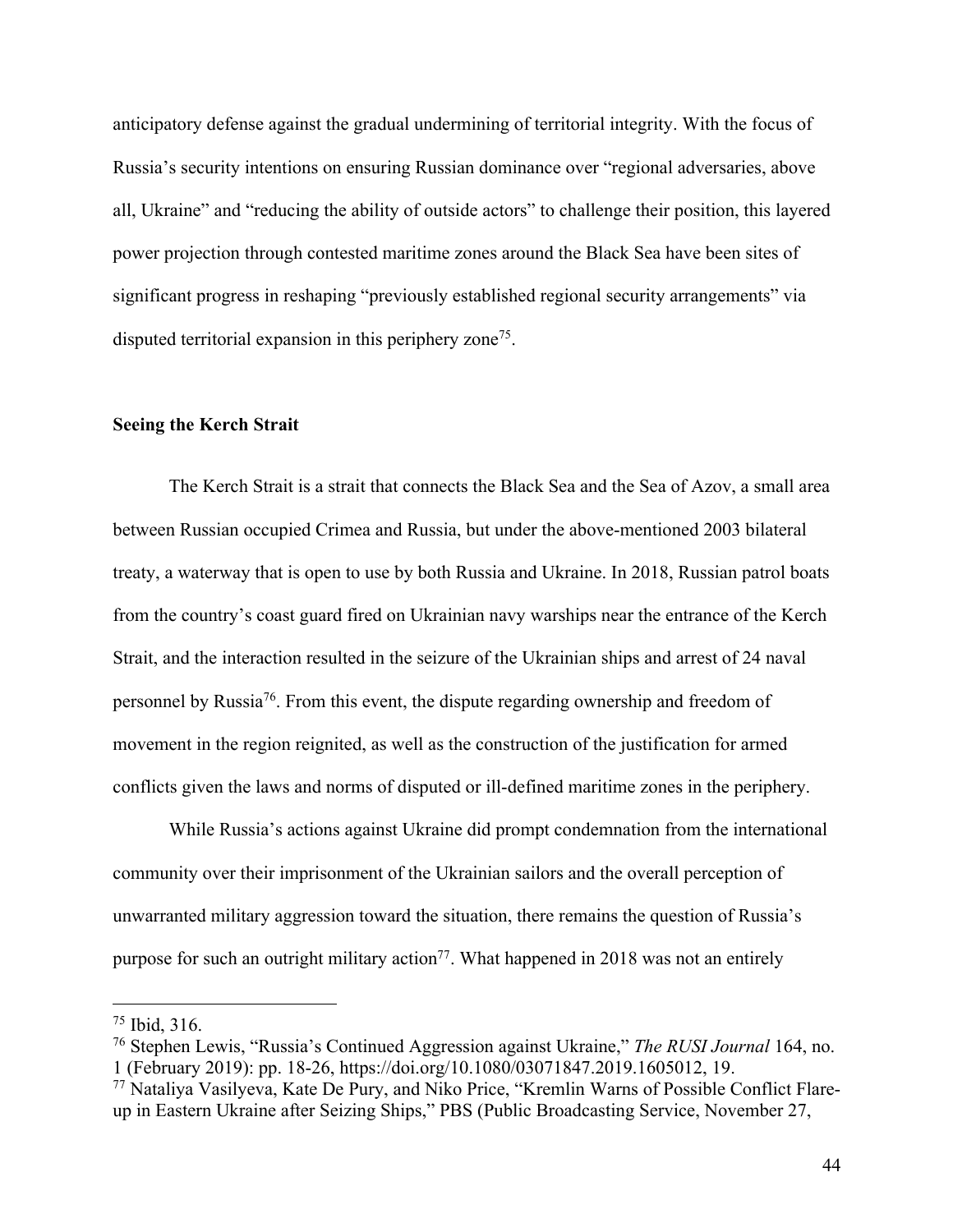isolated incident, Russia had been delaying, harassing, and targeting Ukrainian ships bound to or from Ukrainian ports on the Sea of Azov, and continues to do so in the present day.

This specific incident was distinct because of the global attention it garnered, and the reaction from Russia in justifying their actions. Whether it was a show of force to construct the territory as their own, and position Ukraine as the invasive party, or to manifest the communalist role of a protector against those trying to disrupt territorial lines, it demonstrated a shift in Russia's self-definition with respect to the maritime zone. Because this body of water loomed largely on the periphery due to its importance to just two countries, the position and role as a gateway to the Sea of Azov, and thus to the Black Sea, is pivotal to Russia's expansion of control throughout the region.

## **Manufacturing Conflict**

Russia was widely criticized for violating Ukraine's "right to freedom of navigation" as well as the "sovereign immunity" of the seized naval vessels, which were warships, but according to Article 32 of UNCLOS, no other state may exercise legal competence over them, thus the seizure is "unlawful"78. However, the ill-defined and liminal nature of the Kerch Strait due to its position on the periphery has left it in one view, a Ukrainian territorial sea under Russian occupation, but in another, a shared space, or alternatively, a majority Russian territorial sea since its capture of Crimea, now enduring a Ukrainian occupation. The importance of a periphery status in aiding this lack of defining legal parameters is integral in situations like these

<sup>2018),</sup> https://www.pbs.org/newshour/world/kremlin-warns-of-possible-conflict-flare-up-ineastern-ukraine-after-seizing-ships.

<sup>78</sup> Stephen Lewis, "Russia's Continued Aggression against Ukraine," *The RUSI Journal* 164, no. 1 (February 2019): pp. 18-26, https://doi.org/10.1080/03071847.2019.1605012, 22.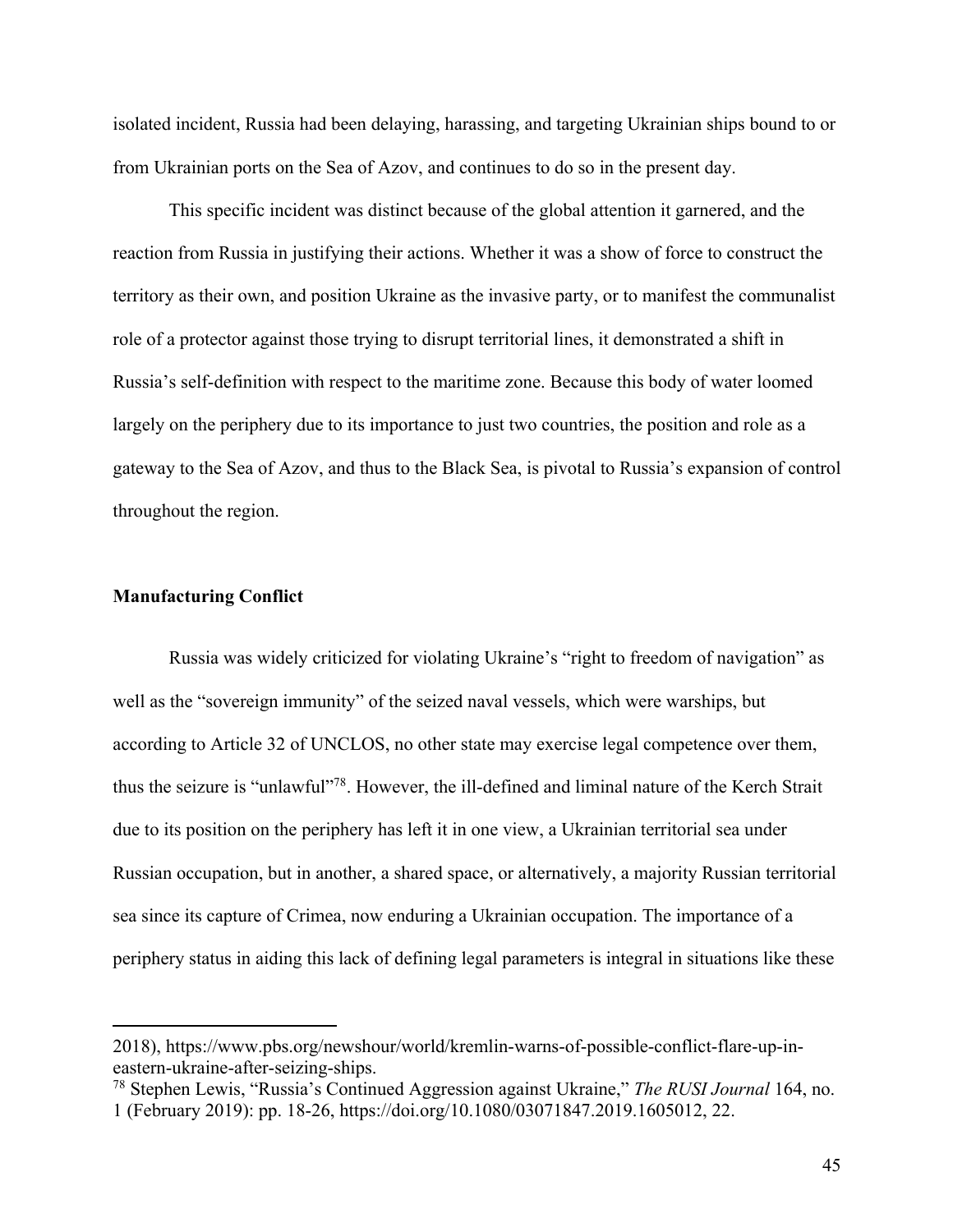when a decade beyond the UN's soon-to-be established specifications regarding the geopolitical legislation for the region is now affording periphery actions and status that could lead to nearwar escalations.

To exemplify, the Ukrainian Ministry of Foreign Affairs released a statement after the incident that condemned Russia as violating the Law of Armed conflict. Citing the 1974 Definition of Aggression as written by the UN General Assembly, Ukraine essentially stated that Russia had no right nor justification to act with military aggression and should face consequences for its actions<sup>79</sup>. However, the "applicability" of the Law of Armed Conflicts regarding this event is "conditional upon the existence of an armed conflict" between the two nations at the time of the incident $80$ .

Thus, the nature of this encounter would be over what is supposed to be a shared body of water, according to what little defining legislative measures exist for the Kerch Strait. While Ukraine got the symbolic victory of bringing Russia's actions to the center stage of international politics and ensured that the Ukrainian soldiers that were captured were eventually released, there were no actual charges made against Russia, nor changes made to the undefined status of the Kerch Strait in international law, meaning that Russia continued to infringe on Ukrainian navigational, coastal, and transportation space and rights in the region<sup>81</sup>. Even within the Strait, Russia has continuously used the measure of distance in the disputed but shared territory to cite justification for military measures, threatening to consider any Ukrainian movement an attack at seemingly random distances from Russian-captured Crimean borders and declaring various areas

<sup>79</sup> Ibid, 23.

<sup>80</sup> Ibid.

<sup>81</sup> Kristian Åtland, "Redrawing Borders, Reshaping Orders: Russia's Quest for Dominance in the Black Sea Region," *European Security* 30, no. 2 (2021): pp. 305-324, https://doi.org/10.1080/09662839.2021.1872546, 313.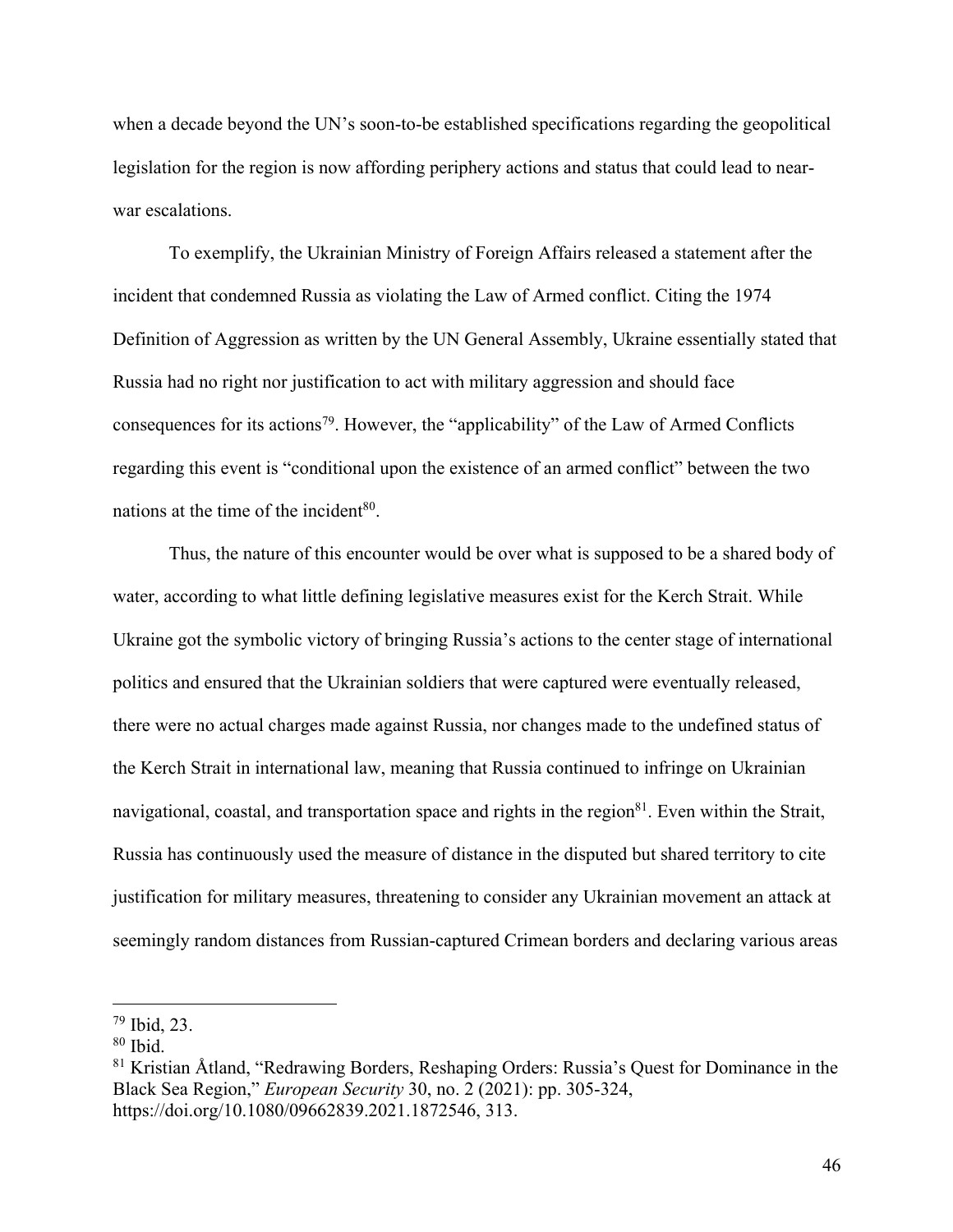within the region to be closed at their discretion. All this amounts to a certain "psychological pressure…maybe preparation for a possible war landing on the shore" with the benefit of periphery liminality not requiring Russia to answer for any of their actions in the context of the maritime dispute<sup>82</sup>.

So long as Russia continues to do everything but step foot on Ukrainian territory, the periphery status of important maritime regions such as the Kerch Strait and the Sea of Azov affords states the ability to act in self-interest, concealed as a by-product of the pre-existing lack of clarity surrounding territorial possession that is synonymous with oceans and seas. Russia's utilization of the Sea of Azov and the Kerch Strait is strategic to build up military presence and power within the confines of disputed or undefined territory, and in doing so will have resources to make substantial impact in the larger, profitable, and important maritime zones that are not in the periphery: the Black Sea.

By using these tactical, periphery waterways, a state with vested military interest in expanding power has a means to expand their reach and still portray their actions as "legitimate and justified" responses to "external security threats" by their own definitions in the absence of other, more concrete legal constructs<sup>83</sup>. The overall implications of the securitization of these maritime zones, economic, social, political, marks a revisionist and assertive policy for Russia in the region, one that branched from the capture of Crimea to the weakening of Ukraine, all through the vehicle of disputed and periphery ocean territories.

<sup>&</sup>lt;sup>82</sup> Isabelle Khurshudyan and Serhiy Morgunov, "In Their Shared Sea, Ukraine and Russia Already Risk Direct Conflict Every Day," The Washington Post (WP Company, December 25, 2021), https://www.washingtonpost.com/world/2021/12/25/ukraine-russia-azov-sea/. <sup>83</sup> Kristian Åtland, "Redrawing Borders, Reshaping Orders: Russia's Quest for Dominance in the Black Sea Region," *European Security* 30, no. 2 (2021): pp. 305-324, https://doi.org/10.1080/09662839.2021.1872546, 318.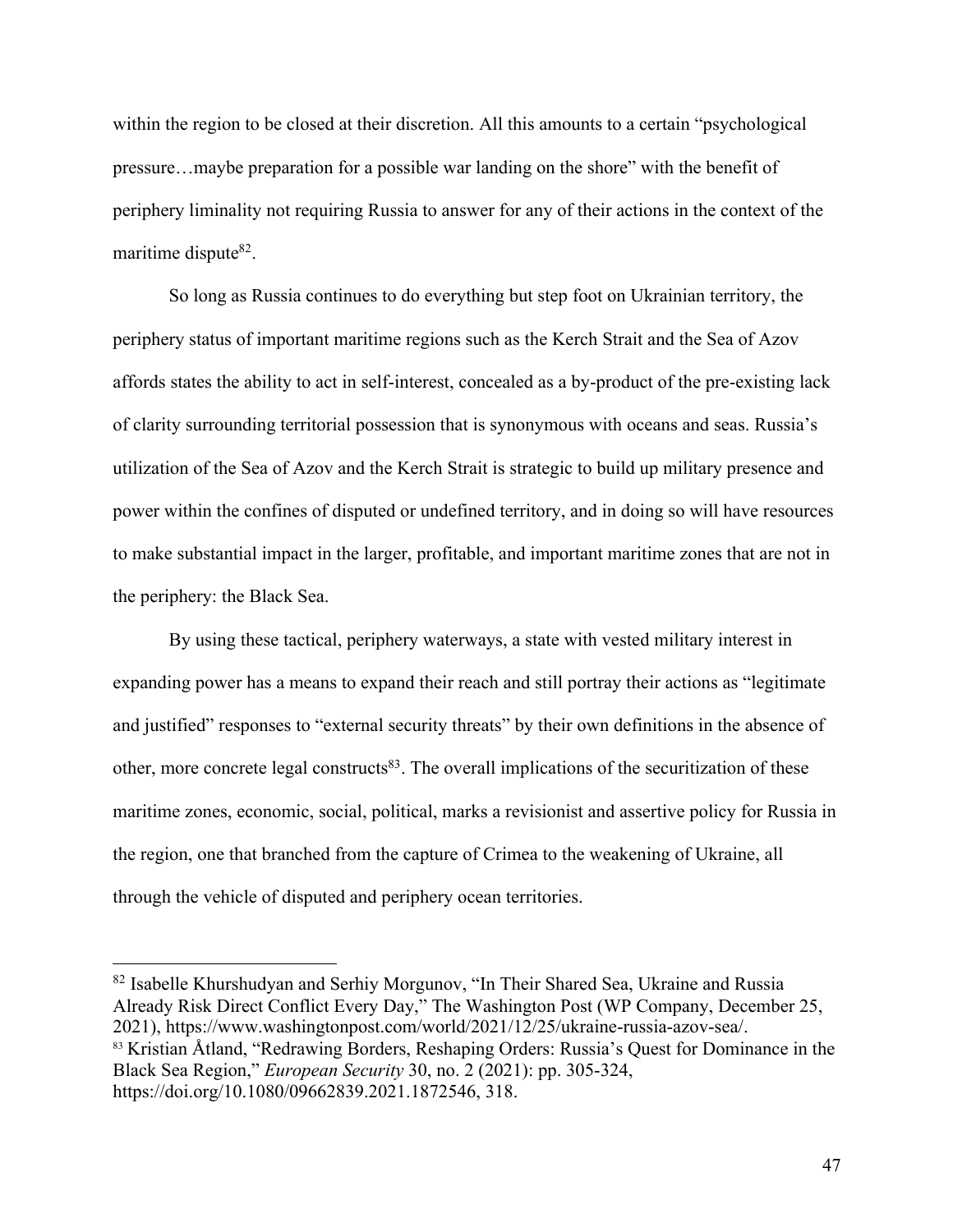## **Wading Ahead**

The complexity of maritime zones lies in the multilayered construction of how geographical bodies such as oceans and seas fit into territorial disputes. The dynamic between a nation and its perceived territory is often defined by how a country and its people might exist on such a space, how they might occupy it, or indicate some kind of ownership in a tangible manner. As established, periphery regions show the true intentions of states, and this theory holds in the examination of larger, more central bodies of water, and the smaller, periphery areas within them.

The construction of the periphery in this sense is not necessarily the distance, or proximity to a more interior area of geopolitical disputes, but periphery by a lack of global attention, and minimal or ill-defined legislative parameters to define the region. The South China Sea and the Black Sea are both well-known regions of the world, surrounded by nations and actors that have long captured international attention, but the periphery nature of the disputes covered in this chapter shows that even within a seemingly predominant area of international political discourse over territory, there are smaller but more revealing disputes occurring.

In looking at the selective, specific, and tactical actions taken by states in these regions, it is evident what future actions might be taken in the center stage of global territorial disputes, the larger more prominent bodies of water that the Spratly Islands, the Sea of Azov, and the Kerch Strait reside within. By taking these less observed and underregulated periphery areas into account when assessing the future geopolitical aspirations, a clearer indication of a state's intentions may be revealed, and more effective foreign policy can be made. The reduction of conflict that may be provided by more clarity in these areas so to minimize the escalation into a

48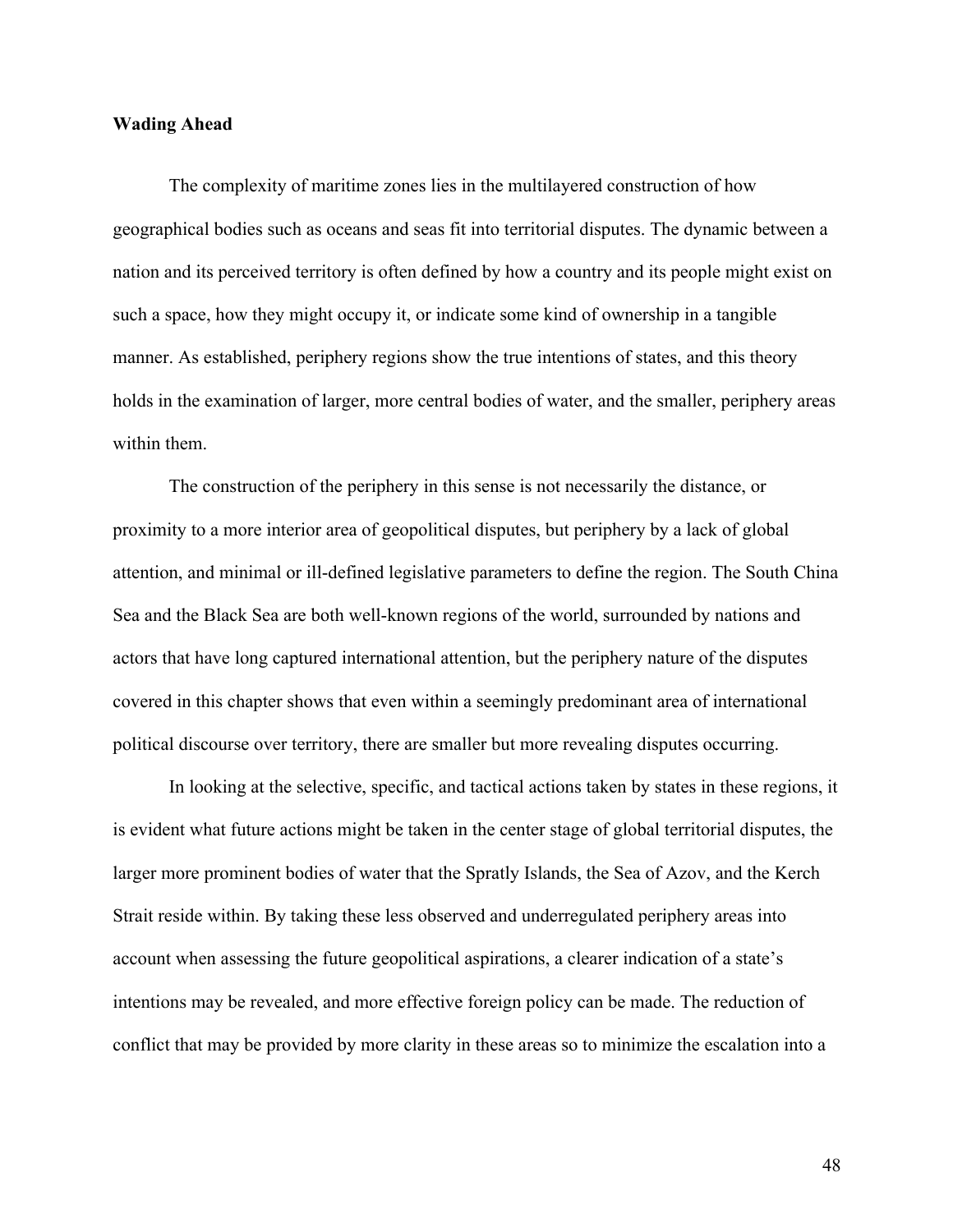securitized or militarized territorial dispute could help prevent unnecessary inequities in the global community with respect to disputed territory.

The construction of how states act in oceans has a certain flexibility that does not exist in other territorial disputes due to the way oceans and seas exist. The lack of permeance, the inability to inhabit, and the essentiality of these environments makes maritime zones a quintessential geological body for contention. At the same time, the necessity for a cooperative international utilization of oceans seas because of the communal existence fosters a commonality or vested interest in preserving these waterways in a vague legislative status that permits freer actions for all states involved; that is, until one state strives for more individual power and control, undermining the communal dynamic and forcing dispute.

The utility of oceans and seas goes beyond just territorial possession. Maritime zones like any other geographic zone, and the dispute, is an extension of state strength. The claim to an ocean, a sea, a strait, or any other body of water is a means of establishing a boundary on an otherwise intangible space, something only a formidable global power can achieve.

## **Afterword**

This chapter was finished on February  $21<sup>st</sup>$  of 2022, around 48 hours before Vladimir Putin launched an invasion into Ukraine. When researching some of the key maritime zones I felt substantiated my argument and were of interest to me in the weeks prior to the war breaking out, I remember seeing a marginal influx in reports about the region, not specifically regarding the Sea of Azov or the Kerch Strait, but general coverage about the Black Sea and speculative utility, thus precedence for a Russian invasion. Hence, the sections in this chapter that cover both these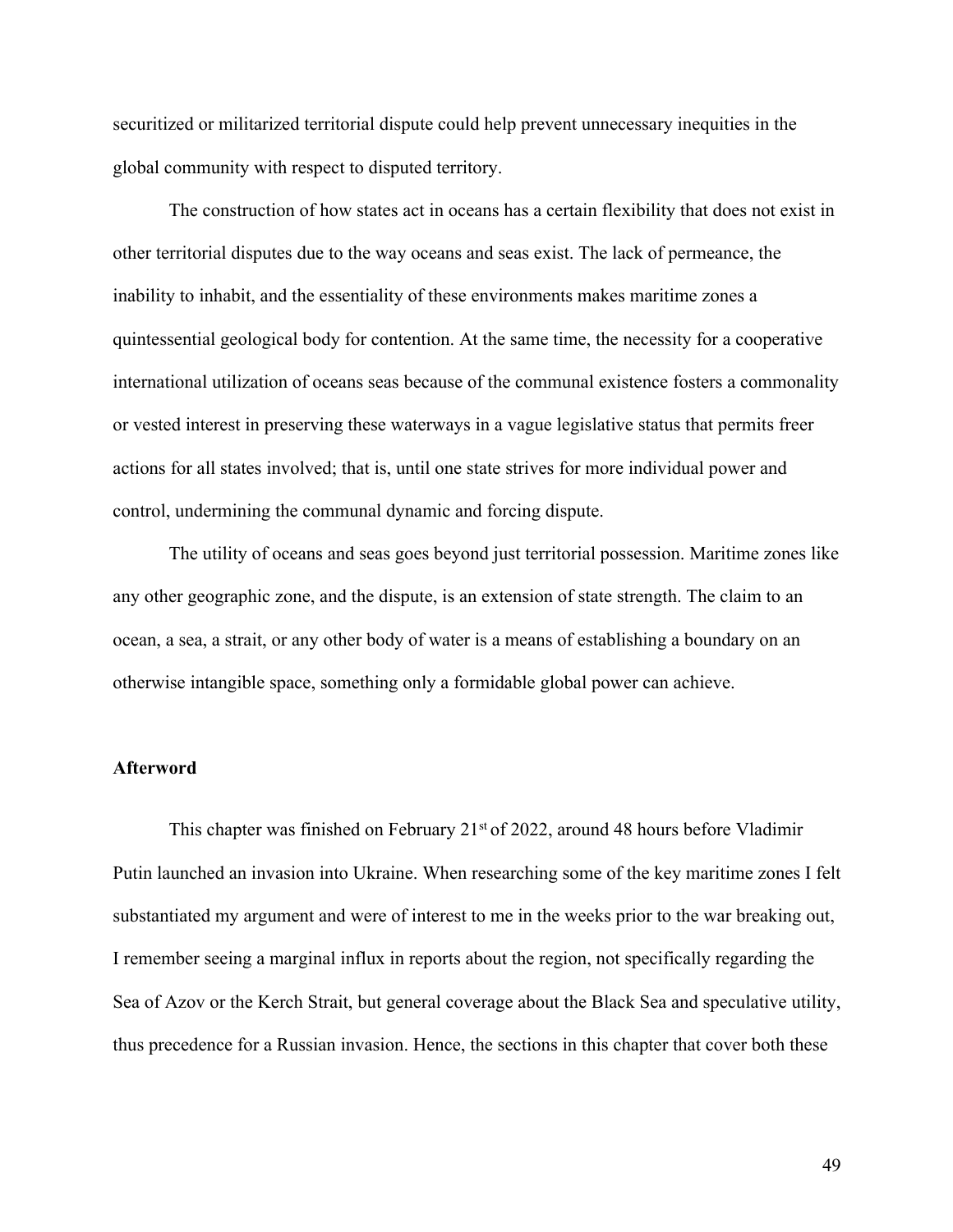territories was written in a hypothetical sense, despite the eventual and now current reality of the Russian military effort in both these zones.

Both the Sea of Azov and the Kerch Strait are far less peripheral than they were when I completed my draft of this chapter, but most coverage regarding their insurmountable strategic importance to both Ukraine and Russia still analyzes the contested territories in terms of the land near it, cities like Mariupol. This is not to say that the war occurring in Ukrainian cities is not vitally important to understanding this conflict and the disputed territory element of it all, it just demonstrates how land, or territorial formations that are more tangibly conceived, continue to stay at the focal point of the international discourse. Maritime zones, despite their proximal location in this situation, still seemingly remain more challenging to feasibly construct, thus stay on the periphery of international discourse surrounding this war. This can surely change as new developments in this conflict unfold each day, but I felt it was important to note the time and context in which this chapter was written with respect to the continuing conflict between Russia and Ukraine.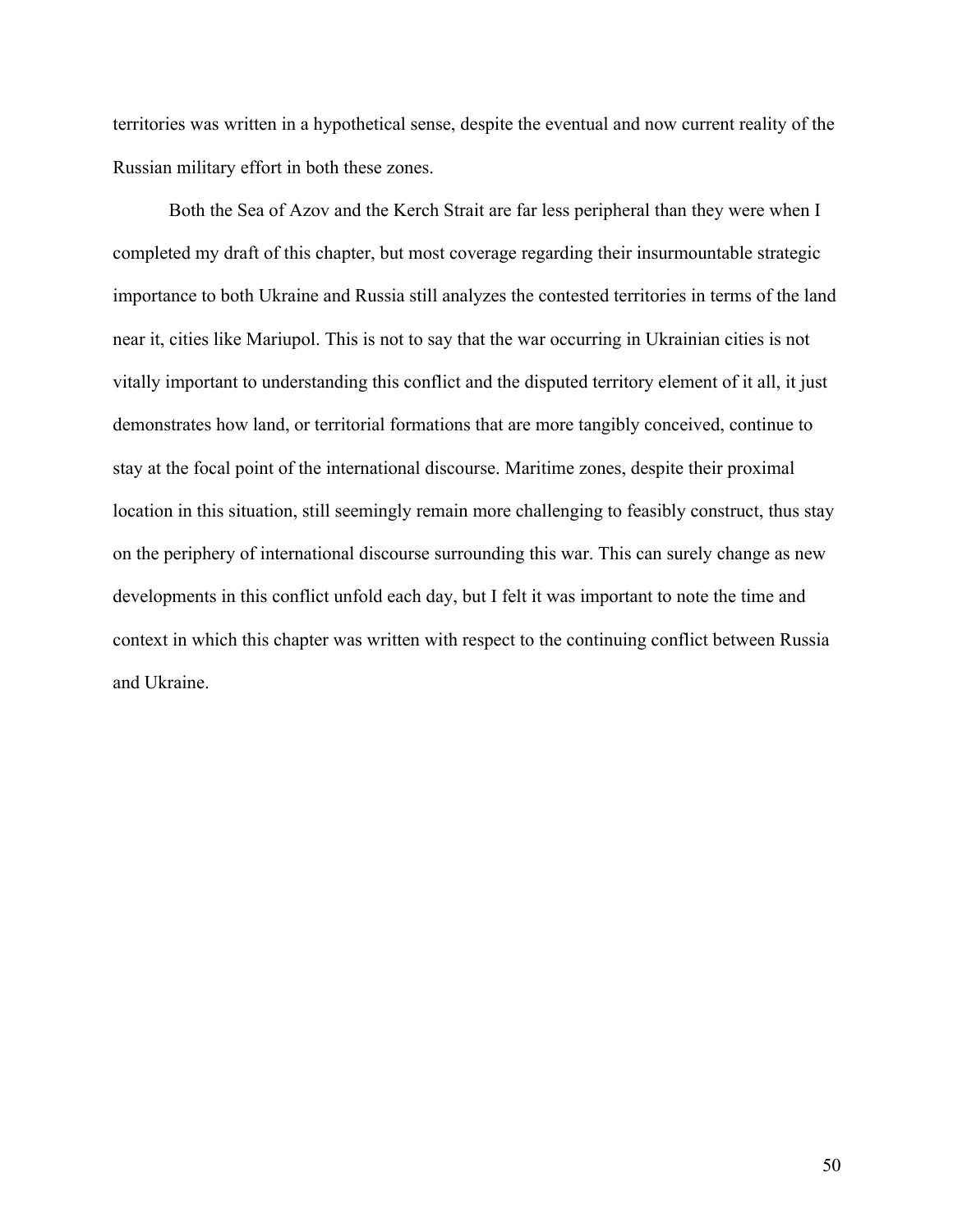#### **Land**

Territorial conflicts are most feasibly and frequently conceptualized as land-based occurrences. After all, humanity and society exist almost entirely on land, thus centers of populous are likely to have the most clearly defined rules and norms when it comes to understanding and addressing geopolitical disputes over issues including but not limited to boundaries, resources, or politics. It is difficult for a land-based territorial dispute to stay on the periphery of international attention and discourse to the extent that certain maritime zones or the Arctic might, and much of that connects to that population element. The tangibility and importance of a disputed territory is far more pressing and graspable if we are able to see the immediacy of it; human lives are at risk in a war over a border, the sociocultural significance of history in a given conflict, contention over valuable natural resources or industries.

Land based territory is an effective provider of security, opportunity, self-sufficiency, protection, and preservation of the state, its people, and an identity<sup>84</sup>. With the disruption of a perceived rightful ownership to land by a state or state actors, a dispute can escalate to a focal point in the global discourse that garners international attention very quickly. In the same vein, territorial disputes on land can manifest into state-defining conflicts; these conflicts can last for such an extended amount of time that countries adopt an orientation or "attain a sense of belonging" with the cause of defending or fighting for a given space<sup>85</sup>. These "never-resolved" disputes might originate from states seeking to "delimit" the "precise boundary between national

<sup>&</sup>lt;sup>84</sup> David B. Knight, "Identity and Territory: Geographical Perspectives on Nationalism and Regionalism," *Annals of the Association of American Geographers* 72, no. 4 (December 1982): pp. 514-531, https://doi.org/10.1111/j.1467-8306.1982.tb01842.x, 517. <sup>85</sup> Ibid, 522.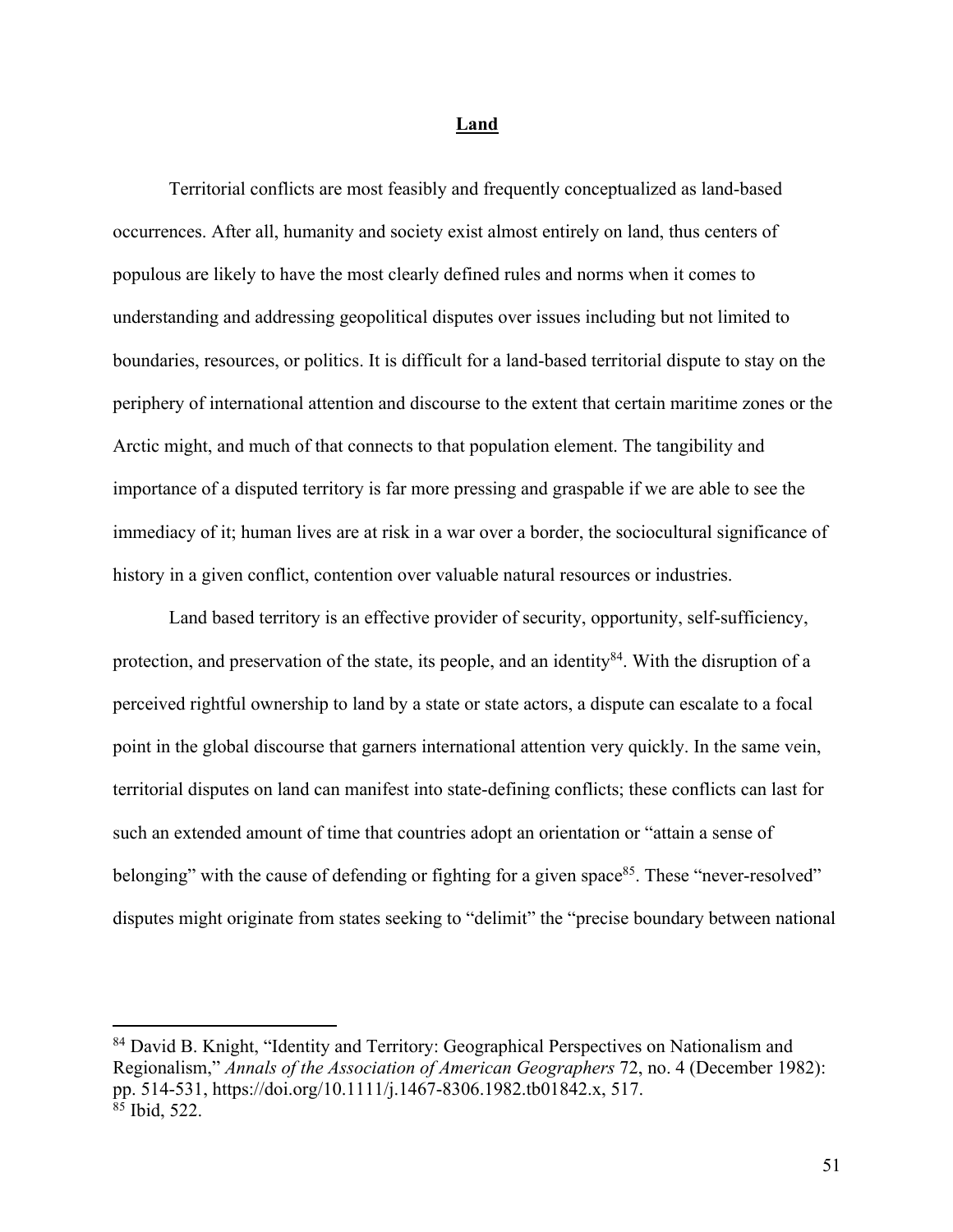territories", to intentionally muddle a given boundary as a means of one day potentially using that ill-defined environment to take back what is seen as rightful land<sup>86</sup>.

This lack of resolution or at least the failure to reach a conclusive agreement on a landbased territorial dispute is also a means of existing in the periphery, and a frequent reason behind this inability to reach settlement is the long-term ramifications that colonialism had on state geopolitical construction. Even after achieving independence, postcolonial states must still contend with the deconstruction and reconstruction of their countries, identities, and selfdefinition, as their neighboring states do the same. Boundaries and treaties created during colonial rule are considered "binding" on postcolonial successor states, regardless of if the colonized people had a voice in determining those borders or not<sup>87</sup>.

The reason this becomes a periphery dispute is because until there is an incentivizing reason for the powerful, often former colonialist states to be interested in these territorial conflicts, usually economic opportunity or the global community intervening on a dispute turned violent or warring, it is of little interest given the sheer amount of land-based disputed territories existing already. Moreover, territorial disputes on land are literally closer to home, thus countries must look at geopolitical discourse impacting them directly first. Without the attention of the larger and more powerful countries, many of the postcolonial states who are still suffering the decisions made amidst colonialism on their behalf, remain on the periphery of international discourse. In this chapter, the ongoing disputes of Venezuela and Guyana, as well as Morocco's claim over the Western Sahara region will serve to exemplify the dynamic of geopolitical

<sup>86</sup> Stephen A. Kocs, "Territorial Disputes and Interstate War, 1945-1987," *The Journal of Politics* 57, no. 1 (February 1995): pp. 159-175, https://doi.org/10.2307/2960275, 164.  $87$  Ibid.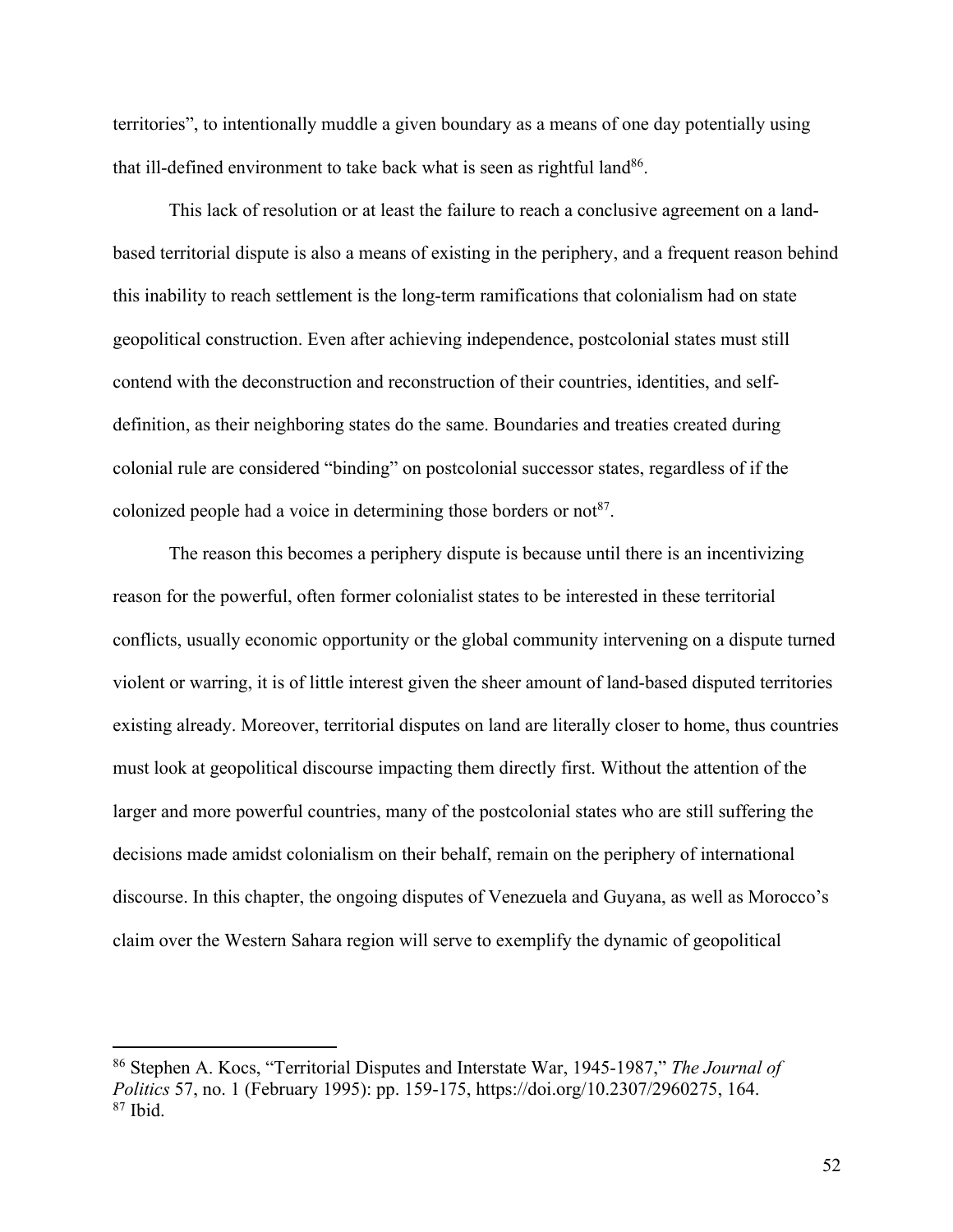conflict as an aftershock of colonialism, and how that constructs the periphery for land-based territorial contention.

## **Postcolonial Presence**

Territory can offer the provision of community and combined with a specific identity, can help construct how a state sees itself and in turn how the world might view the state. Colonialism disrupted any and all that existed prior, and shaped what was left after, especially concerning how state borders existed. Because of this, some postcolonial countries remain with a strenuous back-and-forth between "unification and fragmentation" of territory, fragmentation being an "accepted" existence of the past that could have been culturally or sociologically amended amidst achieving liberation, creating unification<sup>88</sup>. However, fragmentation still exists within disputed territories, as colonialism constructed territory as a commodity irrespective of history, culture, and identity, and uncaring about the ramifications of dividing land up to serve colonialist and imperialist economic benefit<sup>89</sup>.

Colonialism put an emphasis on boundaries and formulated a value to what existed within a given territory. Whether that was the land and its position in the world, the people of a territory, or the resources within a given environment, the construction of borders as a provision of power did not dissipate for postcolonial states even with the end of colonialism.

The colonialist focus on land as something to be conceived in just "material aspects", completely negating or at least hindering the "very identity of the state and the nation" only

<sup>88</sup> David B. Knight, "Identity and Territory: Geographical Perspectives on Nationalism and Regionalism," *Annals of the Association of American Geographers* 72, no. 4 (December 1982): pp. 514-531, https://doi.org/10.1111/j.1467-8306.1982.tb01842.x, 516. <sup>89</sup> Ibid.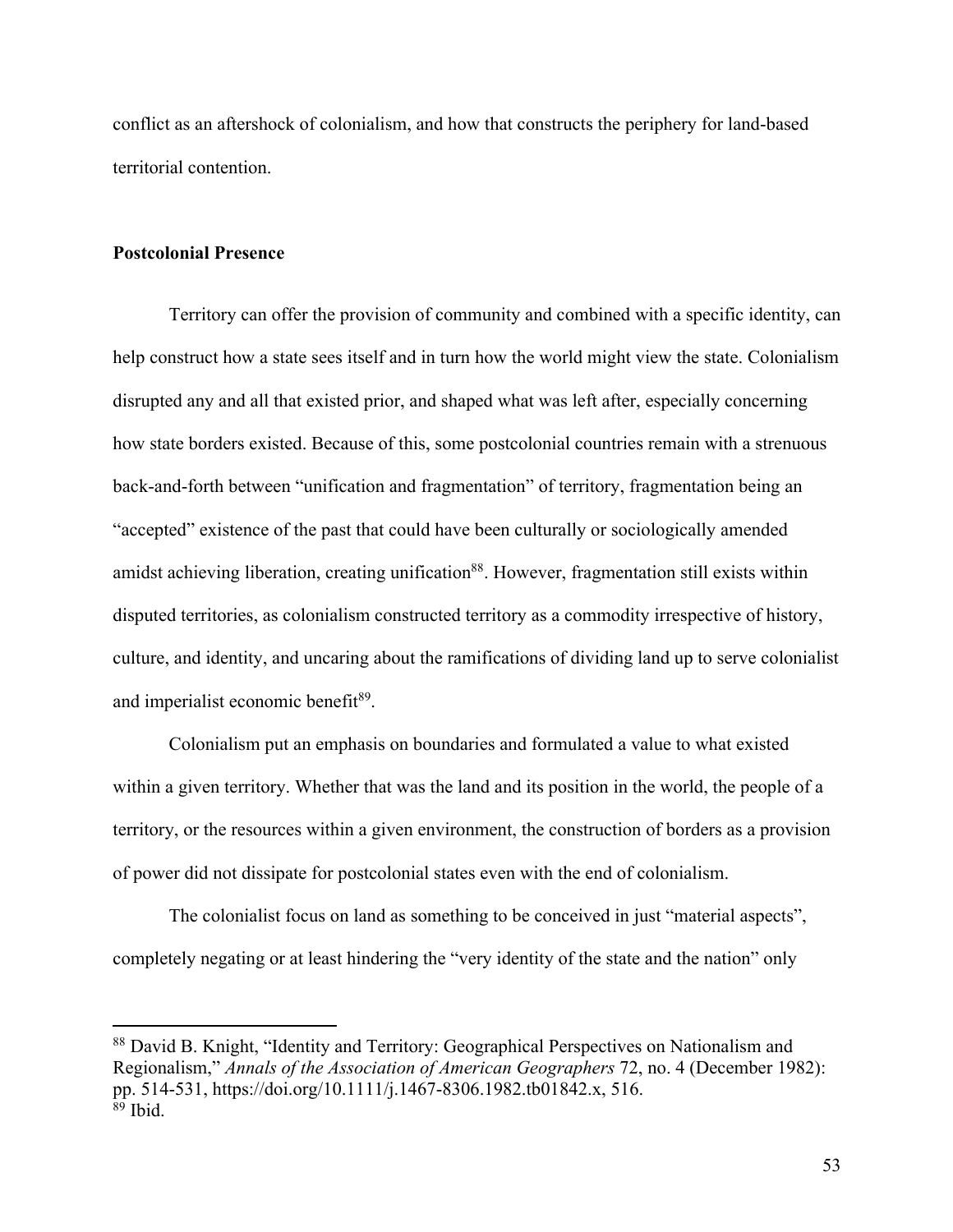served to exacerbate postcolonial conflict over disputed territory because it created this emphasis on the notion of possession and geographical expression to define a state, rather than social aspects like culture and shared history<sup>90</sup>. In doing this, postcolonial states are left with a new focal point on reshaping their individuality: the pursuit of rediscovering identity through rectifying territory and boundaries lost during colonialism or defending what they might have acquired during the colonialist era, frequently to and from a neighboring country. This in turn can spark conflicts between these states despite neither being the actual aggressor.

Disputed territories and their construction are not static throughout history. With the strategic and economic value of land being placed at the center of colonialism's redefinition of territorial utility and worth, and the significance of borders, conflict was expectable for postcolonial states in their pursuit for self-definition amidst the everlasting establishments of colonialism.

### **Theoretical Terrain**

While land based territorial disputes are the most commonly mapped, covered, and researched, with the majority of extensive legal guardrails in comparison to other forms of disputed territory, there still exists the complexity of why states feel so compelled to fight over territory that outwardly, may not seem worth fighting for. Disputes over territory, especially in rebuilding and reconstructing state identity post-colonialism trigger a sense of "injustice" within

<sup>90</sup> Tuomas Forsberg, "Explaining Territorial Disputes: From Power Politics to Normative Reasons," *Journal of Peace Research* 33, no. 4 (November 1996): pp. 433-449, https://doi.org/10.1177/0022343396033004005, 438.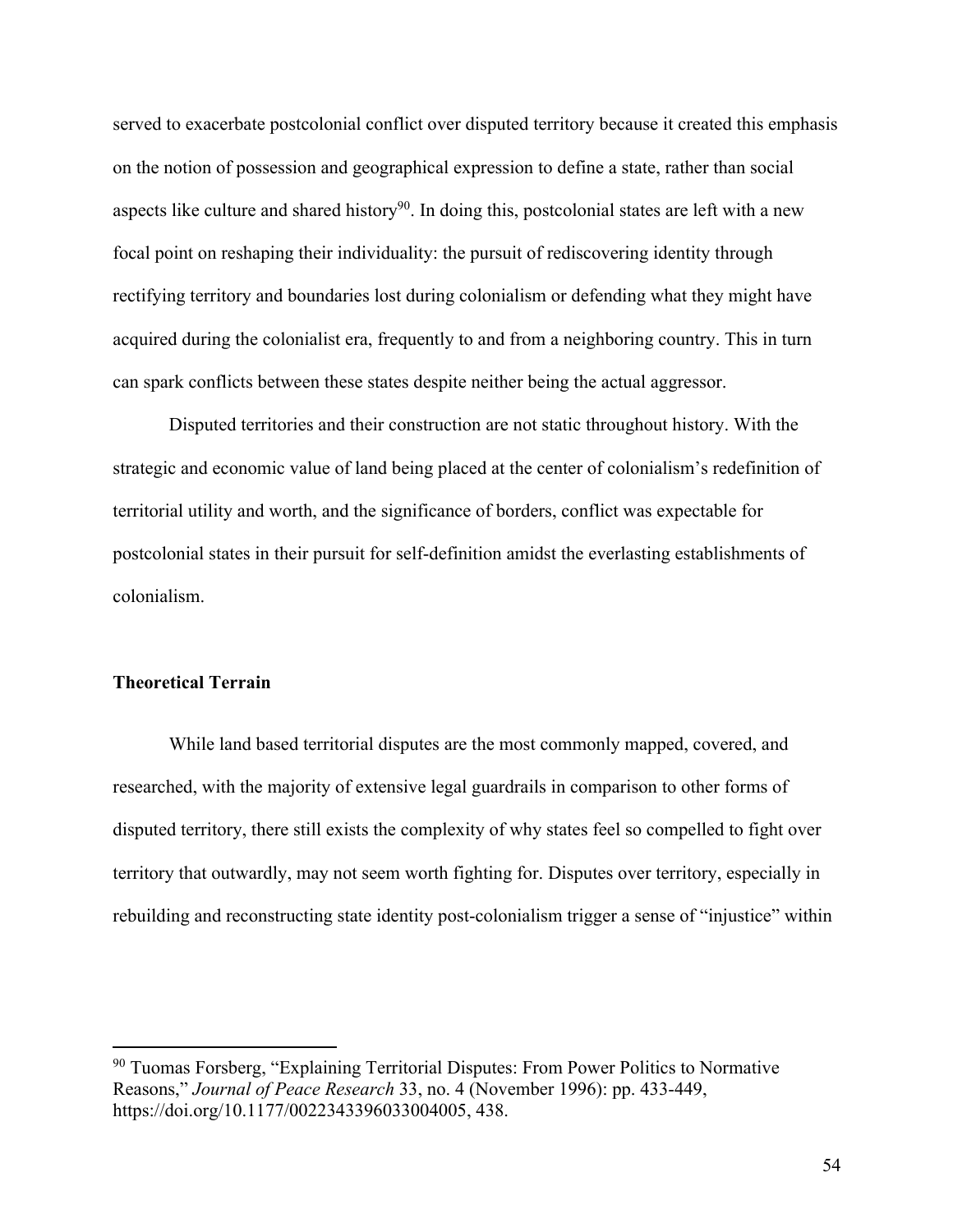international affairs<sup>91</sup>. In looking at land disputes through the lens of normative theory, territorial disputes can carry the weight of restoring land unfairly lost, and border disputes in specific are rooted in history, reminiscent of violence, and long-withstanding<sup>92</sup>.

To construct land as simply where the state resides is narrow and incomplete, as disputed territory remains disputed if viewed as a zero-sum game without any other reason for conflict than the material aspects of a border or a territory<sup>93</sup>. The human history that has existed on land, both ancient and recent, constructs land-based disputed territory as a byproduct of both normative and emotional connections by people to the land. Moreover, as the case studies in this chapter are also characterized by their periphery status, it is not the distance of the disputed territories from a specific global core, rather the remaining colonialist impacts on these areas that global powers complicit or responsible for those atrocities seek to distance themselves from, or simply are uninterested in aiding in remedying the divisions they left behind. The only caveat to this, which emphasizes the liminality of a periphery residence, is the reconstruction of these otherwise historical, emotional, and normative perceptions and drivers of disputed territories, into opportunities for economic or political power for both the countries involved in the dispute, and outside actors.

The dynamic between former colonial and postcolonial states within the liminal environment of periphery disputed territory is significant. While powerful or larger countries who at one point colonized the states involved in the disputed territory may use this periphery status to achieve their own economic or political goals, the postcolonial states and the actual root

<sup>91</sup> Tuomas Forsberg, "Explaining Territorial Disputes: From Power Politics to Normative Reasons," *Journal of Peace Research* 33, no. 4 (November 1996): pp. 433-449, https://doi.org/10.1177/0022343396033004005, 436.

<sup>92</sup> Ibid, 438.

 $93$  Ibid.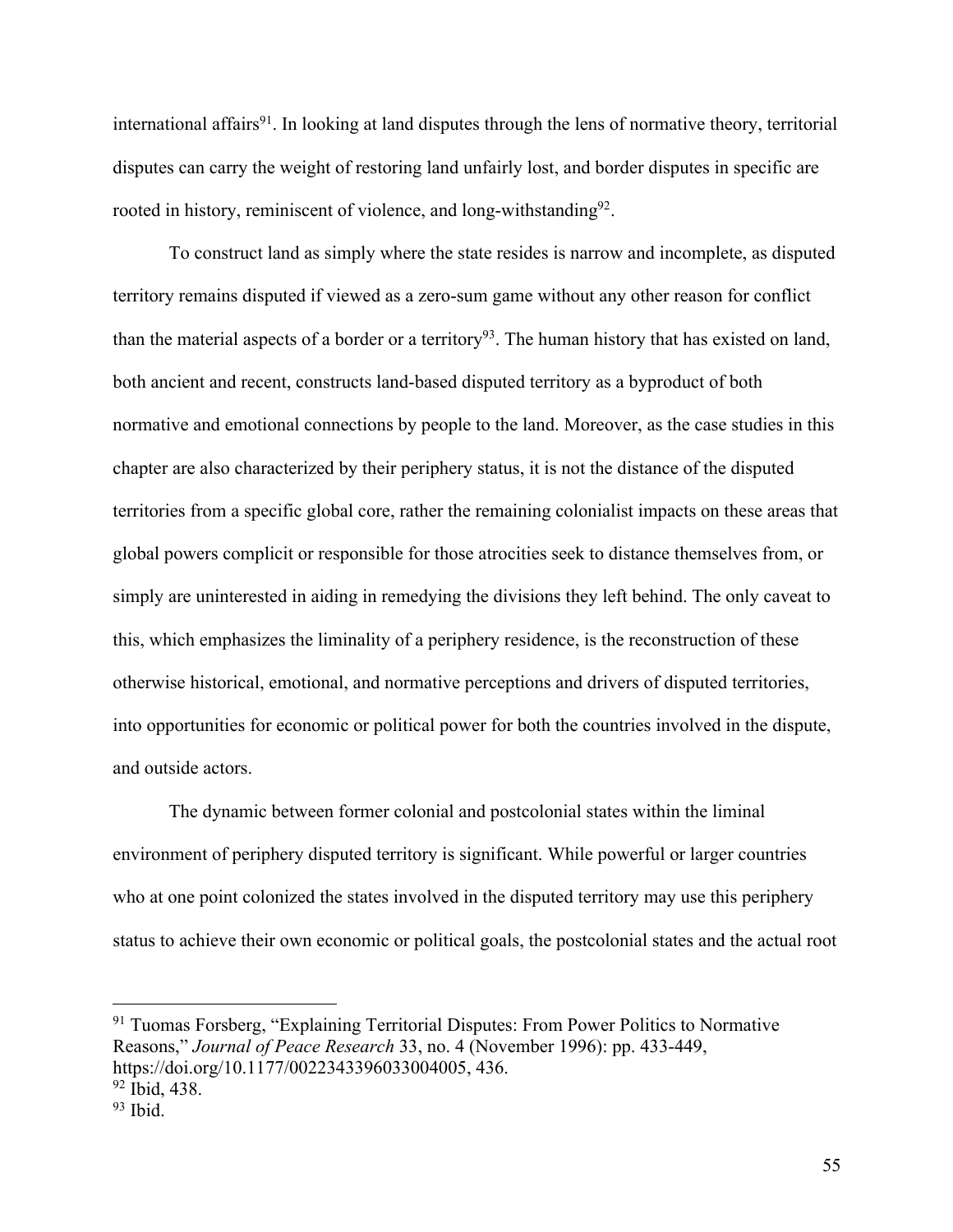cause of the dispute are frequently left out of any resolution or benefit. In this way, the periphery provides a measure of convenience and strategy to the states who are not directly involved in the disputed territory, and the distinct lack of structure and legal bindings for the states concerned over the disputed territory leaves the conflict continuously unsolved despite scale and adeptness of the outside nations involved. From this, the periphery status of disputed territories through the lens of a postcolonial theory demonstrates an added layer in how states may engage differently in a liminal environment, but notably regarding land-based and peripheral disputed territories.

#### **Guyana, Venezuela, and the Essequibo**

The disputed territory between Guyana and Venezuela, the Essequibo, is one that has its roots in history, and colonialism. During the era of Spanish occupation in Venezuela and British imperialism in Guyana, formerly British Guiana, this Essequibo region went through numerous rounds of debate in the 19<sup>th</sup> century during the consolidation and reorganization of colonial powers and their presences in South America. The area was eventually divided and awarded, leaving Guyana with the densely forested land between the Orinoco and Essequibo rivers in the basin, accounting for two thirds of the country's present-day territory and rendering it Guyanese national territory, and Venezuela retained the Orinoco River basin.

As Venezuela achieved independence before the former British Guiana and the colonial countries waned their presences globally, there were essentially no disputes on the borders and ownership of this area for nearly six decades. However, following Guyana's independence, Venezuela rescinded their approval of the 1899 territorial ruling due to its conception by colonialist actors rather than the concerned states. This was followed by several years of disputing the Port of Spain Protocol in 1970 which placed a moratorium on the original dispute

56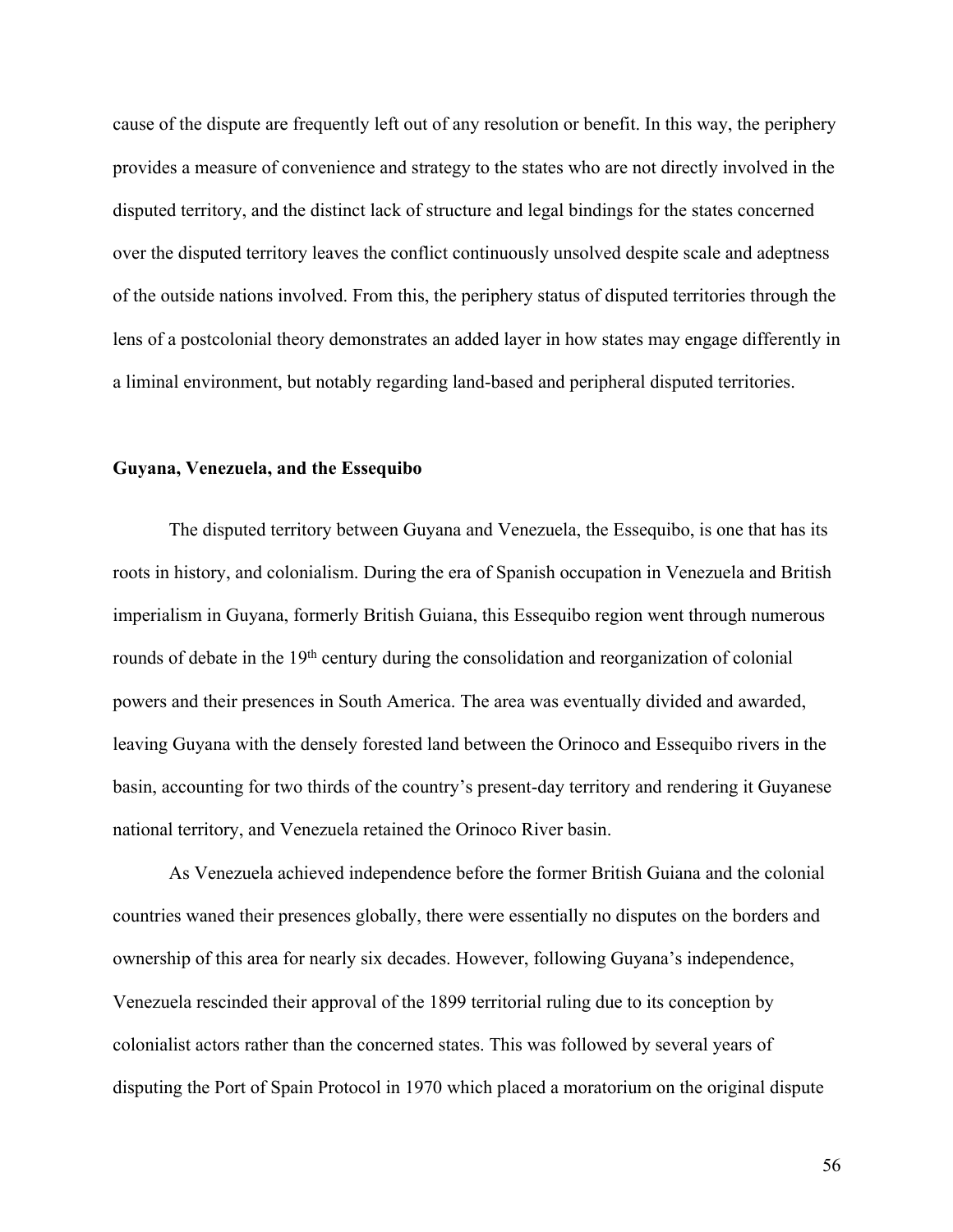that lasted until 1982, and was continued when the states could not reach agreement, even though the International Court of Justice, where the case still sits unaddressed<sup>94</sup>.

The intentional inability to define the region for the sake of curbing conflict helped to push the disputed territory into the periphery of the global political conversation. While Guyana was awarded this territory at the end of the colonialist presence and era in the region, Venezuela's attestation that the Essequibo territory was taken from them by colonialists in the first place demonstrates the fluidity of territory that previously went undefined or was viewed as a pre-colonial shared region between countries, constructed under colonialism, and then distributed arbitrarily without concern for what that might do to the states involved after the fact $95$ .

## **Emulsion**

Leaving a disputed territory in ambiguity was never a sustainable solution for Venezuela and Guyana regarding the Essequibo. The proximity of the regional dispute and the accessibility of land regarding resource extraction, occupation, or even just geopolitical power was too feasible for states not to capitalize on such an undefined environment. The liminality of the Essequibo benefitted Guyana much more than it did Venezuela as time went on due to the impending entrance of foreign private actors who would utilize this region for their own benefit. A periphery status is only sustainable if all states involved are reaping some sort of benefit from

<sup>94</sup> Odeen Ishmael, "Guyana-Venezuela: The 'Controversy' Over The Arbitral Award of 1899," COHA (Council on Hemispheric Affairs, September 29, 2015), https://www.coha.org/guyanavenezuela-the-controversy-over-the-arbitral-award-of-1899/.

<sup>&</sup>lt;sup>95</sup> Thomas W Donovan, "Challenges to the Territorial Integrity of Guyana: A Legal Analysis," Digital Commons @ University of Georgia School of Law (Journal of International and Comparative Law, September 18, 2014), https://digitalcommons.law.uga.edu/gjicl/vol32/iss3/7/.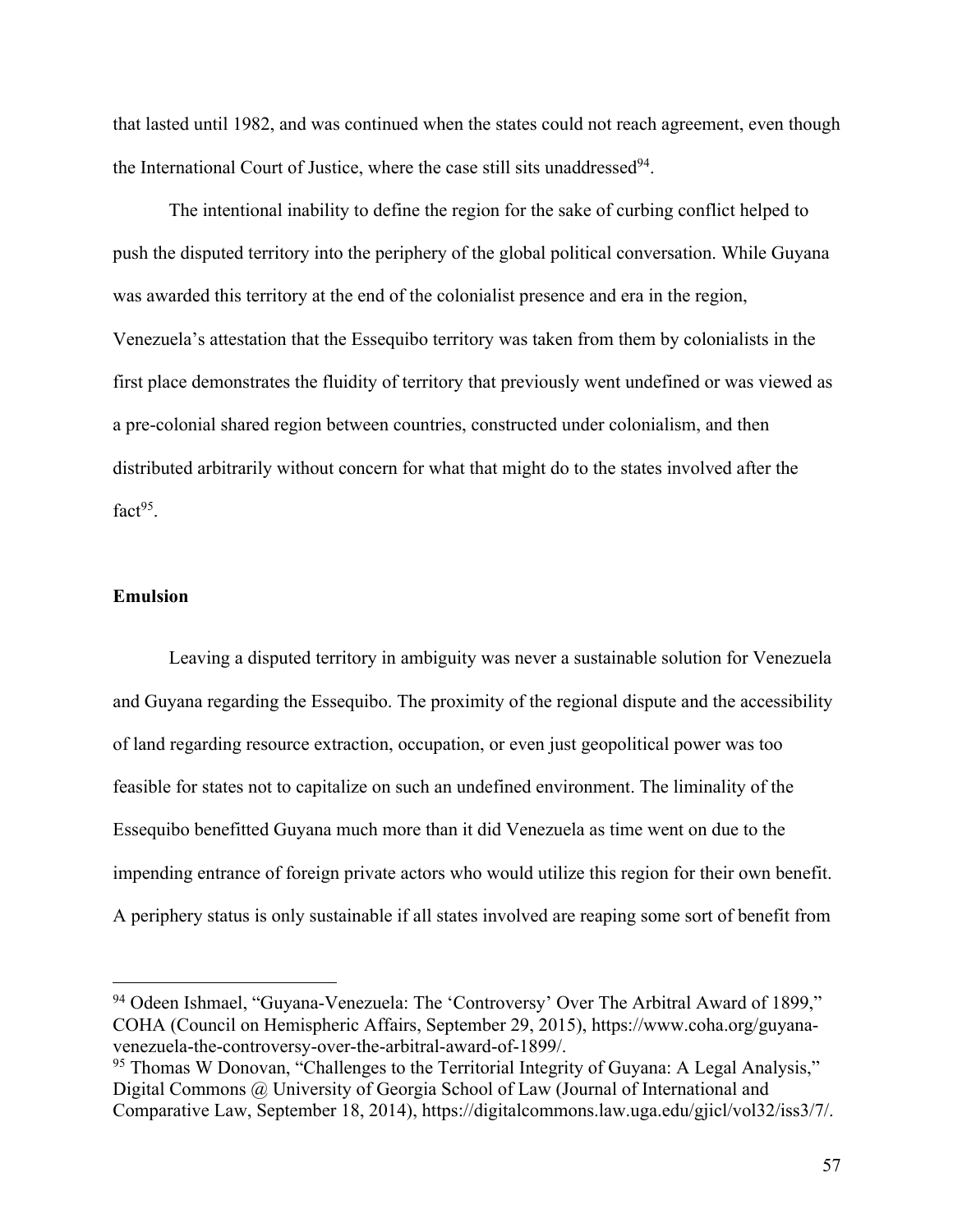the situation, thus prompting them to maintain some sort of communality, but with the start of oil exploration by the Guyanese and the financial promise that came with the venture, Venezuela began to raise opposition once again.

The discovery of oil fields by ExxonMobil in the Essequibo amongst the pre-existing natural resources of the region catapulted Guyana into the ranks of the world's top energy markets in the early 2010's<sup>96</sup>. With that economic attention, Venezuelan leadership began to call upon its own foreign alliances, namely Russia, to potentially send troops or nuclear weapons to engage with Guyana over these newfound resources<sup>97</sup>. Venezuela's president "vowed to reconquer" the Essequibo, promising to establish military presences both on the coast and within the Essequibo to prevent any oil from leaving the region and force their claim on the area<sup>98</sup>. With all of this military posturing over natural assets, the strategic gain of a new oil reserve seemed to be the catalyst for pushing this conflict into the center of global discourse and would thus solve the dispute over the territory by pressure of international bodies.

The promise of oil and economic gain is enough to force a territorial dispute out of the periphery, but in the case of this disputed territory, the countries involved still largely remain in this liminal space. Guyana reaped the benefits of a post-colonial boundary designation, and Venezuela spent the years following attempting to contest this allocation, but the actual heart of

<sup>&</sup>lt;sup>96</sup> Paul J. Angelo and Wazim Mowla, "Another Conflict Is Brewing in the Caribbean," Foreign Policy, March 22, 2022, https://foreignpolicy.com/2022/03/22/venezuela-guyana-essequibomaduro-opposition-oil/?tpcc=recirc\_trending062921.  $97$  Ibid.

<sup>98</sup> Canute James, "Venezuela Saber-Rattles over Guyana, US Wades in: Argus Media," Commodity & Energy Price Benchmarks (Argus Media, January 11, 2021), https://www.argusmedia.com/en/news/2175764-venezuela-saberrattles-over-guyana-us-wadesin.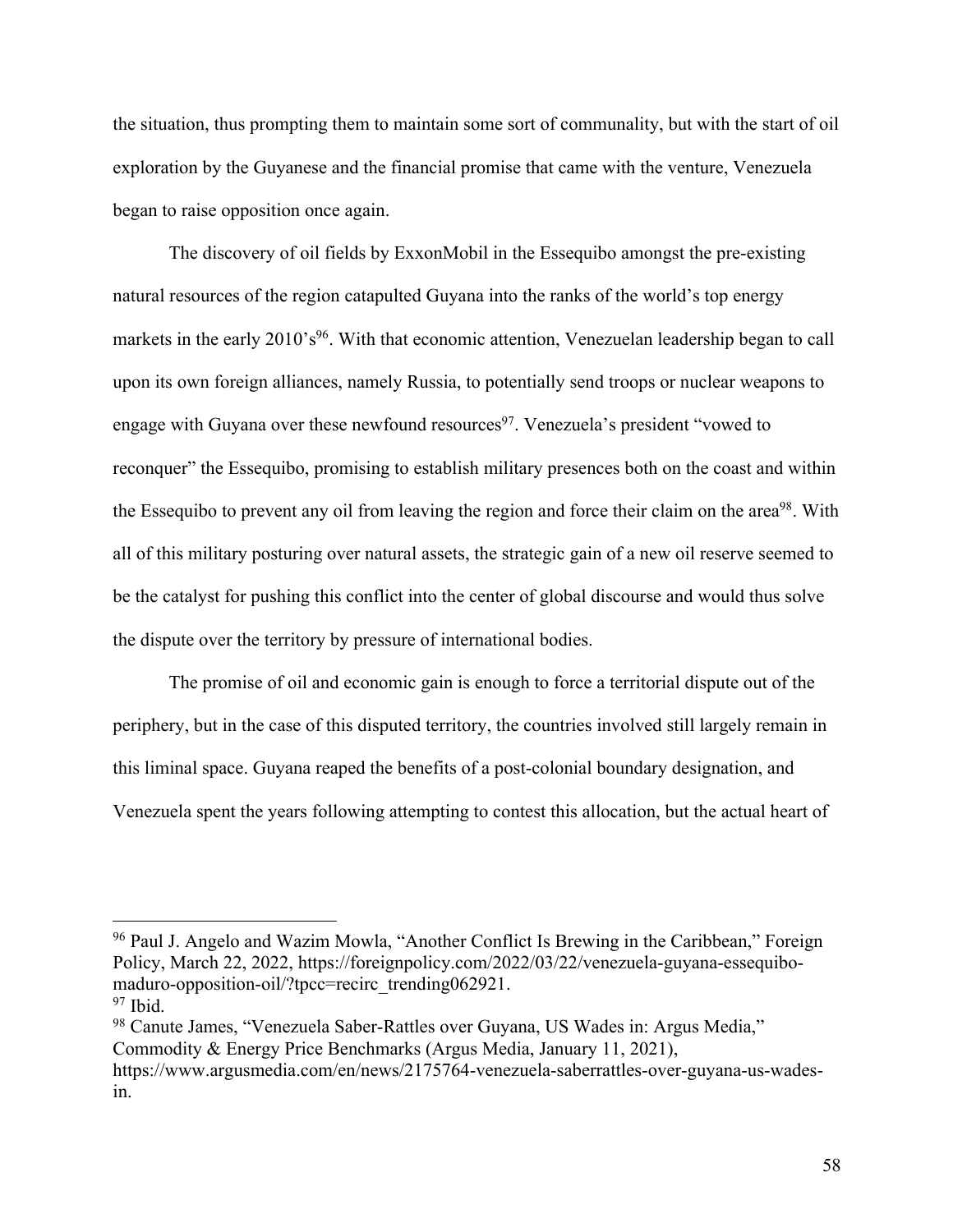the dispute is the construction of land-based territory as a point of geopolitical gain through its value, rather than an actual internal and normative claim to the land.

### **Rebuild All Your Ruins**

Colonialism took land such as the Essequibo, which was previously shared between several countries in the region as a natural wetland and river basin, and created something to fight over given the newly constructed lens that land was henceforth viewed in. Prior to the entrance of outside states and non-state actors, the disagreement between Venezuela and Guyana likely maintained a periphery status because it was seen as a territorial dispute between two nations over delineations, as the byproducts of colonial-era allocations were largely arbitrary, or simply reflected which colonial powers occupied the space the longest. Thus, it was sociocultural, something held between the two countries, and not of interest to the global discourse despite so many powerful nations being complicit in creating the disputed territory.

This dispute over the Essequibo and the borders between Venezuela and Guyana was reignited and brought out of the periphery to some degree because of the Guyanese oil efforts. The internal conflict of Venezuela's political problems in addition to the framing of territory as a construction of value and power rather than a normative environment also played a sizable role in fostering the dispute<sup>99</sup>. In all instances where the UN stepped in to appease the disagreement of the two nations over the region, the little traction it may have had in reparative discourse fell to the wayside. The only aspect of the Essequibo that existed outside the periphery was the financial gain for oil companies that the region might bring, not the extensive history and

<sup>99</sup> Anthony R. Cummings, "How Guyana's Oil Discovery Rekindled a Border Controversy," *Journal of Latin American Geography* 17, no. 3 (2018): pp. 183-211, https://doi.org/10.1353/lag.2018.0046, 200.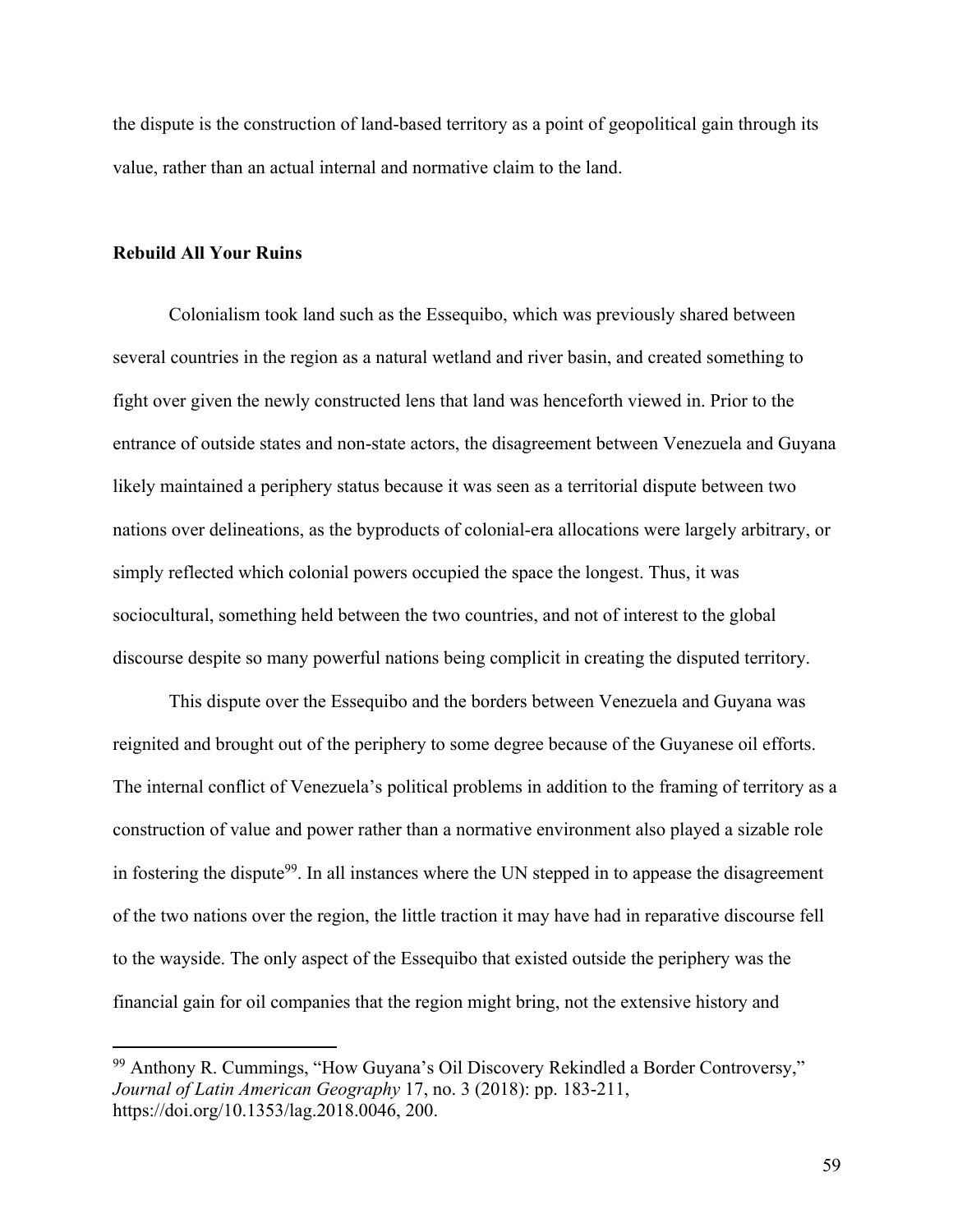collateral damage from colonialism that embedded a self-defeating viewpoint on land possession for these nations

The territorial controversy involving the Essequibo has the capacity to turn into a detrimental conflict with a driven and corrupt leader like Maduro pushing for militarization, backed by Russia, and viewing this disputed territory as a point of political power<sup>100</sup>. The Caribbean countries' support of Guyana as well as China's close relationship with both Venezuela and Guyana complicates the matter further. Even though this territory has the makings of a global conflict, the heart of it, the root cause of the debate over the Essequibo between Guyana and Venezuela, would still remain in the periphery. The countries' claim to this land lies in the long term impacts colonial era mappings of a once communal region of nature, the reconstruction of an identity, and a provision of territory that previously belonged to no one. The global core does not have any incentive to address such a historical and complex issue, but it will contend with the potential for strategic and economic gain to be had in the oil reserves, and a South American political presence overseeing the disputed territory.

The Essequibo as an area exemplifies colonialism's impact on the construction of territory for postcolonial states, as well as the liminality of the periphery when powerful states pick and choose what parts of a disputed territory get elevated to global prominence. Guyana and Venezuela are left with the disputed Essequibo, and a "volatile" reality emerges for the two states, exacerbated by the commoditization of the land and its resources<sup>101</sup>. In this way, the

<sup>100</sup> Paul J. Angelo and Wazim Mowla, "Another Conflict Is Brewing in the Caribbean," Foreign Policy, March 22, 2022, https://foreignpolicy.com/2022/03/22/venezuela-guyana-essequibomaduro-opposition-oil/?tpcc=recirc\_trending062921.

<sup>&</sup>lt;sup>101</sup> Anthony R. Cummings, "How Guyana's Oil Discovery Rekindled a Border Controversy," *Journal of Latin American Geography* 17, no. 3 (2018): pp. 183-211, https://doi.org/10.1353/lag.2018.0046, 186.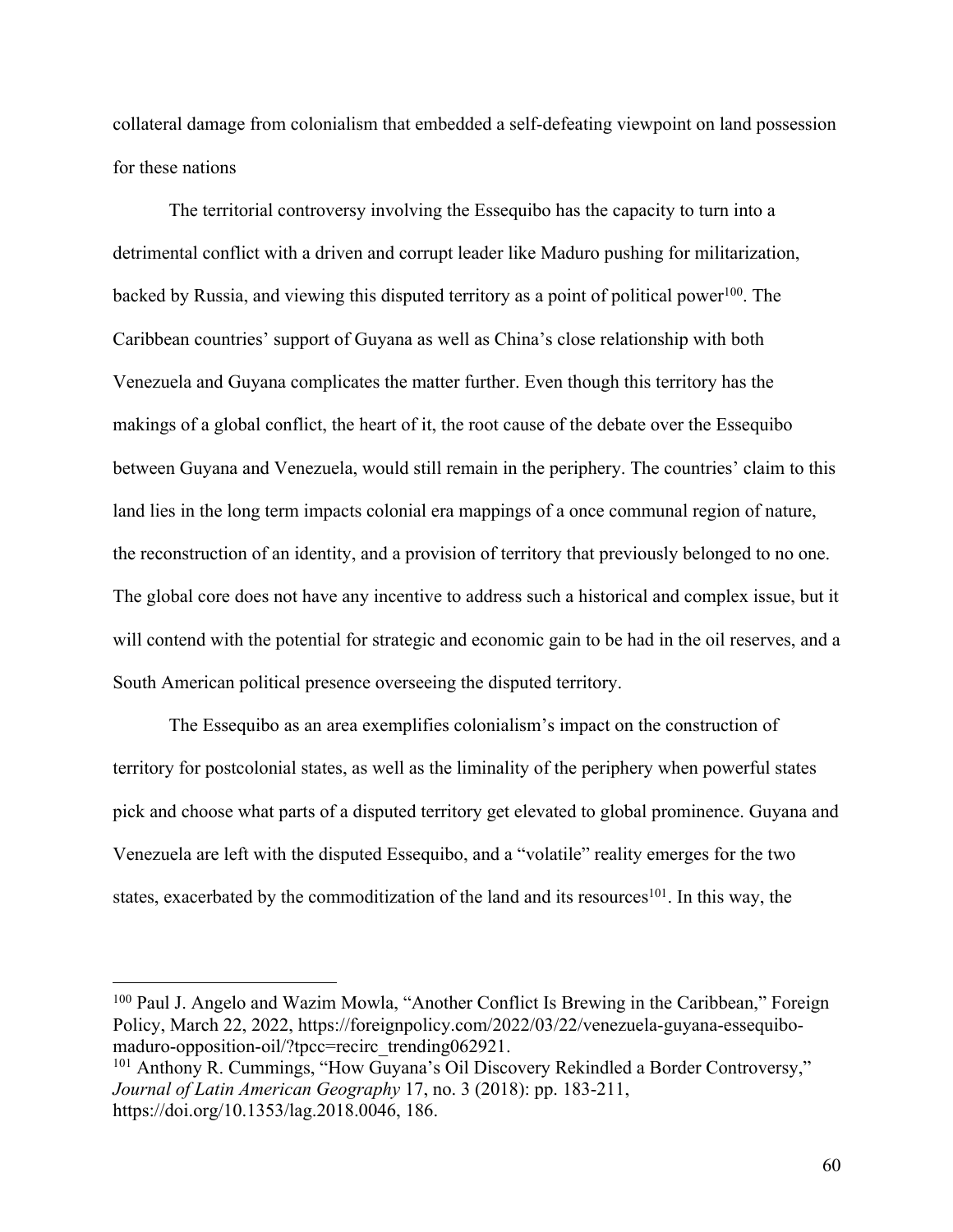periphery dynamic demonstrates how powerful states use liminality to their benefit for their own biddings, while leaving the smaller and less powerful nations in a purgatory over their disputed territory. The only way to remedy this situation is to hear the Guyanese and Venezuelan perspective, comprehend the role of history, and work to untangle the colonial and cultural clash of conceptualizing what land-based territory is.

### **Western Sahara**

The twentieth century era of decolonization was a time of huge shifts in territorial conceptions, geopolitical presence and power, postcolonial countries understanding their position in the global community, and the newfound sense of state with the remaining colonially defined borders as the last semblance of structure. Western Sahara was the final region to be decolonized when Spain left in 1976, leaving Morocco and Mauritania in administrative but not sovereign control due to their annexed areas within Western Sahara<sup>102</sup>. The rising force within Western Sahara keen on establishing statehood and sovereignty was the Polisario Front, which was backed by neighboring Algeria and had been growing in power since prior to the decolonization. In the years that followed, the UN dispatched a mission to establish how Western Sahara might exist in the postcolonial world, and it reached the conclusion that the Sahrawi people and the Polisario Front had stronger support for Western Saharan independence than other options such as integration of the various annexed areas or continued Spanish rule. However, this was not a decisive decision for Western Saharan sovereignty.

<sup>102</sup> Kanika Sansanwal, and Rahul Kamath, "The Unspoken Conflict in Western Sahara." *World Affairs: The Journal of International Issues* 24, no. 2 (2020): 106–19. https://www.jstor.org/stable/48629027, 107.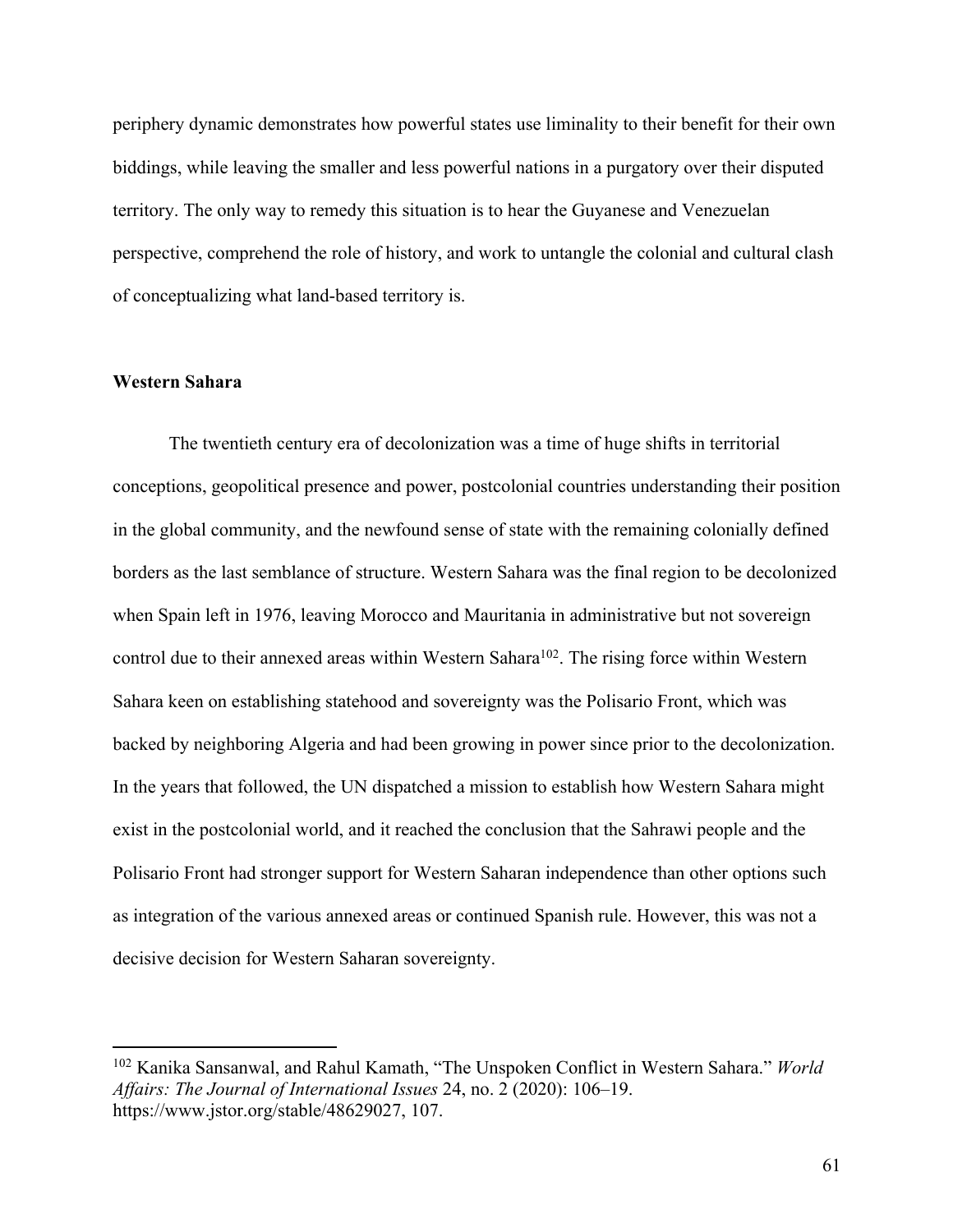Despite Western Sahara's push for legitimacy, the remnants of colonialism left a complex web of various claims on the territory. Remaining anti-Spanish groups who lived in the "Spanish Sahara" portion of the region wanted not independence, but to join Morocco, a state that had already expressed interest in absorbing Western Sahara which at this point in the late 1970s was still without statehood<sup>103</sup>. The International Court of Justice thus got involved and concluded that despite "historical links" with Mauritania and Morocco, there was not enough evidence to prove sovereignty of either state over Western Sahara but failed to award the disputed a resounding statehood or global legitimacy due to the continued regional discrepancy<sup>104</sup>.

From that point forward, Morocco and Western Sahara have been engaged in some form of dispute over territory and sovereignty, including the Western Sahara War which lasted nearly 16 years and despite the call for ceasefire, failed to formulate any kind of permanent solution. Since 1991, Morocco and Western Sahara have continued to have hostile engagements and dispute the territory, despite several more United Nations ventures, such as the Mission for Referendum in Western Sahara, and UN peace negotiations known as the Houston Agreement as well as the Baker Plans I and II, all of which failed as each were rejected by the Polisario or Morocco $105$ .

This historical context is important in better understanding why Western Sahara remains a disputed territory today, despite such a lengthy background in pursuit of self-determination, as well as the neighboring nations', specifically Morocco's, perseverance in claiming the land as its own. The postcolonial path to statehood is never a straightforward venture, and despite the

<sup>103</sup> Ibid.

<sup>104</sup> Ibid, 108.

<sup>105</sup> David Seddon, "Western Sahara at the Turn of the Millennium," *Review of African Political Economy* 26, no. 82 (1999): pp. 495-503, https://doi.org/10.1080/03056249908704416.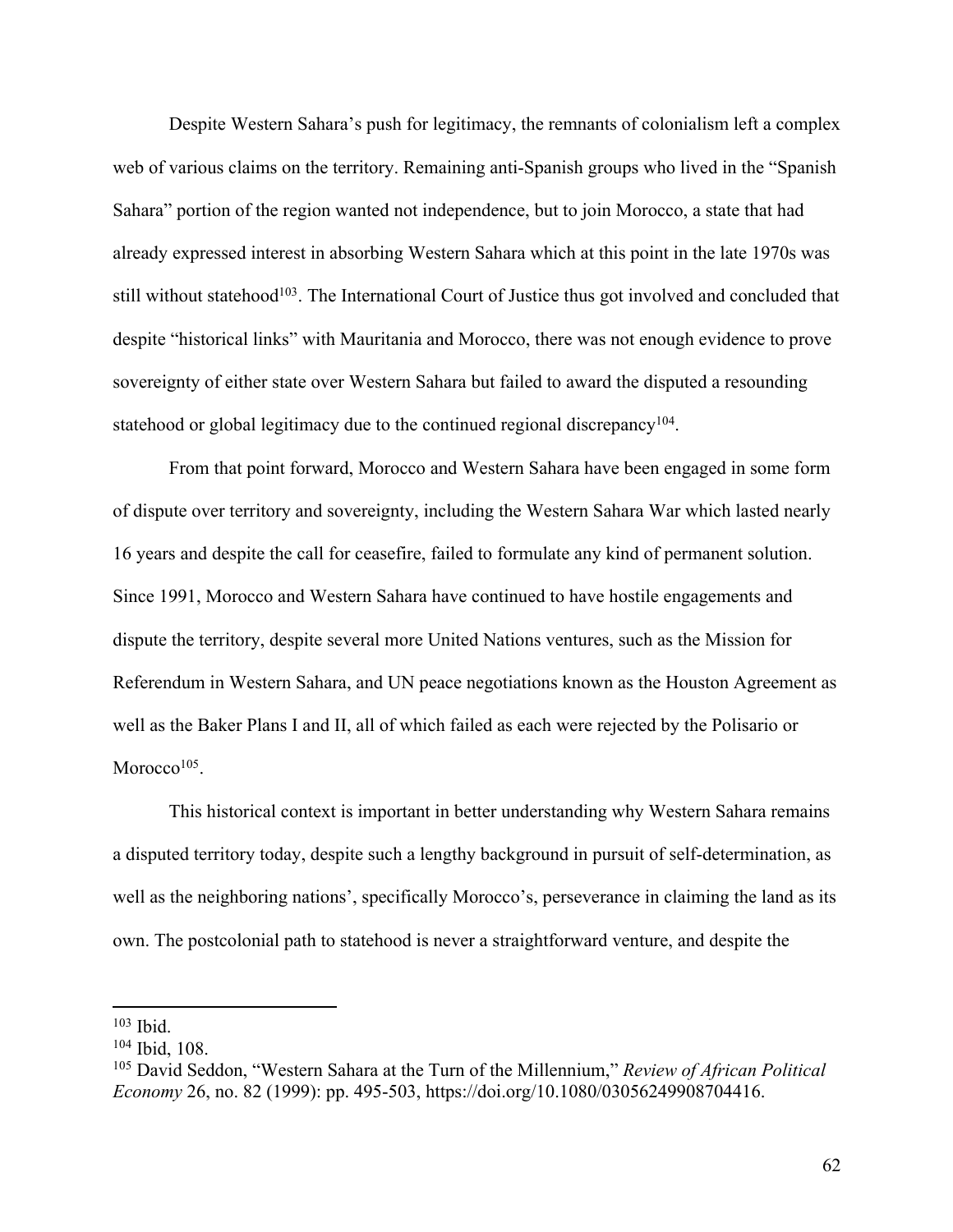efforts of large, global legislative bodies such as the UN, no solution arrives easily. Western Sahara falls into the periphery in the same fashion that the Essequibo does; it was given geopolitical value during colonialism, rather than the symbolic, cultural, and preexisting normative views on territory and land, and thus is trapped in a cycle of dispute and redefinition in a postcolonial world.

The countries impacted by colonialism are left to find their sense of statehood and identity in an arbitrary and liminal environment left behind by colonialist nations. These large colonialist powers in turn will continue to exacerbate the problem in continuing to define the land by its value to their political and economic goals. After several tries from bodies like the UN, countries from the global core fail to enact any meaningful or impartial assistance in the disputed territory of Western Sahara, resigning the violence, humanitarian crisis, and neverending conflict aspect of this to the periphery.

### **Chessboard Made of Sand**

Western Sahara as a disputed territory exists in two different ways. The first is the most evident, yet resides in the periphery, and is essentially the fight from the Polisario front in establishing Western Saharan statehood, intending on creating a country for the Sahrawi people to have. Then there is the dispute which the territory is being used for, one of many regional feuds in the Maghreb that is being played out in the Western Saharan area between Algeria and Morocco. Morocco's claim to Western Sahara lies in history but is bolstered by fear that a Sahrawi independence could "destabilize" Moroccan monarchy and cause a power shift in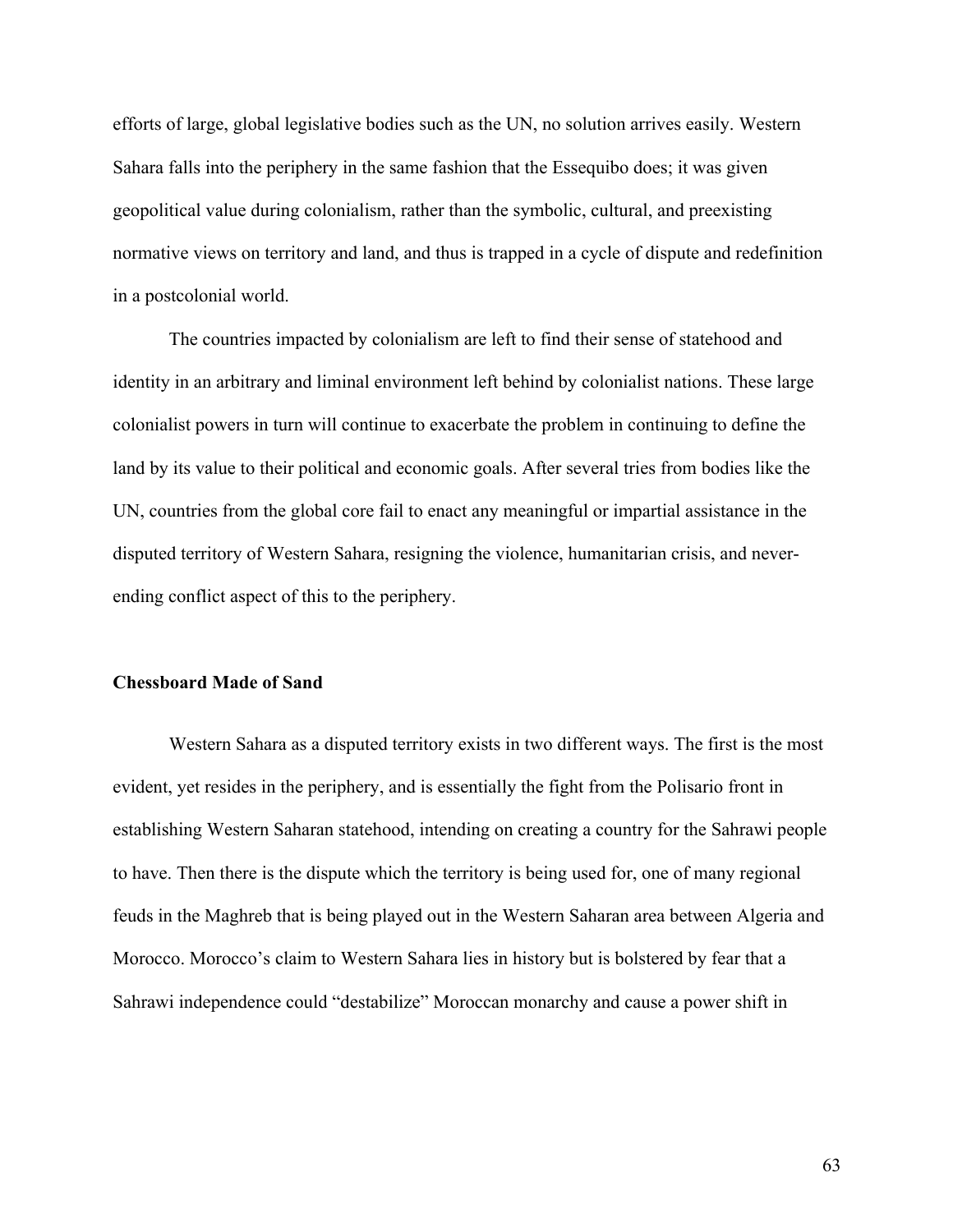Northern Africa not in Morocco's favor<sup>106</sup>. Algeria has in turn been incredibly supportive of the Polisario, providing funding and weapons as well as vocal support on Western Saharan independence, yet ensuring that the Sahrawi cause fails to go beyond characterizing Morocco as an oppressor in the situation $107$ .

Using this Western Saharan territory as leverage for their own state discord has left the true plight of the territory and its pursuit of independence largely unheard in the situation as a whole, because in actuality, prior to colonialism the Sahrawi people were nomads "with little sense of nationalism or national borders", thus the idea of "self-determination" within the confines of statehood and borders is a byproduct of colonial constructions of territory and identity<sup>108</sup>.

Morocco's policy regarding Western Sahara has even gone as far as giving "preferential treatment" within Morocco to Sahrawis who viewed the government favorably, fostering a "coopted elite" within the Sahrawi population and further within the dispute over the territory at large<sup>109</sup>. This accompanied with the Algerian influence on the Polisario leaves the Western Saharan people and their territory at the whim of the states who are using it as a means of exacting geopolitical power. The periphery status of the actual plight regarding the dissonance of Sahrawi statehood within the construction of territory in a postcolonial world emphasizes how impactful the selectiveness of global attention can be on the perception of a disputed territory.

<sup>106</sup> Kanika Sansanwal, and Rahul Kamath, "The Unspoken Conflict in Western Sahara." *World Affairs: The Journal of International Issues* 24, no. 2 (2020): 106–19. https://www.jstor.org/stable/48629027, 112.

 $107$  Ibid.

<sup>108</sup> Charles Dunbar and Kathleen Malley-Morrison, "The Western Sahara Dispute: A Cautionary Tale for Peacebuilders," *Journal of Peacebuilding &Amp; Development* 5, no. 1 (2009): pp. 22- 34, https://doi.org/10.1080/15423166.2009.996537779805, 26. <sup>109</sup> Ibid, 29.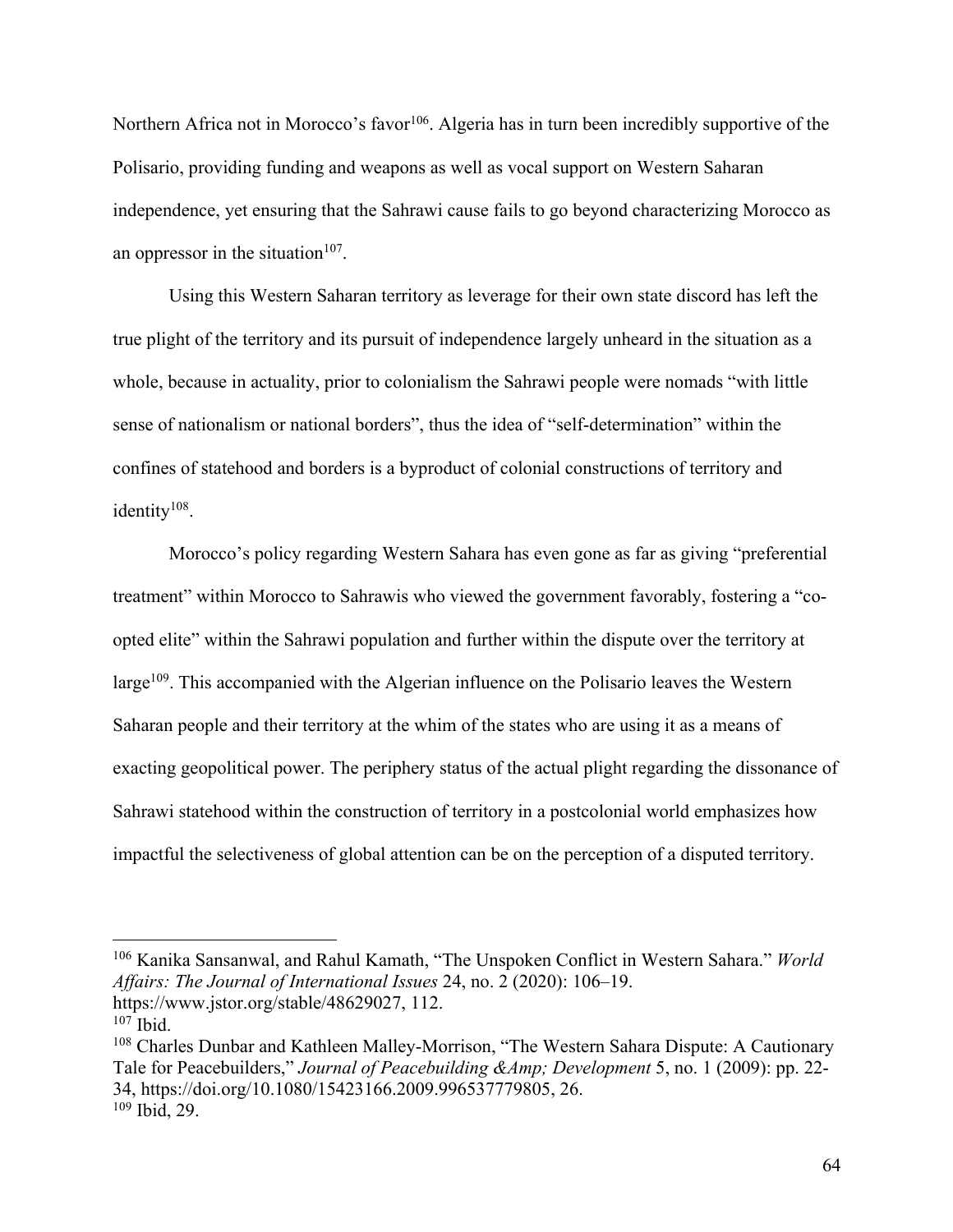Both Morocco and Algeria utilize the periphery status that a postcolonial disputed territory has to the advantage of their own geopolitical power struggle; it can be conducted outside the confines of their own states, but have the reward of presence and control over another state and its people. Both countries also have relationships in the EU, and with Israel and Russia, the former a body that could minimize tensions, but the latter two nations are even larger powerful states that could influence the conflict militarily, economically, and politically.

## **Making a Desert and Calling it Peace**

The statehood of Western Sahara with concern to the population residing within it and to the region through identity and history will likely fall further in the periphery as the land itself becomes increasingly valuable to central global powers. With the current Russian and Ukraine conflict, global nations reliant on Russian gas are looking for other sources to draw from as a way of diminishing dependence on Russian exports.

Algeria supplied 11% of Europe's gas prior to the war and has begun to fill the gap as countries seek new suppliers amidst the conflict. It also has the world's third biggest untapped shale gas reserves, positioning the country as a future energy giant in the global community from political shifts in export decisions alone<sup>110</sup>. This is significant in how it might prompt increased international support of Algeria, upset Morocco especially given historical European supporters such as Spain changing alliances, and ultimately heighten the animosity between the two nations to a point of conflict, leaving Western Sahara as a negotiation tool of territory and tension.

<sup>&</sup>lt;sup>110</sup> Anthony Dworkin, "North African Standoff: How the Western Sahara Conflict Is Fueling New Tensions between Morocco and Algeria," ECFR (European Council on Foreign Relations, April 8, 2022), https://ecfr.eu/publication/north-african-standoff-how-the-western-saharaconflict-is-fuelling-new-tensions-between-morocco-and-algeria/.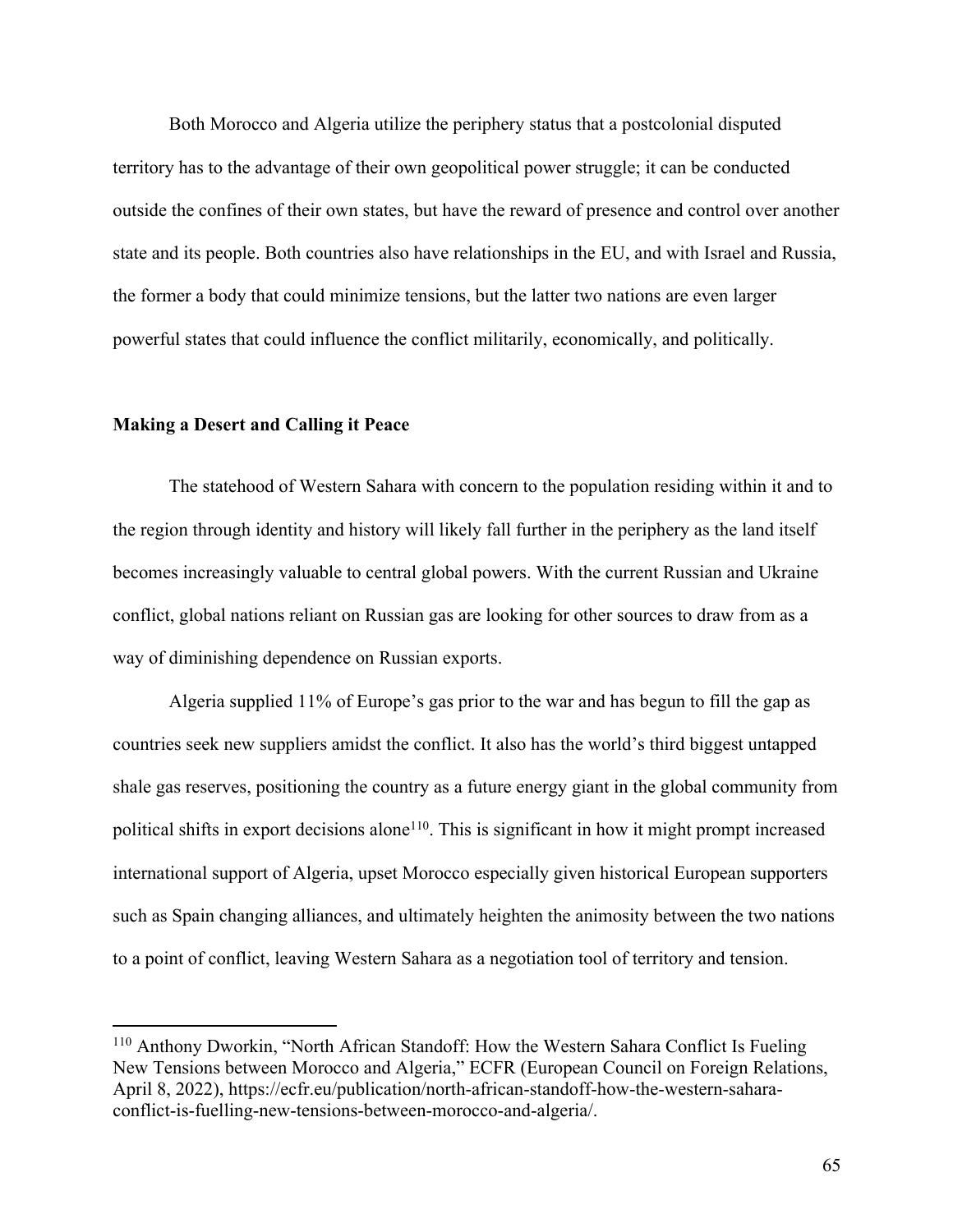As states fall on either an Algerian or Moroccan side of a dispute over a valuable resource, the actual plight of allowing for a Western Saharan state to be created is sidelined and continuously liminal. Countries will align with the viewpoint of either Morocco or Algeria regarding the disputed territory, negating the fact that neither country has a legitimate reason for their engagement with Western Sahara. Algeria backs the Polisario as a means of antagonizing Morocco and in turn Morocco claims legitimacy over the territory as a semblance of postcolonial restitution, neither situation actually considering the Saharawi people in earnest<sup>111</sup>.

World powers and organizations like the EU have failed to take a coherent position on Western Sahara and its legality and legitimacy in addition to any neighbor states like Morocco's control over the disputed territory, nor has any support or condemnation been offered concerning the Polisario Front or Saharawi peoples<sup>112</sup>. The need to carefully balance economically beneficial partnerships in the global core eclipses the importance of addressing a people and a nation left in sovereign limbo and at the mercy of its neighbors. Without the needed attention to the more human aspect of this disputed territory, the displaced Sahrawi people are left in search of sovereignty or at least some form of international recognition of their plight and right to exist through global communal legitimization of Western Sahara as its own nation.

The periphery status of Western Sahara allows Morocco and Algeria to use it as a strategic and self-interested device of geopolitical prowess, an expansion of defense, or a bargaining chip in foreign affairs. The liminality of the periphery has shrouded the situation to

<sup>&</sup>lt;sup>111</sup> Albert Guasch Rafael, "Spain's Energy Ambitions Are Looking like a Pipe Dream," FP (Foreign Policy, April 8, 2022), https://foreignpolicy.com/2022/04/08/spain-algeria-energycrisis-gas-lng-pipeline-western-sahara-russia/.

<sup>112</sup> Kanika Sansanwal, and Rahul Kamath, "The Unspoken Conflict in Western Sahara." *World Affairs: The Journal of International Issues* 24, no. 2 (2020): 106–19. https://www.jstor.org/stable/48629027, 115.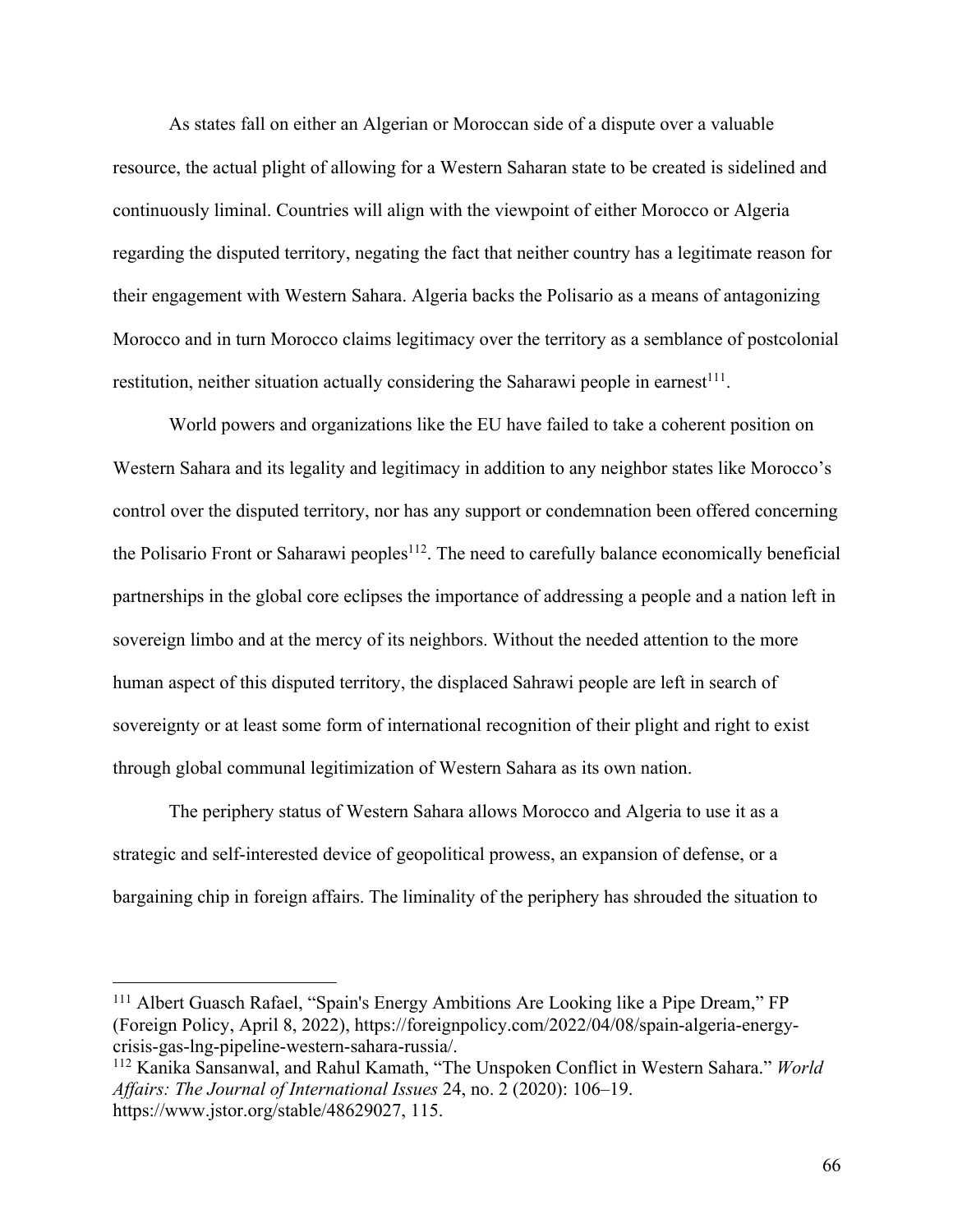the benefit of powerful states. This in turn has caused a cyclical failure to address the Sahrawi people and their statehood, the plethora of cultural, social, and economic aspects, and domestic representation in Africa and internationally, despite integral role the territory plays in the affairs of other nations. Without some kind of "compromise"113, the Polisario Front, emboldened by Algeria, and Morocco's continued oppression and of the Saharawi people, Western Sahara as a disputed territory will remain a victim of the periphery's liminality, while outside nations maximize the benefits of this territorial perception for their own geopolitical strategy and stature $114$ .

## **Undiscovered Country**

In the case of land-based disputed territory, human history plays an important role as there is so much more of it that constructs and defines the dispute itself, thus how countries act in a periphery territorial dispute. Looking at Guyana and Venezuela's division over the Essequibo as well as Western Sahara's search for sovereignty and the various states and international bodies that have shaped the endeavor, the complexity of disputed territories on land within the periphery is irrefutable. The periphery here is equally as liminal, but far more malleable given the permeance of human presence, the preexisting legislation and reach of all countries in such an environment, and the incredibly central function of history, in these instances, colonialism.

The postcolonial states have their perceptions of territory, sovereignty, and thus identity deconstructed and rebuilt around the impacts of colonialism; what literal and figurative shape

<sup>113</sup> Ibid, 117.

<sup>114</sup> Amy Goodman, "Exclusive: Sahrawi Activist Sultana Khaya Speaks from Moroccan-Imposed House Arrest in Western Sahara," Democracy Now! (PBS, March 21, 2022), https://www.democracynow.org/2022/3/21/sahrawi\_activist\_sultana\_khaya\_house\_arrest.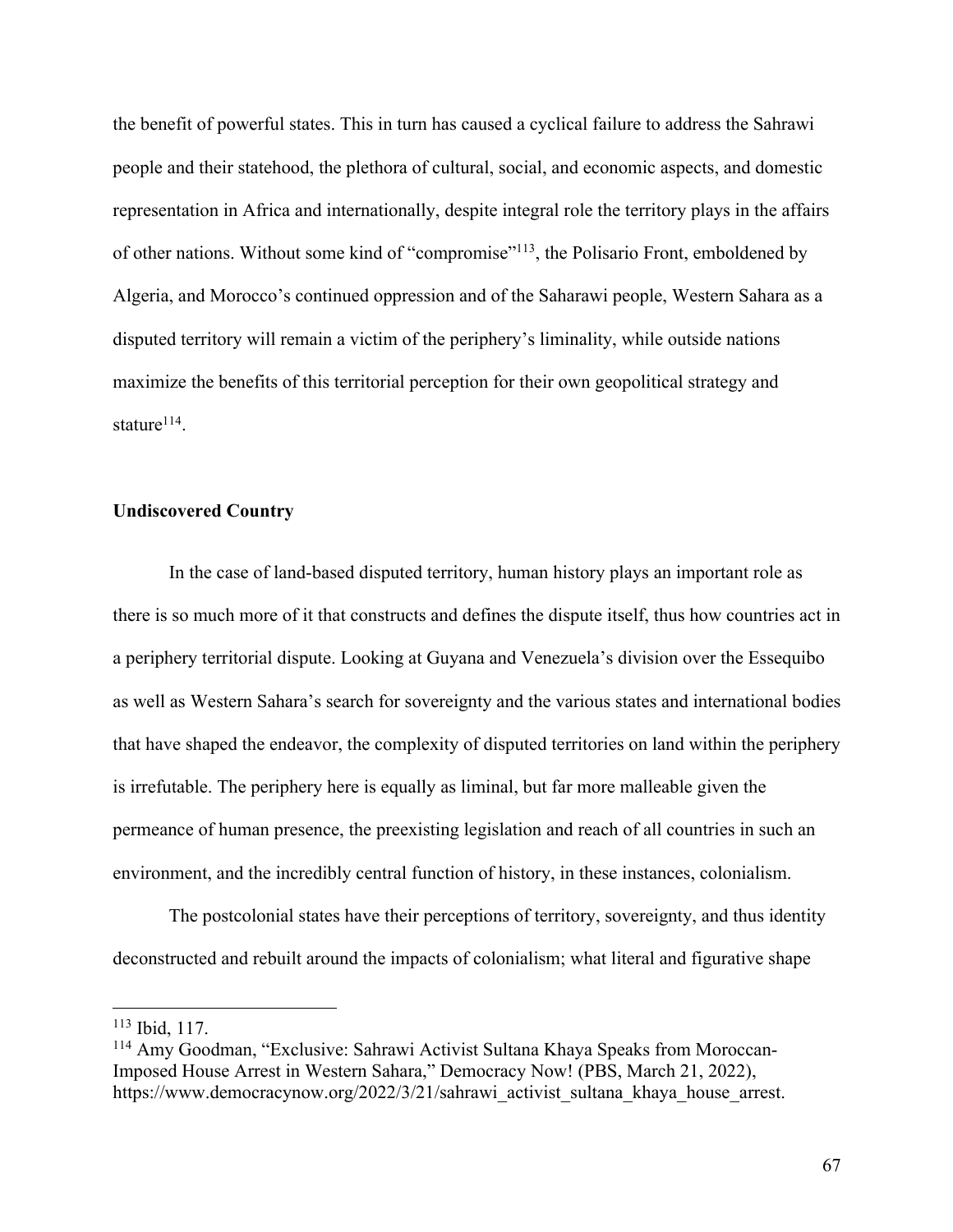they were left in after those foreign powers departed. Even with freedom, these nations are left without a tangible reason as to why their land was distributed in such a way, or what the appearance of new divisions, borders, and boundaries mean for their existence in the postcolonial world. Thus, the outside influence of global powers and their perception of what territory is, a measure of value and power, exists as the new filter to view land through for these states and their people.

Even without colonialism, formerly colonialist countries still maintain a presence and proximity to these nations and exacerbate the problems that bloom out of new territorial conflicts for their own economic and geopolitical gain, all through the peripheral status of many of these disputes. Reconstructions from international bodies attempting to remedy postcolonial disputed territories will almost always fail to remedy anything as the provision of a dissonant and frequently western concept of territory cannot restore these states or societies to what they were before colonialism. The concept of territory in today's world was not how many countries or people once perceived land, and thus these states are continuously at the whim of how larger and more powerful nations construct them, and the periphery provides free reign for outside states to do so with self-interest.

If postcolonial states are able to reap the benefit of their sought-after resources, they can boost their status in the global community, shape their territorial identities, and use the periphery to their own, autonomous benefit. The role of history, and complicity of colonial states in continuing to capitalize off of these nations must be addressed by global international bodies such as the UN and ICJ. There is long-overdue attention that must be given to the perspective and objectives of postcolonial nations and peoples, so that they might find clarity and a path forward regarding disputed land like the Essequibo and Western Sahara.

68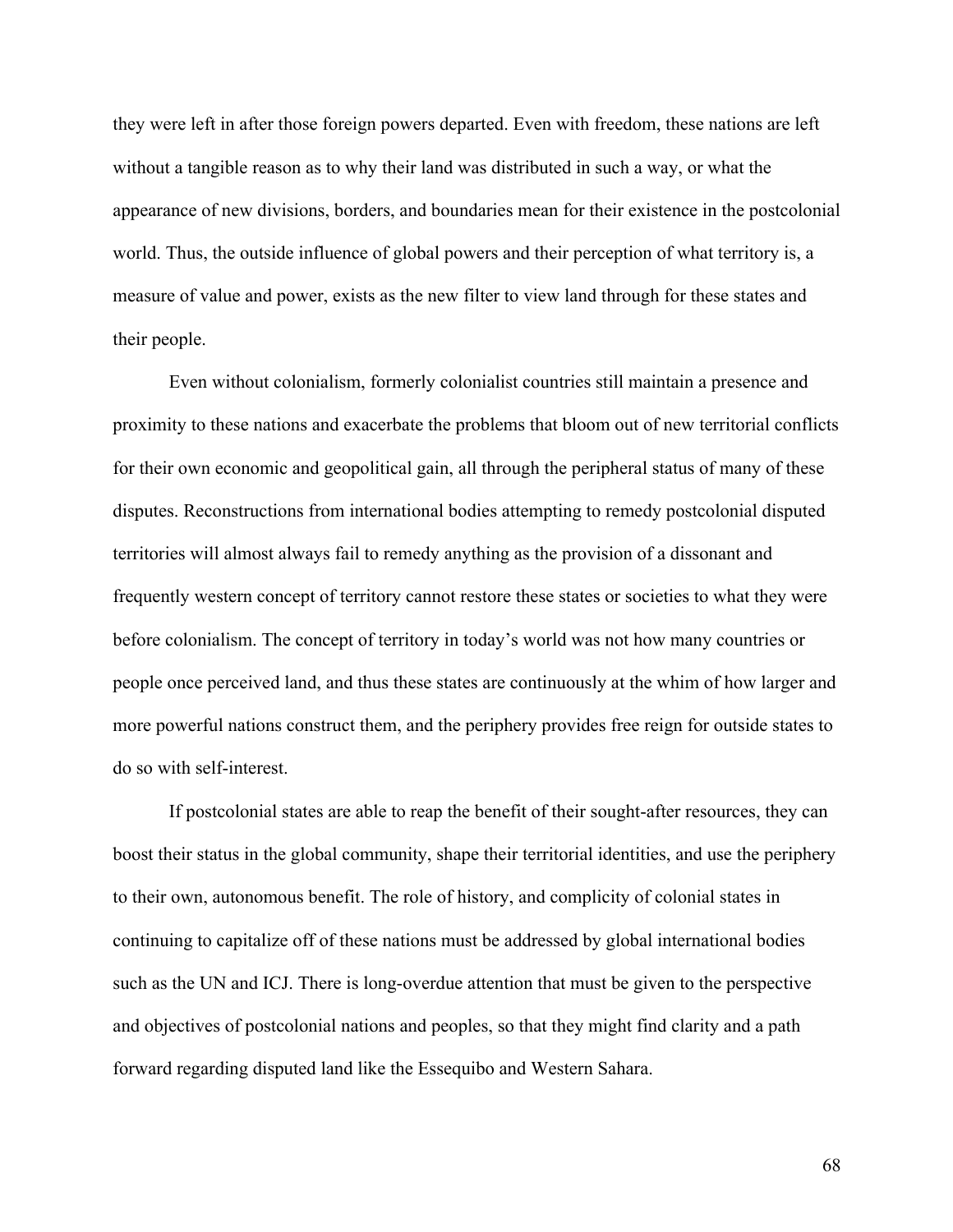### **Outer Space**

Outer space entered the international conversation with magnitude and the promise of other-worldly power in the Space Race era of the 1960's. The strategic and geopolitical value, in addition to the irrefutable demonstration of strength in technological innovation, economic resources, and state power, drove countries to focus all their efforts on the vast frontier beyond the confines of earth. Space remained a point of political interest even after it became an increasingly demystified environment, but as more and more nations established their ability to reach the stars, semblances of consequence and value began to emerge. The plethora of natural resources that exist outer space is unimaginable and brimming with financial promise for countries and private actors alike. Thus, after the initial race to get there, states now have the ability to define the space, engage in strategic objectives, and even explore.

Although expanse of outer space holds physically endless amounts of area that can be feasibly thought of as territory, the confines of planets, moons, or just exploration potential is the most evident way to conceptualize tangible space. In defining territory, ownership, and the right to exist in space, such a new and vast area, so much depends on the reason for state activities outside earth to begin with. Outer space is a periphery region logistically, yet despite the extremely public act of going to space, and international observation and celebration of such a feat, it holds less of the significance that it did during the Cold War era per say. Space and a country's ability to reach it and engage in pursuits that break the confines of diplomatically tinged endeavors is also something that remains on the periphery, despite the heavy significance of astronomical advancement.

The intersection between technology, the communalism that space law asks of states deciding to venture outside of earth, and the evolving definitions of what space really is for

69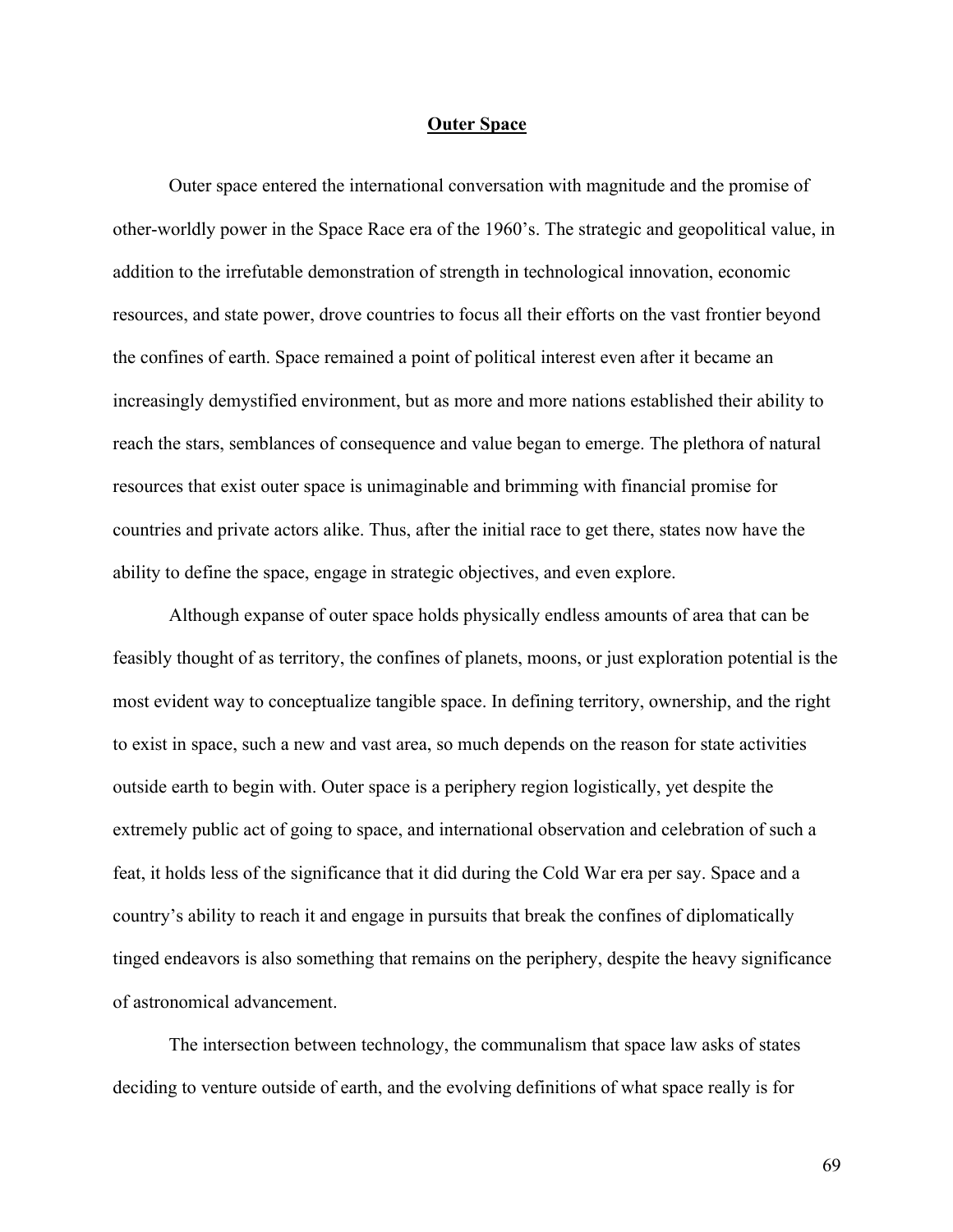countries as they explore, and how that impacts their actions are all key elements of this chapter. Looking at constructed territories like the International Space Station, as well as what the promise of planetary and lunar exploration means for those involved, logistically and politically, is demonstrative of how because of its theoretical periphery status, outer space is an important observational environment for how states choose to conduct themselves. Actions in space and on the celestial bodies that humans reach can be reflective of earthly foreign affairs, even more interestingly, it may be entirely oppositional, an example being America and Russia. Space offers states the hefty condition of cooperation, both legislatively and practically, and that often distorts preconceived notions of how countries will act toward one another and regarding their own interests, especially in such a peripheral environment.

Space as a geopolitical arena is a stage for the intersection between security and technology, and how much state activities outside of earth still can have sizable impact to what occurs earthside<sup>115</sup>. The protection, projection, and expansion of national interest in outer space is a broadening venture in the global political sphere and should hold the same geopolitical weight as the securitization or militarization of a land territorial conflict. Yet the lack of tangible constructions when it comes to conceptualizing space in territorially delineated terms, as well as the precedent of purely peaceful and unified international cooperation portrays this realm beyond earth as an ill-defined and improbable setting for conflict, a periphery.

<sup>115</sup> Gianfranco Gabriele Nucera, "International Geopolitics and Space Regulation," *Oxford Research Encyclopedia of Planetary Science*, May 23, 2019, https://doi.org/10.1093/acrefore/9780190647926.013.40, 4.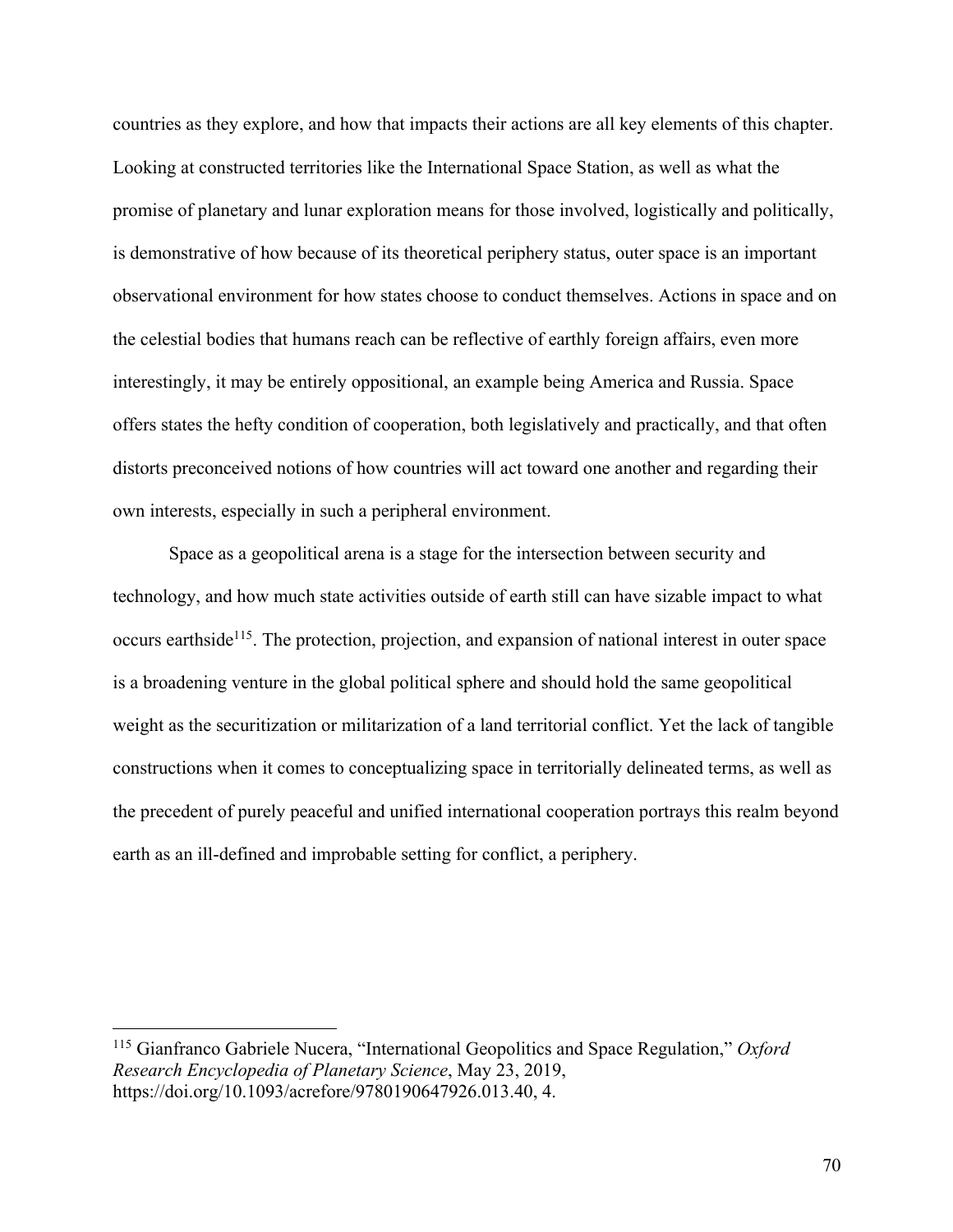# **Space Law**

At the start of the space race, the United States, the USSR, and the United Nations General Assembly sought to establish some kind of rules prior to the impending, numerous, and tension filled years ahead between the great powers and their pursuit of outer space. The Committee on the Peaceful Uses of Outer Space (COPUOS) became a permanent subsidiary body of the General Assembly in December 1959 and continued to expand throughout the years to follow. The purpose and intent of the committee to strengthen "the intentional legal regime governing outer space" as well as "improve conditions for expanding international cooperation in this sector", and asserted a commitment to act on a global level in supporting and advising any space related situations, entities, and activities<sup>116</sup>.

The COPUOS as a legal instrument in defining outer space for the states wanting to act within it existed initially as a lawmaking body. It then evolved as a vehicle to "broaden the acceptance of the UN space treaties" and "asses their application" within the general field of international lawmaking<sup>117</sup>. Of the many efforts this committee worked on, the key piece of legislation that still plays a central role in how states operate in space is the Declaration of Legal Principles Governing the Activities of States in the Exploration and Use of Outer Space. This resolution outlined and established the commonality of space exploration for all countries, "irrespective" of any economic or scientific benefit, and solidified that any and all space exploration and endeavors must be done with "peaceful purposes", emblemized in the prohibition of weapons of mass destruction and explosions in space<sup>118</sup>. These parameters for

<sup>116</sup> Gianfranco Gabriele Nucera, "International Geopolitics and Space Regulation," *Oxford Research Encyclopedia of Planetary Science*, May 23, 2019, https://doi.org/10.1093/acrefore/9780190647926.013.40, 8.

 $117$  Ibid.

<sup>118</sup> Ibid, 9.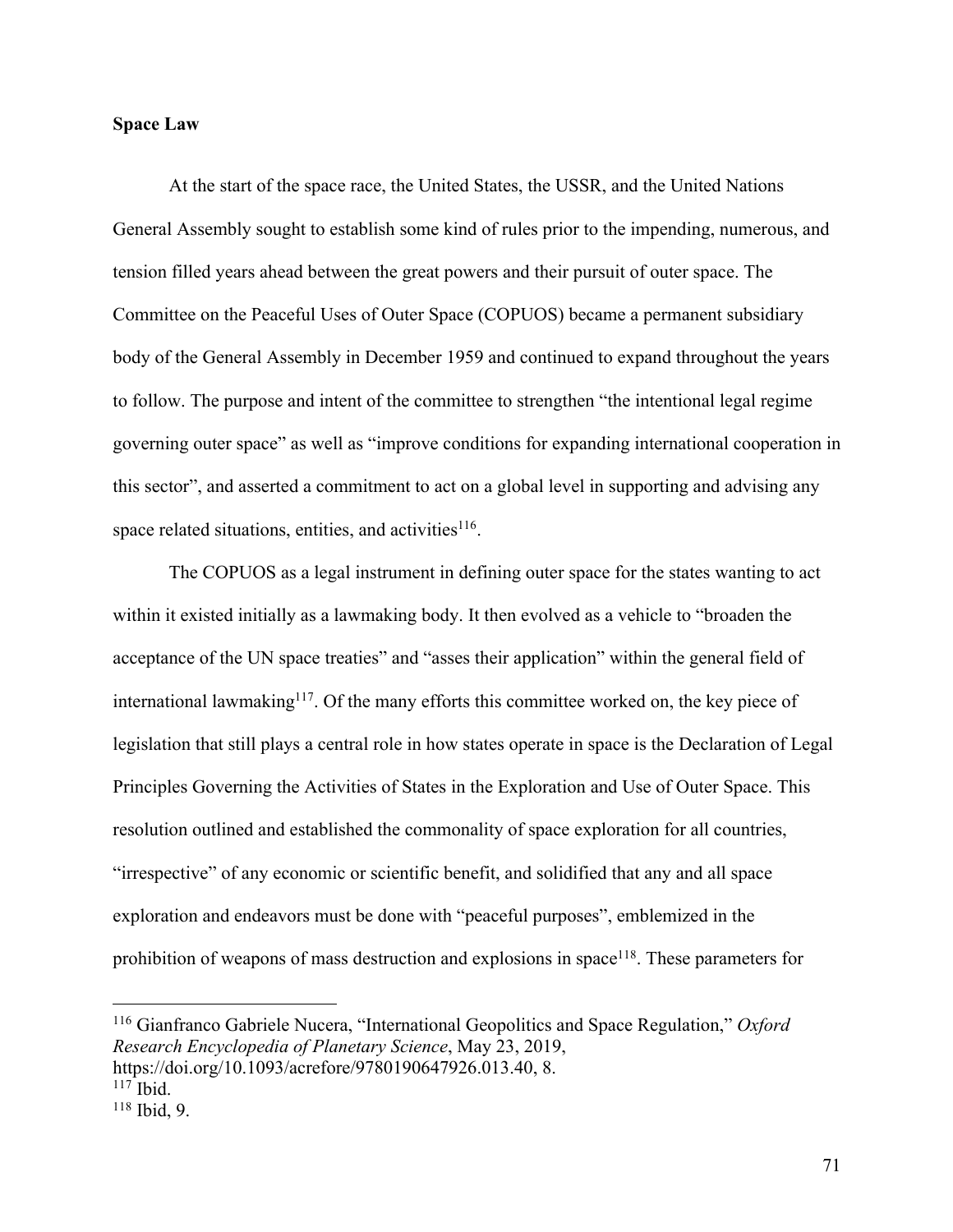space exploration were by no means rigid, but acted as an international agreement and establishment for norms regarding state actions in space.

This idea of a common good embedded within the laws for space creates an altruistic ambiguity in how states can and should act in the realm. Its emphasis on exploration and communalism is amplified by the explicit assertion of "free access, exploration, and use", and the "prohibition of appropriation" of any and all celestial bodies by "claim of sovereignty, by means or use or occupation, or by any other means"<sup>119</sup>.

The legislation crafted during the early era of space exploration was tactful in its structure, recognizing its limits given the scope of what was still unknown about space, but building what type of environment outer space would be for the countries that sought to act within it. In establishing peaceful and unity driven purposes for space regarding everything from activities to conceptualizing space territory, the COPUS built a framework within the context of the UN, but with room to evolve with the growth in technology thus accessibility to and usage of outer space by the global community.

# **Creating Space**

From the moment the global community began conceptualizing space as a territory and realm to engage with, it was given the above-mentioned communalist attributes to be 'free for appropriation", and an area where any "idea of colonizing…as seen in the past in relation to vast regions of the planet" was made illegal<sup>120</sup>. This careful balance between space being regarded as the property for all humanity to share, while maintaining the regard of space exploration to be an

<sup>119</sup> Ibid, 10.

<sup>120</sup> Bittencourt Neto Olavo de Oliviera, *Defining the Limits of Outer Space for Regulatory Purposes* (Cham, UK : Springer International Publishing, 2015), 20.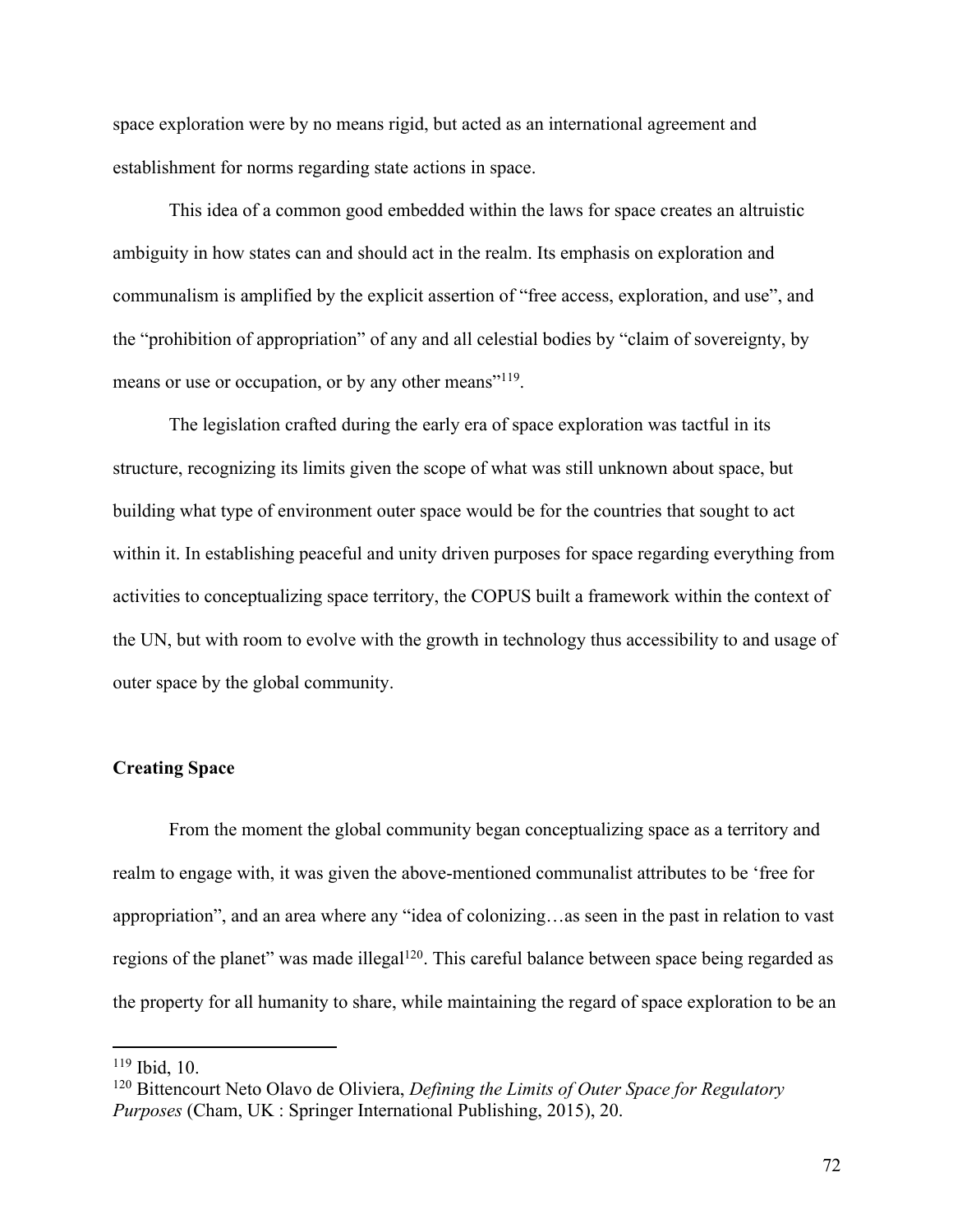emblem of individual state success, yet still with concern for the greater good always at the center of the venture.

In keeping a "ban on sovereignty" as one of the fundamental principles of conceptualizing space and norms for states to operate under, an intentional lack of structure emerges as what defines the region<sup>121</sup>. In essence, to create such a specific framework to prevent states from engaging in territorial disputes and conflict over the right to or ownership of any celestial bodies or space, these principles have almost undermined the international legal framework. States are less inclined to establish, facilitate, or follow their own regulations, nor hold themselves and others in "compliance" as the existing legislature maintains the ill-defined nature of space, thus there is not a "prerequisite to performance" regarding how states engage in their business within space $122$ .

The potential for such unbridled self-interest regarding state actions in space demonstrates the importance of construction in such a new and peripheral environment. To an extent, there was a "fear" of how states could, should, and would act in space, especially at the start of the space race with such high tensions<sup>123</sup>. This fear also extended to how actions in and ownership of space territory would impact sovereignty and the legal status quo on earth.

The peripheral existence, along with the legislative pillars committing to an expansive, communally driven, benevolently explorative, and guided purpose in space leaves global powers with an interest in outer space the ability to construct the region with much flexibility. The intangibility and distance renders outer space and its celestial bodies more difficult to conceptualize feasibly on earth, and as more states reach liminal areas of space and possess the

<sup>121</sup> Ibid, 26.

<sup>122</sup> Ibid.

<sup>123</sup> Ibid, 27.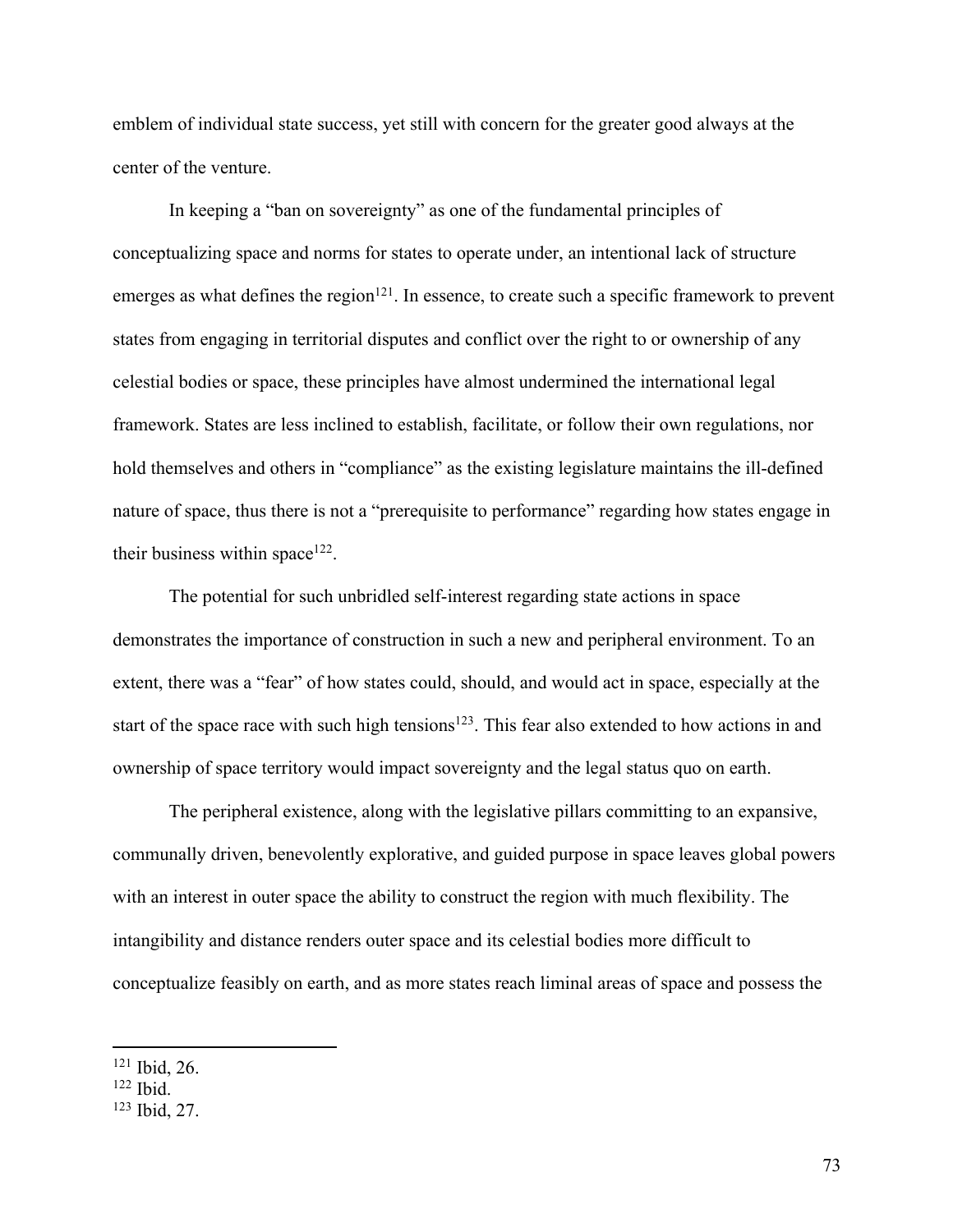technology to begin inhabiting a planet or moon per say, space will undergo another transformation in its construction within international groups. Because there is no permanence in space, its disputed territories are intertwined with how far countries get in experiencing and defining them, leaving the construction of space fluid and everchanging. In essence, there will always be disputed territory in space so long as it continues to be explored, making it a territory that is constructed by its constant change.

## **Regime and Cosmopolitan Sovereignty Theory**

Outer space is not a territory in its traditional definition, it has essentially been constructed as a global commons, belonging to all, and because our society operates as a system conceived and rooted in "territorial notions of sovereignty", there is a certain amount of selfdefinition with respect to outer space that is left up to the individual state  $124$ . Regime theory asserts that states go about determining the benefit of cooperation of large issue areas, such as outer space, and by agreeing to rules and decision-making processes, they might exert their sovereignty and interests $125$ . In this way, regime theory is helpful in understanding how states view this territory and act within it.

With this theory in mind, how states as rational actors interact in outer space, combined with the discussed attributes of space law, and the peripheral nature as another layer of liminality on the environment, there is a dichotomy that emerges. Space is meant to be viewed as a neutral,

<sup>124</sup> Michael Sheehan and Natalie Bormann, *Securing Outer Space: International Relations Theory and the Politics of Space* (London, U.K.: Routledge, 2012), 11.

<sup>125</sup> Anu Bradford, "Regime Theory," Columbia Law School Scholarship Archive (European Legal Studies Center | Center on Global Governance, 2007),

https://scholarship.law.columbia.edu/faculty\_scholarship/1970/?utm\_source=scholarship.law.col umbia.edu%2Ffaculty\_scholarship%2F1970&utm\_medium=PDF&utm\_campaign=PDFCoverPa ges.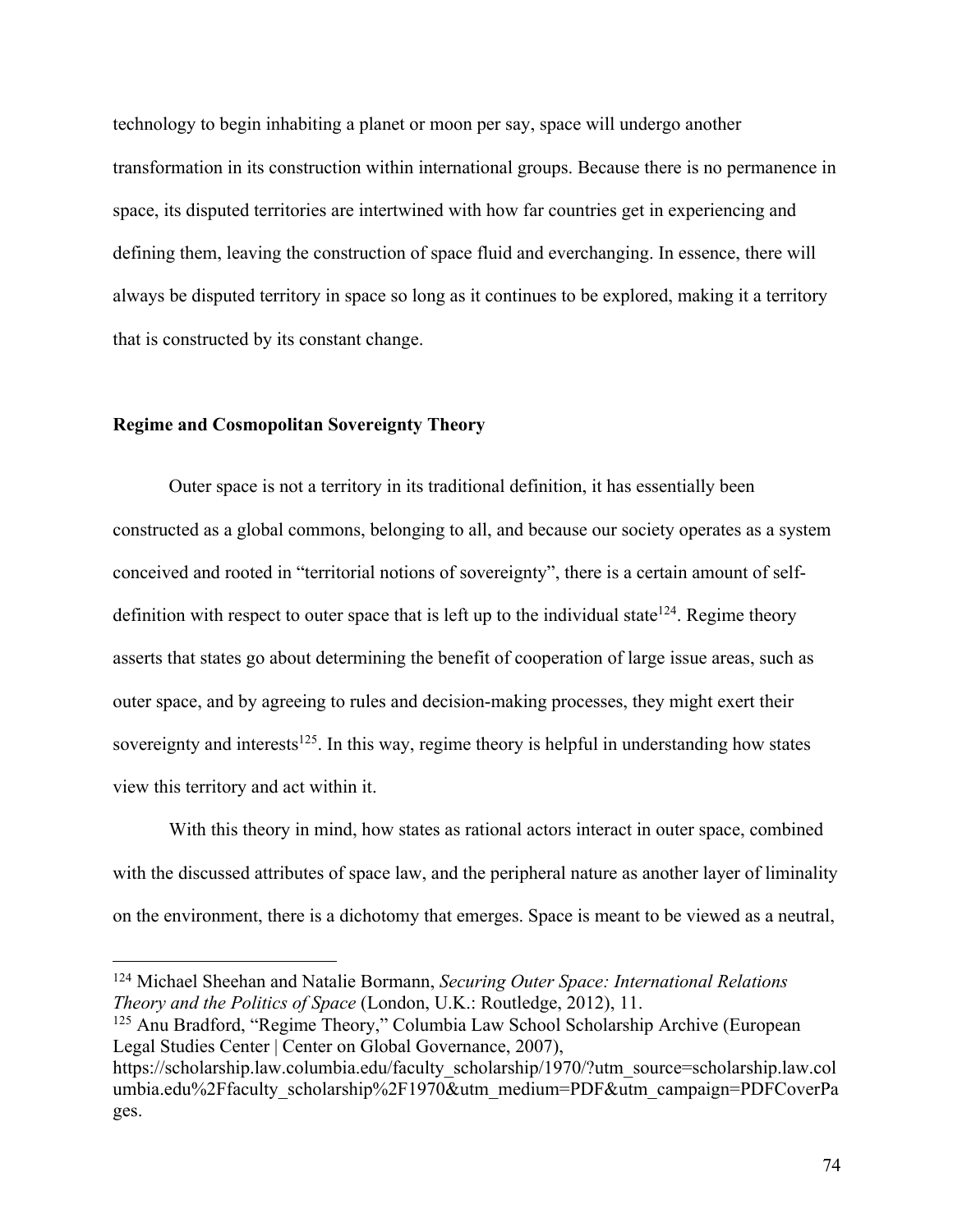shared territory, yet the human-made objects, and equipment in space are essentially an extension of state's sovereign territory<sup>126</sup>. Regimes within outer space are constructed where sovereignty can exist, in tangible bodies like technological hardware, and responsibility over these vehicles of territory in effect belongs to the state launching or utilizing them. While there is accountability for any damage done by these objects in a collision or crash type scenario, the individual objects are "subject to the launching state's domestic legislation" and once they reach space, are still treated as "objects belonging to the launching state, in a setting of neutral territory"<sup>127</sup>.

In addition to regime theory, cosmopolitan sovereignty provides a lens to view how states, whether intentional or not, utilize the periphery status of outer space and unlink the notion of sovereignty from territory in a traditional sense, and adopting new ways to facilitate power through means that disrupt preconceptions of what territorial possession is. Outer space as a territory is not disputed in previously discussed manners like maritime zones or land because the baseline definition of what sovereignty is and exists as in the realm is wider, rooted in global community and common humanity, and is thus constructed, viewed, and acted upon in an entirely different way.

The role of countries and their self-interest is still central in this, even though the states, sovereignty, and the construction of territory seems to break down in the global legislative bodies' construction of space. These two theories are important in establishing how territory is thought of, thus acted upon differently in outer space. However, that does not mean that state intentions, especially given this environment resides on the periphery, are not consistent with the

<sup>126</sup> Michael Sheehan and Natalie Bormann, *Securing Outer Space: International Relations Theory and the Politics of Space* (London, U.K.: Routledge, 2012), 12. <sup>127</sup> Ibid.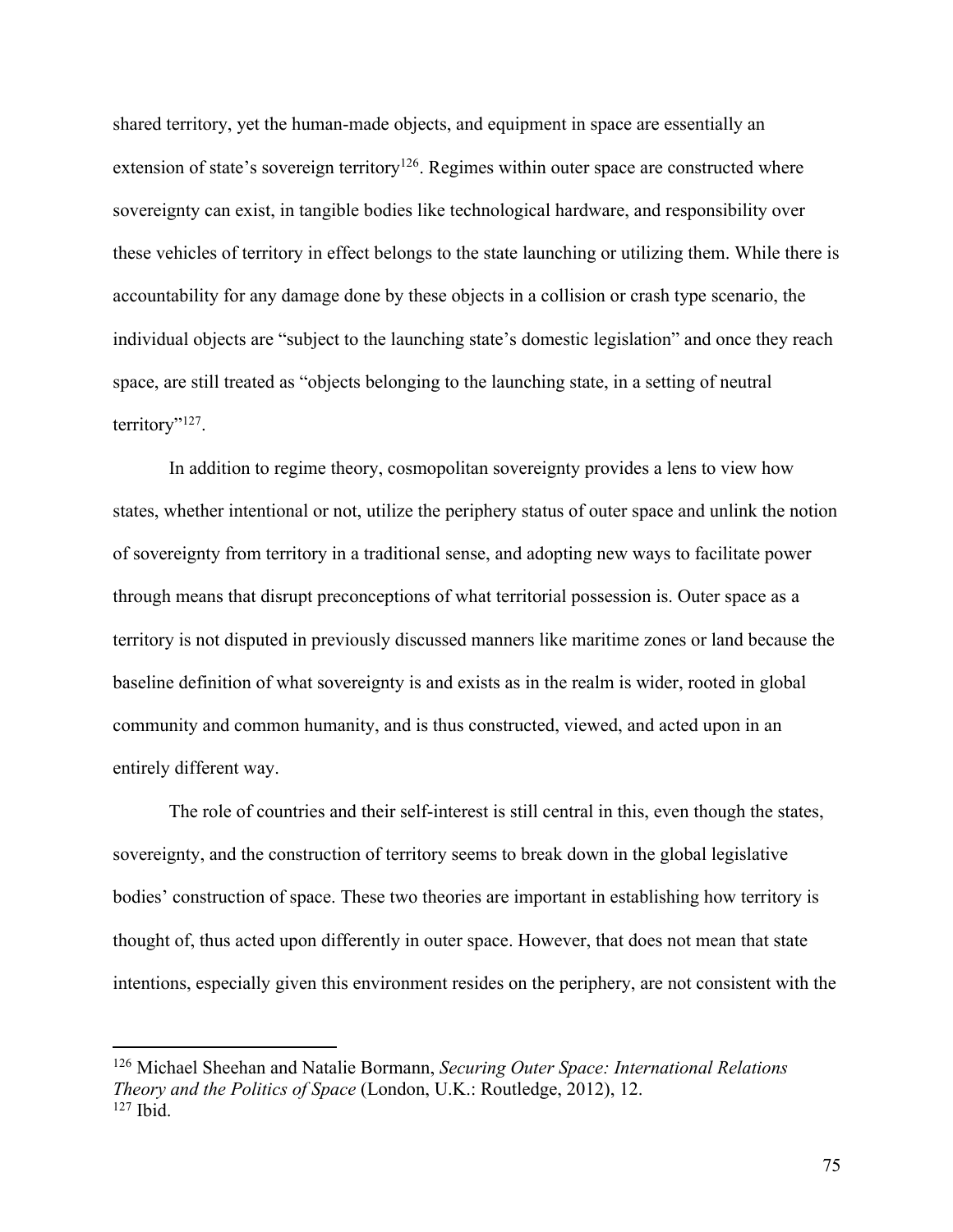argument of this work. State behavior with regard to disputed territory is still deeply constructivist and based in social nuances, adheres to the ties between territorial possession and power, and illuminates true state intentions in realms far from the core of international affairs. The key difference is the environment this occurs in, outer space, and how certain conceptual frameworks that usually "precede interpretation" must be reexamined before fully engaging with the affairs of space and "wider world politics"<sup>128</sup>.

## **Strength and Scrutiny of Satellites**

As esoteric as all this may seem, establishing outer space as an environment in which Earth resides in, and thinking of space as an almost nested, albeit boundless, expanse in which international relations and foreign affairs may be conducted is helpful in conceptualizing the events that occur within it<sup>129</sup>. While space exploration into the never-ending frontier seems to be the core and emphasized intention of establishing global political objectives for outer space, many of the most overlooked and peripheral debates of sovereignty in space are occurring just outside the atmosphere: satellites.

Near-Earth space is the region closest to Earth, where low-Earth orbits of technology like satellites reside. With the increased privatization of satellites by both NGOs and private companies such as SpaceX or Lockheed Martin, this area has become increasingly crowded with a new generation of low-cost, small satellites, that are used for everything from scientific research to security surveillance. Given the lack of supervision of this area which instead goes to the aforementioned outlined principles of extended and collective space exploration, an

<sup>128</sup> Ibid, 21.

<sup>129</sup> Julie Michelle Klinger, "Environmental Geopolitics and Outer Space," *Geopolitics* 26, no. 3 (2019): pp. 666-703, https://doi.org/10.1080/14650045.2019.1590340, 673.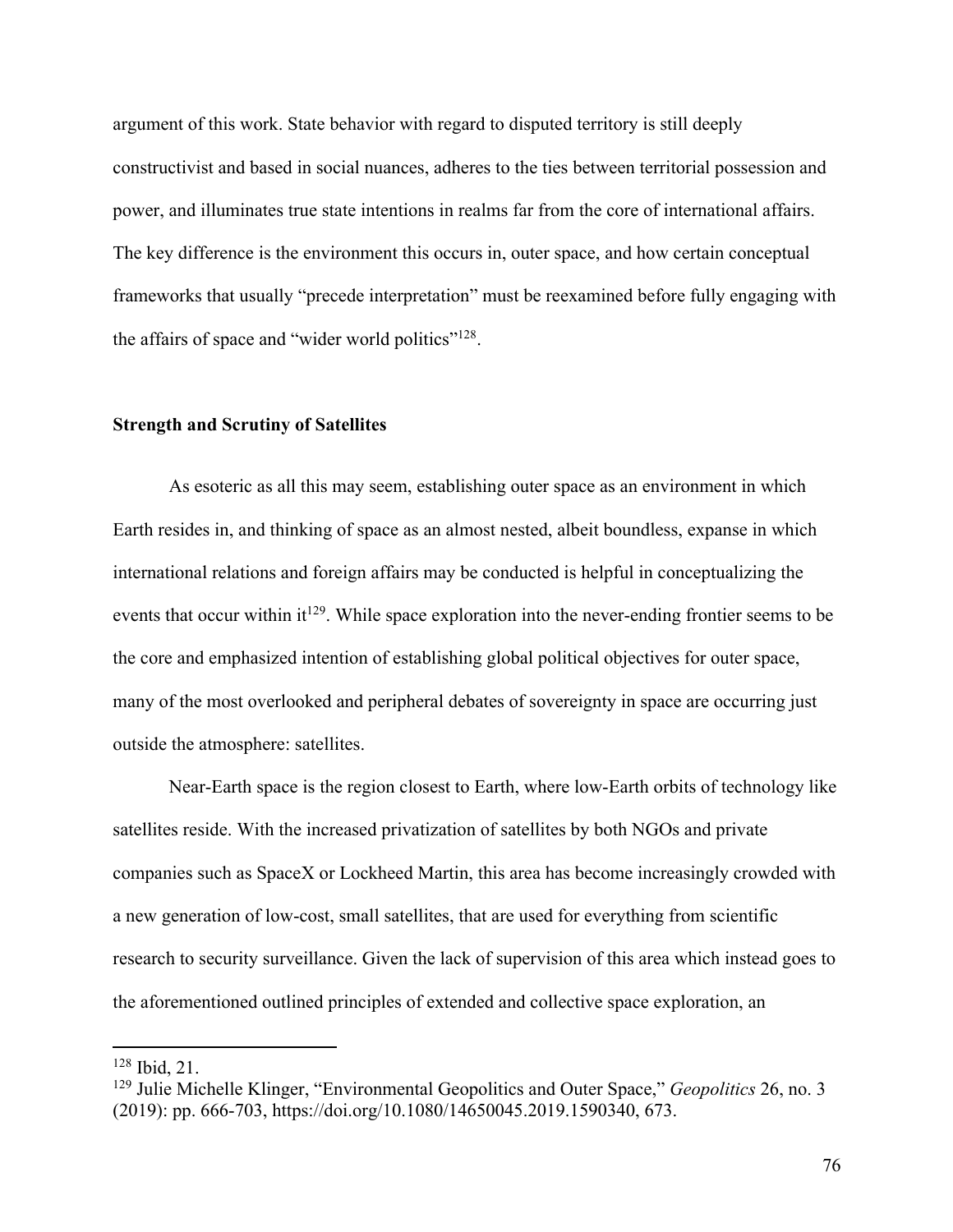escalation of using near-Earth space via satellites as an extension of tangible territory claims on earth and in the surrounding outer space areas is of significance.

The periphery status of this area, and the lack of constructable bounds and observation outside facilitates the benefits of an underregulated and minimally monitored activity zones for countries seeking to use satellites for their own self-interest, which is frequently for surveillance and rooted in security efforts. While satellite imagery can be used to reveal large swathes of territory and sovereignty via images of regions plagued by environmental and humanitarian issues so to illustrate scale and impact to the general public, this technology can also "control information about developments in…territories, states" and "break" state-led discourses on territorial disputes due to how much information can be revealed<sup>130</sup>.

The periphery status of a satellite and its ability to 'reveal" the "hidden or unknown" with regard to territory on earth empowers a certain visual activism for states and the nongovernmental organizations that might use the data from this technology as a means of accountability in earthside territorial disputes<sup>131</sup>. From the periphery of space, using a vehicle for "distant observation", states and non-state actors alike have the capacity to participate in affairs of disputed territories, and make claims on contested environments like never before, all from a non-earth viewpoint $132$ .

This kind of liminal existence provides states the capacity to act in self-interest by defining the territory, and also work to reduce lengthy and potentially violent conflicts over disputed territories by utilizing the visual knowledge made available from satellite technology.

<sup>130</sup> Delf Rothe and David Shim, "Sensing the Ground: On the Global Politics of Satellite-Based Activism," *Review of International Studies* 44, no. 3 (2018): pp. 414-437, https://doi.org/10.1017/s0260210517000602, 419.

<sup>131</sup> Ibid, 421.

 $132$  Ibid.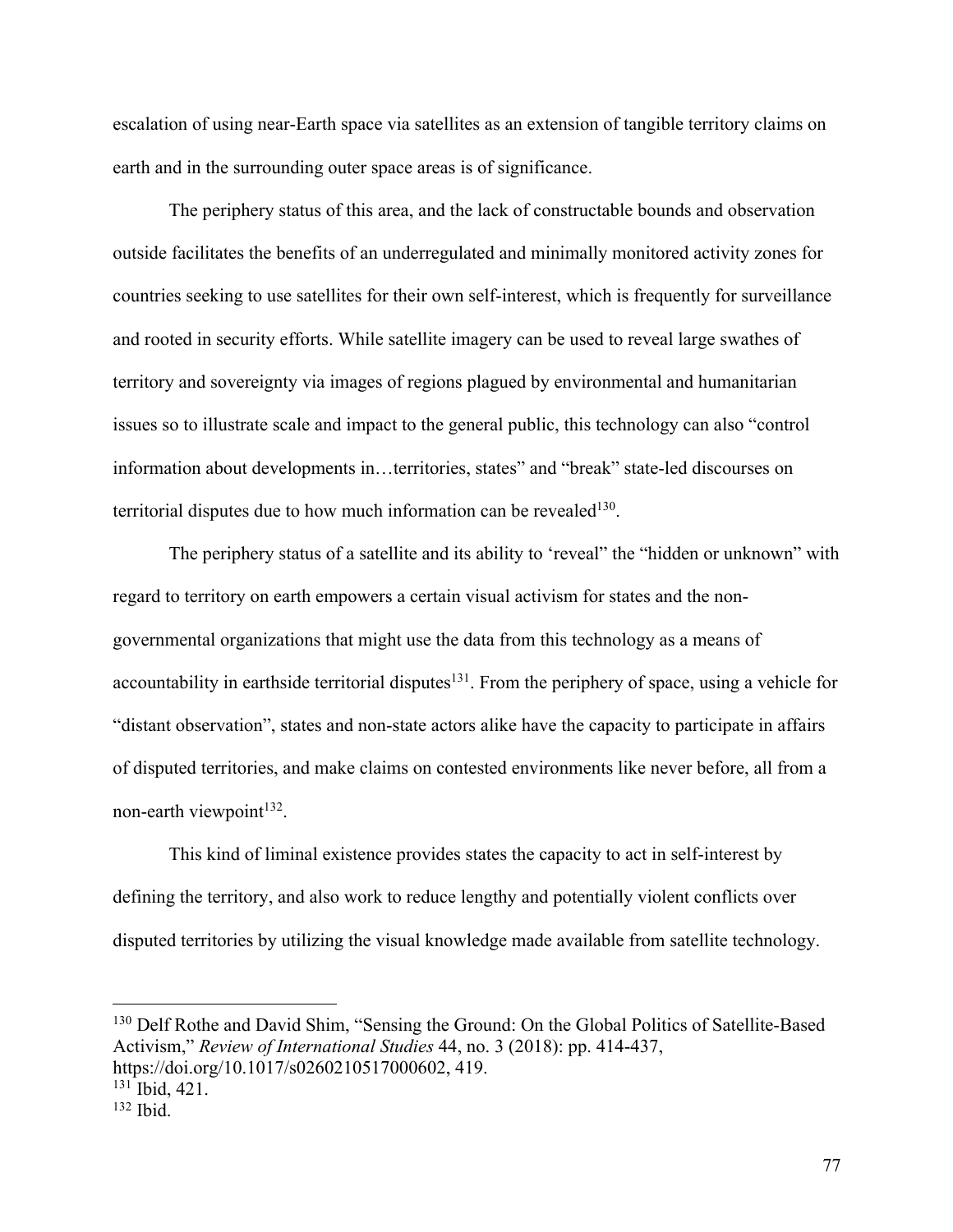The communalism of space combined with the scope of perspective made available from this near-earth area and the technology used in the space fosters the prospect of earthside cooperation over territorial disputes due to the absolute clarity on earth and its various disputed environments.

However, newfound territory and a rush of state and non-state actors to lay claims and operate within such an environment echoes the colonialist and imperialist histories of humanity that never ended well. Given that space is uninhabited, the comparison is not a perfect fit, but that same scarcity mentality and ill-defined definition of a given space permitting a "first-come first-claim strategy" on satellite operations and utilization in the near-earth space may undermine what is meant to be viewed as a "shared sky"<sup>133</sup>.

If space laws are not maintained for private actors and industries, the communalism of outer space territorial respect regarding various endeavors may be undermined. With the demonstrated impact and influence of near-earth orbit satellites, states and private actors alike could become increasingly inclined to utilize the environment, pushing it out of the periphery and forcing more explicit legislation prevent any conceivably harmful ground-based repercussions. The championing of space being a "collaborative and peaceful endeavor" is imperative in delegitimizing any "militarization, colonization…and tension", and allowing actors to continue to use the periphery in a productive manner<sup>134</sup>.

<sup>133</sup> Aparna Venkatesan et al., "The Impact of Satellite Constellations on Space as an Ancestral Global Commons," Nature News (Nature Publishing Group, November 6, 2020), https://www.nature.com/articles/s41550-020-01238-3. <sup>134</sup> Ibid.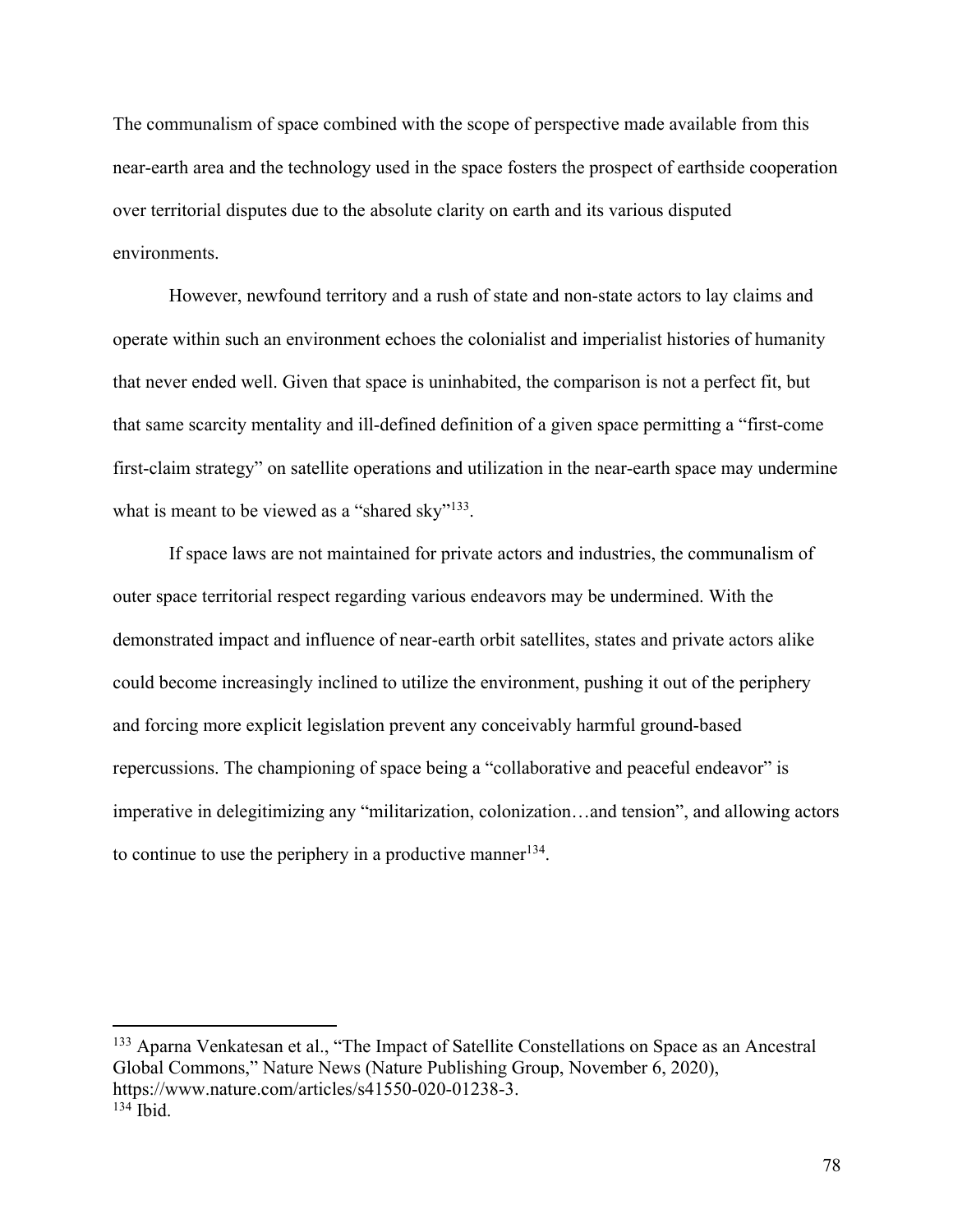# **The International Space Station**

The ISS is the most tangible example of the cooperative and global commons outlook of space as it was conceptualized with the arrival of humans in outer space in the 1950's and 60's. As a shared vessel of scientists and astronauts from different countries across the world, even states with contentious relationships such as Russia and the United States, coexisting as emblems of human achievement and advancement. The cooperation that emerged out of the space race and through the Cold War Era combined with a limited about of physical space in geostationary orbit forced a proximity between the competing countries, but also incentivized cordiality with the promise of shared resources in technological advancement<sup>135</sup>.

In thinking about the ISS as a periphery territory, its distance from earth, the inhospitable nature of space surrounding, as well as the physical structure of it being a communal vessel are important to acknowledge. Given the construction of territory as a concept was formed with terrestrial environments in mind, and space's notable absence of such typical geopolitical norms, the ISS acts in a way as a more tangible if not concrete concept of territory in space. However, given the defined space laws that disrupt any individual ownership and territorial claims, the station is an example of a manmade craft or territorial body that exists only in space, and adheres to the communalist and global norms of outer space in its shared existence. It also serves as a defiance of earthside political divisions for the most part, as the constructed territory is only functional and habitable if the various nations who use it share their resources and knowledge.

The International Space Station is also a point of power in space, countries who have individuals residing in the station possess a shared responsibility when it comes to collecting

<sup>&</sup>lt;sup>135</sup> Michael Byers, "Cold, Dark, and Dangerous: International Cooperation in the Arctic and Space," *Polar Record* 55, no. 1 (June 19, 2019): pp. 32-47, https://doi.org/10.1017/s0032247419000160, 35.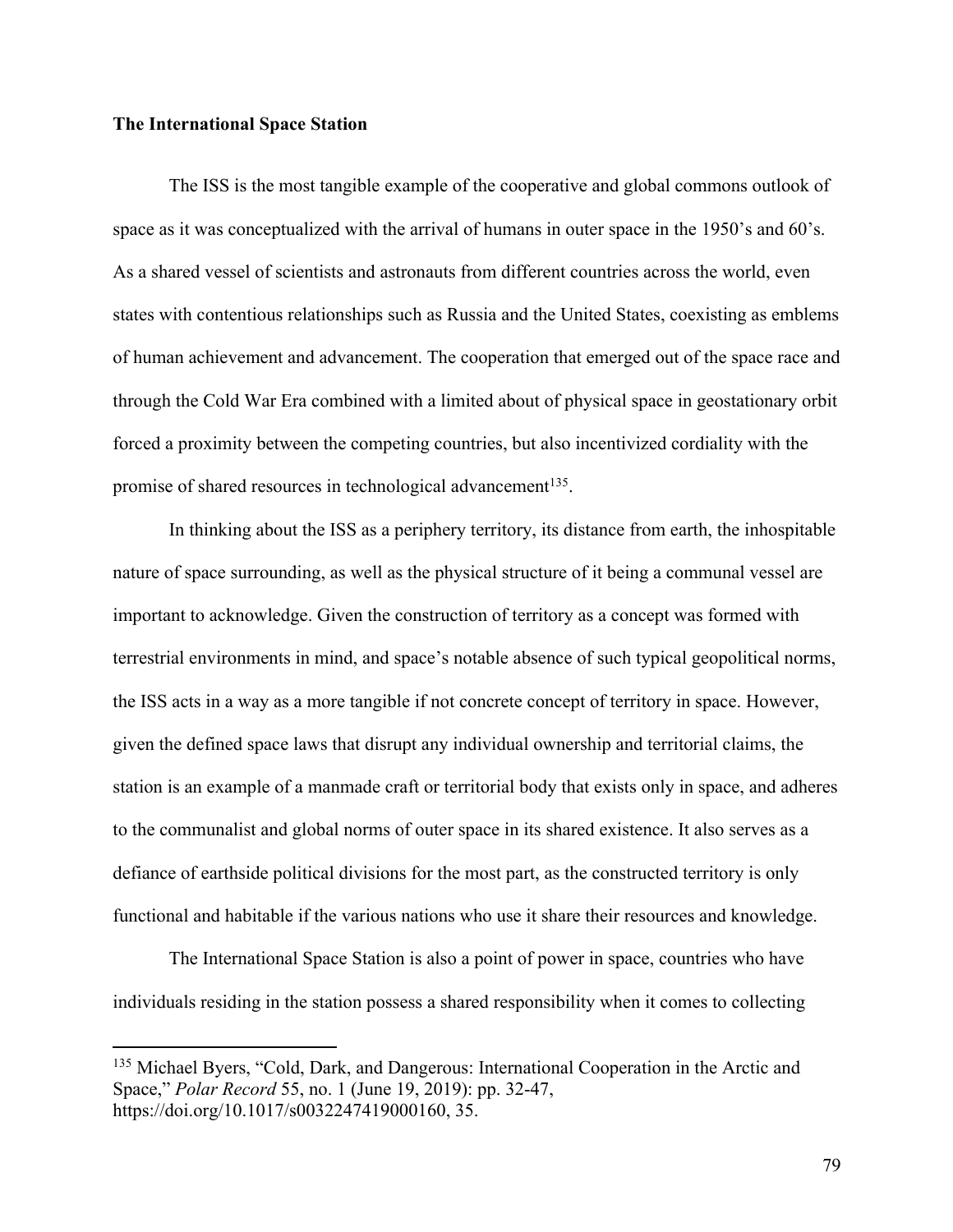space debris, identifying potential collisions, and warning endangered satellites of impending damage from space debris. Given the back-and-forth shift of control between American and Russian space resources for ISS related launches, and cooperative launches between Russian and Western companies for commercial satellite launches, the space station and these pursuits are demonstrative of the need for state collaboration in extraterrestrial pursuits $136$ .

### **Celestial Cooperation and Conflict**

Just as the International Space Station embodies the necessity of cooperation in liminal periphery environments such as space, another important element of space in international relations is fostering "complex interdependence"<sup>137</sup>. Space and its separation from earth creates a further dimension on what an interstate territory means and operates as. The disruption of the typical confines of earth and the operational or expected norms in foreign affairs may alter states typical self-interest directed actions as seen into the periphery. This is to say that their decisions are still candidly self-serving, but the nature of space may temporarily guise those priorities in communalism for the sake of carving out legitimacy.

During the 2014 Annexation of Crimea, the outer space alliance and reliance between Russia and the United States seemed to go largely undisturbed by the sanctions occurring on earth. The complete dependence of American astronauts on Russian space shuttles at the time was likely a part of that, but even when both countries faced financial difficulties during the collapse of the Soviet Union and U.S. budget cuts in the late 90's, the countries remained

<sup>136</sup> Ibid.

<sup>137</sup> Ibid, 41.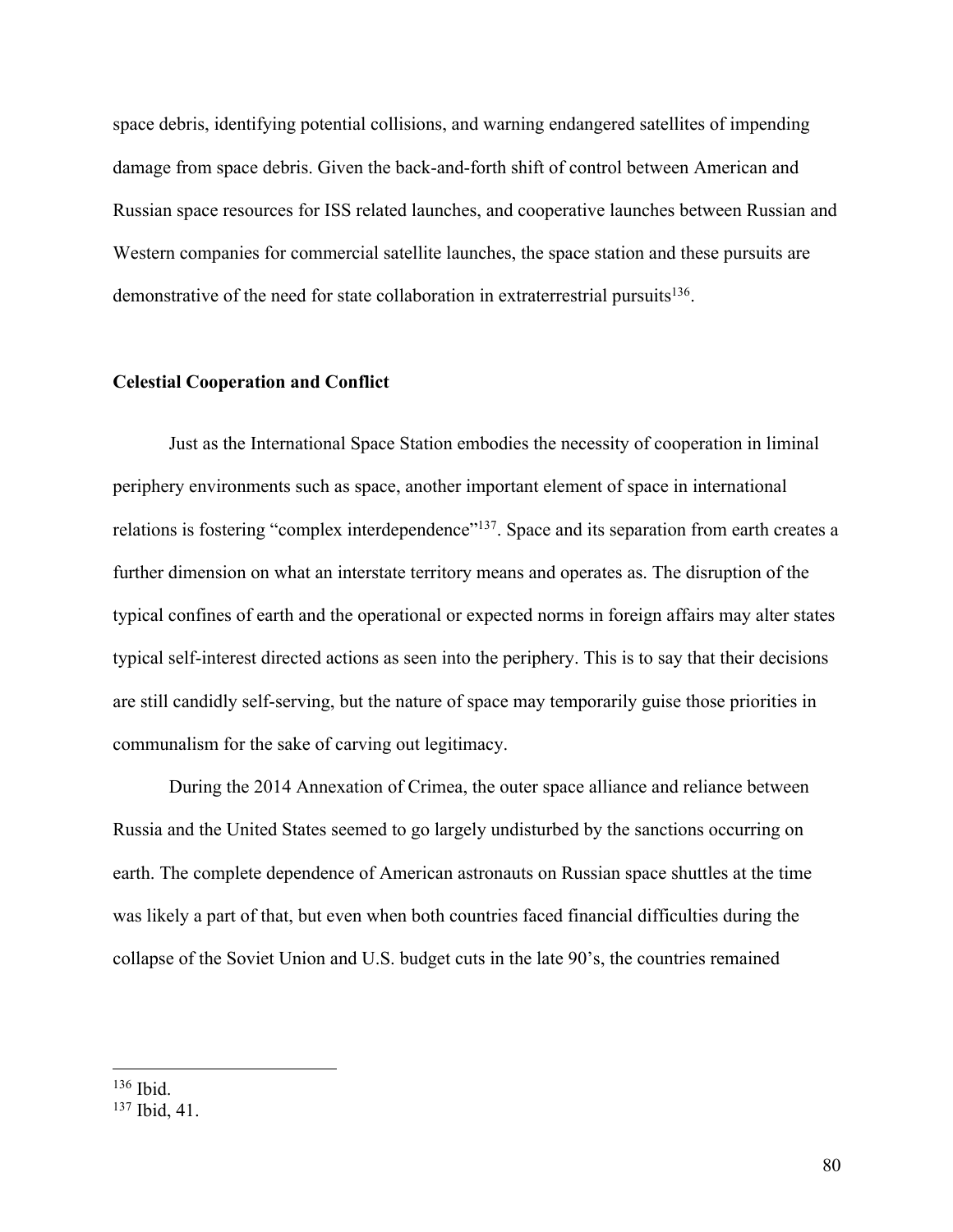committed to keeping the joint space programs aloft<sup>138</sup>. This complex interdependence and its ability for positive political growth would otherwise not exist in the confines of earthside state relations. However, as seen in other terrestrial periphery dynamics, the unstable norms and structures ensures that despite positive changes in state interests in the spirit of communality, the countries will always revert to their own individual concerns and pursuits.

The recent Russian invasion of Ukraine has prompted global tensions and reactions, notably the intense economic sanctions from across the globe, especially from the United States. This animosity has not been confined to earth, with Russia's Space Chief raising concern given how some of the sanctions were specifically aimed at the space program, and prompted a statement that the Russian space organization, Roscosmos, would rescind its technological support from the International Space Station<sup>139</sup>.

The breakdown in the international cooperation of space not only pushes it out of the periphery, but erodes the few norms and principles established at the inception of space occupation by global powers during the Space Race. Should such a sizable emblem of this cooperation and communal nature of space be dismantled if Russia were to pull its support, it would set an uneasy precedent for the future of space exploration, and potentially lay the groundwork for a far more divided, securitized, and hostile disputed territory dynamic.

Space being an environment largely controlled, pursued, and constructed by American and Russian activity, the breakdown in this cooperation due to tensions on earth would end

<sup>138</sup> Bob McDonald, "The International Space Station Has Survived Disputes with Russia before. Will It This Time? | CBC Radio," CBCnews (CBC/Radio Canada, March 5, 2022), https://www.cbc.ca/radio/quirks/space-station-russia-dispute-1.6371901.

<sup>&</sup>lt;sup>139</sup> Rebecca Heilweil, "The International Space Station Isn't Above Global Politics," Vox (Vox, March 4, 2022), https://www.vox.com/recode/22960170/iss-international-space-station-politicsrussia-ukraine-war.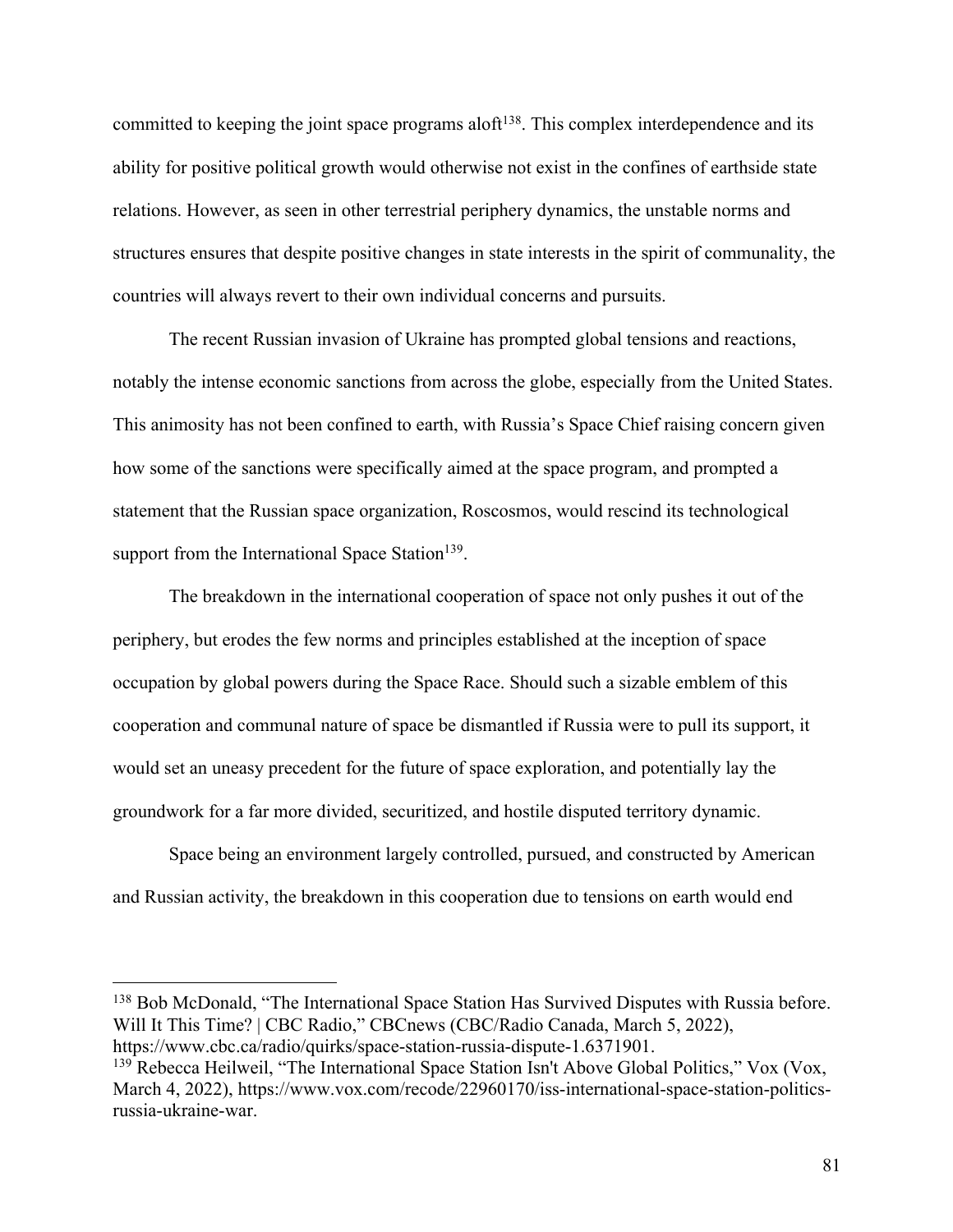nearly three decades of teamwork through certainly trying times. This power dynamic between the two countries, and the complex interdependence of NASA on Roscosmos and vice versa so to keep the ISS operational means that in order to keep the shared technology, advancement, and resources, the two countries would have to continue getting along. A "waning commitment" from one or both of the countries could spell an individualistic space exploration environment, one that either goes further into the periphery given the necessity of secrecy and leverage or require that international bodies create more defining legislation and regulation to curb any confrontational escalations<sup>140</sup>.

# **Moon Shot**

Beyond the International Space Station, the Moon is the only other celestial body which humans have physically set foot on, the key difference with the Moon being it is not human made. It's been many years since man has last walked on the surface of the Moon, but it has once again started to garner attention in the international community with NASA's Artemis Program, and the signing of the Artemis Accords, an agreement aimed at "facilitation international collaboration on sustainable human exploration projects", specifically regarding a human return to the Moon by 2024141. These accords have drawn criticism from some, implying that they favor American objectives and potentially allow for deviation from the Outer Space Treaty in permitting claiming ownership over space resources<sup>142</sup>.

<sup>140</sup> Ibid.

<sup>141</sup> Rossana Deplano, "The Artemis Accords: Evolution or Revolution in International Space Law?," *International and Comparative Law Quarterly*, 2021, pp. 1-21, https://doi.org/10.1017/s0020589321000142, 799. <sup>142</sup> Ibid, 800.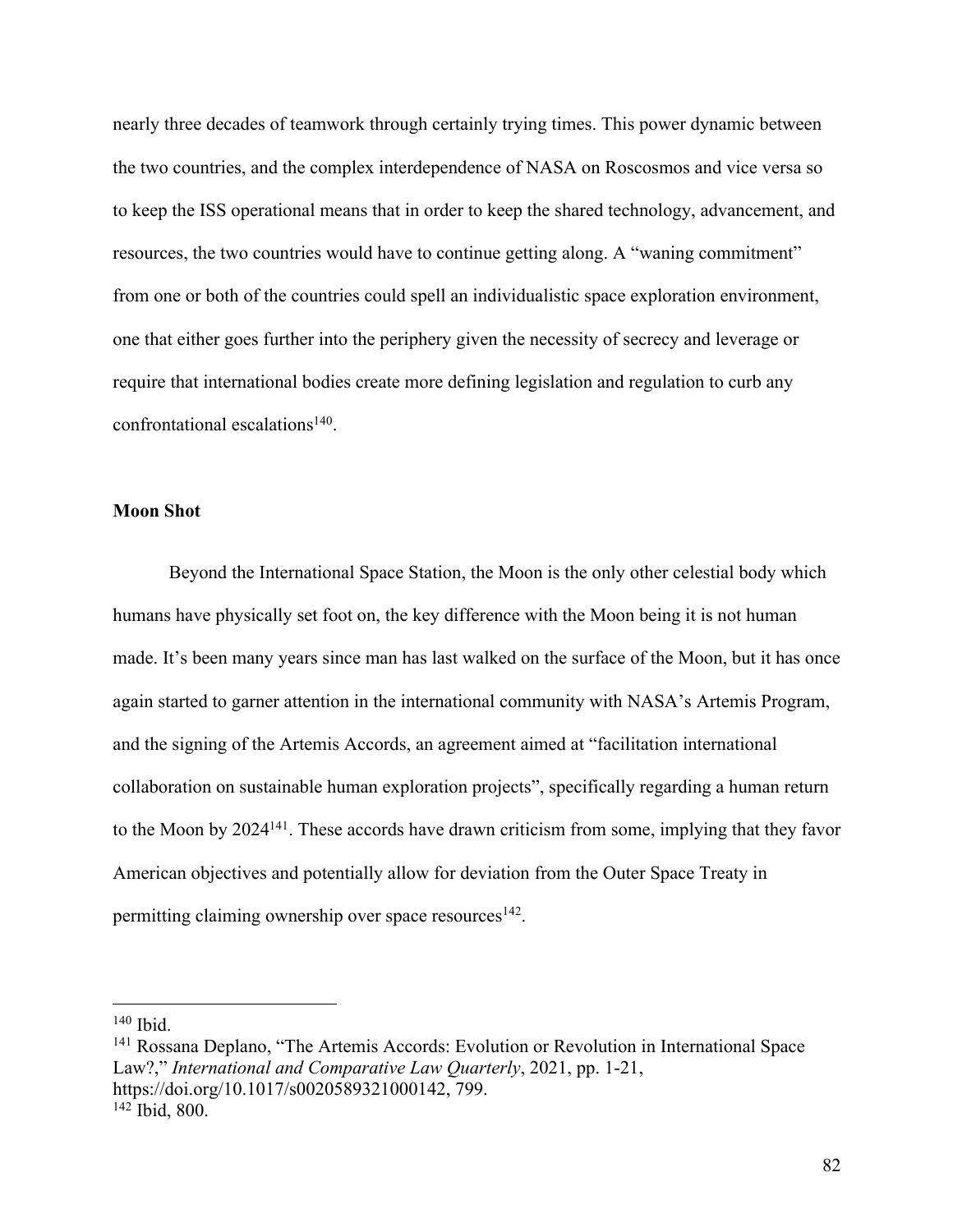The Artemis Accords are demonstrative of the challenges in constructing and operating within space to begin with, but also on a tangible body like the Moon. In outlining how states will operate on the Moon in years to come, the Accords in comparison with the Space Treaty furthers how when there are little defining legal constructions in a periphery and disputed territory, states will act in their own self-interest, often openly. A specific example of this would be in Section 10, paragraph 2 of the Accords, where the interpretation of the Space Treaty's section on non-appropriation of celestial bodies is reconstructed: the extraction of space resources is explicitly redefined as an act that is not a constitution of national appropriation<sup>143</sup>.

In establishing that the extraction of space resources does not inherently constitute national appropriations, the Artemis Accords are not an immediate change to how space and ownership is viewed, and it is not a comprehensive breakdown of the Space Treaty. It does however demonstrate an active move, in the periphery given the small number of states that have signed and the minimal coverage, for countries seeking to establish ownership and status in outer space, with regard to occupiable bodies like the Moon.

The Moon, and any further celestial bodies that humans reach face the challenging task of existing as communal territory and property, under the guise of exploration. But measure of power and achievement in space for countries is expanding beyond just exploration. The opportunity to discover and utilize available resources as well as the conceptualization of what norms in such a liminal environment might exist is a lofty yet advantageous task essentially given to the state that gets there first.

This balancing act between communality and making use of planets and moons manifests as a "loophole", and combined with possessing a periphery status, outer space is a burgeoning

<sup>143</sup> Ibid, 805.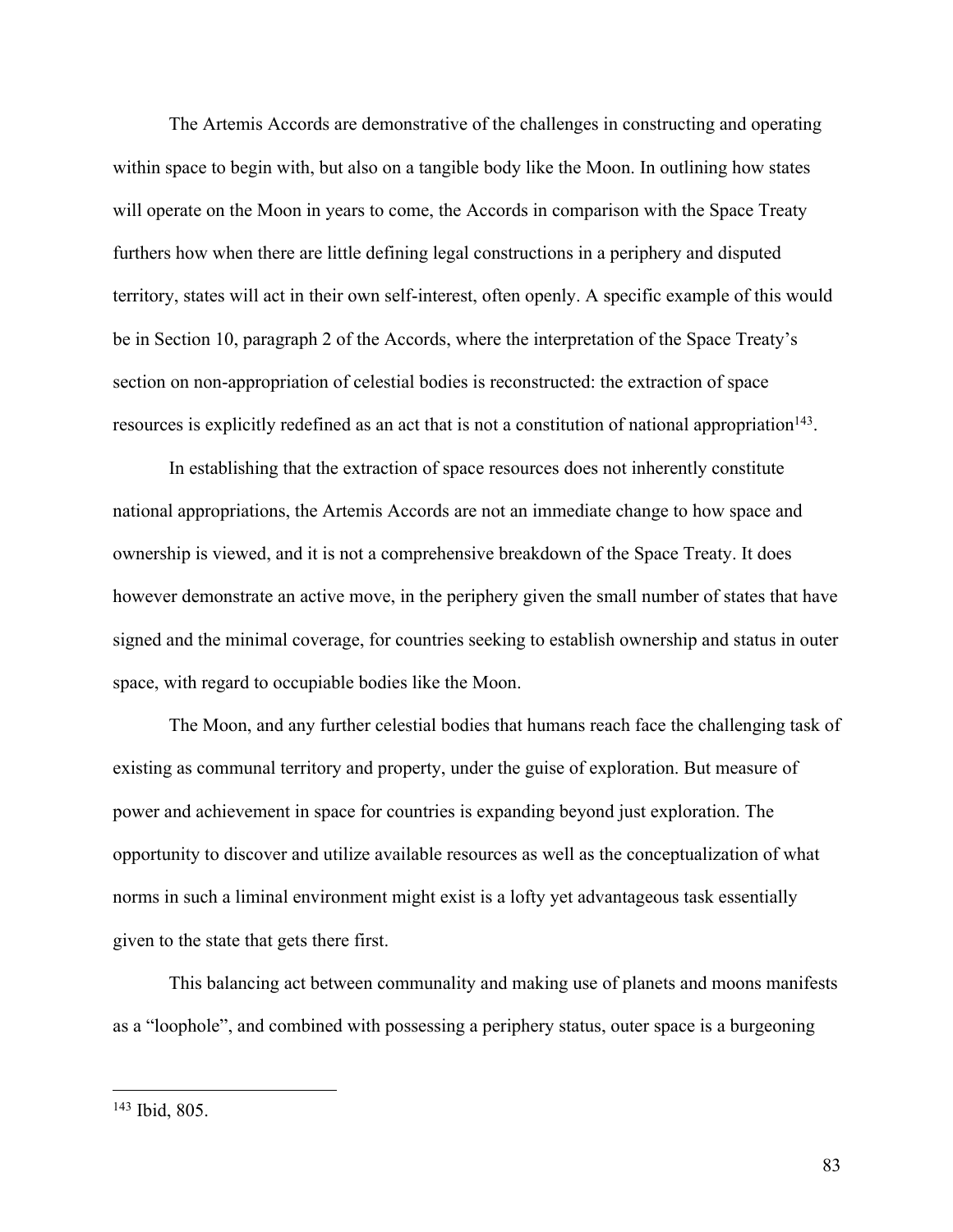environment for land-grab type scenarios and prospecting for valuable resources that is echoic of the gold rush or the age of imperialism<sup>144</sup>. The only conceivable place for future disputes of space and space materials to be resolved would be earth, a distant arena and lacking in tangible reach and impact given the perceived steadfast communalism of space and necessity to build a global authoritative yet observational body that encapsulates these principles.

The vastness and periphery nature of space can conceal the fact that feasibly reachable celestial environments for economic activity are limited, which will drive the competition between those aspiring to establish a presence and power in the cosmos. With the growth in private companies only serving to muddle the construction of norms and rules for state and nonstate actors to follow in this realm, the Moon is the closest and already most complex periphery environment for interested parties to navigate.

#### **Life on Mars?**

Perhaps even more compelling and liminal than the Moon is Mars. As a planet with promise for not just resource extraction but as an environment to explore, better understand our planet's origin, and even a place to inhabit and build on given the questionable trajectory of Earth with climate change, it is truly a frontier environment awaiting the arrival of humanity. Mars currently exemplifies how communalism in space works, with robotic reconnaissance and surface exploration, it is an environment primarily utilized for scientific research and understanding how life once existed on the red planet. However, this characterization is likely ephemeral given the promise such a territory holds.

<sup>&</sup>lt;sup>144</sup> Rebecca Boyle, "A Tricky Way to Claim Land on the Moon," The Atlantic (Atlantic Media Company, August 15, 2016), https://www.theatlantic.com/science/archive/2016/08/a-tricky-wayto-claim-land-on-the-moon/495578/.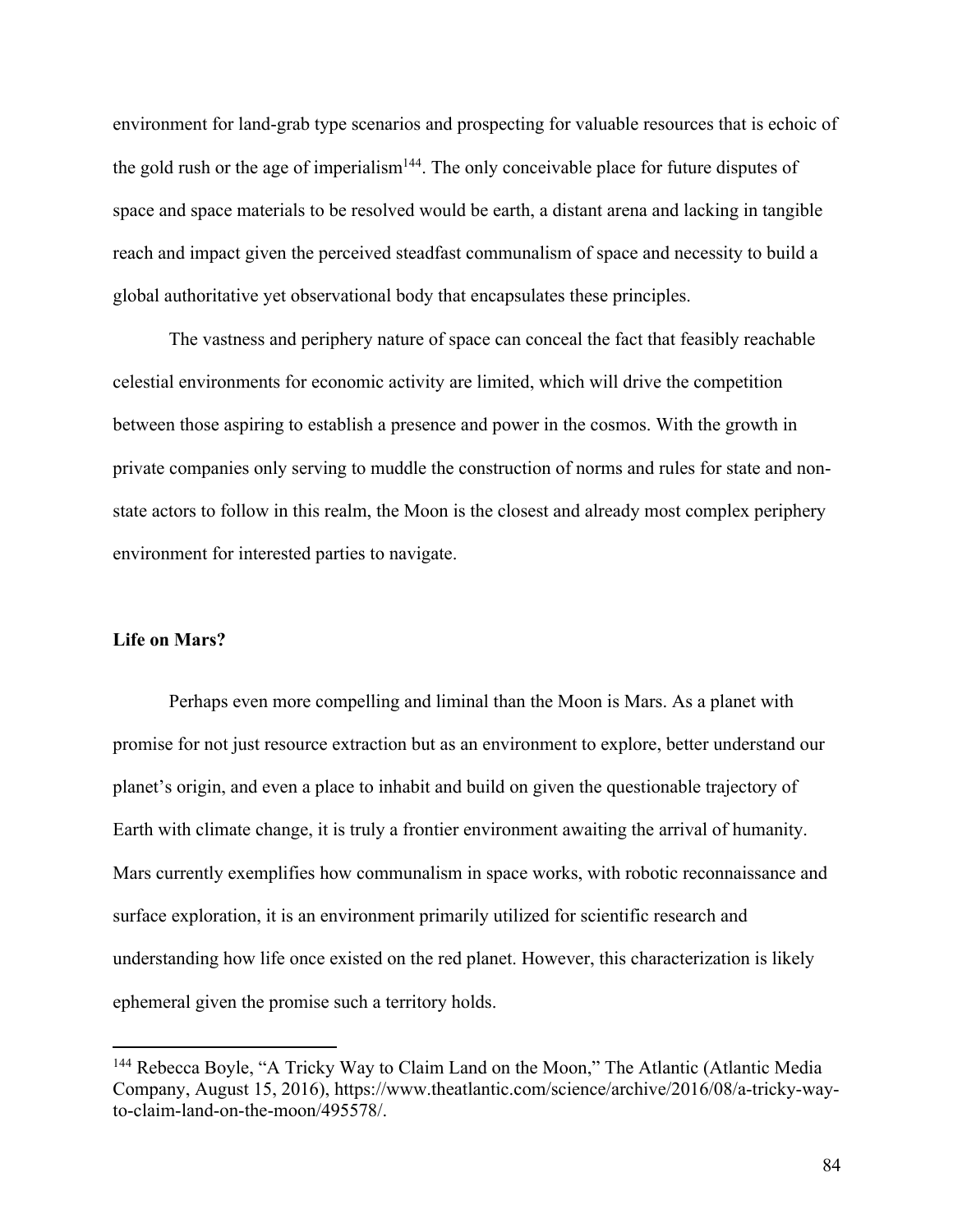Due to its similarity to Earth, Mars is constructed as the closest area where human life might be sustained and grown in the future, and even with the technological challenges to overcome in achieving that, the prospect of a permanent human residence on different planet is becoming less esoteric<sup>145</sup>. Just like the rest of outer space, a human occupation of Mars will require global coordination to adhere to the pre-existing space laws, as well as the engagement of more nations in space exploration itself<sup>146</sup>. The provision of such a challenging but necessarily shared and peaceful activity as the individual states' actions continue to define what occurs on Mars is integral to preventing the potential conflict at the opportunity for valuable new territory.

China landed its first rover on Mars in early 2021, making it the third nation behind Russia and the United States to have technology on the actual ground of the planet. The United Arab Emirates successfully got a satellite into Mars' orbit and European Space Agency has plans to send their own in the near future<sup>147</sup>. As the red planet receives more and more technology from a growing number of countries as an extension of their presence, it will undoubtably foster a shift in how Mars is defined as a territory, and how the periphery impacts state actions. The sharing of scientific information in the context of better understanding the planetary origins of earth and space itself is one thing, but the discovery of valuable resources, or tools that might help one country begin to establish a more permanent presence on the planet and sustain life could begin to disrupt the careful peace that exists currently.

<sup>145</sup> Ulrike Landfester, *Humans in Outer Space: Interdisciplinary Perspectives* (Wien, Austria: Springer, 2011), 277.

<sup>146</sup> Ibid.

<sup>&</sup>lt;sup>147</sup> Kenneth Chang, "NASA Isn't the Only Space Program Celebrating a Year at Mars," The New York Times (The New York Times, February 15, 2022),

https://www.nytimes.com/2022/02/15/science/mars-china-emirates.html.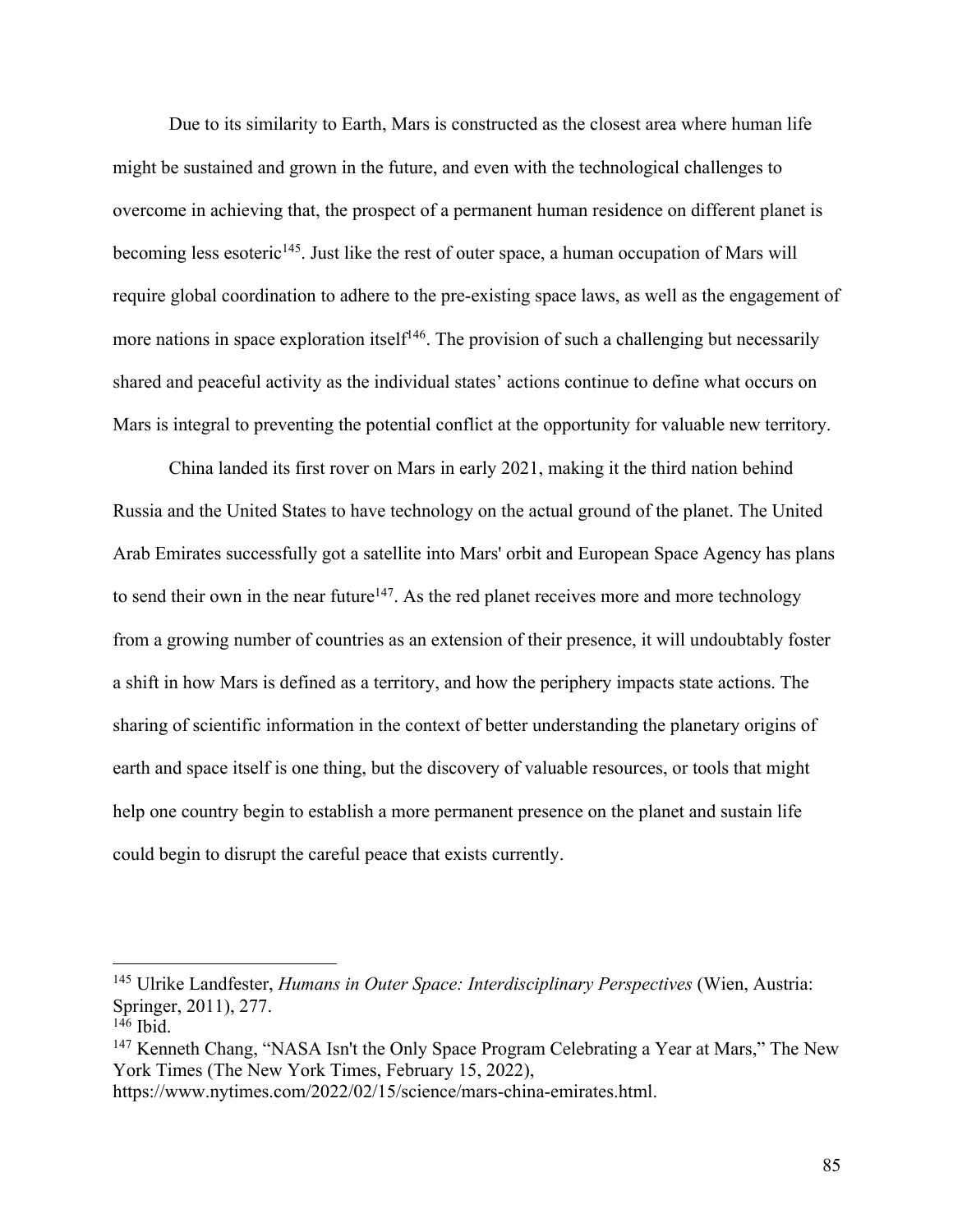The vested interest of countries to actually get to Mars was only the initial portion of the endeavor. Just like the Moon, the promise of actually inhabiting or reaping lucrative benefits from a celestial body was once a far-fetched idea, thus the absence of comprehensive legislation for space and the necessity for it going forward. As more states join this pursuit, it could push Mars out of the periphery and into becoming an emblem for what a more legislatively defined celestial body looks like, or it may further how the periphery shrouds state actions from the global community's attention, allowing them to act with their truest intentions and self-interest.

Either way, future state endeavors around and on planets will redefine how outer space as a disputed territory is viewed and acted upon, and the question of territorial ownership over resources and even swathes of land on these celestial bodies is not hypothetical, it is inevitable. If legislative bodies are not formed for this eventuality in human discovery, or legislation itself is not created by the preexisting powers at be, Mars is poised to become a disputed territory where imperialist history of conflict and strife might repeat itself. A burgeoning tangible frontier of space exists for both countries and private actors alike to define, utilize for their own benefit, and fight over.

### **Per Aspera Ad Astra**

To look at space and all its contents through the lens of geopolitics is not a means of synthesizing it down to just what political actors and various countries have discovered or hope to discover in the near future. Understanding space is to comprehend a complex but highly informative case study on disputed territory and the impact of periphery existence on state actions. Outer space has the capacity to tell the careful observer much about state actors and their

86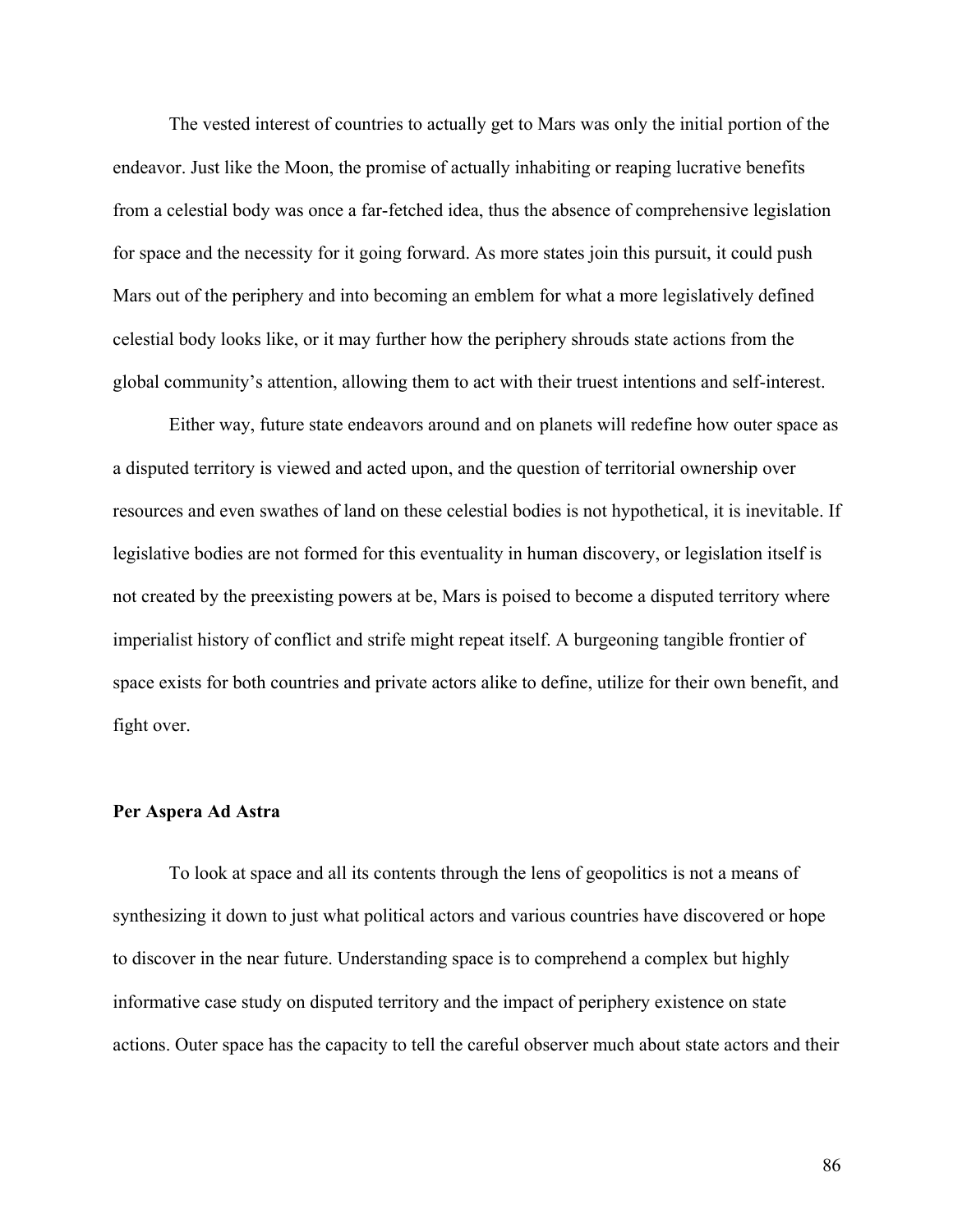intentions for the future both on Earth and off it, given the liminal environment and vaguely defined legislation currently surrounding much of space activity.

As with previous examples of disputed territories, a communality amongst states for the sake of mutual gain and progression in utilizing the resources of a given realm is a frequent occurrence in the periphery and space is no exception. Countries operate differently in the periphery, and especially in space, out of necessity and to maintain the benefits that a periphery status, both logistically and theoretically, affords. The lack of careful observation and legislative constructions provides states the ability to define the environment for themselves, and with the endless expanse of space, the opportunities are limitless.

Space, planets, moons, and anything else residing outside Earth's atmosphere technically belongs to all, it is a territory defined by its openness and existence built on cooperation. Thus, the idea of disputing the contents of space, like valuable resources on Mars or technological assets and control on the International Space Station, disrupts the coexistence that prescribes periphery benefits. Outer space entering the center of international discourse and affairs is not a hypothetical, it is an eventuality, but how it exists in that dialogue depends on what elevates it to such a prominence.

There is no feasible way for a state to claim an entire planet or moon or any amount of space as its own, at least not in an imaginable way given the current and conceivable future technologies. Thus, to an extent, there will always be a mutual collaboration needed in space given the immense challenge of human existence outside of Earth. The benefit of space is the liminality that it exists in now, which bolsters the lack of detailed and defined legislation that exists for maritime zones as a comparison; space and its contents have the capacity to be used by all who can reach, and thereby can benefit all humankind back on earth. Whether countries

87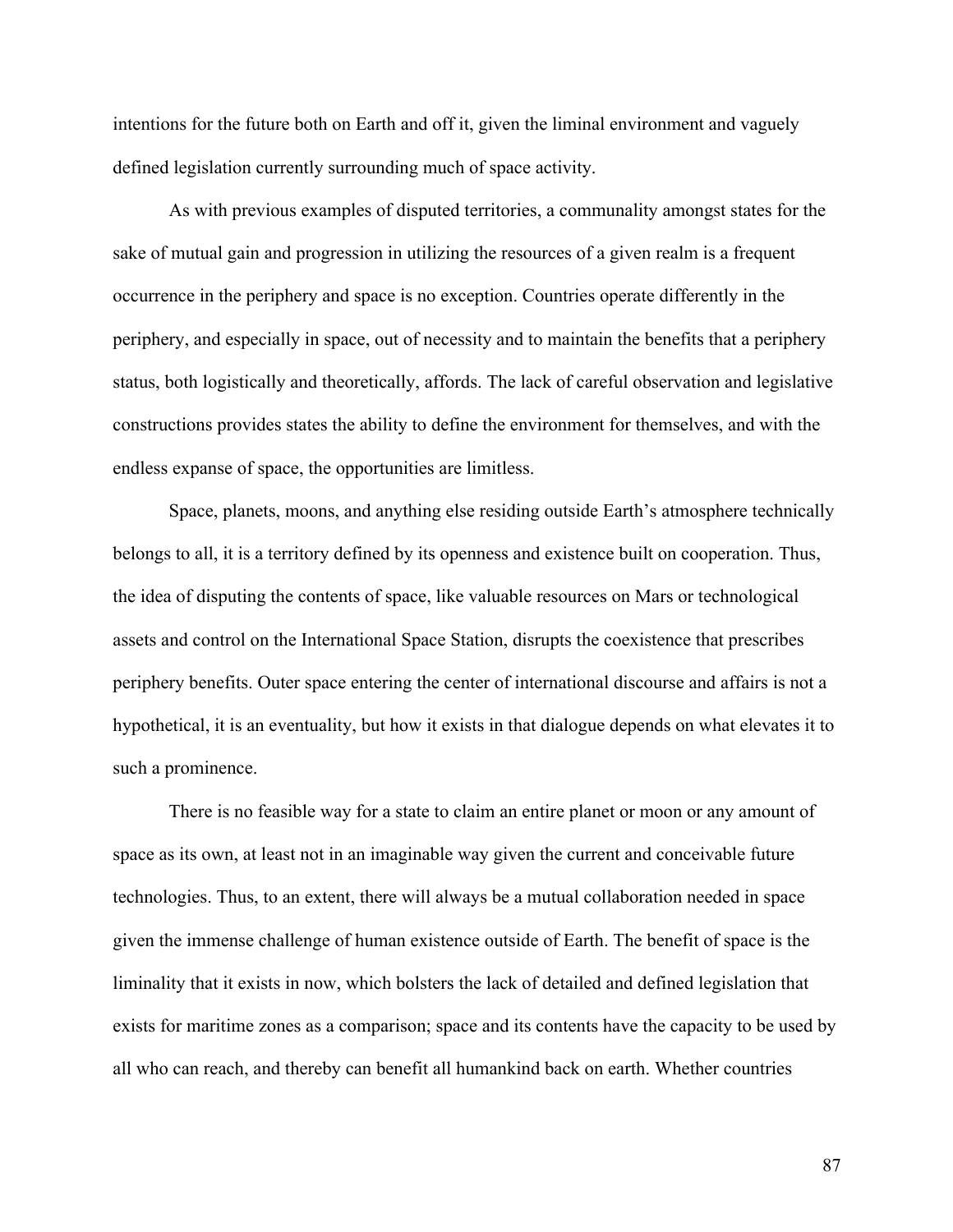choose to go about their space endeavors in such a benevolent way, especially given the promise of economic gain and such an extension of power that completely undefined territory has, there is not a resounding answer.

Space should not be overlooked because of its distance, limited amount of states currently operating in the realm, or the ill-defined nature of the periphery environment. It is an immensely valuable observational realm for states acting so differently than they might on earth, or in the core of international political attention. There is not a precise prediction regarding what countries, state actors, and non-state bodies can and will accomplish in such a liminal territory, and how outer space and all its celestial bodies will evolve in their perception and definition over time, thus, there is much to still be learned from how we navigate our presence in the cosmos.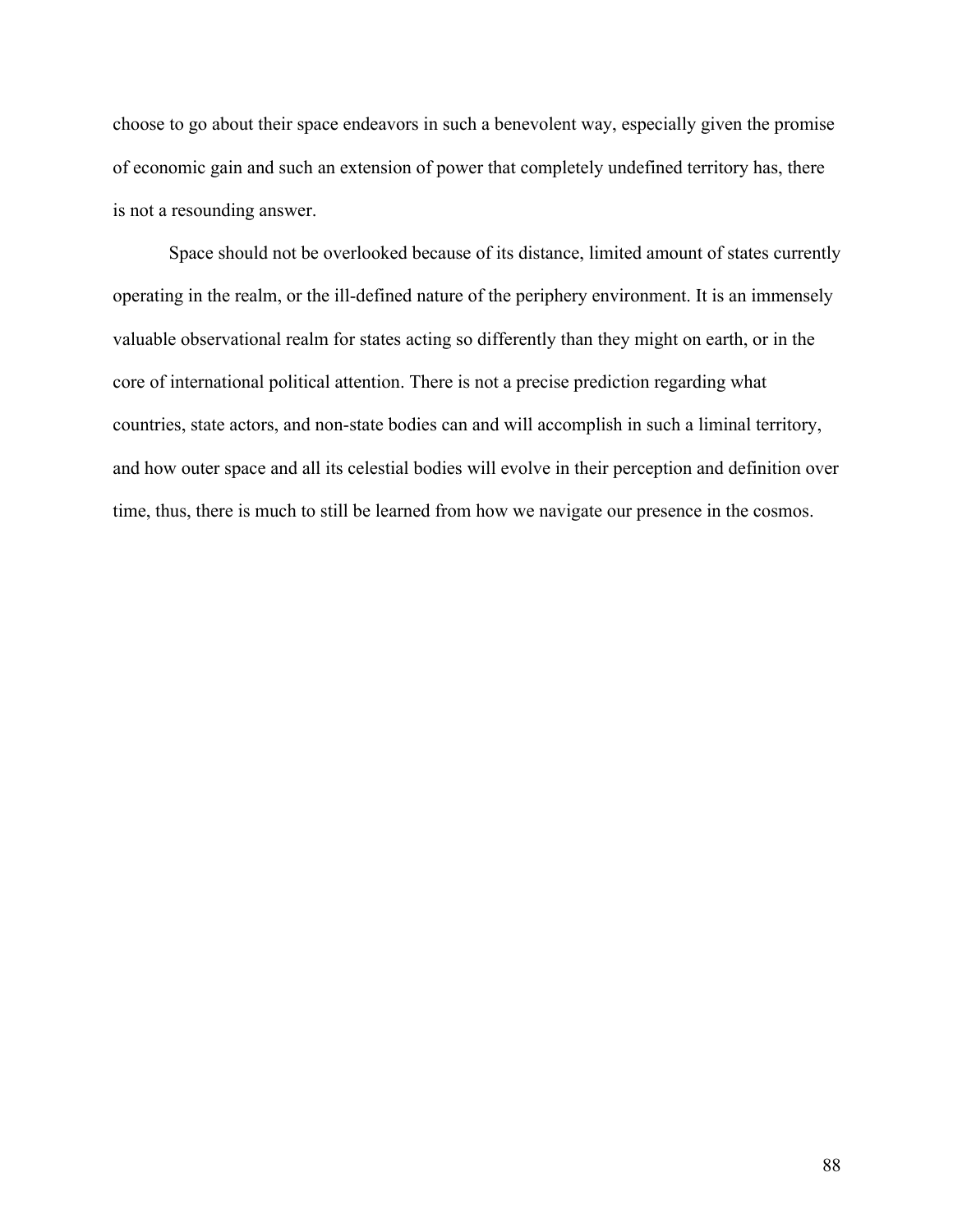#### **Conclusion**

This thesis started with a reference to the connection between territory and comfort, understanding the varied environments in our world and just outside it within the confines of clear-cut territorial belonging and ownership, which allows us to view everything in a neatly ordered fashion. Disputed territory prompts fissures in that vision, and the impact of the periphery on those regions disrupts any preconceptions of state behavior, objectives, and existences within these realms. The liminality of the periphery and its effect on disputed territories facilitates a microcosm of state interaction, a viewpoint from which true political, economic, and social intentions are visible, and can be used to better predict what those same countries will do in the global core.

Through examining case studies in a variety of domains, this theory not only holds true, but shows how crucial the periphery is in prompting such unique state behavior. The dynamic of accessible state action in self-interest, yet the maintenance of adversarial cooperation that the periphery asks of countries is a significant but seemingly contradictory compromise. Alas the liminality aspect of these disputed territories is that this circumstance in its entirety is only observable for as long as states follow the theoretical ground rules of the arrangement. These disputed territories are constructed by the periphery and the necessary state actions that sustain it, which are in turn incentivized by the geopolitical and strategic benefits that exist in these environments. This interaction and blend of forces and factors that comprises the periphery is part of what makes it all so challenging for international legislative bodies to see and operate within, and that in itself demonstrates why this is immensely valuable to study.

89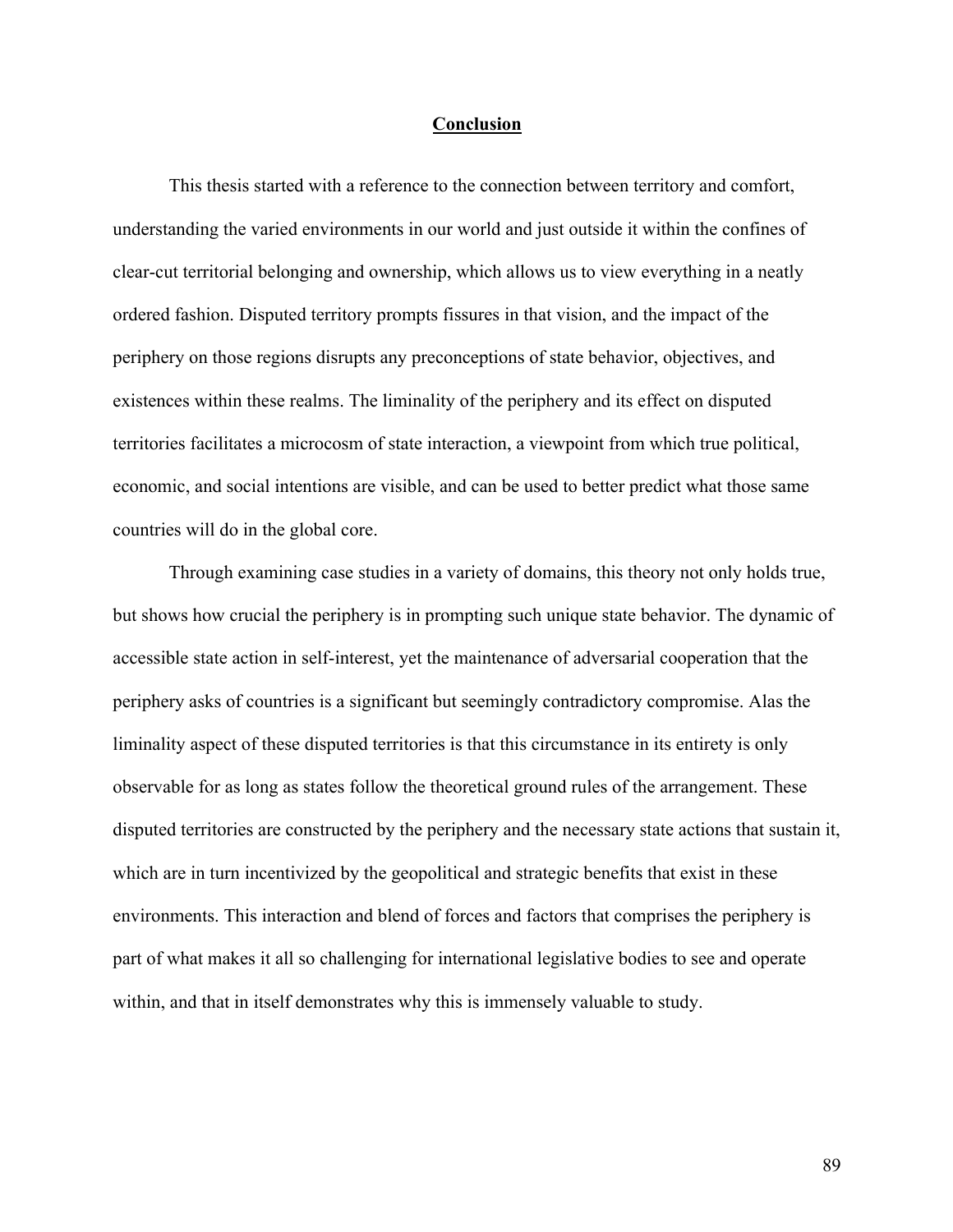Across the chapters and examples of this work, there are some integral conclusions to be drawn about the merit of this argument and importance in considering it within further research of geopolitical and peripheral affairs.

First, the belief that all disputed territories worth studying and analyzing are already mapped, covered extensively, or readily visible must be suspended. An active pursuit into the seemingly obscure or esoteric disputed territories that reside in the periphery can offer unparalleled insight. Second, the periphery affordance of self-interest outside the confines of international norms and laws with the caveat of inimical cooperation to sustain the liminality of the environment can reveal far more about what states are actually planning to do in the global core, especially helping to predict the future intentions of countries more accurately. Last, disputed territory in the periphery does not always look like the traditional conception of a territorial dispute, because the periphery cannot be sustained when there is conflict.

Territory is a mosaic of history, emotion, power, politics, and identity. In environments as familiar as land and as recondite as the cosmos, we will continue to evolve, reconstruct, and dispute the conception of territory and human possession over it indefinitely. It is an advantageous and worthwhile pursuit to observe and learn from state interactions in these situations, but the expanse of it all can be daunting. Thus, the periphery acts as an observation point with specific barriers to entry, an array of states to study, and a liminal existence that provides a feasible breadth of disputed territories; all components that help to foster sagacious geopolitical foreign policy.

90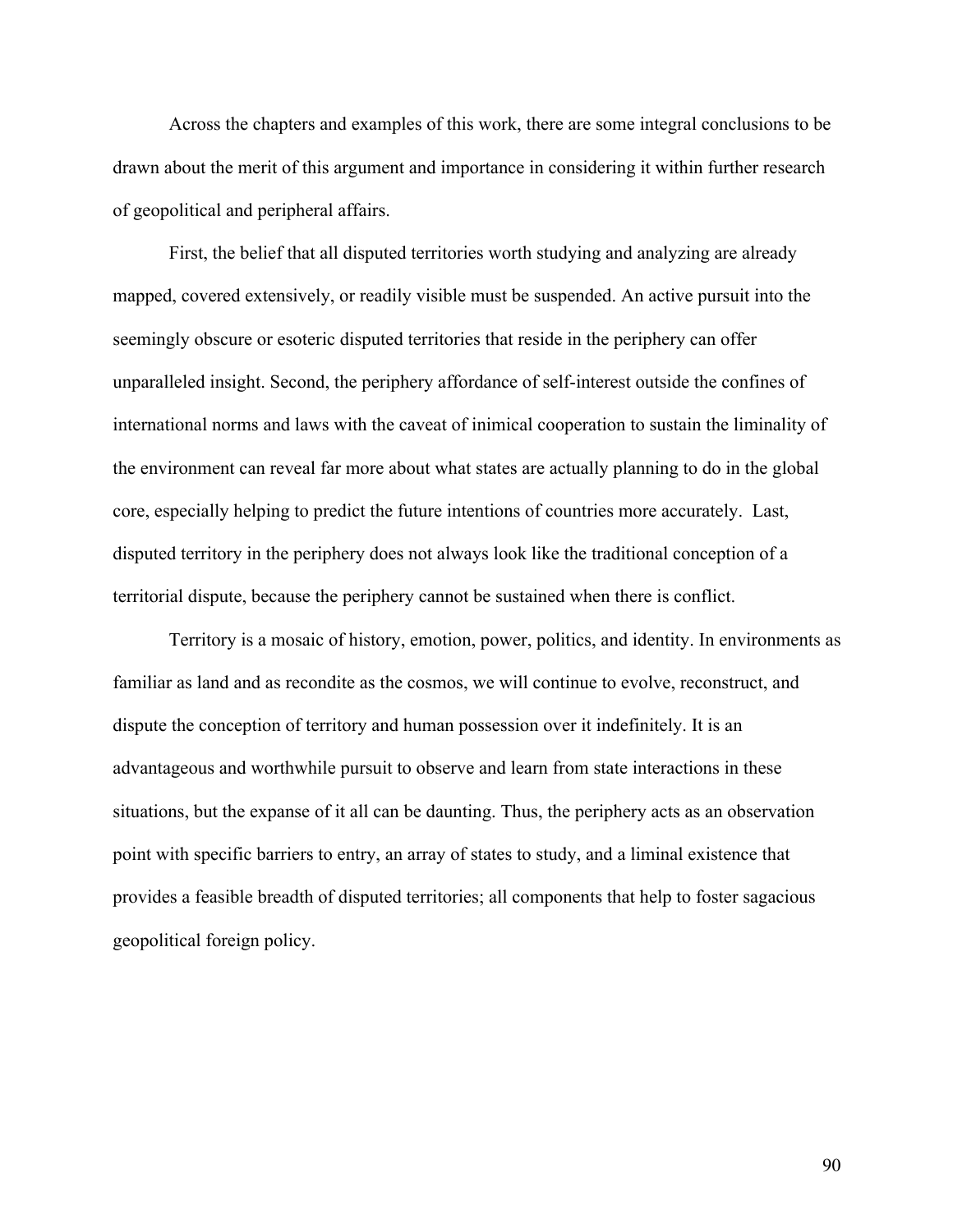# **Bibliography**

- Angelo, Paul J., and Wazim Mowla. "Another Conflict Is Brewing in the Caribbean." Foreign Policy, March 22, 2022. https://foreignpolicy.com/2022/03/22/venezuela-guyanaessequibo-maduro-opposition-oil/?tpcc=recirc\_trending062921.
- Åtland, Kristian. "Redrawing Borders, Reshaping Orders: Russia's Quest for Dominance in the Black Sea Region." *European Security* 30, no. 2 (2021): 305–24. https://doi.org/10.1080/09662839.2021.1872546.
- Barak, Tomer, Yörük Işık, and Dimitar Bechev. "Europe Has a Vested Interest in a Safe, Secure, and Prosperous Black Sea." Middle East Institute, January 25, 2022. https://www.mei.edu/publications/europe-has-vested-interest-safe-secure-and-prosperousblack-sea.
- Bradford, Anu. "Regime Theory." Columbia Law School Scholarship Archive. European Legal Studies Center | Center on Global Governance, 2007. https://scholarship.law.columbia.edu/faculty\_scholarship/1970/?utm\_source=scholarship.la w.columbia.edu%2Ffaculty\_scholarship%2F1970&utm\_medium=PDF&utm\_campaign=P DFCoverPages.
- Bennett, Mia M. "How China sees the Arctic: Reading between extraregional and intraregional narratives." *Geopolitics* 20, no. 3 (2015): 645-668.
- Borgerson, Scott G. "Arctic Meltdown: The Economic and Security Implications of Global Warming." *Foreign Affairs* 87, no. 2 (2008): 63–77. http://www.jstor.org/stable/20032581.
- Boyle, Rebecca. "A Tricky Way to Claim Land on the Moon." The Atlantic. Atlantic Media Company, August 15, 2016. https://www.theatlantic.com/science/archive/2016/08/a-trickyway-to-claim-land-on-the-moon/495578/.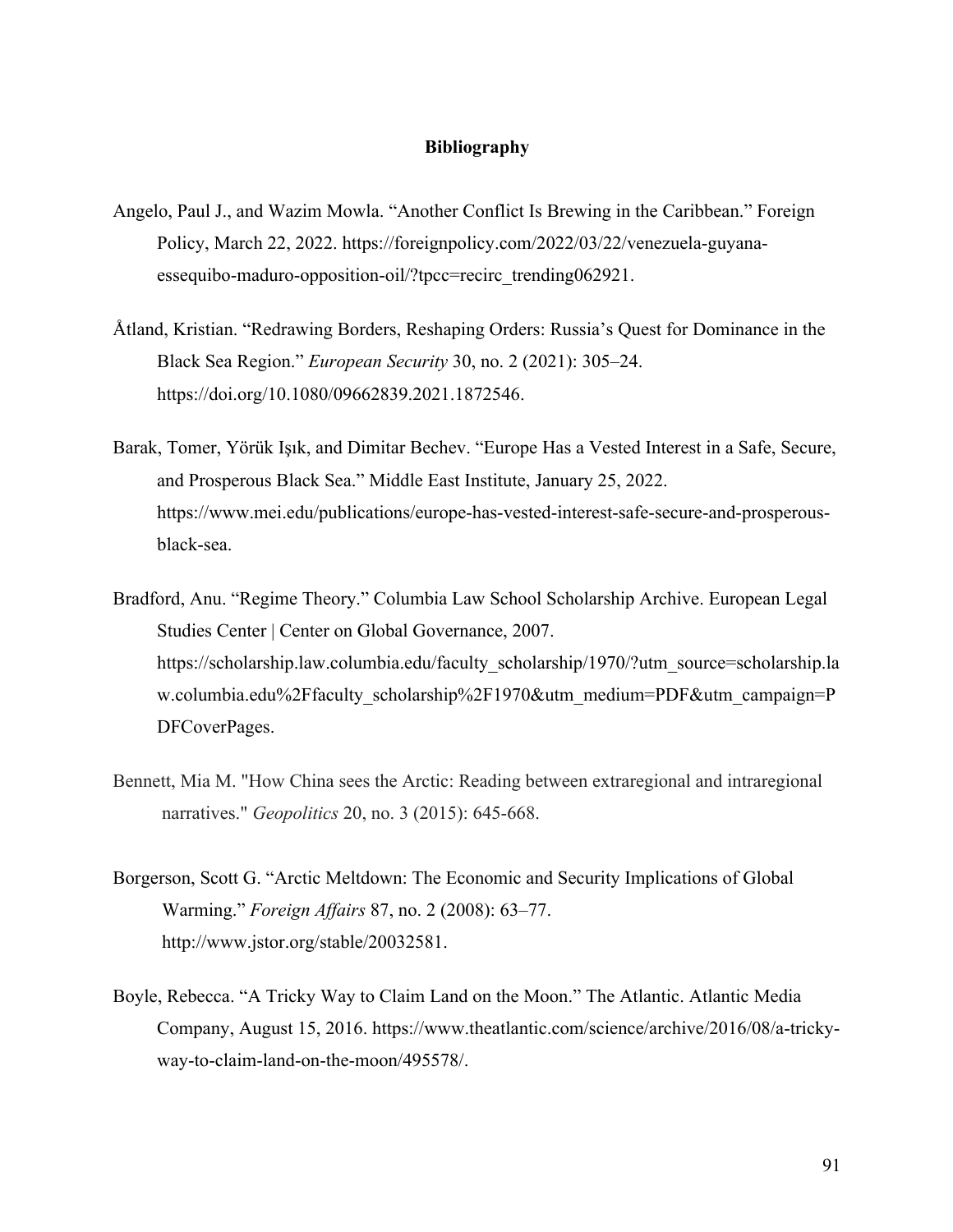- Bueger, Christian, and Timothy Edmunds. "Beyond Seablindness: A New Agenda for Maritime Security Studies." *International Affairs* 93, no. 6 (2017): 1293–1311. https://doi.org/10.1093/ia/iix174.
- Byers, Michael. "Cold, Dark, and Dangerous: International Cooperation in the Arctic and Space." *Polar Record* 55, no. 1 (June 19, 2019): 32–47. https://doi.org/10.1017/s0032247419000160.
- Chang, Kenneth. "NASA Isn't the Only Space Program Celebrating a Year at Mars." The New York Times. The New York Times, February 15, 2022. https://www.nytimes.com/2022/02/15/science/mars-china-emirates.html.

Choi, Jong Kun, and Yong-Soo Eun. "What does international relations theory tell us about territorial disputes and their resolution?" *International Politics* 55, no. 2 (2018): 141-159.

- Cummings, Anthony R. "How Guyana's Oil Discovery Rekindled a Border Controversy." *Journal of Latin American Geography* 17, no. 3 (2018): 183–211. https://doi.org/10.1353/lag.2018.0046.
- Delaney, Robert, and Owen Churchill. "US Report Dismisses Beijing's Claim to South China Sea 'Historical Rights'." South China Morning Post, January 13, 2022. https://www.scmp.com/news/china/diplomacy/article/3163180/new-us-report-dismissesbeijings-claim-south-china-sea.
- Deplano, Rossana. "The Artemis Accords: Evolution or Revolution in International Space Law?" *International and Comparative Law Quarterly*, 2021, 1–21. https://doi.org/10.1017/s0020589321000142.
- Donovan, Thomas W. "Challenges to the Territorial Integrity of Guyana: A Legal Analysis." Digital Commons @ University of Georgia School of Law. Journal of International and Comparative Law , September 18, 2014. https://digitalcommons.law.uga.edu/gjicl/vol32/iss3/7/.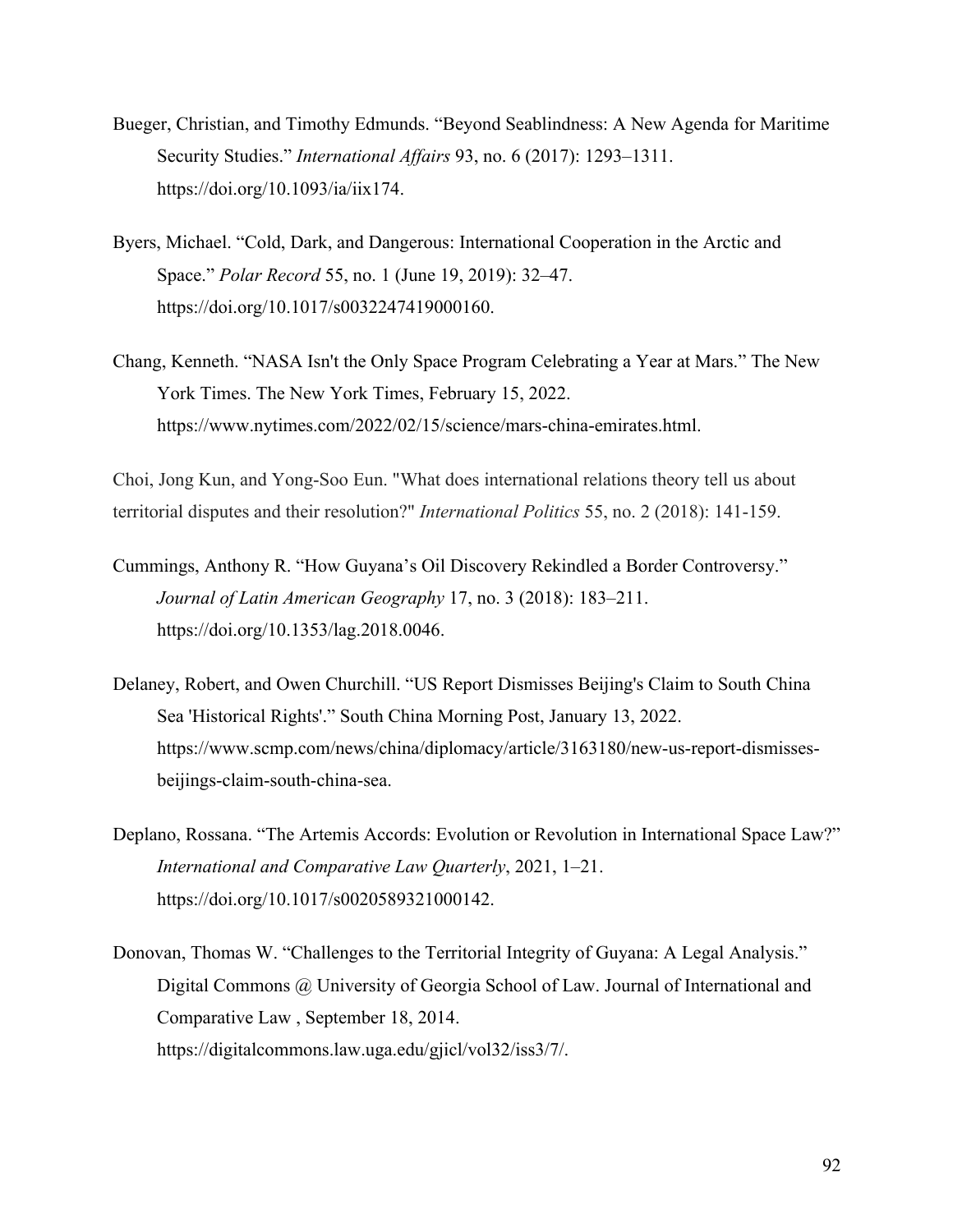- Doshi, Rush, Alexis Dale-Huang, and Gaoqi Zhang. "Northern Expedition: China's Arctic Activities and Ambitions." Brookings. Brookings, August 20, 2021. https://www.brookings.edu/research/northern-expedition-chinas-arctic-activities-andambitions/.
- Dunbar, Charles, and Kathleen Malley-Morrison. "The Western Sahara Dispute: A Cautionary Tale for Peacebuilders." *Journal of Peacebuilding & Development* 5, no. 1 (2009): 22–34. https://doi.org/10.1080/15423166.2009.996537779805.
- Dworkin, Anthony. "North African Standoff: How the Western Sahara Conflict Is Fueling New Tensions between Morocco and Algeria." ECFR. European Council on Foreign Relations, April 8, 2022. https://ecfr.eu/publication/north-african-standoff-how-the-western-saharaconflict-is-fuelling-new-tensions-between-morocco-and-algeria/.
- Faulconbridge, Guy. "Russian Sub Plants Flag under North Pole." Reuters. Thomson Reuters, August 2, 2007. https://www.reuters.com/article/idINIndia-28784420070802.
- Forsberg, Tuomas. "Explaining Territorial Disputes: From Power Politics to Normative Reasons." *Journal of Peace Research* 33, no. 4 (November 1996): 433–49. https://doi.org/10.1177/0022343396033004005.
- Galka, Max. "Every Disputed Territory in the World [Interactive Map]." Every Disputed Territory in the World [Interactive Map]. OpenStreetMap, November 20, 2015. http://metrocosm.com/disputed-territories-map.html.
- Gerhardt, Hannes, Philip E. Steinberg, Jeremy Tasch, Sandra J. Fabiano, and Rob Shields. "Contested Sovereignty in a Changing Arctic." *Annals of the Association of American Geographers* 100, no. 4 (2010): 992–1002.
- Germond, Basil. "The Geopolitical Dimension of Maritime Security." *Marine Policy* 54 (2015): 137–42. https://doi.org/10.1016/j.marpol.2014.12.013.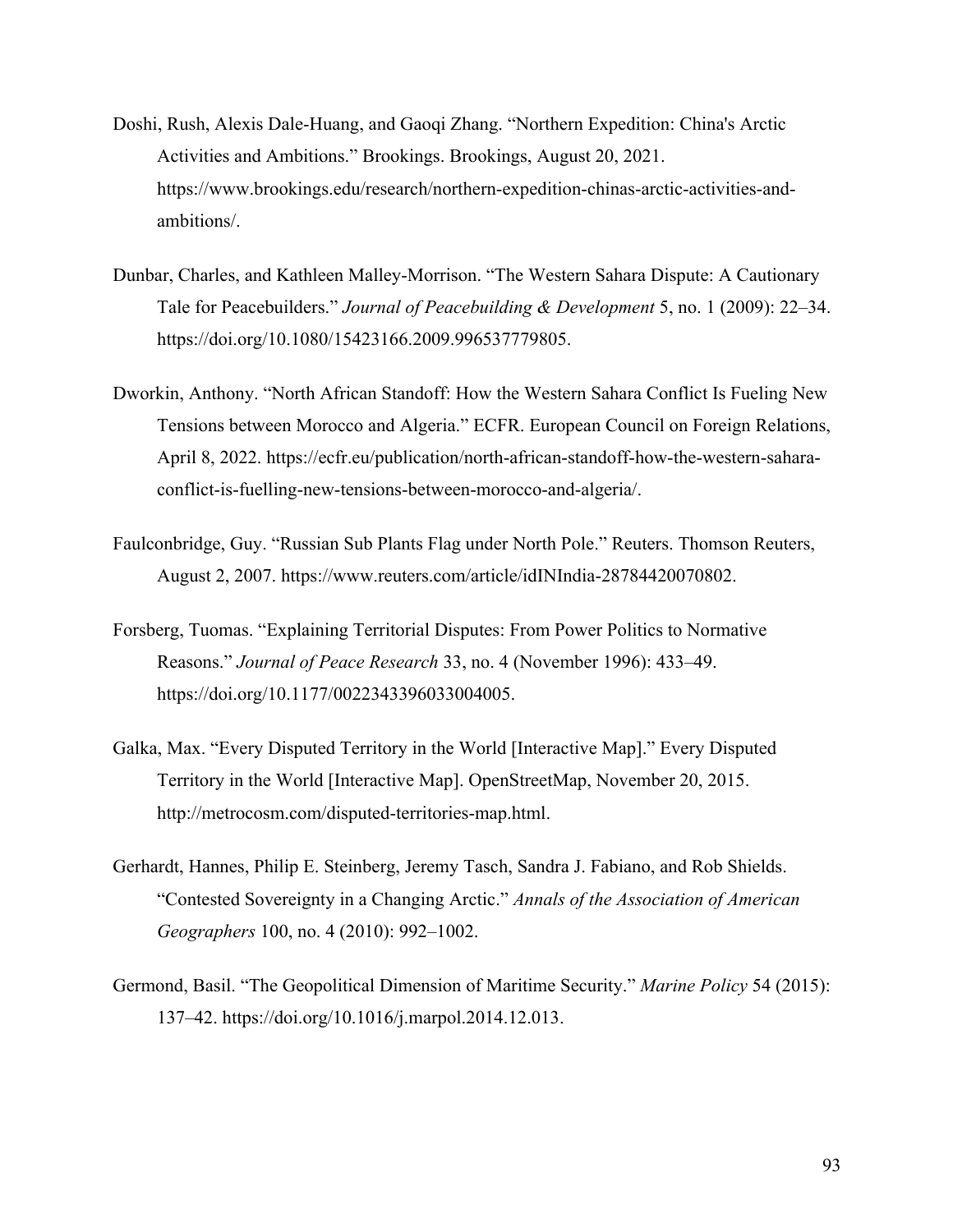- Goodman, Amy. "Exclusive: Sahrawi Activist Sultana Khaya Speaks from Moroccan-Imposed House Arrest in Western Sahara." Democracy Now! PBS, March 21, 2022. https://www.democracynow.org/2022/3/21/sahrawi\_activist\_sultana\_khaya\_house\_arrest.
- Hasan, Monjur, and He Jian. "Spratly Islands Dispute in the South China Sea: Potential Solutions." *Journal of East Asia and International Law* 12, no. 1 (2019): 145–68. https://doi.org/10.14330/jeail.2019.12.1.08.
- Heilweil, Rebecca. "The International Space Station Isn't above Global Politics." Vox. Vox, March 4, 2022. https://www.vox.com/recode/22960170/iss-international-space-stationpolitics-russia-ukraine-war.

Horensma, Pier. *The Soviet Arctic*. Routledge, 2003.

- Ishmael, Odeen. "Guyana-Venezuela: The 'Controversy' Over The Arbitral Award of 1899." COHA. Council on Hemispheric Affairs, September 29, 2015. https://www.coha.org/guyana-venezuela-the-controversy-over-the-arbitral-award-of-1899/.
- James, Canute. "Venezuela Saber-Rattles over Guyana, US Wades in: Argus Media." Commodity & Energy Price Benchmarks. Argus Media, January 11, 2021. https://www.argusmedia.com/en/news/2175764-venezuela-saberrattles-over-guyana-uswades-in.
- Khurshudyan, Isabelle, and Serhiy Morgunov. "In Their Shared Sea, Ukraine and Russia Already Risk Direct Conflict Every Day." The Washington Post. WP Company, December 25, 2021. https://www.washingtonpost.com/world/2021/12/25/ukraine-russia-azov-sea/.
- Klinger, Julie Michelle. "Environmental Geopolitics and Outer Space." *Geopolitics* 26, no. 3 (2019): 666–703. https://doi.org/10.1080/14650045.2019.1590340.
- Knight, David B. "Identity and Territory: Geographical Perspectives on Nationalism and Regionalism." *Annals of the Association of American Geographers* 72, no. 4 (December 1982): 514–31. https://doi.org/10.1111/j.1467-8306.1982.tb01842.x.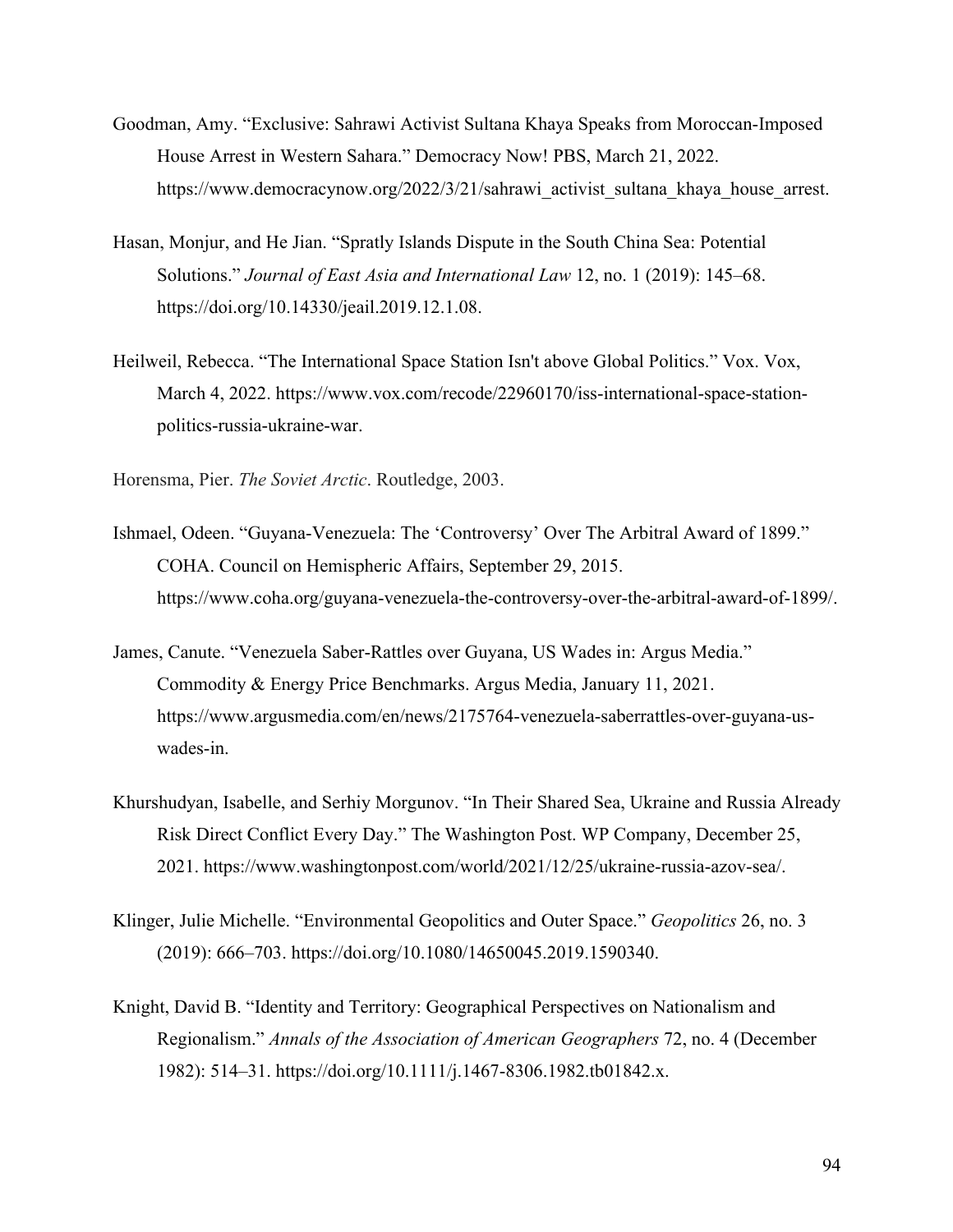- Kocs, Stephen A. "Territorial Disputes and Interstate War, 1945-1987." *The Journal of Politics* 57, no. 1 (February 1995): 159–75. https://doi.org/10.2307/2960275.
- Landfester, Ulrike. *Humans in Outer Space: Interdisciplinary Perspectives*. Wien, Austria: Springer, 2011.
- Lewis, Stephen. "Russia's Continued Aggression against Ukraine." *The RUSI Journal* 164, no. 1 (2019): 18–26. https://doi.org/10.1080/03071847.2019.1605012.
- Mälskoo, Maria. "The Challenge of Liminality for International Relations Theory." *Review of International Studies* 38, no. 2 (2012): 481–94. https://doi.org/10.1017/s0260210511000829.
- Marlay, Ross. "China, the Philippines, and the Spratly Islands." *Asian Affairs: An American Review* 23, no. 4 (1997): 195–210. https://doi.org/10.1080/00927678.1997.10771160.
- May, Peter J., Bryan D. Jones, Betsi E. Beem, Emily A. Neff-Sharum, and Melissa K. Poague. "Policy Coherence and Component-Driven Policymaking: Arctic Policy in Canada and the United States." *Policy Studies Journal* 33, no. 1 (2005): 37–63.
- McDonald, Bob. "The International Space Station Has Survived Disputes with Russia before. Will It This Time? | CBC Radio." CBCnews. CBC/Radio Canada, March 5, 2022. https://www.cbc.ca/radio/quirks/space-station-russia-dispute-1.6371901.
- Mingst, Karen A., Katsuhiko Mori, and Jerry Pitzl. Essay. In *Teaching International Affairs with Cases: Cross-National Perspectives*, 100–115. Boulder, CO: Westview Press, 1997.
- Mintz, Alex, and Steven B. Redd. "Framing Effects in International Relations." *Synthese* 135, no. 2 (2003): 193–213. http://www.jstor.org/stable/20117363.
- Nilsson, Annika E. "The United States and the Making of an Arctic Nation." *Polar Record* 54, no. 2 (2018): 95–107.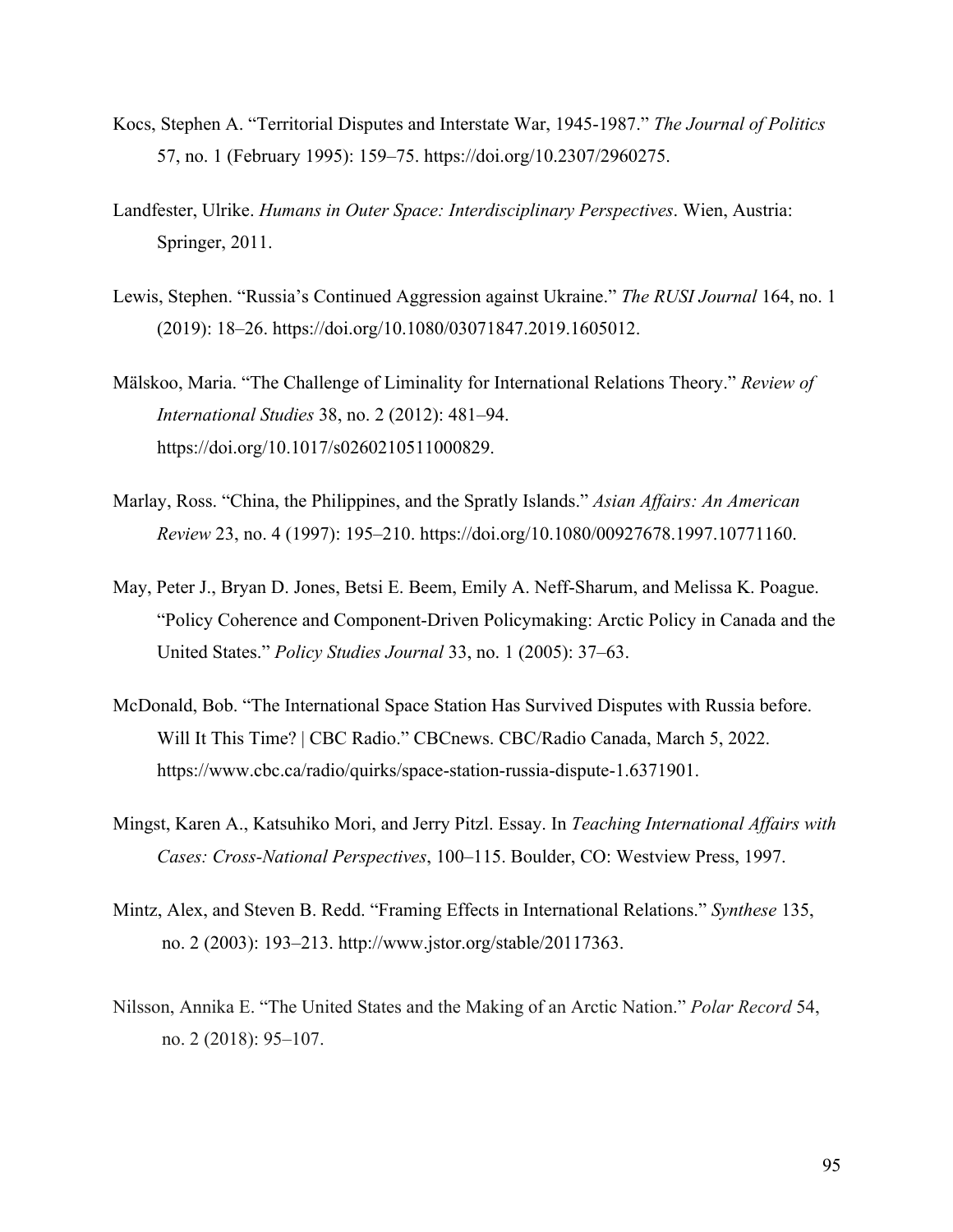- Nucera, Gianfranco Gabriele. "International Geopolitics and Space Regulation." *Oxford Research Encyclopedia of Planetary Science*, May 23, 2019. https://doi.org/10.1093/acrefore/9780190647926.013.40.
- Oliviera, Bittencourt Neto Olavo de. *Defining the Limits of Outer Space for Regulatory Purposes*. Cham, UK : Springer International Publishing, 2015.
- Østhagen, Andreas. "Maritime Boundary Disputes: What Are They and Why Do They Matter?" *Marine Policy* 120 (October 2020): 104118. https://doi.org/10.1016/j.marpol.2020.104118.
- Østhagen, Andreas. "Norway's Arctic Policy: Still High North, Low Tension?" *The Polar Journal* 11, no. 1 (2021): 75–94. https://doi.org/10.1080/2154896x.2021.1911043.
- Østhagen, Andreas. "The Arctic Security Region: Misconceptions and Contradictions." *Polar Geography* 44, no. 1 (2021): 55–74.
- Rafael, Albert Guasch. "Spain's Energy Ambitions Are Looking like a Pipe Dream." FP. Foreign Policy, April 8, 2022. https://foreignpolicy.com/2022/04/08/spain-algeria-energy-crisisgas-lng-pipeline-western-sahara-russia/.
- Reuters Staff. "U.S. Rejects Interference by Non-Arctic Countries in Polar Region." Reuters. Thomson Reuters, May 2, 2019. https://www.reuters.com/article/us-usa-pompeo-arctic/u-srejects-interference-by-non-arctic-countries-in-polar-region-official-idUSKCN1S8299.
- Rothe, Delf, and David Shim. "Sensing the Ground: On the Global Politics of Satellite-Based Activism." *Review of International Studies* 44, no. 3 (2018): 414–37. https://doi.org/10.1017/s0260210517000602.
- Sakharina, Iin Karita, Farida Patittingi, Ahwal Hidayat, Zulkifli Aspan, Hamzah Halim, Muh Hasrul, Kadarudin, and Ahsan Yunus. "Taiwan's Sovereignty and its Position to the South China Sea Dispute Under the International Law." " Journal of Legal, Ethical and Regulatory Issues 24, (2021): 1-14. http://ccl.idm.oclc.org/login?url=https://www.proquest.com/scholarly-journals/taiwanssovereignty-position-south-china-sea/docview/2600988810/se-2?accountid=10141.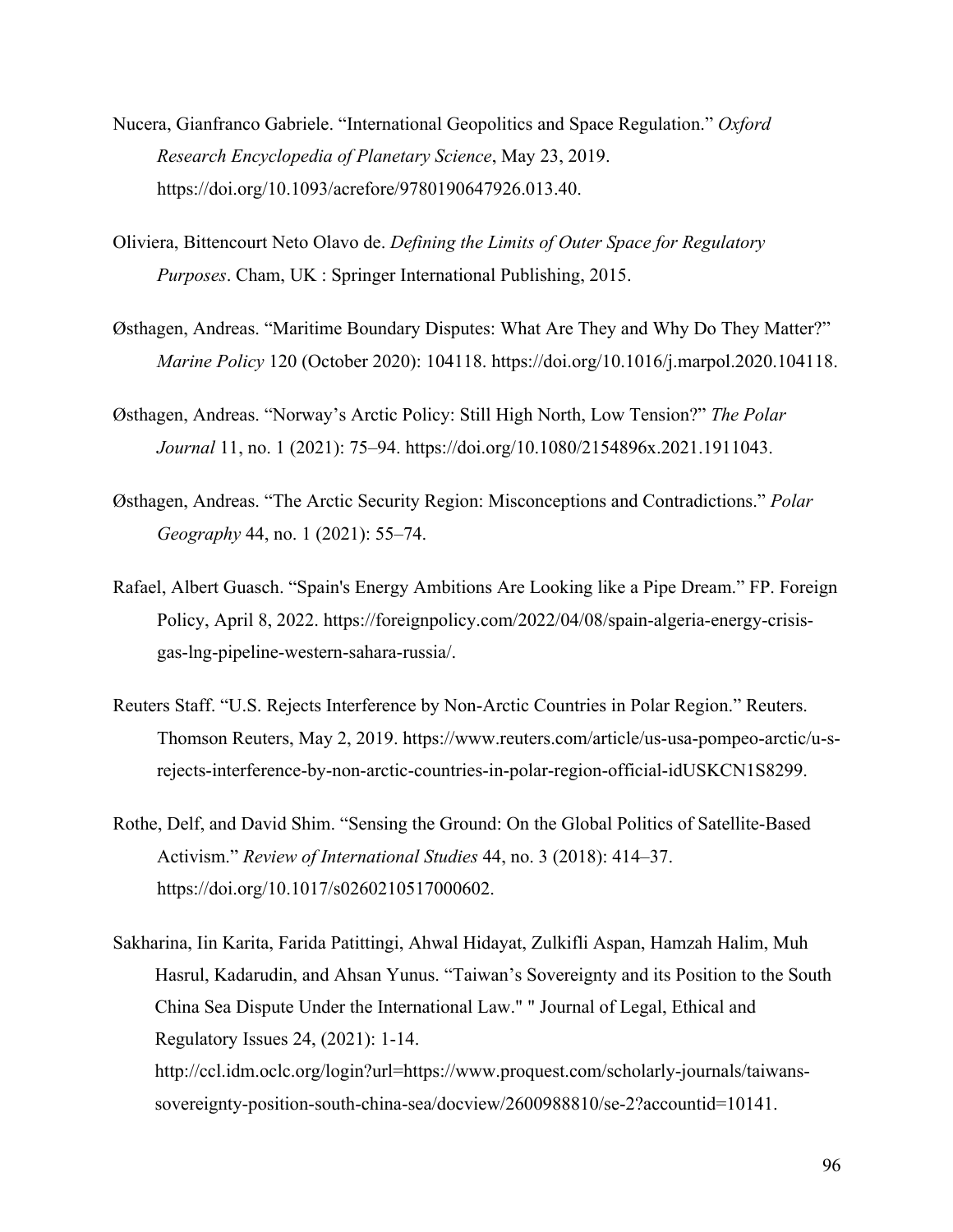- Sansanwal, Kanika, and Rahul Kamath. "The Unspoken Conflict In Western Sahara." *World Affairs: The Journal of International Issues* 24, no. 2 (2020): 106–19. https://www.jstor.org/stable/48629027.
- Seddon, David. "Western Sahara at the Turn of the Millennium." *Review of African Political Economy* 26, no. 82 (1999): 495–503. https://doi.org/10.1080/03056249908704416.
- Sellheim, Nikolas, Yulia V. Zaika, and Ilan Kelman. *Arctic Triumph: Northern Innovation and Persistence*. Cham, Switzerland: Springer, 2019.
- Sheehan, Michael, and Natalie Bormann. *Securing Outer Space: International Relations Theory and the Politics of Space*. London, U.K.: Routledge, 2012.
- Steinberg, Philip E. *The Social Construction of the Ocean*. Cambridge, UK : Cambridge University Press, 2001.
- Stronski, Paul. "What Is Russia Doing in the Black Sea?" Carnegie Endowment for International Peace, May 20, 2021. https://carnegieendowment.org/2021/05/20/what-is-russia-doing-inblack-sea-pub-84549.
- Valença, Marcelo M, and Daniel Elder Duarte. "A Constructivist Approach to Maritime Spaces." E-International Relations. E-International Relations, September 11, 2021. https://www.eir.info/2021/09/11/a-constructivist-approach-to-maritime-spaces/.
- Vasilyeva, Nataliya, Kate De Pury, and Niko Price. "Kremlin Warns of Possible Conflict Flareup in Eastern Ukraine after Seizing Ships." PBS. Public Broadcasting Service, November 27, 2018. https://www.pbs.org/newshour/world/kremlin-warns-of-possible-conflict-flareup-in-eastern-ukraine-after-seizing-ships.
- Venkatesan, Aparna, James Lowenthal, Parvathy Prem, and Monica Vidaurri. "The Impact of Satellite Constellations on Space as an Ancestral Global Commons." Nature News. Nature Publishing Group, November 6, 2020. https://www.nature.com/articles/s41550-020-01238- 3.